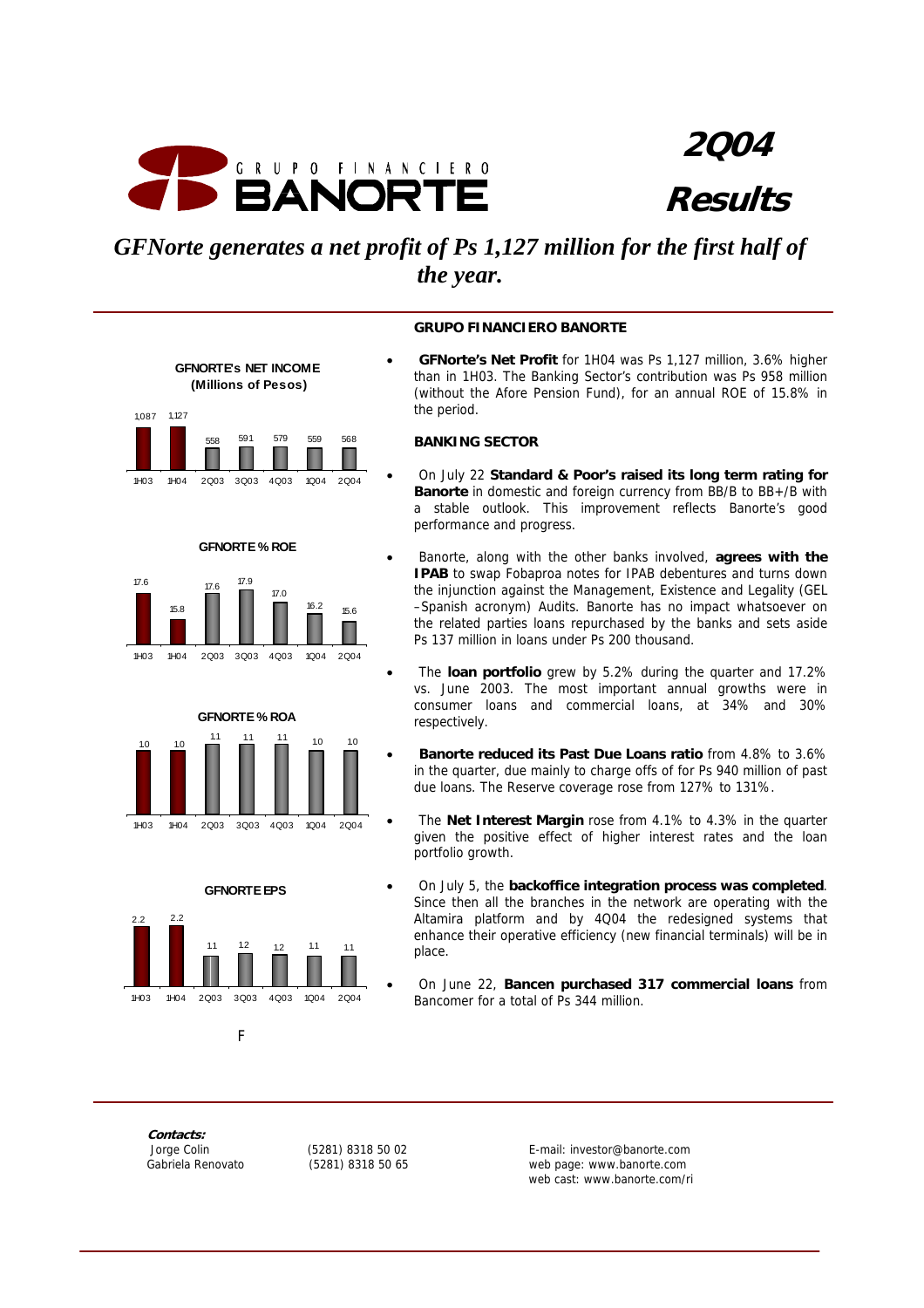

### **Highlights**

# **BANKING SECTOR'S NET INCOME (Millions of Pesos)**





#### **Net Profit**

The accumulated profit in the first half of the year was Ps 958 million (without the Afore Pension Fund), 12.7% higher than in 1H03 given the increases in Non Interest Income and in Non Operating Income (Expense) Net.

#### **Net Interest Margin**

The Net Interest Margin before Repomo fell from 4.6% in 1H03 to 4.2% in 1H04 as a result of the decrease in the market interest rates and the narrowing of the differential between the Cetes 28 day and the TIIE 28 day rates in that period.

#### **Non Interest Income**

The Non Interest Income for the first half was 18.1% higher than the accumulate in the same period last year because of higher Service and Recovery Banking Fees.

#### **Non Interest Expense**

The Non Interest Expense in 1H04 rose by 4.3% vs. last year, as there was a 7.2% increase in Administrative and Promotion Expenses and a 10.9% rise in Rents, Depreciations and Amortizations. The Expense rose because of increased advertising and business activity.

#### **Capitalization**

The quarter closed with a Capitalization index of 14.5% vs. 15.4% in 1Q04. This indicator dropped due to the pre-payment of Ps 1,487 million in Subordinate Non-Convertible debt that accounted as Tier 2 Capital.

#### **Loans**

At the close of 2Q04, the Loan Portfolio without Fobaproa/IPAB and recovery showed a Ps 75,183 million balance; 17.2% higher than in 1H03.

#### **Asset Quality**

The Banking Sector showed a substantial reduction in its past due loans as a result of the charge offs for Ps 1,053 million in past due loan in 2Q04, which were fully reserved from which \$ 940 million were charged off with the purpose of cleaning up the Balance Sheet. 1H04 closed with a balance of Ps 2,831 million and a past due loan ratio of 3.6%. Loan reserves rose to 131%.



# **NIM**  $4.3$



4.6

4,612 4,811





**NON INTEREST EXPENSE (Millions of Pesos)**

1H03 1H04 2Q03 3Q03 4Q03 1Q04 2Q04

**CAPITALIZATION RATIO**

13.6 14.5 13.6 13.8 12.7 <sup>15.4</sup> 14.5

1H03 1H04 2Q03 3Q03 4Q03 1Q04 2Q04

2,311 2,437 2,480 2,453 2,358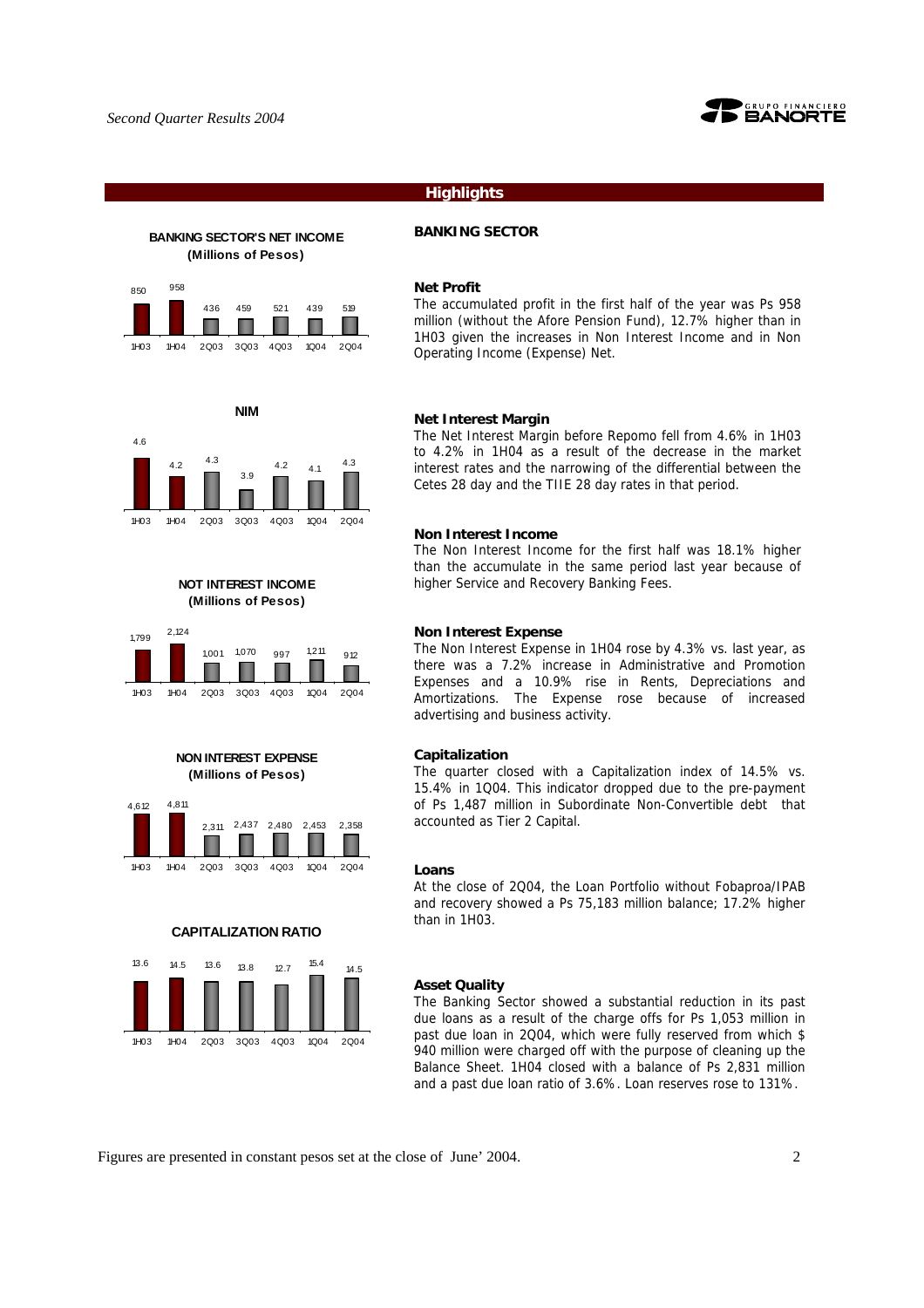

#### **Executive Summary**

GFNorte announced its results at the close of 1H04, reporting a Net Profit of Ps 568 million during the second quarter for Ps 1,127 million accumulated in 1H04; 4% greater than last year. GFNorte's ROE in the first half of the year was close to 16%.

The Banking Sector's contribution to the profit was Ps 519 million in 2Q04, and Ps 958 million accumulated in 1H04; 13% higher than in 1H03. The Banking Sector represented 85% of the Group's profit. These results stem from improved traditional banking business, quality loan growth, enhanced non interest income and expense control. These factors allowed Banorte more than compensated for the reduction in its net interest income given the drop in interest rates with respect to 1H03.

The Net Interest Margin in 2Q04 was 4.3%, a 20 basis points increase vs. 1Q04 due to the improvement in the loan portfolio mix and the 80 bp increase in the TIIE rate.

Service fees in 1H04 rose 40% vs. 1H03 mainly in credit cards, electronic banking, and account management. Trading income fell 23% vs. 1H03 because the increase in interest rates during 2Q04 caused a negative impact on the risk positions, which Banorte's adequate and conservative risk position management, was able to buffer.

Non Interest Expense dropped 4% as compared to the previous quarter and rose 4% vs. the 1H03, a growth that was focused on generating business. The efficiency ratio for 1H04 was 77%.

Non interest demand deposits rose 11% in one year, contributing to optimizing our funding cost. Total deposits, not including third party deposits, closed the first half with a Ps 166,790 million balance; a 7% increase in one year.

Banorte continues growing its loan portfolio. By 1H04, it was 17% higher than one year ago and 5% greater than in the previous quarter, for a balance of Ps 75,183 million (excluding IPAB/Fobaproa and recovery). Commercial loans grew 31% in one year and 5% in the quarter, reaching Ps 25,100 million. Corporate loans topped Ps 14,280 million, dropping by 19% in one year although they did increase 6% in the quarter.

The most dynamic loans were the consumer loans, that for the first time represented the larger portion of the loan portfolio. These loans offer greater margins allowing to make up for the drop in interest rates. Payroll loans rose 93% in one year and 12% in the quarter, ending with a Ps 1,631 million balance. Credit cards and car loans grew 47% and 36% in one year, and 10% and 4% in the quarter, for balances of Ps 3,299 million and Ps 5,698 million, respectively. Mortgage loans continue their upward trend and closed the first half of the year with Ps 15,464 million, a 27% increase in one year, and 7% in the quarter.

Past due loans at the close of 1H04 totaled Ps 2,831 million, for a 3.6% past due loan ratio (excluding Fobaproa and IPAB) and 131% reserve coverage.

The Long Term Saving Sector, made up the Afore Pension Funds, Insurance and Annuities, generated a profit of Ps 99 million in 1H04, 33% lower than last year. The reason is greater expenses associated with the increase in the commercial activity of the Afore and Annuities company, merger expenses of Seguros Generali de México, and the Ps 32 million transfer of the business year's profit withheld as a result of this merger.

The auxiliary organization sector contributed with Ps 40 million in 1H04, 11% less in one year, while the brokerage sector showed a Ps 39 million profit, 18% higher than last year's figure.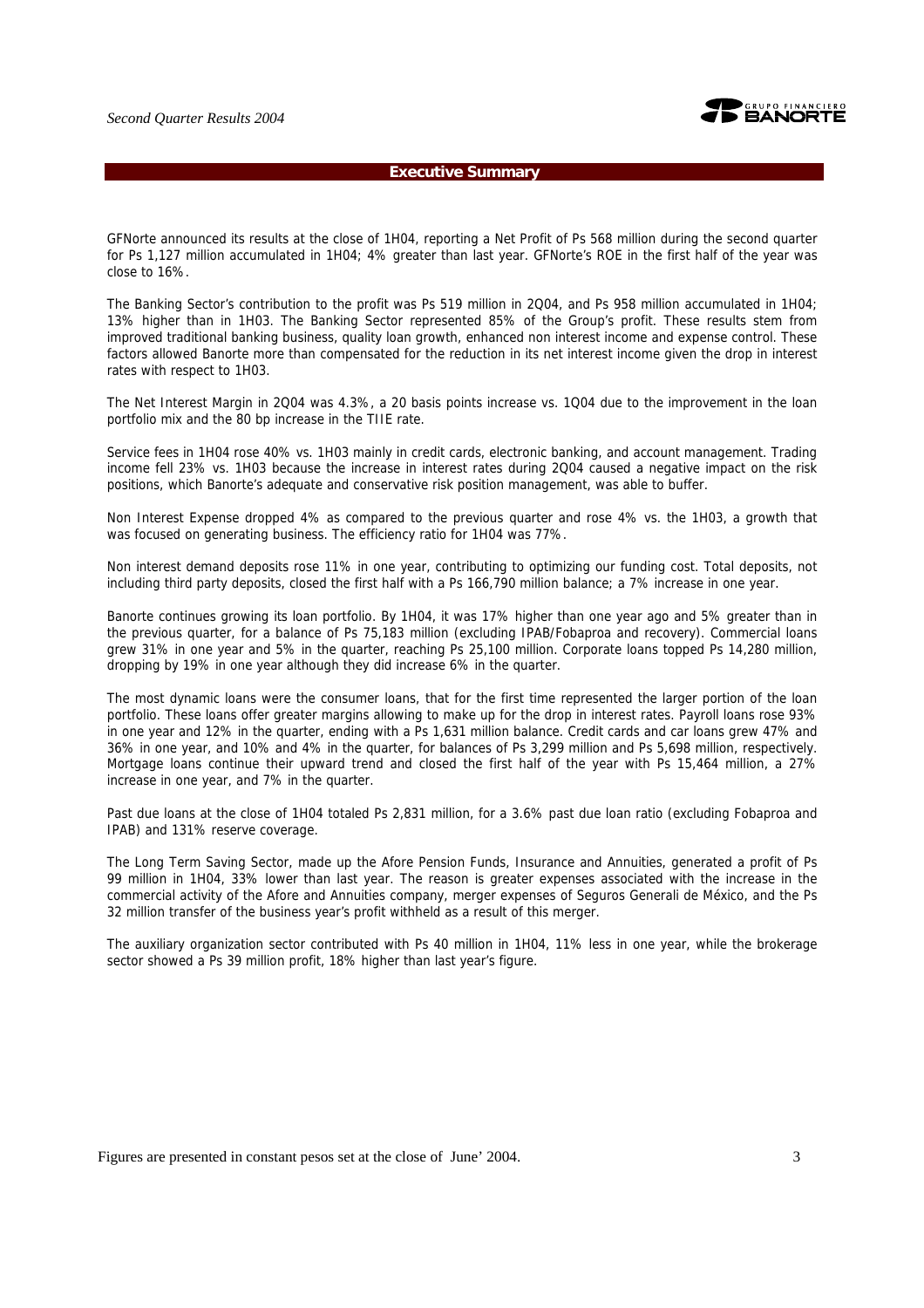

#### **Grupo Financiero Banorte**

| <b>Grupo Financiero Banorte Earnings</b> | <b>QUARTER</b> |       |       |             | <b>ACCUMULATED</b> | <b>VARIATION</b>                    |
|------------------------------------------|----------------|-------|-------|-------------|--------------------|-------------------------------------|
| (Millions of Pesos)                      | 2003           | 1004  | 2004  | <b>1H03</b> | <b>1H04</b>        | <b>1H04 vs</b><br>1H <sub>0</sub> 3 |
|                                          |                |       |       |             |                    |                                     |
| Banco Mercantil del Norte (1)            | 146.9          | 327.0 | 460.6 | 443.2       | 787.6              | 77.7%                               |
| Banco del Centro                         | 289.0          | 111.8 | 58.8  | 406.7       | 170.6              | $(58.1)$ %                          |
| <b>Banking Sector</b>                    | 435.9          | 438.7 | 519.4 | 849.9       | 958.2              | 12.7%                               |
| Brokerage Sector (Brokerage House)       | 25.9           | 29.4  | 9.4   | 32.9        | 38.8               | 18.1%                               |
| Afore                                    | 20.7           | 38.5  | 10.8  | 58.7        | 49.3               | $(16.1)\%$                          |
| Insurance (2)                            | 27.6           | 18.0  | 15.6  | 52.6        | 33.5               | $(36.2)\%$                          |
| Annuities                                | 20.9           | 23.5  | (6.9) | 38.2        | 16.6               | $(56.5)\%$                          |
| Long - Term Saving Sector                | 69.3           | 79.9  | 19.5  | 149.4       | 99.4               | $(33.5)$ %                          |
| Leasing                                  | 6.4            | 8.5   | 5.4   | 11.7        | 14.0               | 19.7%                               |
| Factoring                                | 11.5           | 4.2   | 7.0   | 19.9        | 11.2               | $(43.4)\%$                          |
| Warehousing                              | 3.2            | 4.1   | 3.2   | 8.1         | 7.2                | $(10.8)\%$                          |
| <b>Bonding</b>                           | 2.7            |       | 7.2   | 4.8         | 7.2                | 49.0%                               |
| <b>Auxiliary Organization Sector</b>     | 23.8           | 16.8  | 22.9  | 44.5        | 39.6               | $(10.9)$ %                          |
| G. F. Banorte [holding]                  | 3.1            | (5.4) | (3.6) | 10.8        | (9.1)              | $(184.3)\%$                         |
| <b>Total</b>                             | 557.9          | 559.4 | 567.5 | 1,087.4     | 1,127.0            | 3.6%                                |

1) 96.11% owned by GFNorte.

2) In 2Q04, Generali México Compañía de Seguros merged Seguros Banorte Generali changing its name to Seguros Banorte-Generali.

| <b>GFNorte Income Statement</b>          |         | <b>QUARTER</b> |         |             | <b>ACCUMULATED</b> | <b>VARIATION</b>              |
|------------------------------------------|---------|----------------|---------|-------------|--------------------|-------------------------------|
| (Millions of Pesos)                      | 2003    | 1004           | 2004    | <b>1H03</b> | <b>1H04</b>        | <b>1H04 vs</b><br><b>1H03</b> |
| Net Interest Income (NII)                | 2.160.5 | 2,112.5        | 2.184.7 | 4,572.3     | 4.297.2            | $(6.0)$ %                     |
| + REPOMO-Margin                          | 12.9    | 0.7            | 0.5     | 28.6        | 1.2                | (95.8)%                       |
| $=$ NET Interest Income after Repomo     | 2,173.5 | 2,113.2        | 2,185.2 | 4,600.9     | 4,298.4            | $(6.6)$ %                     |
| - Loan Loss Provisions                   | 355.6   | 119.5          | 298.3   | 601.7       | $417.8(*)$         | $(30.6)\%$                    |
| - Loss Sharing Provisions                | 14.4    | 12.0           | 19.1    | 46.4        | 31.1               | $(33.0)\%$                    |
| = Net Interest Income after Provisions   | 1,803.5 | 1,981.7        | 1,867.8 | 3,952.8     | 3,849.5            | $(2.6)$ %                     |
| + Non Interest Income                    | 1,303.0 | 1,650.4        | 1,229.6 | 2,435.2     | 2,880.0            | 18.3%                         |
| $=$ Total Operating Income               | 3,106.5 | 3.632.1        | 3.097.4 | 6,388.0     | 6,729.5            | 5.3%                          |
| - Non Interest Expense                   | 2,578.6 | 2,779.8        | 2,669.9 | 5,149.0     | 5,449.7            | 5.8%                          |
| $=$ Net Operating Income                 | 527.8   | 852.3          | 427.5   | 1,239.0     | 1.279.8            | 3.3%                          |
| - Non Operating Income (Expense) Net     | 63.5    | (172.4)        | 245.6   | (76.1)      | 73.2               | 196.2%                        |
| $=$ Pre-Tax Income                       | 591.3   | 679.9          | 673.1   | 1,162.9     | 1,353.0            | 16.3%                         |
| - Income Tax & profit sharing            | 68.2    | 146.7          | 85.5    | 159.8       | 232.2              | 45.3%                         |
| - Tax on asset                           | 11.2    | 17.1           | 16.1    | 20.2        | 33.2               | 64.6%                         |
| - Deferred Income Tax & profit sharing   | (18.5)  | (10.6)         | 1.4     | (55.2)      | (9.2)              | $(83.3)\%$                    |
| $=$ Net Income before Subsidiaries       | 530.4   | 526.6          | 570.2   | 1.038.1     | 1.096.8            | 5.7%                          |
| + Undistributed Earnings of Subsidiaries | 52.7    | 83.0           | 26.4    | 123.1       | 109.4              | (11.1)%                       |
| $=$ Net Income-contin. Operation         | 583.2   | 609.6          | 596.6   | 1,161.2     | 1,206.2            | 3.9%                          |
| + Extraordinary Items, net               | 0.7     |                |         | 0.7         |                    | $(100.0)\%$                   |
| - Minoritary Income                      | 25.9    | 50.2           | 29.1    | 74.5        | 79.3               | 6.4%                          |
| =Total Net Income                        | 557.9   | 559.4          | 567.5   | 1,087.4     | 1,127.0            | 3.6%                          |

(\*) It does not include the \$ 260 million of loan loss reserves charged against Capital in 1Q04.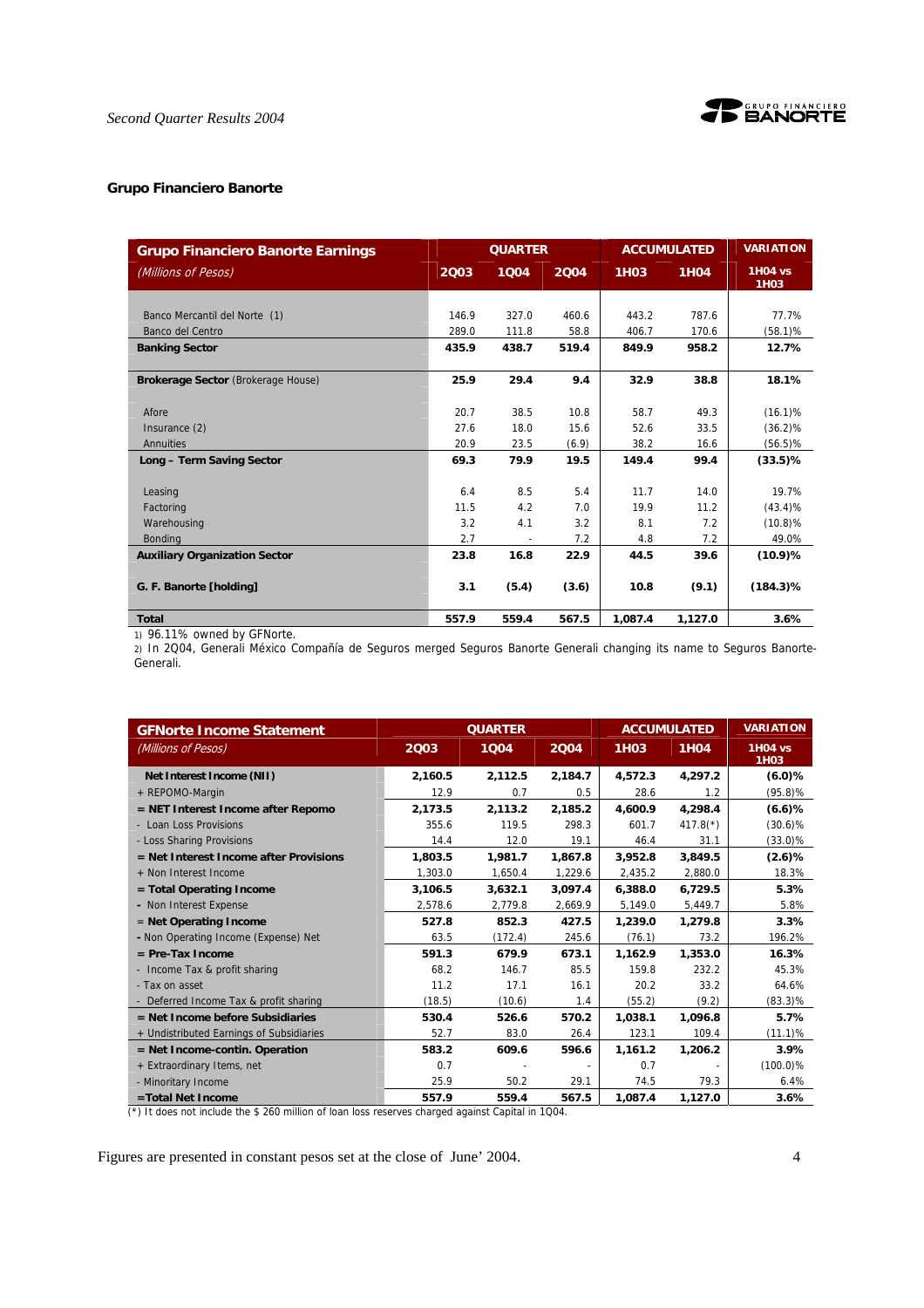



| <b>Group's Balance Sheet Highlights</b>        |         |         |         | <b>VARIATION</b> |
|------------------------------------------------|---------|---------|---------|------------------|
| (Millions of Pesos)                            | 2003    | 1004    | 2004    | 2004 vs 2003     |
| Performing loans excluding Fobaproa - IPAB (1) | 66.453  | 74.849  | 78.565  | 18.2%            |
| <b>FOBAPROA Loans</b>                          | 88.541  | 74.519  | 72.077  | $(18.6)\%$       |
| Past Due Loans                                 | 4.091   | 3.657   | 2.869   | $(29.9)\%$       |
| <b>Total Loans</b>                             | 159,085 | 153.025 | 153.511 | (3.5)%           |
| <b>Loan Loss Reserves</b>                      | 4.720   | 4.641   | 3.750   | $(20.6)$ %       |
| <b>Total Assets</b>                            | 213.444 | 212.122 | 216.804 | 1.6%             |
| <b>Total Deposits</b>                          | 156.129 | 160.130 | 166.663 | 6.7%             |
| Equity                                         | 13.948  | 14.876  | 15.500  | 11.1%            |
| Assets under Management (2)                    | 362.091 | 410.770 | 412.269 | 7.6%             |

1) Excludes Fobaproa-IPAB notes and loans to IPAB that are accounted in the Loans to Government Entities line.

2) Includes Deposits, On behalf of Third Parties Deposits and Mutual Funds of the Banking Sector, Assets under management of the Brokerage Sector and those of the Afore.

| <b>GFNorte Share Data</b>               | <b>QUARTER</b> |       |                          |                   | <b>ACCUMULATED</b> | <b>VARIATION</b> |
|-----------------------------------------|----------------|-------|--------------------------|-------------------|--------------------|------------------|
|                                         | 2003           | 1004  | 2004                     | 1H <sub>0</sub> 3 | 1H <sub>04</sub>   | 1H04 vs 1H03     |
| Net Income per Share (Pesos)            | 1.11           | 1.11  | 1.12                     | 2.16              | 2.23               | 3.2%             |
| Dividends per Share (Pesos)             |                |       | $\overline{\phantom{a}}$ |                   | -                  |                  |
| Book Value per Share (1) (Pesos)        | 25.86          | 27.61 | 28.79                    | 25.86             | 28.79              | 11.3%            |
| Shares Outstanding (Millions of Shares) | 503.1          | 504.6 | 504.6                    | 503.1             | 504.6              | 0.3%             |
| Price (Pesos)                           | 29.50          | 43.93 | 40.83                    | 29.50             | 40.83              | 38.4%            |
| P/BV (Times)                            | 1.14           | 1.59  | 1.42                     | 1.14              | 1.42               | 24.6%            |
| Market Cap (Millions of Dollars)        | 1.420          | 1.990 | 1.792                    | 1.420             | 1.792              | 26.2%            |

1) Excluding Minority holdings.

| <b>Group's Financial Ratios</b>                                                                                                                                 |        | <b>QUARTER</b> |        | <b>ACCUMULATED</b> |                  |  |
|-----------------------------------------------------------------------------------------------------------------------------------------------------------------|--------|----------------|--------|--------------------|------------------|--|
|                                                                                                                                                                 | 2003   | 1004           | 2004   | 1H03               | 1H <sub>04</sub> |  |
| Profitability                                                                                                                                                   |        |                |        |                    |                  |  |
| <b>ROA</b> (1)                                                                                                                                                  | 1.1%   | 1.0%           | 1.0%   | 1.0%               | 1.0%             |  |
| ROE(2)                                                                                                                                                          | 17.6%  | 16.2%          | 15.6%  | 17.6%              | 15.8%            |  |
| <b>Operation</b>                                                                                                                                                |        |                |        |                    |                  |  |
| Efficiency Ratio (3)                                                                                                                                            | 74.5%  | 73.9%          | 78.2%  | 73.5%              | 75.9%            |  |
| <b>Assets Quality</b>                                                                                                                                           |        |                |        |                    |                  |  |
| Past Due Loans to Total Loans                                                                                                                                   | 2.6%   | 2.4%           | 1.9%   | 2.6%               | 1.9%             |  |
| Loan Loss Reserves to past Due Loans<br>1) Appualized ostpings as a persentage of the average of quarterly assets over the period (Eveluding Minority boldings) | 115.4% | 126.9%         | 130.7% | 115.4%             | 130.7%           |  |

1) Annualized earnings as a percentage of the average of quarterly assets over the period (Excluding Minority holdings).<br>2) Annualized earnings as a percentage of the average of quarterly equity over the period. (Excluding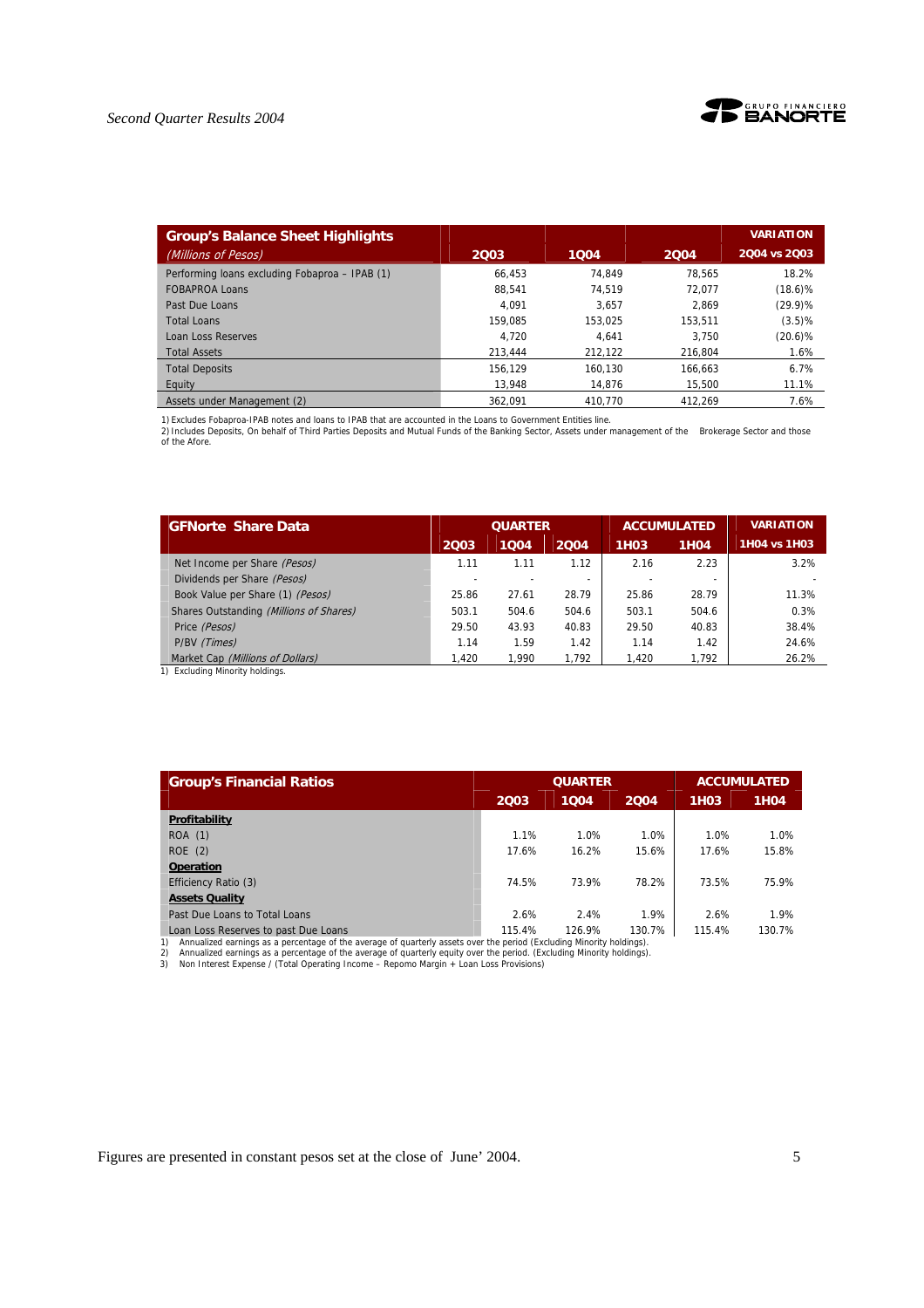

#### **Banking Sector**

| <b>Banking Sector's Financial Ratios</b> |        | <b>QUARTER</b> |        | <b>ACCUMULATED</b> |             |  |
|------------------------------------------|--------|----------------|--------|--------------------|-------------|--|
|                                          | 2003   | 1004           | 2004   | <b>1H03</b>        | <b>1H04</b> |  |
| Profitability                            |        |                |        |                    |             |  |
| NIM before Repomo (1)                    | 4.3%   | 4.1%           | 4.3%   | 4.6%               | 4.2%        |  |
| ROA (2)                                  | 0.9%   | 0.9%           | 1.0%   | 0.8%               | 0.9%        |  |
| ROE(3)                                   | 15.8%  | 14.9%          | 16.9%  | 15.9%              | 15.9%       |  |
| <b>Operation</b>                         |        |                |        |                    |             |  |
| Efficiency Ratio (4)                     | 75.6%  | 76.1%          | 78.5%  | 74.7%              | 77.3%       |  |
| <b>Assets Quality</b>                    |        |                |        |                    |             |  |
| % Past Due Loans w/o Fobaproa            | 6.0%   | 4.8%           | 3.6%   | 6.0%               | 3.6%        |  |
| Loan Loss Reserves to past Due Loans     | 116.0% | 127.2%         | 130.5% | 116.0%             | 130.5%      |  |
| Growths (5)                              |        |                |        |                    |             |  |
| Loans w/o Fobaproa - IPAB (7)            | 41.2%  | 19.2%          | 17.2%  | 41.2%              | 17.2%       |  |
| <b>Traditional Deposits</b>              | 6.6%   | 9.7%           | 8.4%   | 6.6%               | 8.4%        |  |
| <b>Total Deposits</b>                    | 19.9%  | (0.3)%         | 6.7%   | 19.9%              | 6.7%        |  |
| Capitalization                           |        |                |        |                    |             |  |
| Net Capital/ Credit Risk Assets (6)      | 17.1%  | 21.3%          | 18.5%  | 17.1%              | 18.5%       |  |
| Total Capitalization Ratio (6)           | 13.6%  | 15.4%          | 14.5%  | 13.6%              | 14.5%       |  |

1) MIN= Annualized Net Interest Margin before REPOMO / Average Earnings Assets. 2) Annualized earnings as a percentage of the average of quarterly assets over the period.

3) Annualized earnings as a percentage of the average of quarterly equity over the period 4) Non Interest Expense / (Total Operating Income – Repomo Margin + Loan Loss Provisions)

5) Growth versus the previous period.

6) The Banking Sector Ratio is included for information purposes. A ratio for each bank is presented in the capitalization section. 7) Does not include Fobaproa / IPAB and Loans managed by Recovery Banking.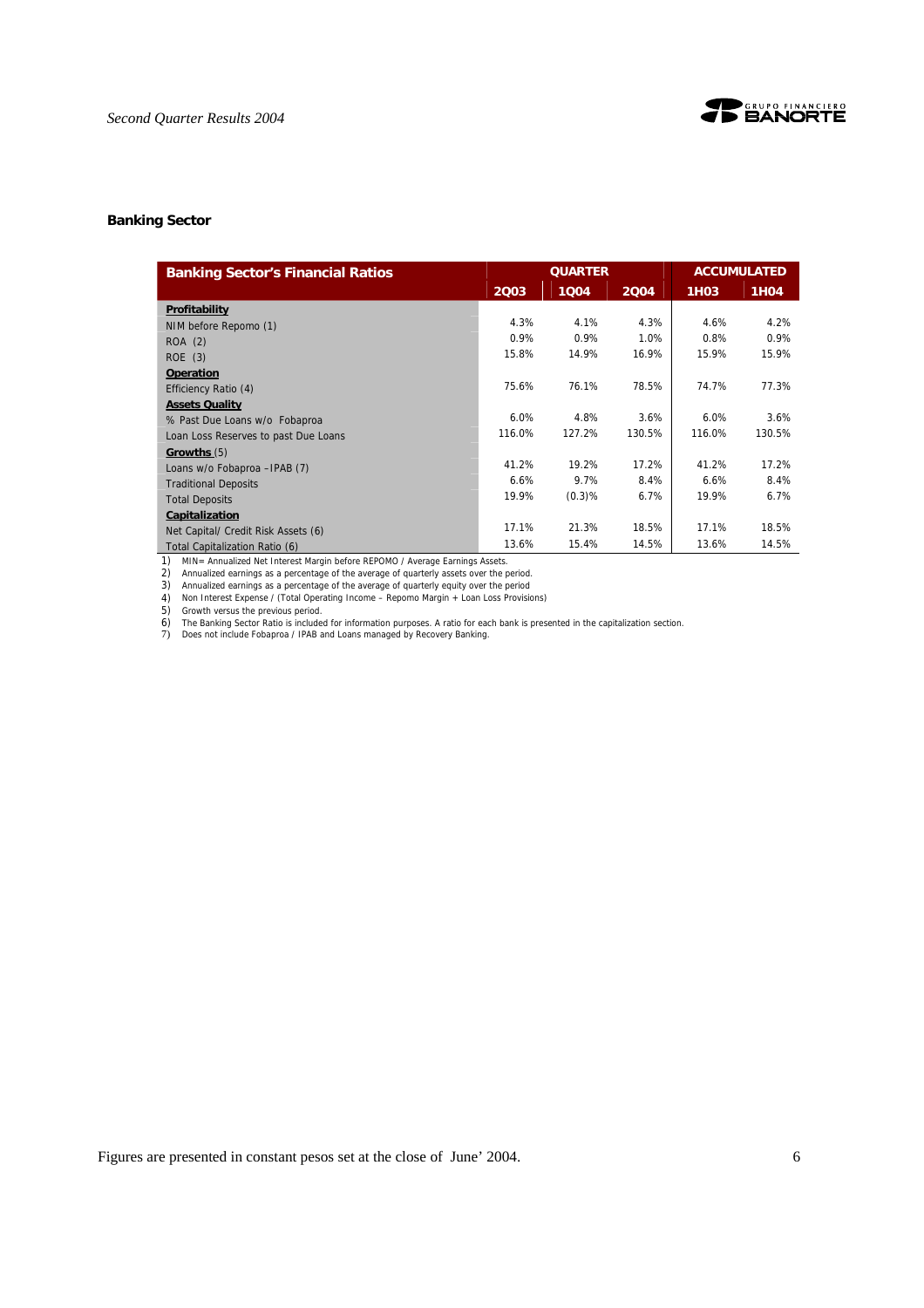

#### **Information by Sectors**

#### **1.- Banking Sector**

|                                                                    |         | <b>QUARTER</b> |         |             | <b>ACCUMULATED</b> | <b>VARIATION</b>                    |
|--------------------------------------------------------------------|---------|----------------|---------|-------------|--------------------|-------------------------------------|
| <b>Income Statement</b>                                            |         |                |         |             |                    |                                     |
| (Millions of Pesos)                                                | 2003    | 1004           | 2004    | <b>1H03</b> | <b>1H04</b>        | <b>1H04 vs</b><br>1H <sub>0</sub> 3 |
| Net Interest Income after Repomo                                   | 2,070.2 | 2,015.8        | 2,092.0 | 4,412.3     | 4,107.8            | (6.9)%                              |
| - Loan Loss and Loss Sharing Provisions                            | 365.4   | 117.8          | 299.1   | 641.5       | 417.0              | (35.0)%                             |
| = Net Interest Income after Provisions                             | 1.704.8 | 1,898.0        | 1.792.9 | 3.770.8     | 3,690.8            | (2.1)%                              |
| • Service                                                          | 512.8   | 675.7          | 723.7   | 999.9       | 1,399.4            | 40.0%                               |
| • Recovery                                                         | 84.8    | 125.1          | 125.7   | 187.8       | 250.9              | 33.6%                               |
| • Foreign Exchange                                                 | 124.0   | 124.7          | 150.2   | 210.5       | 274.9              | 30.6%                               |
| • Trading (Securities- Realized and unrealized gains)              | 279.6   | 285.6          | (87.3)  | 400.4       | 198.3              | $(50.5)\%$                          |
| + Non Interest Income                                              | 1,001.1 | 1,211.3        | 912.3   | 1,798.7     | 2,123.5            | 18.1%                               |
| $=$ Total Operating Income                                         | 2,705.9 | 3,109.2        | 2,705.2 | 5,569.5     | 5,814.4            | 4.4%                                |
| - Non Interest Expense                                             | 2,310.7 | 2,453.4        | 2,357.7 | 4,611.8     | 4,811.1            | 4.3%                                |
| $=$ Net Operating Income                                           | 395.2   | 655.8          | 347.5   | 957.7       | 1,003.2            | 4.8%                                |
| - Non Operating Income (Expense) Net                               | 81.9    | (143.7)        | 263.8   | (51.3)      | 120.0              | 333.9%                              |
| $=$ Pre-Tax Income                                                 | 477.1   | 512.0          | 611.2   | 906.4       | 1,123.3            | 23.9%                               |
| - Income Tax & profit sharing                                      | 23.9    | 93.8           | 85.2    | 41.4        | 179.0              | 332.4%                              |
| $=$ Net Income before Subsidiaries                                 | 453.2   | 418.2          | 526.1   | 865.0       | 944.3              | 9.2%                                |
| + Undistrib. Earnings of Subsid, Extraord. Items & Minority Income | 9.3     | 72.2           | 22.9    | 61.4        | 95.0               | 54.7%                               |
| =Total Net Income                                                  | 462.5   | 490.4          | 548.9   | 926.5       | 1,039.3            | 12.2%                               |

The Banking Sector's profit (100%) for 2Q04 (including the Afore Pension Fund through the participation method), was Ps 548.9 million; 11.9% higher than in 1Q04. The net accumulate profit was Ps 1,039.3 million, 12.2% higher than that of last year. The Net Interest Income before provisions dropped by 6.9% during 2004 vs. 1H03, due mainly to the 158 bp drop in the 28-day Cetes rate, despite the considerable growth in the loan portfolio. The Loan Loss and Loss Sharing provisions dropped by 35.0% vs. 1H03 although, after adding the Ps 260 million of reserve created against Capital in 1Q04, they were 5.5% higher than in 1H03, closing with a reserve coverage of 130.5%. The Non Interest Income grew 18.1% vs. the previous year as a result of higher Service and Recovery Banking fees. The Non Interest Expense increased by 4.3% because of the greater advertising and business activity. Non Operating Income for 1H04 was Ps 120.0 million, which compares favorably with the negative Ps 51.3 million of the previous year, thanks to an increase in Recoveries vs. 1S03. The effective tax and profit sharing rate was 15.9% in 1H04, which was higher than that of the previous year of 4.6% due to a greater profit sharing in Banorte, as the profit contribution to this sector was greater than in 1H03.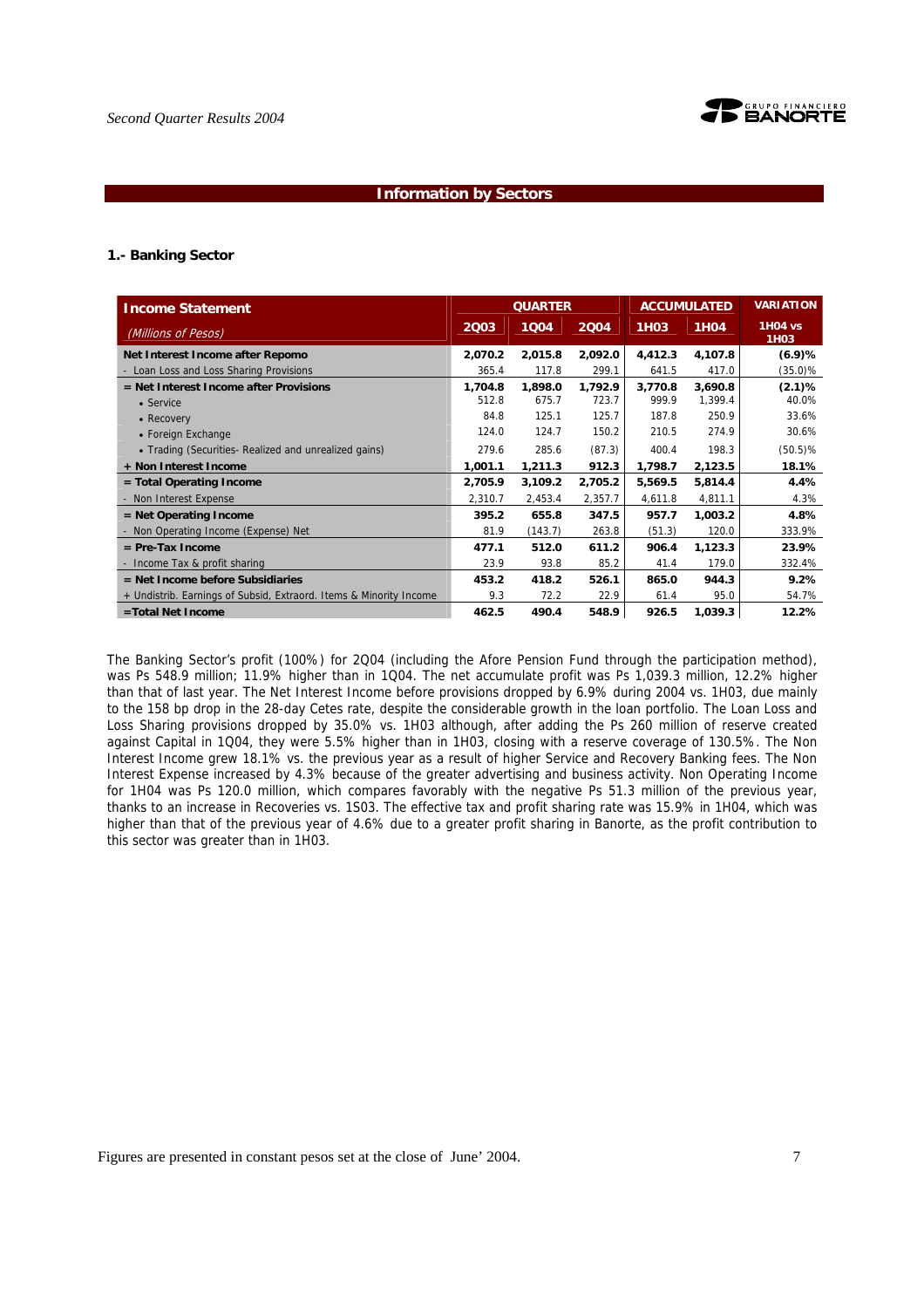

#### **Net Interest Income**

| <b>Banking Sector Net Interest Income</b>                                          |         | <b>QUARTER</b> |         |                   | <b>ACCUMULATED</b> | <b>VARIATION</b> |
|------------------------------------------------------------------------------------|---------|----------------|---------|-------------------|--------------------|------------------|
| (Millions of Pesos)                                                                | 2003    | 1004           | 2004    | 1H <sub>0</sub> 3 | <b>1H04</b>        | 1H04 vs 1H03     |
| Interest Income                                                                    | 5.313.1 | 4.950.0        | 5.415.0 | 12.078.0          | 10.365.0           | $(14.2)\%$       |
| <b>Interest Expense</b>                                                            | 3.437.0 | 3.077.3        | 3.415.6 | 8.068.4           | 6.492.9            | $(19.5)\%$       |
| Loan Fees                                                                          | 195.8   | 158.9          | 112.3   | 389.4             | 271.2              | $(30.4)\%$       |
| <b>Fees Paid</b>                                                                   | 14.8    | 19.6           | 21.2    | 24.8              | 40.8               | 64.5%            |
| Net Interest Income before Repomo                                                  | 2,057.2 | 2,012.1        | 2.090.4 | 4.374.2           | 4.102.5            | (6.2)%           |
| <b>Average Earning Assets</b>                                                      | 190.384 | 195,145        | 194.624 | 191.599           | 195.731            | 2.2%             |
| NIM before REPOMO (1)                                                              | 4.3%    | 4.1%           | 4.3%    | 4.6%              | 4.2%               |                  |
| NIM= Annualized Net Interest Margin before REPOMO / Average Earnings Assets<br>(1) |         |                |         |                   |                    |                  |

During the quarter, the Net Interest Income before Repomo rose 3.9% vs. the previous quarter, going the Net Interest Margin from 4.1% to 4.3%, due to several factors that influenced its performance , as explained below:

#### **Increase:**

- The 4.4% growth of the loan portfolio without Fobaproa/IPAB in the quarter.
- An improvement in the mix of loans as the Commercial, Mortgage and Consumer loans, which have a greater margin than the rest showed a higher growth.
- An increase in the market interest rates: the 28-day Cete went from 5.56% to 6.35% in the quarter while the TIIE rose from 5.89% to 6.71%.
- The depreciation of the peso vs. the dollar, from 11.17 pesos/dollar exchange rate at the close of 1Q04 to 11.53 pesos/dollar at the close of 2Q04.

#### **Decrease:**

Fewer Fees collected during the period.

The accumulated Net Interest Margin before Repomo for the year dropped 6.2% vs. 1H03, going the Net Interest Marging from 4.6% to 4.2%, due to the following factors that influenced its performance, as described below:

#### **Increase:**

- Substantial 15.0% growth of the loan portfolio without Fobaproa/IPAB.
- The depreciation in the peso-dollar exchange rate, from 10.44 pesos/dollar in 2Q03 to 11.53 pesos/dollar at the close of 2Q04.

#### **Decrease:**

- The narrowing differential of 68 bp to 34 bp between the 28-day Cete average rate and the 28-day TIIE, as the IPAB loans and a large part of the loan portfolio is referred to the latter.
- Fewer Fees collected in the period.
- Lower Average interest rates during 1H04, as the 28-day Cete went from 7.54% to 5.96% and the TIIE from 8.22% to 6.30% vs. 1H03.

The following is an analysis of the Net Interest Margin, with a breakdown of interest-generating assets. The Margin from the Taditional Loan Portfolio was 8.0% in 1H04 vs 7.4% in 1H03, the Margin from Fobaproa / IPAB 2.4% vs 3.3% in 1H03 and a decrease in Others (which includes, for the purpose of this analysis the Deposits in Banxico, Deposits in Other Banks and Securities Portfolio).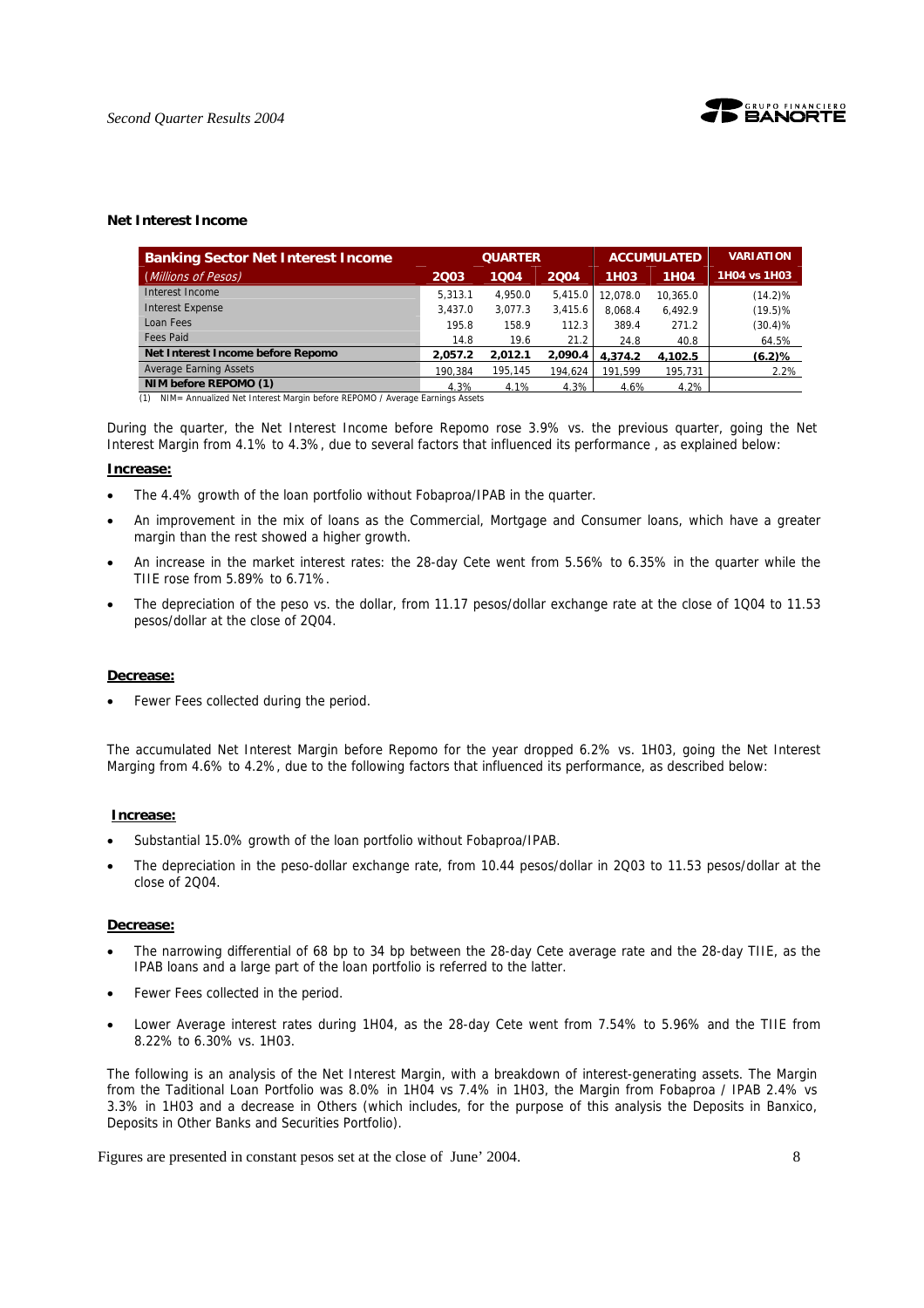

### *Second Quarter Results 2004*

| Net Interest Income &<br>NIM by type of asset                                                        |                            |                   | <b>QUARTER</b>             |                   | <b>ACCUMULATED</b>         |                   |                                 |                   |                            |                   |
|------------------------------------------------------------------------------------------------------|----------------------------|-------------------|----------------------------|-------------------|----------------------------|-------------------|---------------------------------|-------------------|----------------------------|-------------------|
| (Millones de Pesos)                                                                                  | <b>VOL</b><br>2003         | $\%$              | VOL<br>1004                | $\%$              | <b>VOL</b><br>2004         | $\%$              | <b>VOL</b><br>1H <sub>0</sub> 3 | %                 | <b>VOL</b><br><b>1H04</b>  | %                 |
| <b>Traditional Loan Portfolio</b><br><b>FOBAPROA / IPAB</b><br>Other $(1)$                           | 62.014<br>89.150<br>39.219 | 7.9<br>2.7<br>2.2 | 71.079<br>75.797<br>48.268 | 7.9<br>2.1<br>1.8 | 73.148<br>73.298<br>48.178 | 8.2<br>2.7<br>0.8 | 63.569<br>89.504<br>38.527      | 7.4<br>3.3<br>2.7 | 72.449<br>74.557<br>48.725 | 8.0<br>2.4<br>1.3 |
| <b>TOTAL</b><br>Includes: Deposits in Central Bank, and in other banks, and fixed income securities. | 190.384                    | 4.3               | 195.145                    | 4.1               | 194.624                    | 4.3               | 191.599                         | 4.6               | 195.731                    | 4.2               |

#### **Non Interest Income**

| <b>Non Interest Income</b>                  |         | <b>QUARTER</b> |         |             | <b>ACCUMULATED</b> | <b>VARIATION</b> |  |
|---------------------------------------------|---------|----------------|---------|-------------|--------------------|------------------|--|
| (Millions of Pesos)                         | 2Q03    | 1004           | 2004    | <b>1H03</b> | <b>1H04</b>        | 1H04 vs<br>1H03  |  |
| + Fund Transfers                            | 45.0    | 55.9           | 46.2    | 89.9        | 102.0              | 13.5%            |  |
| + Account Management Fees                   | 170.0   | 188.6          | 221.3   | 323.8       | 409.9              | 26.6%            |  |
| + Fiduciary (1)                             | 41.0    | 43.1           | 48.5    | 88.4        | 91.6               | 3.7%             |  |
| + Credit Card                               | 162.4   | 275.1          | 301.1   | 316.0       | 576.2              | 82.4%            |  |
| + Income From loan portfolios acquired (1)  | 125.5   | 172.8          | 146.5   | 293.1       | 319.3              | 8.9%             |  |
| + Electronic Banking Services               | 58.4    | 67.8           | 84.5    | 125.0       | 152.4              | 21.9%            |  |
| + From Fobaproa (3)                         | 34.2    | 87.4           | 95.6    | 83.1        | 183.0              | 120.2%           |  |
| + Other Fees                                | 155.7   | 151.6          | 124.3   | 282.1       | 275.9              | $(2.2)\%$        |  |
| Fees on purchased services:                 | 792.1   | 1,042.4        | 1,067.9 | 1,601.4     | 2,110.3            | 31.8%            |  |
| + Fund Transfers                            |         |                |         |             |                    |                  |  |
| + Other Fees (2)                            | 119.7   | 125.7          | 121.1   | 225.3       | 246.8              | 9.5%             |  |
| + Expense From loan portfolios acquired (2) | 74.9    | 115.8          | 97.4    | 188.3       | 213.2              | 13.2%            |  |
| <b>Fees Paid:</b>                           | 194.6   | 241.5          | 218.5   | 413.6       | 460.0              | 11.2%            |  |
| $=$ Net Fees                                | 597.5   | 800.9          | 849.4   | 1,187.8     | 1,650.3            | 38.9%            |  |
| + Foreign Exchange                          | 124.0   | 124.7          | 150.2   | 210.5       | 274.9              | 30.6%            |  |
| + Securities- Realized gains                | 318.0   | 271.9          | (129.2) | 442.1       | 142.7              | $(67.7)$ %       |  |
| + Securities- Unrealized gains              | (38.4)  | 13.7           | 41.8    | (41.7)      | 55.6               | 233.2%           |  |
| <b>Trading Income</b>                       | 403.6   | 410.3          | 62.9    | 610.9       | 473.2              | (22.5)%          |  |
| $=$ Non Interest Income                     | 1,001.1 | 1,211.3        | 912.3   | 1.798.7     | 2,123.5            | 18.1%            |  |

Expenditures. 3) Includes Fees received by Recovery Banking and by the Bank.

With the purpose of identifying the different origins that integrate the Non Interest Income, we present the following table:

| Non Interest Income                                |         | <b>QUARTER</b> |        |                   | <b>ACCUMULATED</b> | <b>VARIATION</b>                    |
|----------------------------------------------------|---------|----------------|--------|-------------------|--------------------|-------------------------------------|
| (Millions of Pesos)                                | 2003    | 1004           | 2004   | 1H <sub>0</sub> 3 | 1H <sub>04</sub>   | <b>1H04 vs</b><br>1H <sub>0</sub> 3 |
| Service                                            | 512.8   | 675.7          | 723.7  | 999.9             | 1.399.4            | 40.0%                               |
| Recovery                                           | 84.8    | 125.1          | 125.7  | 187.8             | 250.9              | 33.6%                               |
| Foreign Exchange                                   | 124.0   | 124.7          | 150.2  | 210.5             | 274.9              | 30.6%                               |
| Trading (Securities-Realized and unrealized gains) | 279.6   | 285.6          | (87.3) | 400.4             | 198.3              | $(50.5)$ %                          |
| $=$ Non Interest Income                            | 1.001.1 | 1.211.3        | 912.3  | 1.798.7           | 2.123.5            | 18.1%                               |

The Non Interest Income of the quarter fell 24.7% vs. the previous quarter, and rose 18.1% vs. 1H03. These variations were the result of several factors explained below:

#### **Service Fees:**

Service Fees went up 7.1% vs. the previous quarter mainly because of the 9.5% increase in Fees charged on Credit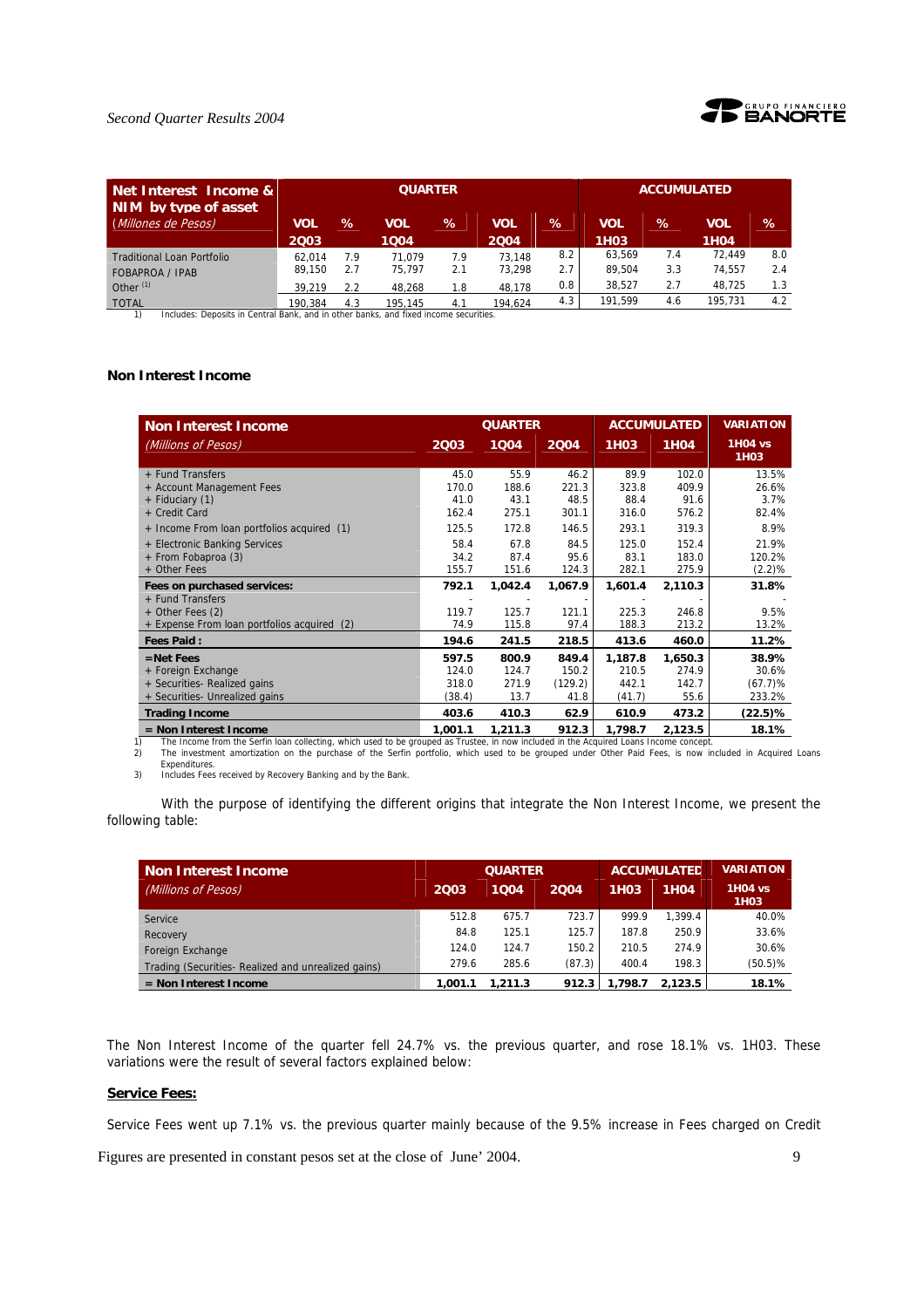#### *Second Quarter Results 2004*



cards, 17.3% in Account Management; and 24.6% in Electronic Banking. The accumulate for Service Fees grew 40.0% as a result of the 82.3% increase in Credit Card and 26.6% in Account Management.

#### **Recovery:**

| <b>Non Interest Income</b>                   |      | <b>QUARTER</b> |       |                   | <b>ACCUMULATED</b> | <b>VARIATION</b>                    |
|----------------------------------------------|------|----------------|-------|-------------------|--------------------|-------------------------------------|
| (Millions of Pesos)                          | 2003 | 1004           | 2004  | 1H <sub>0</sub> 3 | <b>1H04</b>        | <b>1H04 vs</b><br>1H <sub>0</sub> 3 |
| <b>SERFIN</b>                                |      |                |       |                   |                    |                                     |
| Income                                       | 91.7 | 98.5           | 84.1  | 209.9             | 182.5              | $(13.1)$ %                          |
| - Expense                                    | 46.3 | 50.8           | 47.5  | 119.0             | 98.3               | $(17.4)$ %                          |
| $=$ Net Fees from Serfín                     | 45.4 | 47.7           | 36.5  | 90.8              | 84.2               | (7.3)%                              |
| <b>LOAN PORTFOLIOS ACQUIRED</b>              |      |                |       |                   |                    |                                     |
| Income                                       | 33.8 | 74.3           | 62.4  | 83.2              | 136.8              | 64.4%                               |
| - Expense                                    | 28.6 | 65.0           | 49.9  | 69.3              | 114.9              | 65.8%                               |
| $=$ Net Income from loan portfolios acquired | 5.2  | 9.3            | 12.5  | 13.9              | 21.9               | 57.6%                               |
| <b>FOBAPROA FEES</b>                         |      |                |       |                   |                    |                                     |
| From FOBAPROA (*)                            | 34.2 | 68.1           | 76.7  | 83.1              | 144.8              | 74.2%                               |
| $=$ Fobaproa Fees                            | 34.2 | 68.1           | 76.7  | 83.1              | 144.8              | 74.2%                               |
|                                              |      |                |       |                   |                    |                                     |
| Non Interest Income - Recovery Bank          | 84.8 | 125.1          | 125.7 | 187.8             | 250.9              | 33.6%                               |

(\*) Includes only the fees received by Recovery Banking.

The Non Interest Income of the quarter derived from loan Recoveries remained at a level similar to that of 1Q04, with a reduction in the net income from the Serfin loans and an increase in the Fees Collected from Fobaproa. The accumulated Recovery Banking income in this first half rose 33.6% vs. 1H03. The highest net contribution was from the Fees Collected from Fobaproa with a 58% of the total and it was the one that rose most in the period with a 74.2% growth.

#### **Trading:**

Trading Income dropped substantially in the quarter from Ps 410.3 million to Ps 62.9 million due mainly to the drop in the Security Realized Gains as a result of the higher interest rates in the quarter. The Income from Foreign Exchange were 20.5% higher than in the previous quarter given the greater volatility of the peso-dollar exchange rate. Accumulated Trading Income was 22.5% lower than in 1H03 mainly because of a 67.7% drop in Security Realized Gains. In this same period, the Foreign Exchange Income rose 30.6%.

#### **Non Interest Expense**

| Non Interest Expense                   |         | <b>QUARTER</b> |         |                   | <b>ACCUMULATED</b> | <b>VARIATION</b> |
|----------------------------------------|---------|----------------|---------|-------------------|--------------------|------------------|
| (Millions of Pesos)                    | 2003    | 1004           | 2004    | 1H <sub>0</sub> 3 | <b>1H04</b>        | 1H04 vs 1H03     |
| <b>Personnel Expenses</b>              | 934.6   | 1.032.9        | 974.4   | 1.967.7           | 2.007.3            | 2.0%             |
| +Professional Fees                     | 116.3   | 114.7          | 117.6   | 201.9             | 232.3              | 15.1%            |
| +Administrative and Promotion Expenses | 565.2   | 597.2          | 581.4   | 1.100.0           | 1.178.6            | 7.1%             |
| +Rent, Depreciation& Amortization      | 345.4   | 375.3          | 360.8   | 663.7             | 736.0              | 10.9%            |
| $+$ Tax other than income tax          | 164.6   | 153.3          | 141.8   | 309.0             | 295.0              | (4.5)%           |
| +Contributions to IPAB                 | 184.7   | 180.1          | 181.8   | 369.5             | 361.9              | (2.1)%           |
| - Corporate Expense Recoveries         |         |                |         |                   |                    |                  |
| $=$ Non Interest Expense               | 2.310.7 | 2,453.4        | 2.357.7 | 4.611.8           | 4,811.1            | 4.3%             |

The Non Interest Expense in the quarter fell 3.9% vs. 1Q04, because of the following reductions: 5.7% in Personnel Expenses; 2.7% in Administration and Promotion Expenses as a result of an adjustment in the advertising expenses apportioned to other subsidiaries; and 7.5% in Other Taxes. The accumulated Non Interest Expense rose 4.3% vs. 1H03 due to the following increases: 7.1% in Administration and Promotion Expenses, 15.1% in Professional Fees, and 10.9% en Rents, Depreciations and Amortizations.

The efficiency ratio was 77.3% in 1H04, slightly increasing in 2Q04 despite the fact that Non Interest Expense decreased as compared to 1Q04, mainly due to lower Trading income. Banorte is working in improving its efficiency ratio through more business generation and expense reduction.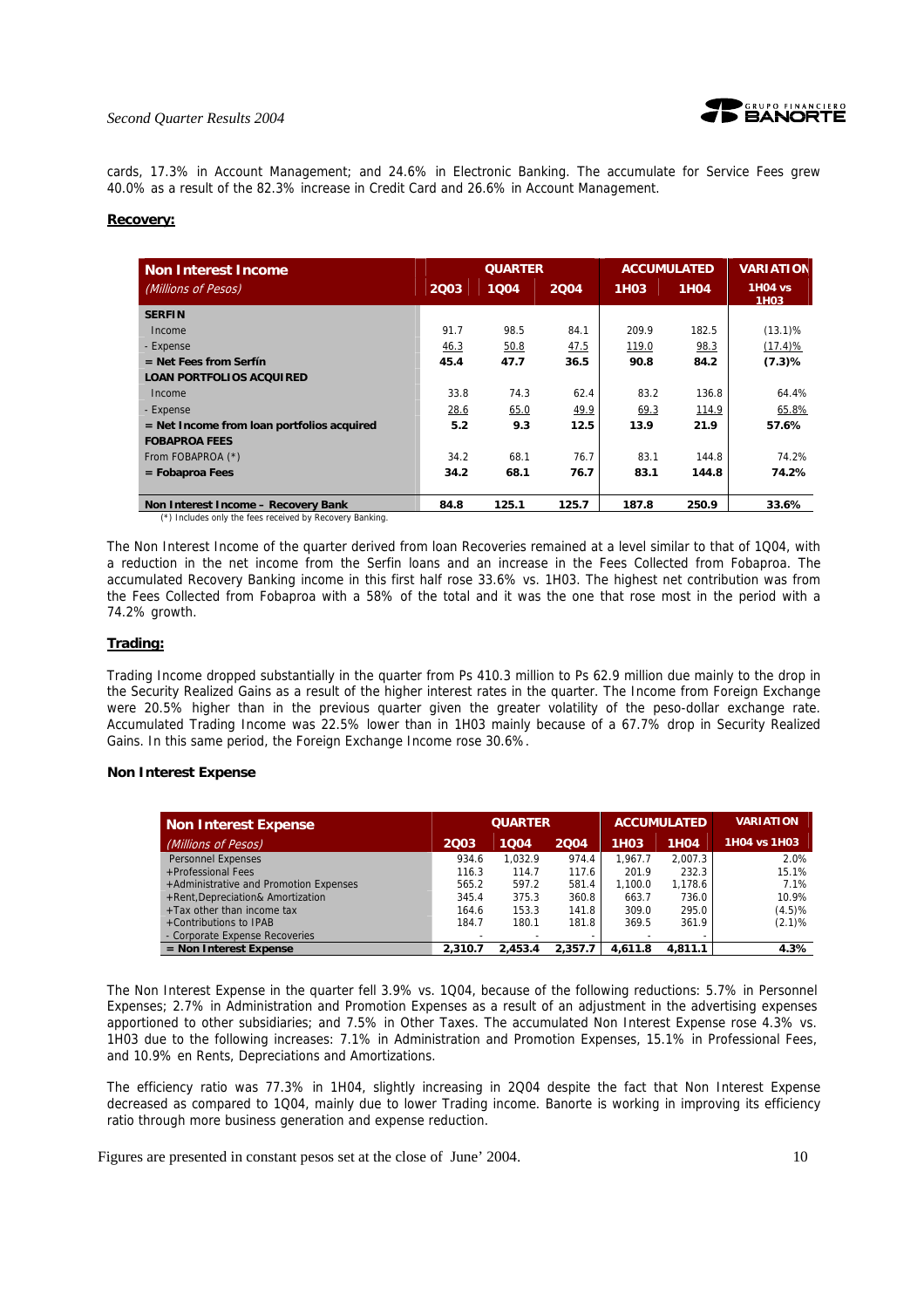#### **Non Operating Income (Expense) Net**

| <b>Non Operating Income (Expense)</b> |        | <b>QUARTER</b> |        |             | <b>ACCUMULATED</b> | <b>VARIATION</b> |
|---------------------------------------|--------|----------------|--------|-------------|--------------------|------------------|
| (Millions of Pesos)                   | 2003   | 1004           | 2004   | <b>1H03</b> | <b>1H04</b>        | 1H04 vs 1H03     |
| +Other Revenues                       | 70.6   | 65.5           | 148.3  | 164.6       | 213.8              | 29.9%            |
| +Foreign Exchange                     |        |                |        |             |                    |                  |
| $+$ Recoveries                        | 67.7   | 20.8           | 198.8  | 76.7        | 219.6              | 186.5%           |
| +Repomo-other revenues                | 1.2    | 7.4            | 0.8    | 6.4         | 8.2                | 28.5%            |
| $=$ Non Operating Income              | 139.5  | 93.7           | 347.9  | 247.6       | 441.6              | 78.3%            |
| -Other Expenses                       | (30.1) | (114.3)        | (76.6) | (184.8)     | (190.9)            | 3.3%             |
| -Foreign Exchange                     |        |                |        |             |                    |                  |
| -Repomo-other expenses                | (27.5) | (123.1)        | (7.5)  | (114.1)     | (130.7)            | 14.5%            |
| $=$ Non Operating Expense             | (57.6) | (237.4)        | (84.1) | (299.0)     | (321.6)            | 7.6%             |
| = Non Operating Income (Expense) Net  | 81.9   | (143.7)        | 263.8  | (51.3)      | 120.0              | 333.9%           |

The net result of Non Operating Income (Expense) for the quarter was Ps 263.8 million vs. the negative Ps 143.7 million in 1Q04. This variation was due mainly to the following factors:

#### **Non Operating Income:**

- Cancellation of Ps 150 million in Bancen's Loan Reserves surplus. This operation was registered in Other Revenues. (See Annex 3)
- Recoveries: Ps 30.3 million in VAT; Ps 39.9 million in insurance policy dividends, and the cancellation of Diverse Creditors for a sum of Ps 45.7 million.

#### **Non Operating Expense:**

- There were no adjustments in the estimate of reposessed assets provisions as in 1Q04, in which Ps 46.3 million were charged.
- In the quarter, Ps 15.0 million in provisions were created for the sale of proprietary real estate charge-offs.
- In 2Q04, there was a Ps 115.6 million reduction in the Repomo vs. 1Q04.

The annual accumulate of Non Operating Income (Expense) was Ps 120.0 million vs. the negative Ps 51.3 million in 1H03. The variation was due mainly to a 29.9% increase in Other Revenues and 186.5% in Recoveries.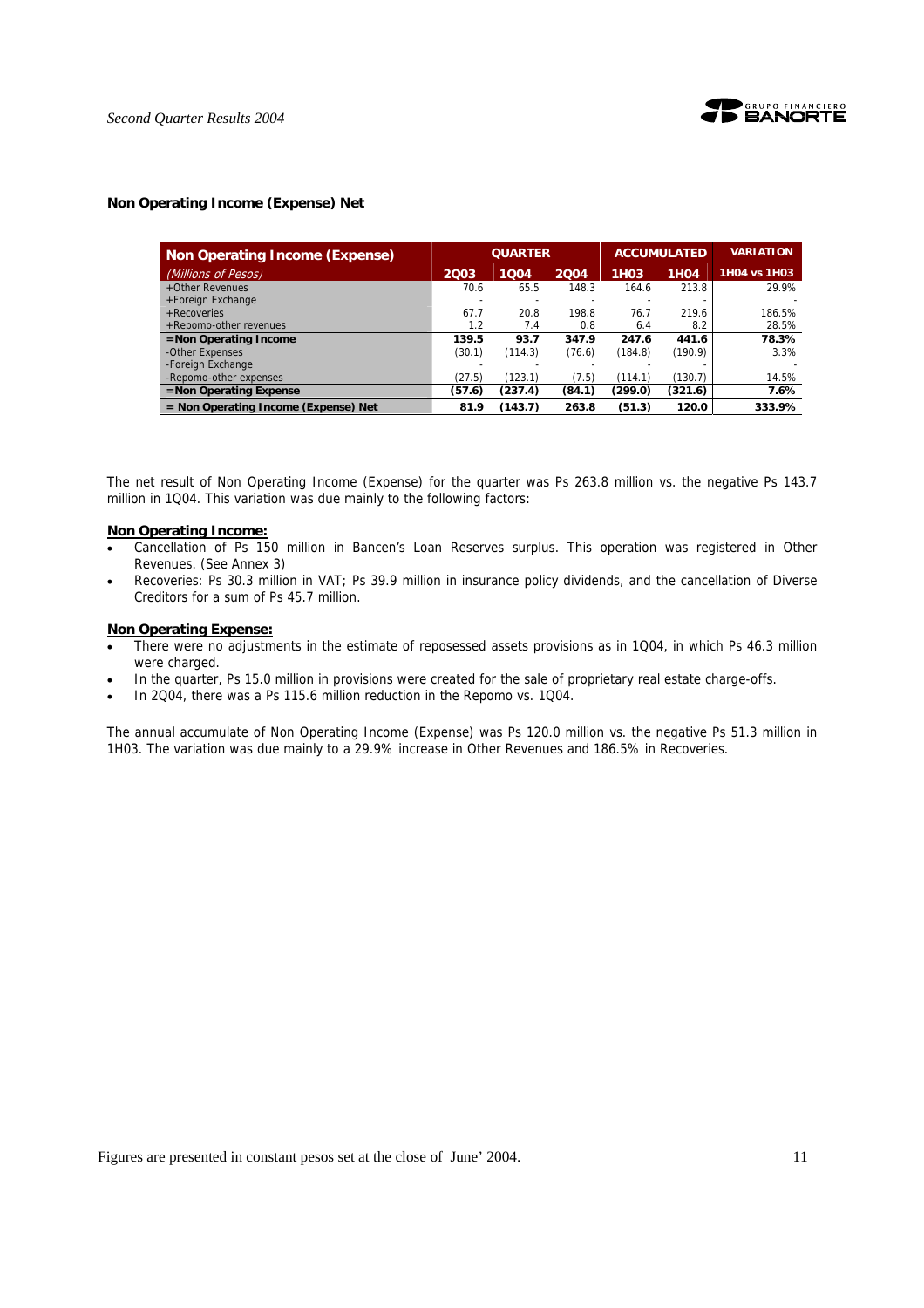

#### **Loan Portfolio**

| <b>LOAN PORTFOLIO</b> |        |        |        |                             |                         |
|-----------------------|--------|--------|--------|-----------------------------|-------------------------|
| (Millions of Pesos)   | 2003   | 1004   | 2004   | <b>%Quarterly</b><br>Growth | %Anual<br><b>Growth</b> |
| Consumer              | 19.481 | 24.391 | 26.092 | 7.0%                        | 33.9%                   |
| Commercial            | 19.232 | 24.029 | 25,100 | 4.5%                        | 30.5%                   |
| Corporate             | 17.583 | 13,440 | 14,280 | 6.3%                        | $(18.8)$ %              |
| Goverment             | 7.874  | 9.578  | 9.711  | 1.4%                        | 23.3%                   |
| <b>Sub Total</b>      | 64,170 | 71,438 | 75,183 | 5.2%                        | 17.2%                   |
| Recovery Banking      | 3.661  | 3.275  | 2,837  | $(13.4)\%$                  | $(22.5)\%$              |
| <b>Total</b>          | 67,831 | 74,712 | 78,020 | 4.4%                        | 15.0%                   |

| <b>CONSUMER</b>           |        |        |        |                   |               |
|---------------------------|--------|--------|--------|-------------------|---------------|
| (Millions of Pesos)       | 2003   | 1004   | 2004   | <b>%Quarterly</b> | %Anual        |
|                           |        |        |        | Growth            | <b>Growth</b> |
| Mortgages                 | 12.204 | 14.426 | 15.464 | 7.2%              | 26.7%         |
| Automobile                | 4.187  | 5.501  | 5,698  | 3.6%              | 36.1%         |
| Credit Card               | 2,245  | 3.012  | 3.299  | 9.5%              | 46.9%         |
| <b>Electronic Payroll</b> | 845    | 1.452  | 1.631  | 12.3%             | 93.1%         |
| <b>Total Consumer</b>     | 19,481 | 24.391 | 26,092 | 7.0%              | 33.9%         |

| (Millions of Pesos)   | 2003   | 1004   | 2004   | <b>M</b> SQuarterly<br>Growth | %Anual<br>Growth |
|-----------------------|--------|--------|--------|-------------------------------|------------------|
| Fobaproa / IPAB Loans | 88.541 | 74.519 | 72.077 | (3.3)%                        | $(18.6)\%$       |
| Past Due Loans        | 4.048  | 3.606  | 2.831  | $(21.5)\%$                    | $(30.1)\%$       |

The Total Loan Portfolio without Fobaproa / IPAB rose 4.4% during the quarter and 5.2% excluding proprietary loans managed by the Recovery bank, going from Ps 74,712 million to Ps 78,020 million. The explanation for this increase by type of loan is given below:

- Commercial Loans grew 4.5% as new loans were granted to medium and small companies during the quarter.
- Corporate Loans grew 6.3% because of the new loans granted to the automotive Sector.
- Consumer Loans are still showing important increases, as shown by the 3.6% growth in Car Loans given the 8,857 new loans granted during the quarter; Credit Card loans rose 9.5% in the quarter due both to the advertising program to attract new clients and a more widespread usage by our clients; and Credinómina (Payroll Loan) grew 12.3% as 46,533 new loans were granted. The Mortgage Loans rose 7.2% placing 2,513 new loans.
- Government Entity Loans rose 1.4% as new loans were granted during the quarter.
- The IPAB Portfolio dropped 3.3% as a total of Ps 2,450 million were pre-paid during the quarter.
- The exchange rate had a favorable effect on the dollar loans portfolio due to the increase in the peso-dollar exchange rate that went from 11.17 pesos/dollar to 11.53 pesos/dollar from 1Q04 to 2Q04.

Past Due Loans fell 21.5% vs. 1Q04 due to the Ps 940 million charge offs made in the quarter of Past Due Loans, which were 100% reserve, to end up with a Ps 2,831 million balance and a past due loan ratio of 3.6% vs. the Loan portfolio without Fobaproa/IPAB. These charge offs were intended to clean up the balance, as these loans were hard to recover.

Comparing the loan portfolio at the close of the quarter with that of 2Q03, there have been important increases due to new loan placement which overall represented 15.0%, and 17.2% excluding those loans manged by the Recovery bank. The annual growth of the Consumer loans was 33.9% and that of Commercial loans was 30.5%. These increases are the result of Banorte's promotional efforts for loan placement, and they also show that the Consumer Sector is still very dynamic and there is still a great loan demand for the medium and small companies. The Corporate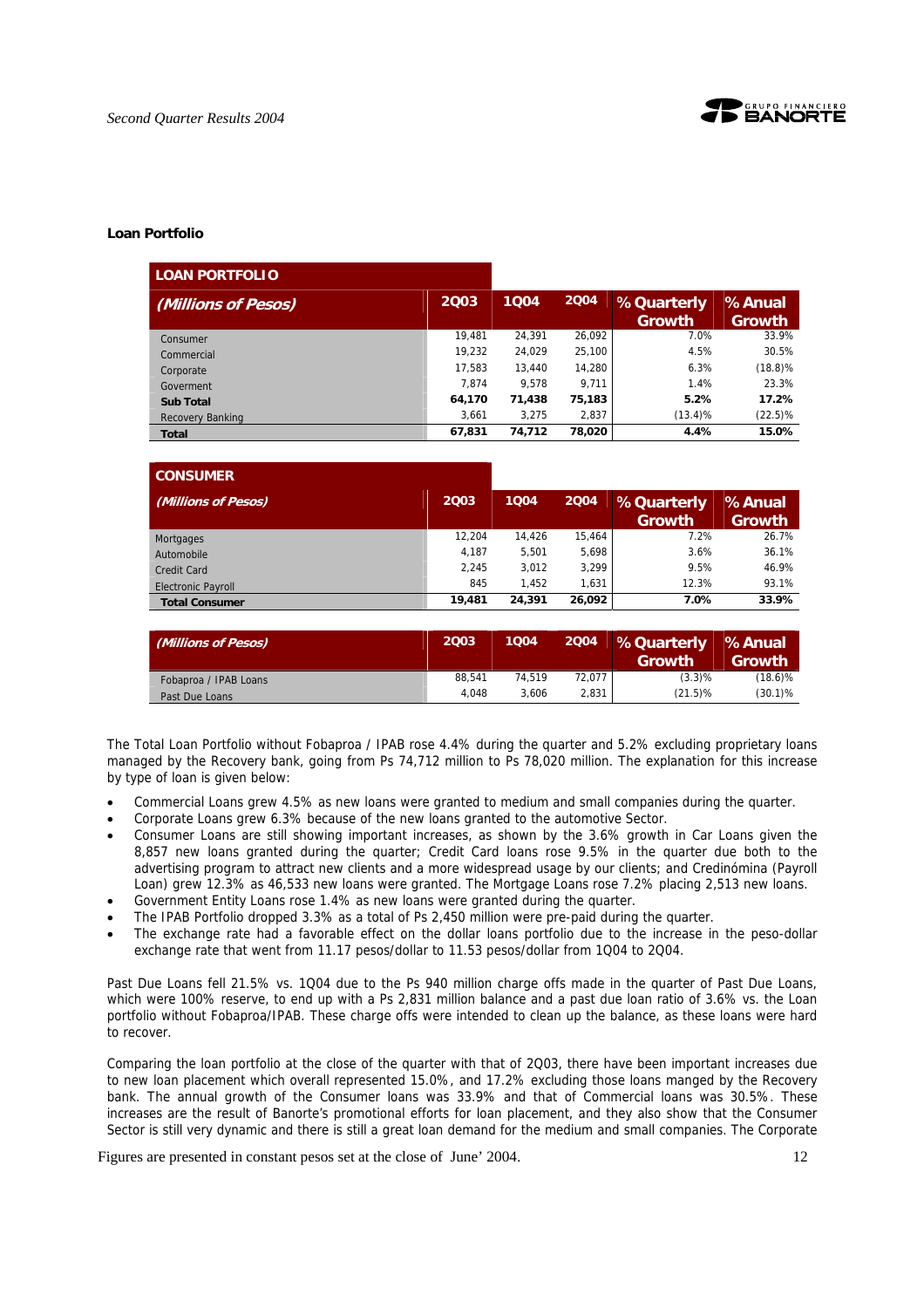

#### *Second Quarter Results 2004*

segment shows an annual 18.8% drop as some important clients made payments and given the loan placement strategy, which seeks greater profitability concentrating efforts on second tier corporates.

| Millions of Pesos  |              | <b>RESERVES</b>   |                 |                 |                 |  |
|--------------------|--------------|-------------------|-----------------|-----------------|-----------------|--|
| Category           | <b>LOANS</b> | <b>COMMERCIAL</b> | <b>CONSUMER</b> | <b>MORTGAGE</b> | <b>RESERVES</b> |  |
| $\overline{A}$     | 65,133       | 315               | 44              | 62              | 420             |  |
| B                  | 6,087        | 95                | 118             | 163             | 375             |  |
| $\mathsf{C}$       | 2,590        | 489               | 131             | 186             | 807             |  |
| D                  | 1,194        | 46                | 256             | 542             | 844             |  |
| E                  | 506          | 370               | 125             |                 | 495             |  |
| Total              | 75,511       | 1,315             | 674             | 953             | 2,941           |  |
| Not Classified     | (111)        |                   |                 |                 |                 |  |
| Excempted          | 76,151       |                   |                 |                 |                 |  |
| <b>Total</b>       | 151,551      |                   |                 |                 | 2,941           |  |
| <b>Reserves</b>    |              |                   |                 |                 | 3,694           |  |
| Excess / (Deficit) |              |                   |                 |                 | 753             |  |

### **Classified Loans**

Note : Consolidated with UDIS. With June'04, per application of Report 1449,1460,1480 Y 14 of the CNByV (the National Banking and Securities Commission).<br>(\*) Includes Financial Intermediaries, Government Entities, Irrevoc

The quarter closed with a balance of Ps 3,694 million in Loan Loss Reserves and Ps 753 million in surplus reserves, Ps 156 million of which were set aside for Fobaproa contingencies.

| <b>Loan Loss Reserves</b>                   | 2004         |
|---------------------------------------------|--------------|
| (Millions of Pesos)                         | <b>Total</b> |
| PREVIOUS PERIOD END BALANCE                 | 4,585        |
| Provision taken in the period               | 280          |
| Recovery of penalized debts                 | 4            |
| Adjustment to fiduciary liabilities         | 36           |
| Cancellation of reserve surplus vs. Results | (150)        |
| Charge offs and discounts:                  |              |
| Commercial Portfolio                        | (797)        |
| Foreclosed assets                           |              |
| Consumer Portfolio                          | (204)        |
| Mortgage Portfolio                          | (52)         |
|                                             | (1,053)      |
| Cost of debtors support programs            | (30)         |
| <b>Valuation and Others</b>                 | 22           |
| <b>LOAN LOSS RESERVES AT PERIOD END</b>     | 3.694        |

During the quarter Ps 280 million were provisioned through the Income Statement and Ps 1,053 million were taken out through Charge offs and discounts associated with Loan recoveries and restructuring, from which Ps 797 million came from Commercial Loans, Ps 204 million from Consumer Loans, and Ps 52 million from Mortgage Loans. The balance for Loan Loss Reserves at the close of 2Q04 was Ps 3,694 million. A decision was made this quarter to charge off Ps 940 million of the hardly-recoverable past due loans, fully reserved, in order to clean up the Balance Sheet. Efforts to collect these charged-offs loans will continue.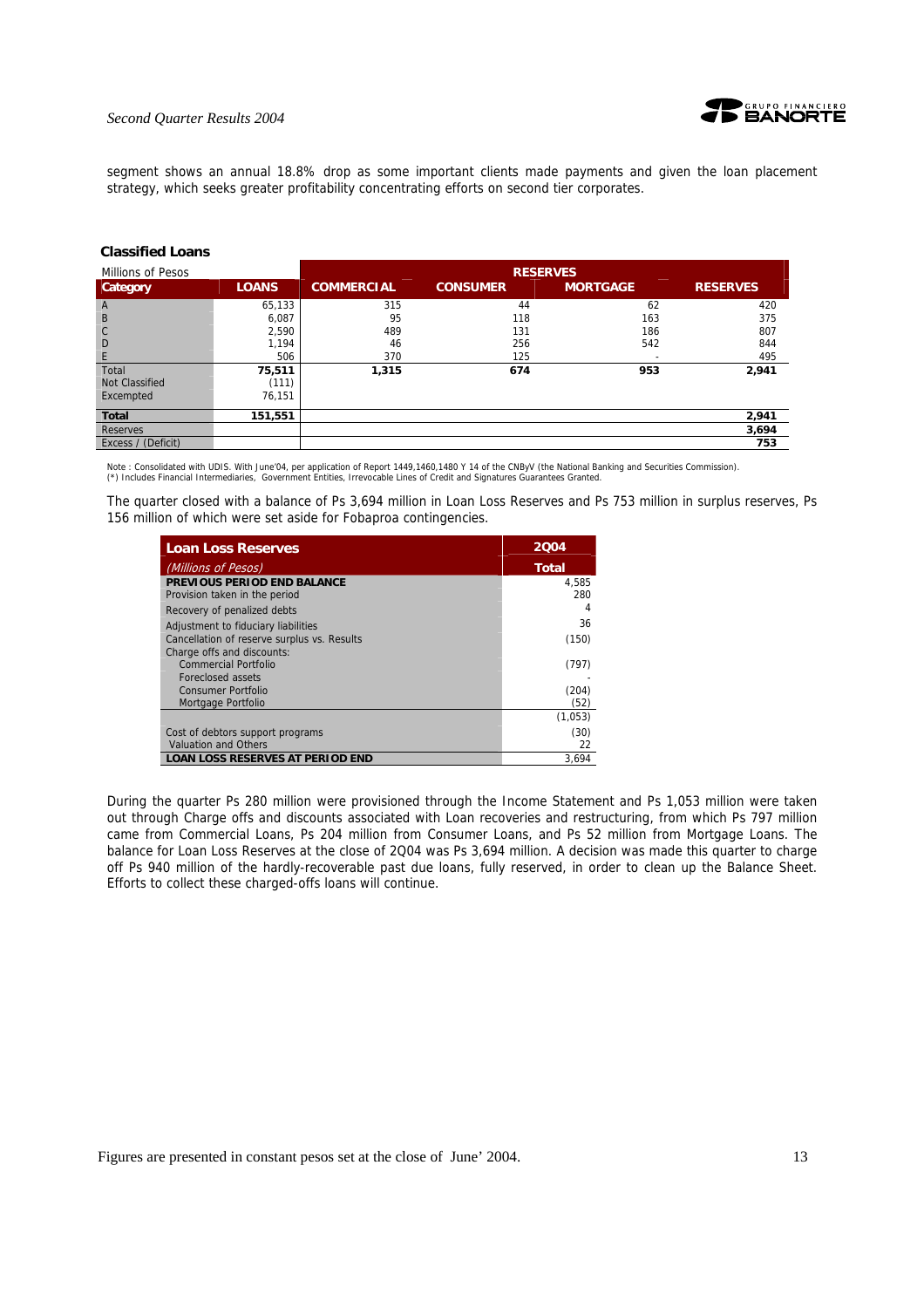

#### **Reserve Coverage**

| <b>Reserve Coverage</b>         |                          |                 |                                   |
|---------------------------------|--------------------------|-----------------|-----------------------------------|
| (Millions of Pesos)             | <b>Past Due</b><br>Loans | <b>Reserves</b> | <b>Reserves/Past</b><br>Due Loans |
| Comercial                       | 1,130                    | 1.130           | 100.0%                            |
| <b>Financial Intermediaries</b> |                          |                 |                                   |
| Consumer                        | 421                      | 421             | 100.0%                            |
| Mortgage                        | 1,265                    | 1.265           | 100.0%                            |
| <b>Goverment Entities</b>       | 15                       | 15              | 100.0%                            |
| <b>Surplus</b>                  |                          | 863             |                                   |
| <b>Total</b>                    | 2,831                    | 3.694           | 130.5%                            |

The Banking Sector's Reserve coverage at the close of 2Q04 increased to 130.5% which compares favourably with the 127.2% of the 1Q04, and ended with a surplus of Ps 863 million after covering 100% of the different types of loans, due mainly to the charge offs of Ps 940 million of past due loans in 2Q04.

During 2Q04, Ps 150 million in Bancen surplus reserves were cancelled. In order to maintain the Sector's reserve coverage level, loan loss reserves for Ps 150 million were created in Banorte. Although at the Banking Sector the Loan Loss Reserves balance was not affected in the Balance Sheet, it affected its Income Statement, as the Loan Loss Provisions rose Ps 150 million in Banorte and the Non Operating Income (Expense) of Bancen went up in the same amount because this operation was registered as a revenue. (See Annex 3)

#### **Deposits**

| <b>Deposits</b>                                             |         |         |         |                  |
|-------------------------------------------------------------|---------|---------|---------|------------------|
| (Millions of Pesos)                                         | 2003    | 1004    | 2004    | %Anual<br>Growth |
| Demand Deposits-w/o Interests                               | 22.660  | 24.770  | 25.234  | 11.4%            |
| Demand Deposits - with Interests (1)                        | 35.142  | 37.398  | 38.743  | 10.3%            |
| <b>Demand Deposits</b>                                      | 57,802  | 62,168  | 63,977  | 10.7%            |
| Time Deposits - Retail                                      | 32.652  | 33.276  | 34.091  | 4.4%             |
| <b>Core Deposits</b>                                        | 90,453  | 95,444  | 98,068  | 8.4%             |
| Money Market (2)                                            | 65.822  | 64.798  | 68.722  | 4.4%             |
| <b>Total Deposits</b>                                       | 156,276 | 160,242 | 166,790 | 6.7%             |
| Out- of Balance Trading                                     | 49.201  | 56.971  | 61.333  | 24.7%            |
| <b>Assets Under Management</b><br>(1) Includes Debit Cards. | 205.477 | 217.214 | 228.123 | 11.0%            |

(2)Includes Bonds Comprises, Customers and Financial Intermediaries.

The quarter closed with an Total Deposits balance of Ps 166,790 million; 4.1% higher than in 1Q04. Core Deposits increased by 2.8% vs. the previous quarter due to a 3.0% increase in Demand Deposits and 2.5% in Term Deposits. Annualized, Total Deposit rose 11.0% vs. 2Q03, with a 10.7% growth in Demand Deposits and 4.4% in Term Deposits. Assets under management totaled Ps 228,123 million, 11.0% higher than in 2Q03. Banorte continues with its strategy for optimizating its deposit mix.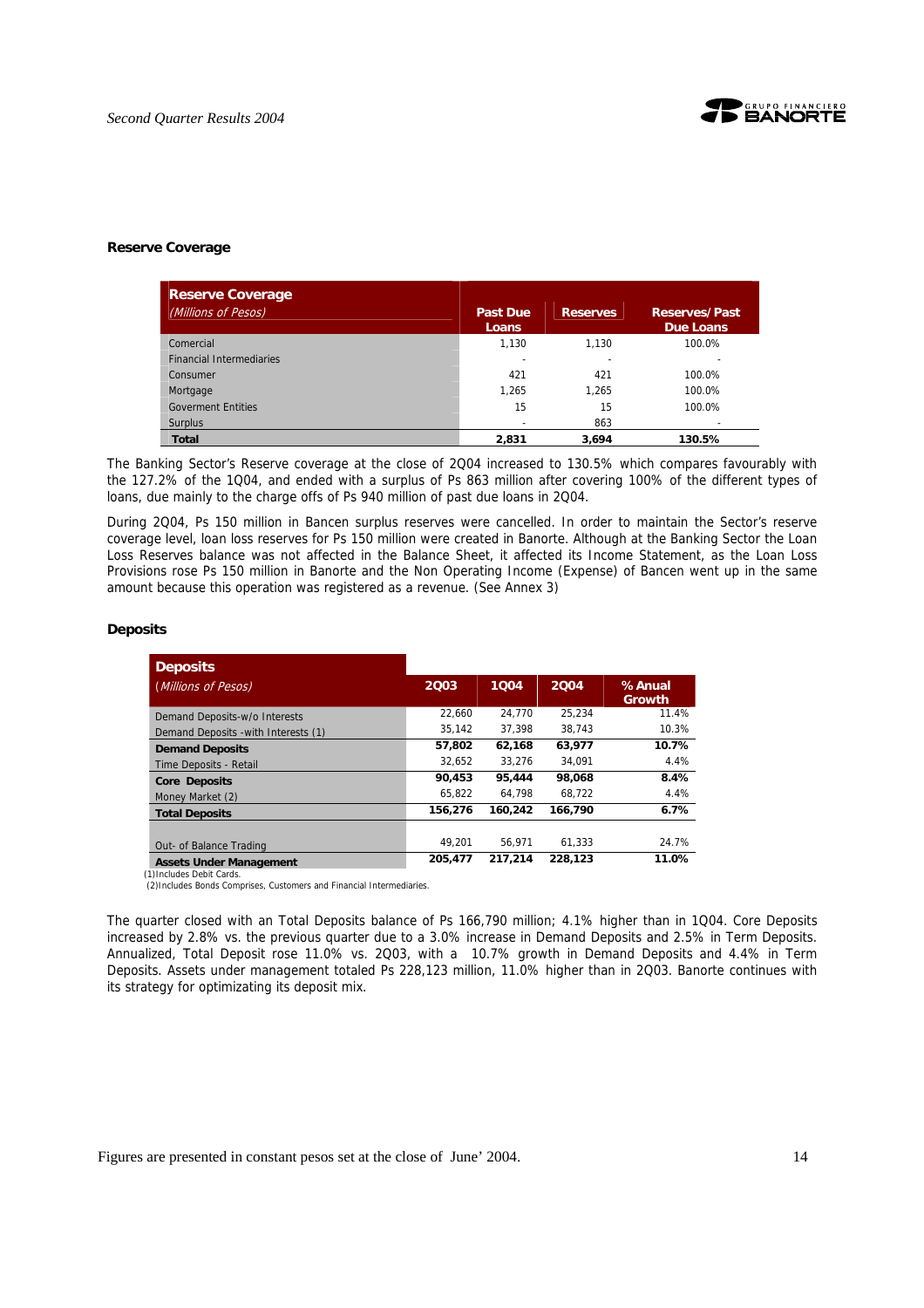

#### **Capitalization**

| Capitalization                  |         |         |         |
|---------------------------------|---------|---------|---------|
| (Millions of Pesos)             | 2003    | 1004    | 2004    |
| Tier 1 Capital                  | 11.278  | 12.039  | 12,720  |
| Tier 2 Capital                  | 2.465   | 5.716   | 4.549   |
| <b>Net Capital</b>              | 13.743  | 17.754  | 17,270  |
| Credit risk assets              | 80.197  | 83.513  | 93,207  |
| Net Capital/ Credit Risk Assets | 17.1%   | 21.3%   | 18.5%   |
| Total risk assets (1)           | 101.005 | 115.163 | 119,050 |
| Tier <sub>1</sub>               | 11.2%   | 10.5%   | 10.7%   |
| Tier 2                          | 2.4%    | 5.0%    | 3.8%    |
| <b>Capitalization Ratio</b>     | 13.6%   | 15.4%   | 14.5%   |

(1) Includes Market Risks. Without inter-company eliminations.

Note.- The disclosure of capital and credit risk assets is included in the Notes to Banking Sector Financial Statements section.

At the close of 1Q04, the Banking Sector's capitalization ratio was 14.5% considering both credit and market risks, and 18.5% considering only the credit risks. The Tier 1 capital ratio was 10.1% and 3.8% for Tier 2 capital. The Net Capital and capitalization ratio dropped vs. 1Q04 mainly because of the pre-payment of the Non Convertible Subordinate Debentures in UDIS, for a sum of Ps 1,487 million, which accounted as Tier 2 Capital. The maturity for these Debt was June 2009 at a 8.0% rate. With the issuance of the dollar denominated Subordinated notes in 1Q04 and the amortization of the UDI subordinated notes this quarter, the cost of capital has decreased.

#### **Recovery Banking**

#### **Achievements**

The Banorte Recovery Banking has been the most important loan recovery and asset administration unit in the Mexican market since it was established in 1997. For the last 3 years, it has contributed with over 25% of the Group's Banking Sector profits. Its most outstanding achievements include: the purchase of more of 40% of the portfolios auctioned by the IPAB and other banks as of today, an average collecting rate of over 40%, and having performed the first securitization of mortgage loans in Mexico which received a "AAA" rating by Fitch, which means "the highest loan quality" and represents the highest rating given by Fitch Mexico in the scale of domestic ratings.

#### **Current Situation**

At present, it manages Ps 58,711 million in assets, as shown in the following chart:



The contribution that the income from acquired loans (Proprietary) make to this business unit's profit has become increasingly important, more so than those from the IPAB portfolio administration.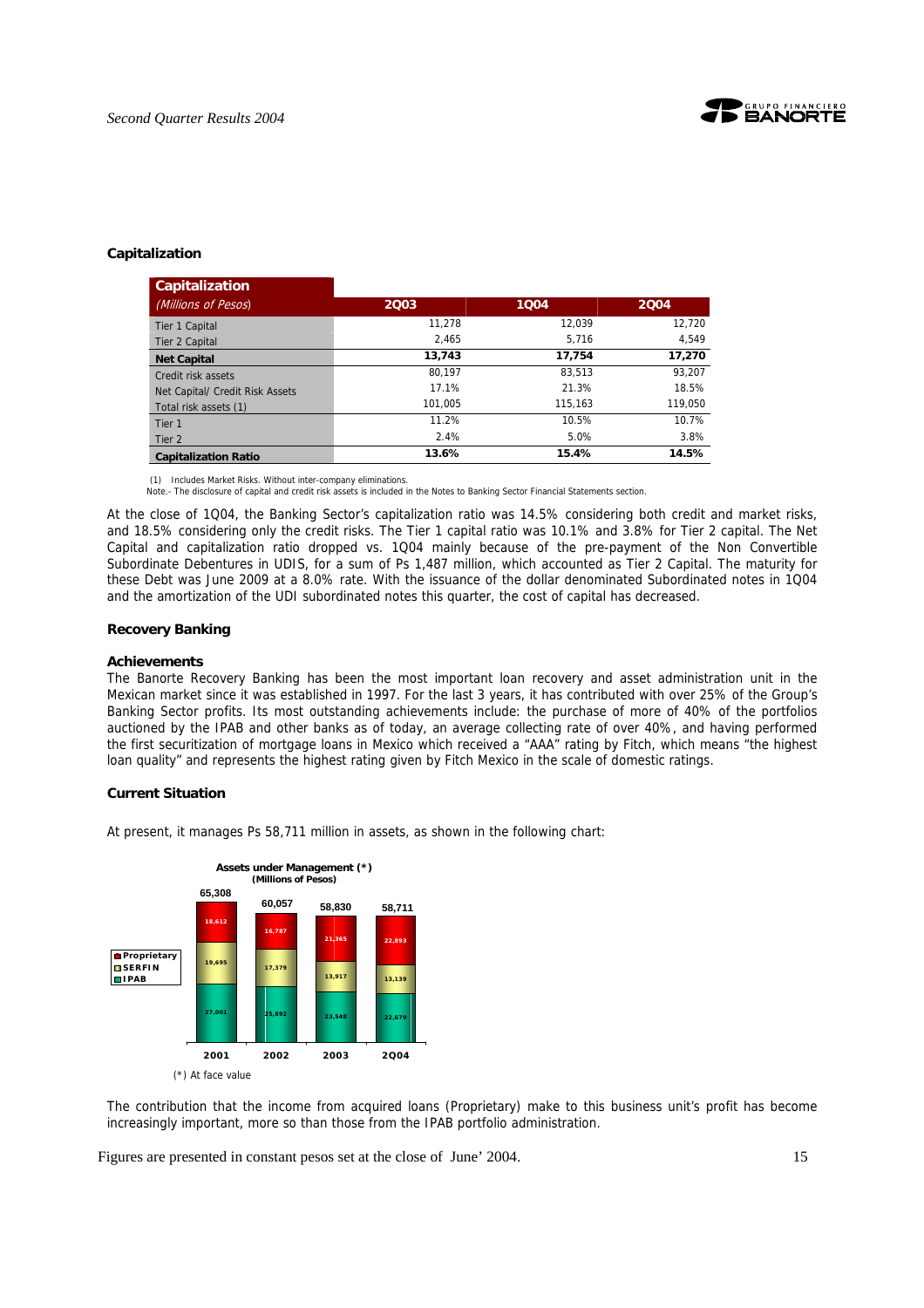





Note: Serfin is included in Loans Acquired.

#### **Loan Purchases in 2Q04**

During 2Q04 (June 22), a Bancomer's loan portfolio was purchased for a face value of Ps 344 million, made up of 317 commercial loans. This operation was performed through Bancen.

#### **Future Plans**

Banorte intends to continue purchasing new loan portfolios from IPAB and from other banks, as well as manage and market assets. The purpose is to extend this important business unit's life. The vision of the present administration of the recovery and asset management business is that it shall continue to contribute substantially to the Group's Banking Sector even in the long run by creating formulas to market assets that go beyond a mere loan portfolio recovery.

#### **Recovery Banking**

| <b>1H03</b><br>(14)<br>(14)<br>61<br>(75)<br>91<br>83<br>70<br>244<br>169 | <b>1H04</b><br>36<br>36<br>37<br>(1)<br>84<br>145<br>77<br>306<br>305                                |
|---------------------------------------------------------------------------|------------------------------------------------------------------------------------------------------|
|                                                                           |                                                                                                      |
|                                                                           |                                                                                                      |
|                                                                           |                                                                                                      |
|                                                                           |                                                                                                      |
|                                                                           |                                                                                                      |
|                                                                           |                                                                                                      |
|                                                                           |                                                                                                      |
|                                                                           |                                                                                                      |
|                                                                           |                                                                                                      |
|                                                                           |                                                                                                      |
|                                                                           |                                                                                                      |
| 113                                                                       | 89                                                                                                   |
| 56                                                                        | 217                                                                                                  |
| 37                                                                        |                                                                                                      |
| 93                                                                        | 217                                                                                                  |
|                                                                           |                                                                                                      |
|                                                                           |                                                                                                      |
|                                                                           |                                                                                                      |
| 93                                                                        | 217                                                                                                  |
| 8                                                                         | 46                                                                                                   |
| 101                                                                       | 263                                                                                                  |
|                                                                           |                                                                                                      |
|                                                                           |                                                                                                      |
| 101                                                                       | 263                                                                                                  |
|                                                                           | Note: Figures as of 1H03 changed with regard to those shown in the 2Q03 report due to final numbers. |

The following table shows the amounts of assets managed by the Recovery Bank and the concepts where these assets are found, as well as the items where the income from each portfolio are registered: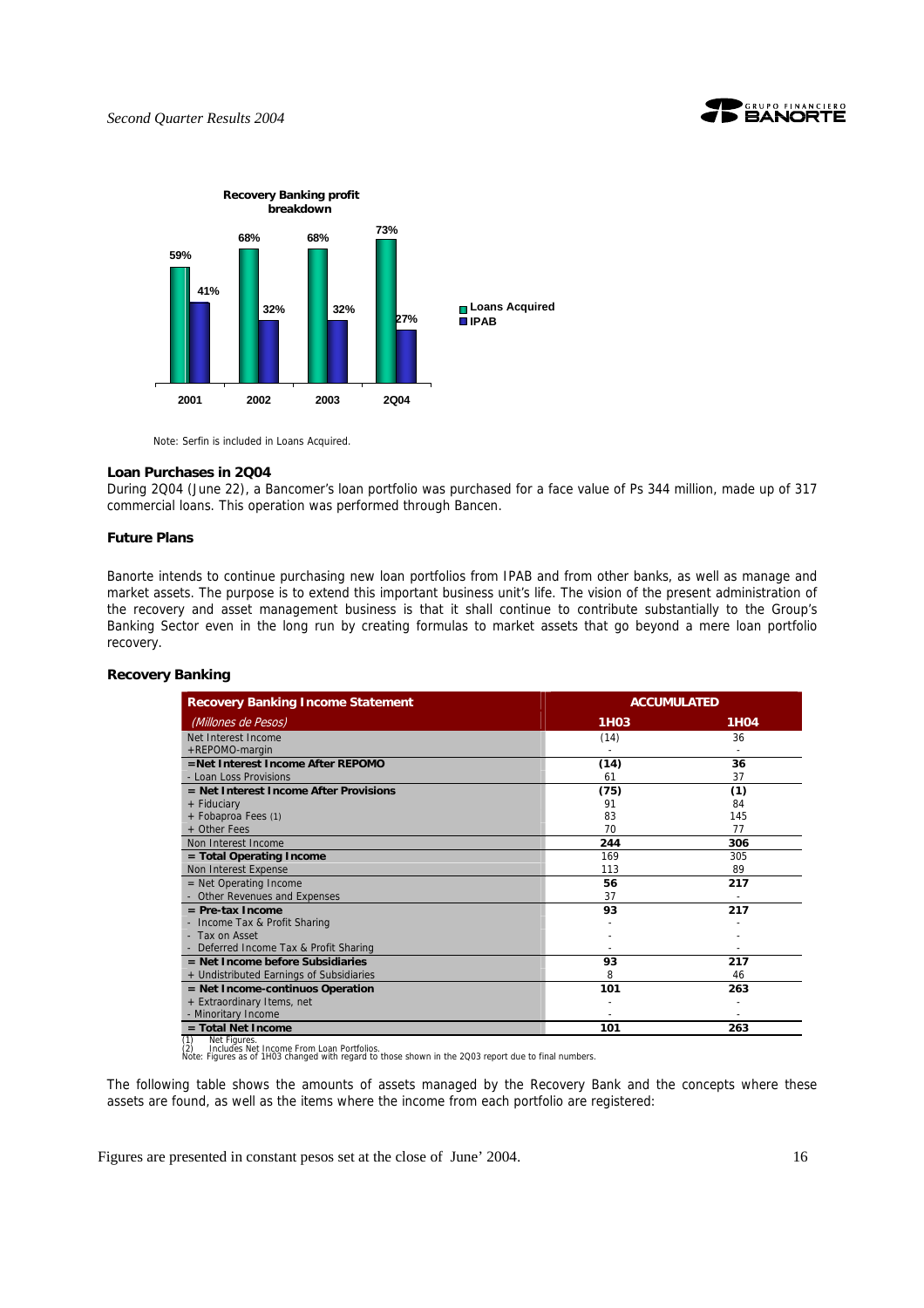#### *Second Quarter Results 2004*



| <b>Assets Under</b><br><b>Management</b><br>(Millions of Pesos) | 2004             | <b>ACCOUNTING IN THE BALANCE</b><br><b>SHEET</b> | <b>ACCOUNTING IN THE INCOME</b><br><b>STATEMENT</b>                                   |
|-----------------------------------------------------------------|------------------|--------------------------------------------------|---------------------------------------------------------------------------------------|
| <b>Fobaproa-IPAB: Portfolios</b>                                |                  |                                                  |                                                                                       |
| Banking Sector (1)                                              | 17.124           | Out of balance trusts                            | Fees from FOBAPROA                                                                    |
| Serfin                                                          | 10.042           | Serfin Trust                                     | Fiduciary                                                                             |
| Repossesed assets                                               | 8.652            | Out of balance trusts                            | Fobaproa fees and Fiduciary                                                           |
| Loans purchased to IPAB and<br>to Other Banks:                  | 35,818<br>16.612 | Sólida Administradora de Portafolios<br>Bancen   | Undistributed Earnings from Subsidiaries (Sólida)<br>and Non Interest Income (Bancen) |
| <b>Banking Sector Portfolio:</b>                                |                  |                                                  |                                                                                       |
| Banking Sector (1)                                              | 4.798            | Banorte's Portfolio                              | Net Interest Income                                                                   |
| Repossesed assets                                               | 1.483            | Banorte's Repossesed assets                      | Other Revenues and Expenses                                                           |
|                                                                 | 6,281            |                                                  |                                                                                       |
| Total                                                           | 58,711           |                                                  |                                                                                       |

(1) Includes the loan portfolios sold to Fobaproa by Bancen and Banpaís.

This section is intended to dimension the Recovery Banking business contribution to the Banking Sector. Recovery Banking has contributed substantially in the last years to the Banking Sector's earnings and it's future contribution will depend on the development of this business unit as well as that of the Traditional GFNorte Banking Business.

A breakdown of the Recovery Banking contribution to the earnings of said Sector is given below. The basis to calculate these figures were the assets managed by Recovery Banking which consist of: the loan portfolios ceded to Fobaproa by Bancen and Banpaís before being sold, the purchase of collecting rights of the Serfin Portfolio, and the portfolios bought to the IPAB and to other banks. Additionally, it administrates own portfolio which, given its characteristics, have been transferred to be collected through the Recovery Banking.

| <b>Recovery Banking Contribution</b>  | <b>ACCUMULATED</b> |                   |
|---------------------------------------|--------------------|-------------------|
| (Millions of Pesos)                   | 1H <sub>0</sub> 3  | 1H <sub>0</sub> 4 |
| <b>Traditional Banking Net Income</b> | 826                | 776               |
| Recovery Bank Net Income              | 101                | 263               |
| Banking Sector Net Income(*)          | 927                | 1,039             |
| $=$ % of Contribution                 | 11.0%              | 25.3%             |
|                                       |                    |                   |

(\*) Banking Sector 100.0%

The Recovery Banking contributed with Ps 263 million to the Banking Sector's 1H04 profit; equivalent to a contribution of 25.3%

As of June, Banorte has Ps 6,800 million in Fobaproa notes derived from the sale of loans to this entity in 1995 and 1996, and Ps 65,277 million in loans to IPAB from the three banks acquired (Bancen and Banpaís in 1997 and Bancrecer in 2001), with the following characteristics:

| <b>ORIGINATION</b>                   | <b>BALANCE AS OF 2004</b> | <b>YIELD</b>     |           | <b>MATURITY LOSS SHARING</b> |
|--------------------------------------|---------------------------|------------------|-----------|------------------------------|
| (Millons of pesos)                   |                           |                  |           |                              |
| BANCEN - BANPAIS - Banks Acquired    | 19.053                    | TIIE $+85$ pb    | 2010      | NO.                          |
| <b>BANCRECER - Bank Acquired</b>     | 46.224                    | TIIE + 40 $pb$   | 2009      | NO.                          |
| BANORTE - Sale of Loans tol Fobaproa | 6.800                     | $CETES - 135$ pb | 2005/2006 | <b>YES</b>                   |
|                                      | 72.077                    |                  |           |                              |

There is loss sharing only in the Fobaproa notes which is fully provisioned (see Annex 6).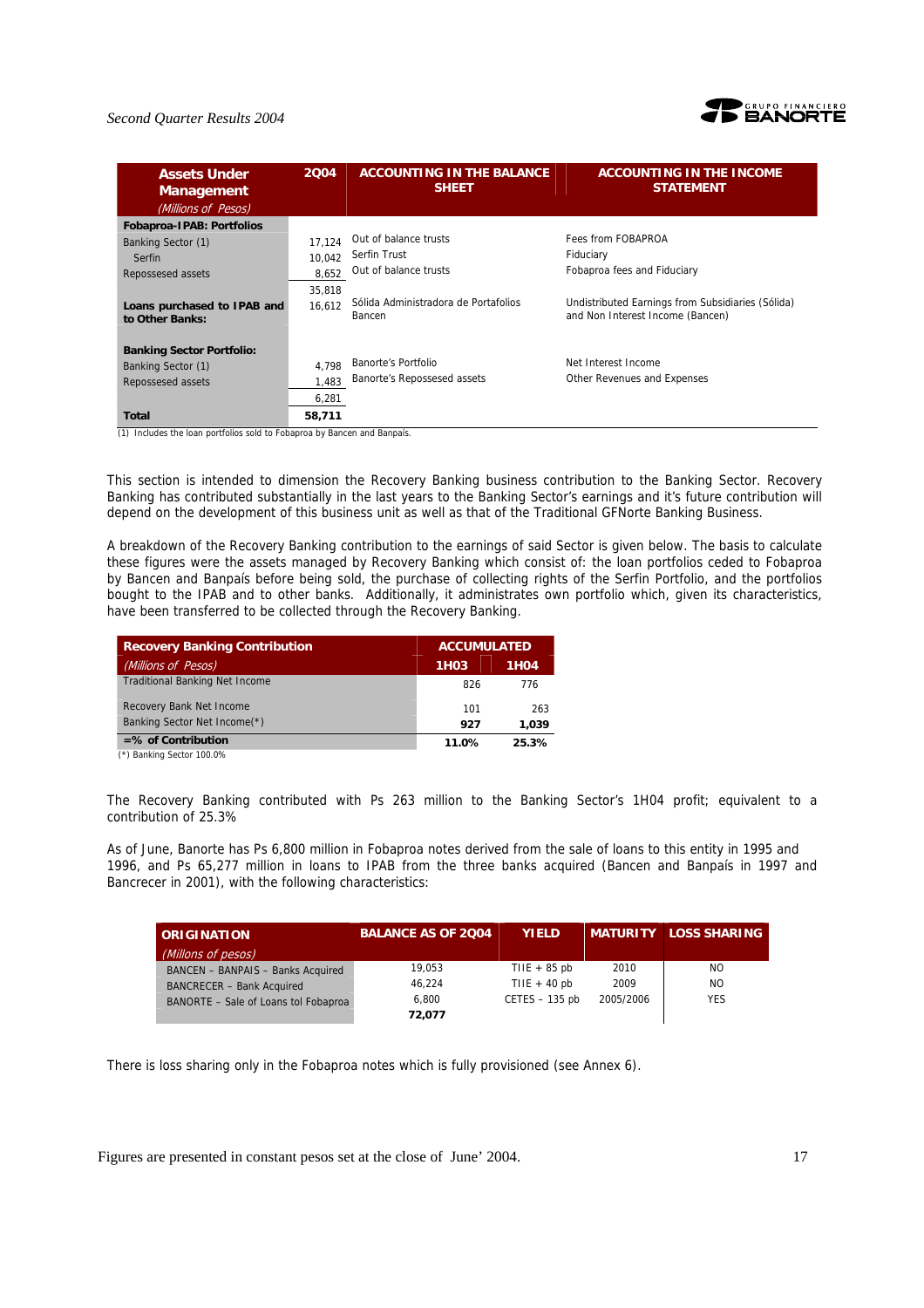

#### **2.- Brokerage Sector**

| <b>Brokerage Sector</b> |         | <b>QUARTER</b> |         |             | <b>ACCUMULATED</b> | <b>VARIATION</b> |
|-------------------------|---------|----------------|---------|-------------|--------------------|------------------|
| (Millions of Pesos)     | 2003    | 1004           | 2004    | <b>1H03</b> | <b>1H04</b>        | 1H04 VS 1H03     |
| <b>Brokerage House</b>  |         |                |         |             |                    |                  |
| Net Income              | 25.9    | 29.4           | 9.4     | 32.9        | 38.8               | 18.1%            |
| Equity                  | 375.1   | 463.0          | 472.3   | 375.1       | 472.3              | 25.9%            |
| Assets under Management | 130.692 | 164.227        | 154,455 | 130.692     | 154.455            | 18.2%            |
| <b>Total Assets</b>     | 473.4   | 602.0          | 604.4   | 473.4       | 604.4              | 27.7%            |
| ROE %                   | 28.6%   | 26.0%          | 7.9%    | 18.4%       | 16.4%              |                  |

The **Brokerage Sector** (Borkerage House) showed a Ps 9.4 million profit in the quarter and Ps 38.8 million in the first half of the year; 18.1% higher than the 1H03 profit. The total portfolio of clients served by the private Banking was Ps 81, 546 million, which rose 11.1% in the last twelve months.

In 2Q04, the 28-day CETE increased its rate by 79 bp while the long term issues, for instance the 10-year bond, rose 200 bp, generating increases along the curve of up to 25% as compared to the levels last March. For this reason,an income of Ps 67.3 million was generated, 18% lower than the figure of the same period last year. However, the deposits of the Money Market in the quarter increased by Ps 1,344 million, which was 4.3% higher than in 1Q04.

Income from brokerage operations was Ps 49.7 million, 91% higher than those 1H03, with a 9.4% market share (3rd in market operations). Mutual funds showed a 64% growth in their Assets and Assets under management rose 18.2% vs. 1H03. Given the Company's strict expense control policy, we have been able to keep this concept under control.

#### **3.-Long Term Savings Sector**

| <b>Long Term Savings Sector</b>   |          | <b>QUARTER</b> |             |             | <b>ACCUMULATED</b> | <b>VARIATION</b> |
|-----------------------------------|----------|----------------|-------------|-------------|--------------------|------------------|
| (Millions of pesos)               | 2003     | 1004           | 2004        | <b>1H03</b> | <b>1H04</b>        | 1H04 VS 1H03     |
| Afore                             |          |                |             |             |                    |                  |
| Net Income                        | 40.6     | 75.4           | 21.2        | 115.1       | 96.6               | $(16.1)\%$       |
| Equity                            | 1,189.4  | 1,166.0        | 1,187.3     | 1,189.9     | 1,187.3            | (0.2)%           |
| <b>Total Assets</b>               | 1,404.0  | 1,315.9        | 1,354.0     | 1,404.0     | 1,354.0            | (3.6)%           |
| Assets under Management (SIEFORE) | 23,064.5 | 27,090.1       | 27,890.0    | 23.064.5    | 27,890.0           | 20.9%            |
| ROE %                             | 13.9%    | 26.7%          | 7.1%        | 20.2%       | 16.6%              |                  |
| <b>Insurance</b>                  |          |                |             |             |                    |                  |
| Net Income                        | 54.2     | 35.2           | 30.6        | 103.1       | 65.8               | $(36.2)\%$       |
| Equity                            | 339.0    | 521.7          | 584.7       | 339.0       | 584.7              | 72.5             |
| <b>Total Assets</b>               | 2,459.3  | 4,142.5        | 3,888.0     | 2,459.3     | 3,888.0            | 58.1             |
| <b>Technical Reserves</b>         | 1,814.6  | 2,786.8        | 2,612.2     | 1,814.6     | 2,612.2            | 44.0             |
| Premiums sold                     | 362.0    | 1,025.6        | $676.3$ (*) | 921.1       | 810.6              | $(12.0)\%$       |
| ROE %                             | 69.5%    | 27.9%          | 21.6%       | 71.6%       | 24.4%              |                  |
| <b>Annuities</b>                  |          |                |             |             |                    |                  |
| Net Income                        | 41.1     | 46.1           | (13.6)      | 74.8        | 32.5               | $(56.5)\%$       |
| Equity                            | 208.6    | 235.7          | 222.2       | 208.6       | 222.2              | 6.5%             |
| <b>Total Assets</b>               | 4,875.3  | 5,128.8        | 5,462.4     | 4,875.3     | 5,462.4            | 12.0%            |
| <b>Technical Reserves</b>         | 4,658.5  | 4,883.7        | 5,230.8     | 4,658.5     | 5,230.8            | 12.3%            |
| Premiums sold                     | 73.5     | 109.7          | 303.4       | 156.4       | 413.1              | 164.1%           |
| ROE %                             | 87.3%    | 86.7%          | $(23.2)\%$  | 88.0%       | 29.7%              |                  |

(\*) Including the premiums canceled because of the merger with Generali México.

The **Afore** showed a Net Profit of Ps 21.2 million in the quarter (51% for Bancen), 71.9% lower than in 1Q04. The Net Income variation with respect to last quarter was due mainly to the business' cyclic nature because the employee contributions are every two months and therefore, in the  $1<sup>st</sup>$  and  $3<sup>rd</sup>$  quarter of each year there are two contributions and in the  $2^{nd}$  and  $4^{th}$  quarters of each year there is only one contribution. The profit accumulated during the year was Ps 96.6 million, 16.1% lower than in 1H03 given the 0.7% to 0.6% reduction in the fee charged on balance as of January 2004. At the close of 2Q04, there were a total of 2,855,751 affiliates, and a 10.4% market share in certified accounts. Assets under Management by the SIEFORE rose 20.9% vs. 2Q03 partly as a result of the strategy to attract new higher-income affiliates.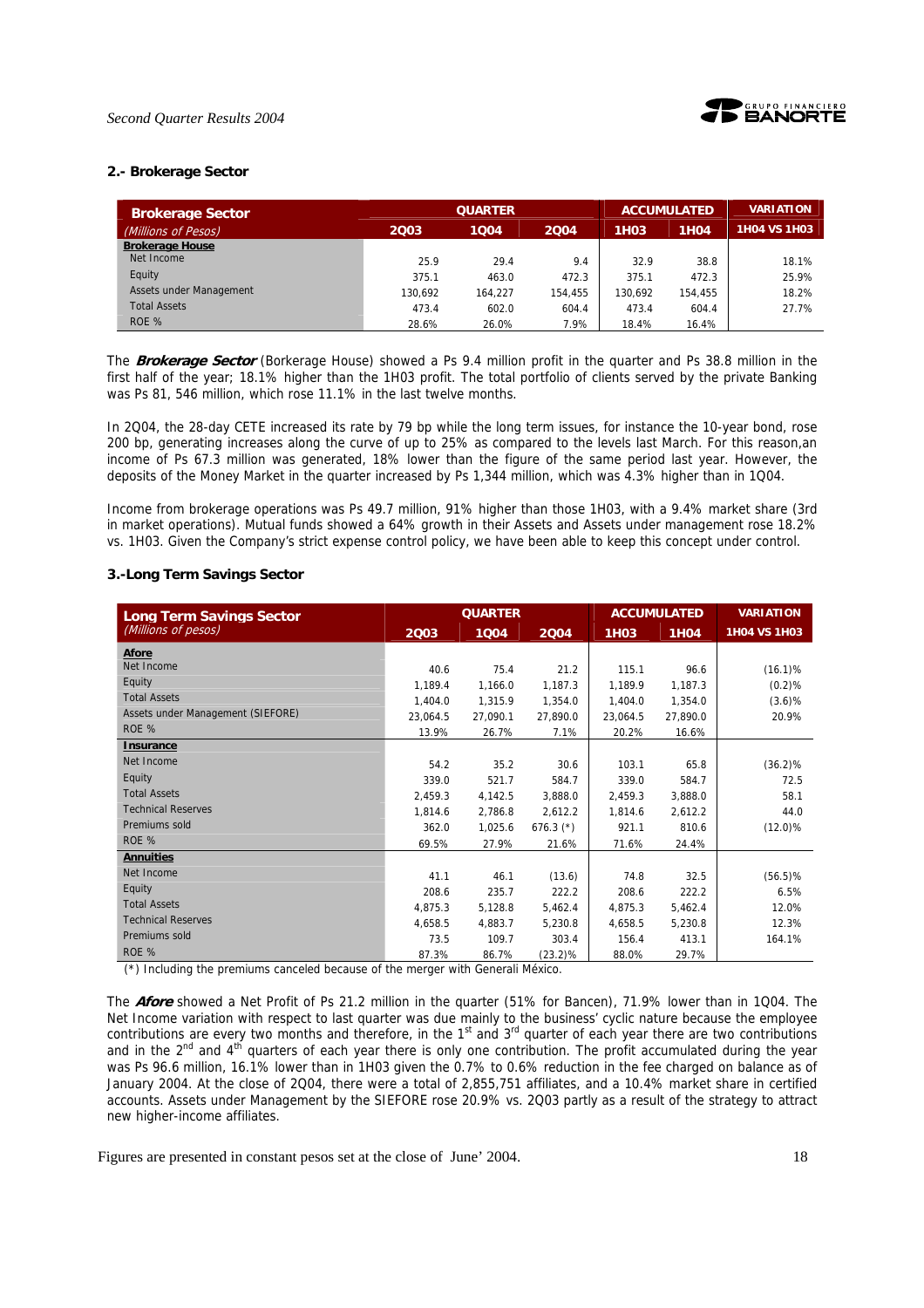

#### **Merger of Seguros Banorte – Generali and Generali México (insurance companies)**

On April 1, Seguro Banorte-Generali merged with Generali México, being the first the merged entity and the latter the mergering entity, and changed its name to Seguros Banorte-Generali. The driver of merging both companies this way was fiscal.

When the merger was performed, the Ps 32.4 million profit of Seguros Banorte-Generali was registered directly in Retained Earnings, as per the accounting rules. Therefore it was not included in the Accumulated Profits as of 1H04. Additionally, Ps 891.3 million of Premiums Issued in 1Q04 were canceled, which in turn affected the year's accumulate for such a sum.

The merged **Insurance Company** (Aseguradora) showed a Ps 30.6 million profit (51% for GFNorte) in the quarter, 13.1% lower than in 1Q04 due mainly to the negative impact of the mark to market on its fixed income securities portfolio. The accumulate profit was Ps 65.8 million, however, when the Ps 32.4 million of the Seguros Banorte-Generali profit (before the merger) was added, the total was Ps 98.2 million, 4.8% less than in last year, due to the fact that mark to market income was lower than in 1H03 and also due to the expenses involved in the merger. The premiums issued by 1H04 were Ps 1,701.9 million (including the Ps 891.3 million canceled by the merger), 84.8% greater than those of 1H03. The Generali México merger expands the range of products and markets, and now include medical insurance and the corporate segment.

The **Annuities Company** showed a Ps 13.6 million loss in the quarter (51% for GFNorte) vs. the Ps 46.1 million profit of 1Q04. This variation is due to the loss in the investment portfolio mark to market given the increased interest rates in the quarter. The accumulate profit was Ps 32.5 million, 56.5% lower than that of 1H03 because at the end of 2003 the Social Security pension delivery was reactivated, thus substantially increasing the Technical Reserves. At present, the company ranks 2<sup>nd</sup> in the industry with an 18.7% share in premiums sold and 2<sup>nd</sup> in the number of pensions placed, with a 20.3% share.

| <b>Auxiliary Organizations Sector</b> | <b>QUARTER</b> |         |         | <b>ACCUMULATED</b> |             | <b>VARIATION</b>    |
|---------------------------------------|----------------|---------|---------|--------------------|-------------|---------------------|
| (Millions of Pesos)                   | 2003           | 1004    | 2004    | <b>1H03</b>        | <b>1H04</b> | <b>1H04 VS 1H03</b> |
| Leasing                               |                |         |         |                    |             |                     |
| Net Income                            | 6.4            | 8.5     | 5.4     | 11.7               | 14.0        | 19.7%               |
| Equity                                | 184.5          | 193.5   | 199.0   | 184.5              | 199.0       | 7.9%                |
| Loan Portfolio                        | 1,115.3        | 1,668.5 | 1,765.0 | 1,115.3            | 1,765.0     | 58.3%               |
| Past Due Loans                        | 29.5           | 28.3    | 14.2    | 29.5               | 14.2        | (51.9)%             |
| <b>Loan Loss Reserves</b>             | 15.8           | 28.3    | 19.6    | 15.8               | 19.6        | 23.7%               |
| <b>Total Assets</b>                   | 1,154.2        | 1,706.1 | 1,771.1 | 1,154.2            | 1,771.1     | 53.5%               |
| ROE %                                 | 14.2%          | 17.3%   | 10.9%   | 13.0%              | 13.9%       |                     |
| Factoring                             |                |         |         |                    |             |                     |
| Net Income                            | 11.5           | 4.2     | 7.0     | 19.9               | 11.2        | $(43.4)\%$          |
| Equity                                | 198.5          | 218.7   | 225.8   | 198.5              | 225.8       | 13.7%               |
| Loan Portfolio                        | 3,046.4        | 3,344.7 | 2,931.7 | 3,046.4            | 2,931.7     | (3.8)%              |
| Past Due Loans                        | 13.4           | 22.7    | 24.5    | 13.4               | 24.5        | 83.4%               |
| <b>Loan Loss Reserves</b>             | 9.9            | 27.6    | 36.8    | 9.9                | 36.8        | 270.0%              |
| ROE %                                 | 3,077.9        | 3,339.2 | 2,925.4 | 3,077.9            | 2,925.4     | (5.0)%              |
| <b>Total Assets</b>                   | 23.8%          | 7.8%    | 12.4%   | 21.1%              | 10.1%       |                     |
| Warehousing                           |                |         |         |                    |             |                     |
| Net Income                            | 3.2            | 4.1     | 3.2     | 8.1                | 7.2         | $(10.8)$ %          |
| Equity                                | 68.4           | 79.2    | 82.5    | 68.4               | 82.5        | 20.6                |
| Inventories (*)                       | 557.7          | 194.5   | 200.4   | 557.7              | 200.4       | $(64.1)\%$          |
| <b>Total Assets</b>                   | 615.8          | 300.5   | 324.6   | 615.8              | 324.6       | $(47.3)\%$          |
| ROE %                                 | 18.9%          | 20.9%   | 15.3%   | 24.7%              | 18.0%       |                     |
| <b>Bonding</b>                        |                |         |         |                    |             |                     |
| Net Income                            | 2.7            |         | 7.2     | 4.8                | 7.2         | 49.0%               |
| Equity                                | 91.6           | 97.8    | 105.0   | 91.6               | 105.0       | 14.7%               |
| <b>Total Assets</b>                   | 228.4          | 293.9   | 295.5   | 228.4              | 295.5       | 29.4%               |
| <b>Technical Reserves</b>             | 90.4           | 118.2   | 120.2   | 90.4               | 120.2       | 33.0%               |
| Premiums sold                         | 31.5           | 60.5    | 41.7    | 57.1               | 102.1       | 78.8%               |
| ROE %                                 | 12.0%          | (0.2)%  | 27.9%   | 10.8%              | 14.1%       |                     |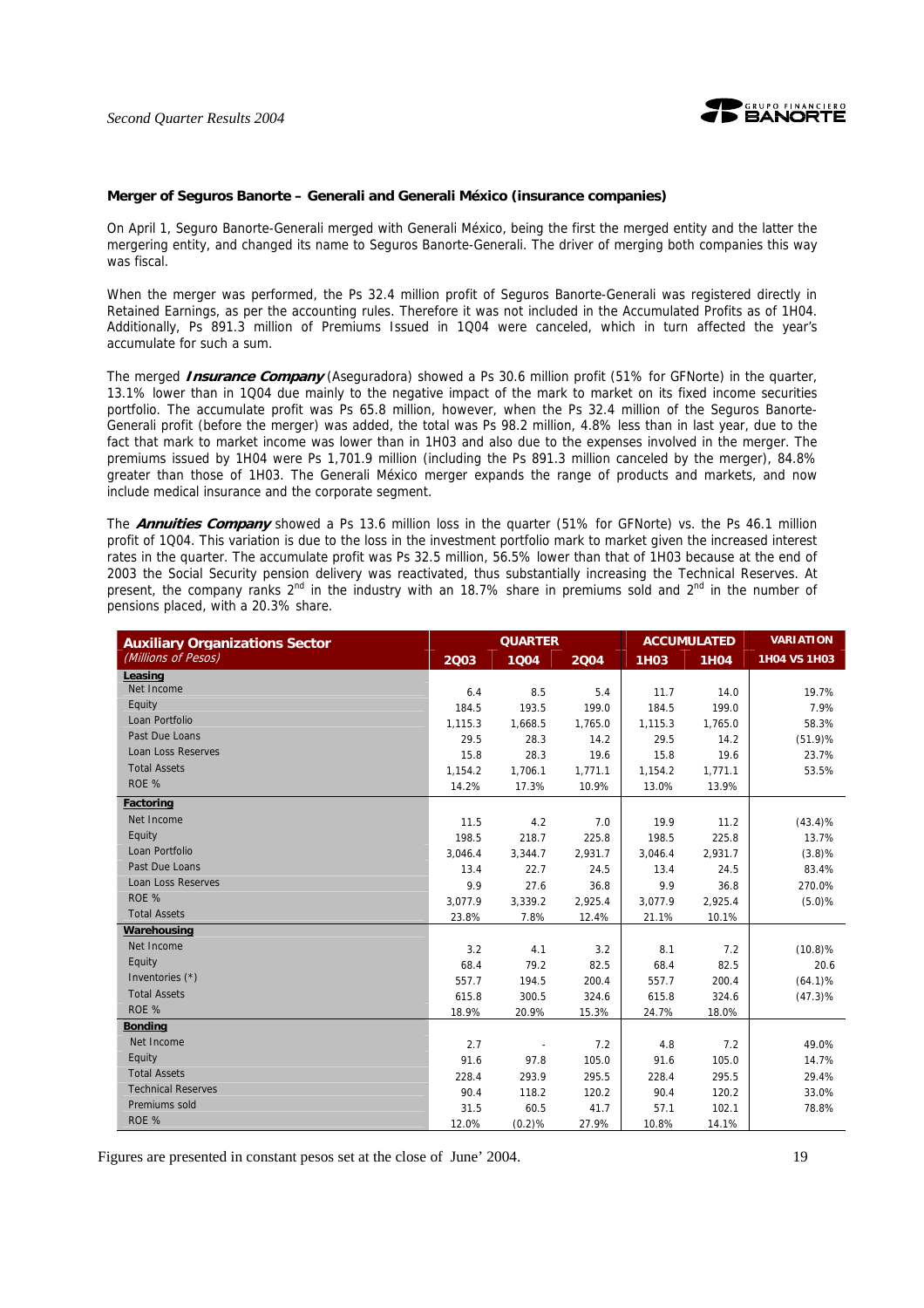#### *Second Quarter Results 2004*



New Accounting Principles : Warehousing, Leasing & Factoring= Circular 1490 (\*) Accounted in Other Assets, Deferred charges and Intangibles account.

The **Leasing Company** showed a profit of 5.4 million in the quarter, 36.5% lower than in 1Q04, due mainly to the important Loan Loss Reserves created of Ps 9.0 million. During the quarter, Ps 13.9 million of the past due loans were charged off, reducing the past due loan rate from 1.7% to 0.8%, closing the period with a reserve coverage of 138%. The accumulated profit for the year was Ps 14.0 million, 19.7% higher than last year's, given the 58.3% growth in its Loan Portfolio vs. 1H03. The past due loan ratio closed 2Q04 at 1.7%. It currently ranks 3rd among the 27 Leasing companies with a 10.0% market share.

The **Factoring Company** generated a quarterly profit of Ps 7.0 million, 66.7% higher than in 1Q04 because fewer loan reserves were created than in the previous quarter. The accumulated profit in the year was Ps 11.2 million, 43.4% lower than in 1H03, as more loan loss reserves were created given the beginning of a new use of the loan classification system, effective as of 2004. The loan portfolio dropped 3.8% vs. 1H03 because some important clients withdrew and past due loans closed with a balance of 24.5 million, which represents a past due loan ratio of 0.8%, and a 150% reserve coverage. The Factoring company ranks  $1<sup>st</sup>$  in the industry among 11 factoring companies.

The **Warehousing Company** showed a net profit of 3.2 million during 2Q04, 22.0% less than in the previous quarter as there was a lower service revenue. The accumulated profit was 7.2 million, 10.8% lower than in 1H03 given the reduction in the inventory commercialization due to circumstances owing to our main clients. The company currently ranks 11<sup>th</sup> in certification volume among 23 Warehousing companies.

The **Bonding Company** generated a profit of 7.2 million, which compares favorably with the previous quarter that showed no profit. This variation is because during the first quarter of the year there was a considerable increase in the bonds issued to gas stations to operate with PEMEX. As a result, there was a need to create new technical reserves in that period, which affected the 1Q04. The accumulated profit was Ps 7.2 million, 49.0% higher than in 1H03, due basically to the 78.8% increase in the premiums issued in 2004 vs. the previous year.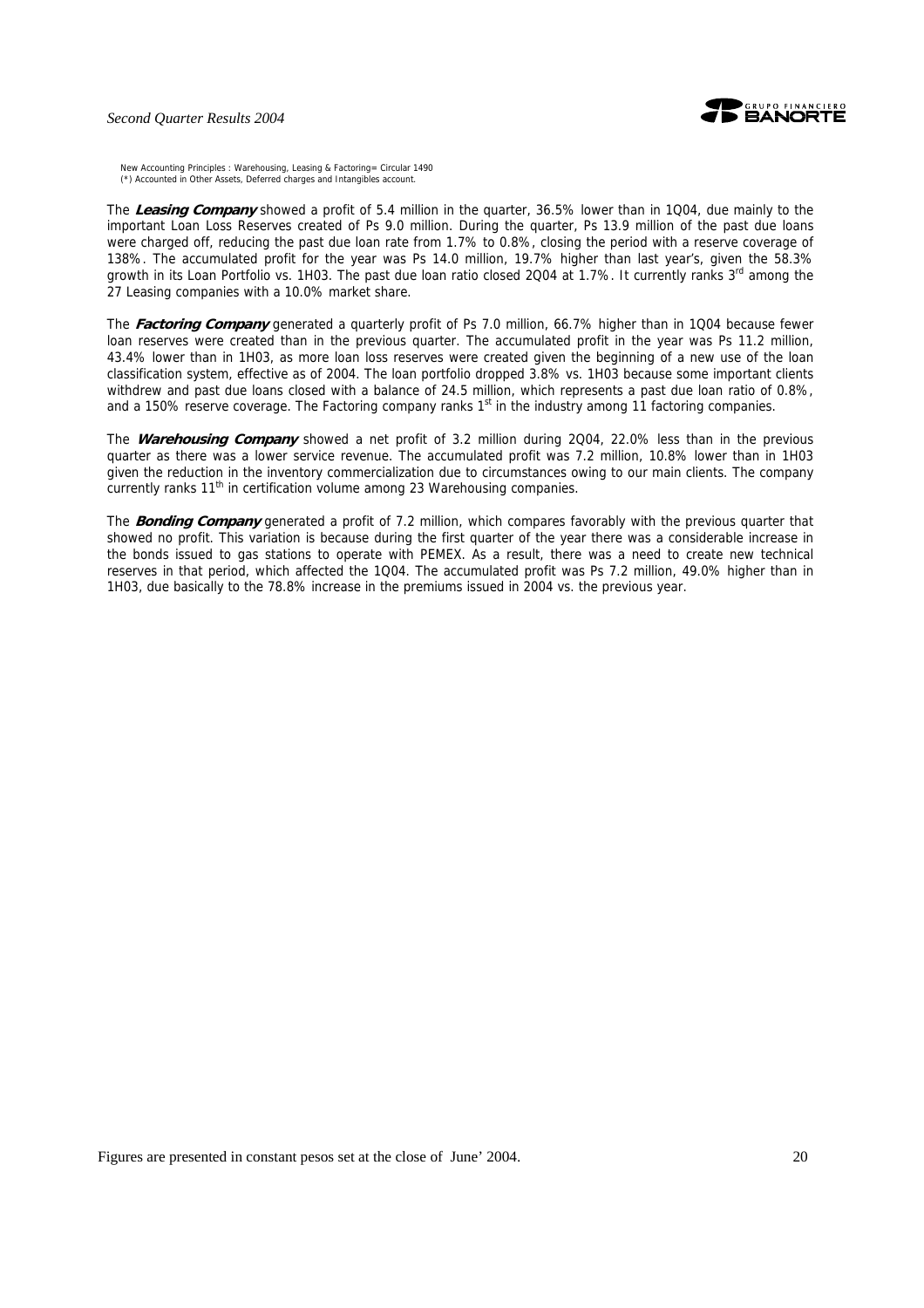



- 1.MACROECONOMIC ENVIRONMENT
- 2.GRUPO FINANCIERO GENERAL INFORMATION
- 3.ACCOUNTING CHANGES AND REGULATIONS
- 4.LOAN PORTFOLIO SALES TO SOLIDA ADMINISTRADORA DE PORTAFOLIOS
- 5.FINANCIAL STATEMENTS
- 6.NOTES TO BANKING SECTOR FINANCIAL **STATEMENTS**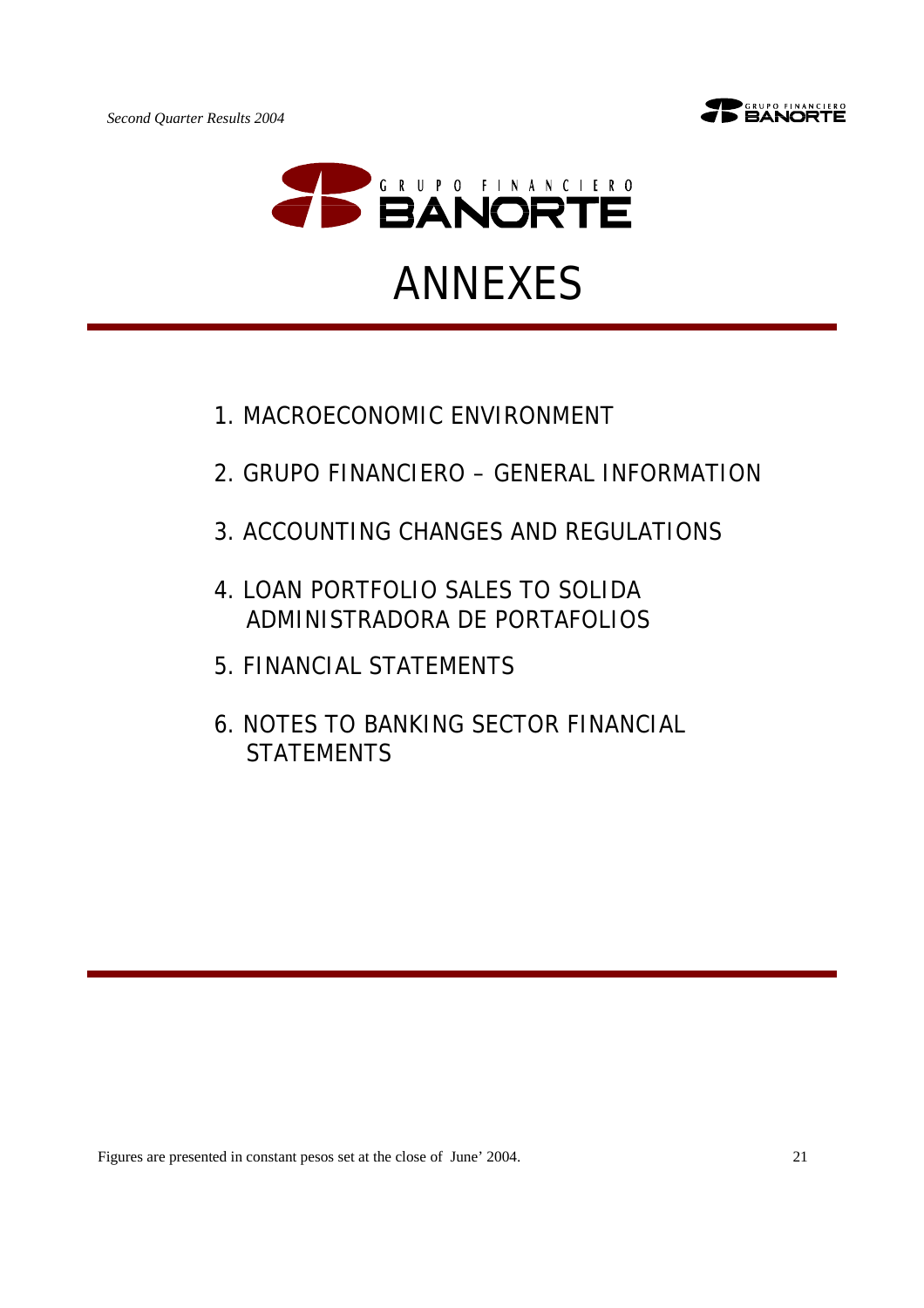

# **ANNEX 1. Macroeconomic Environment**

The second quarter of the year was marked by a change in the perception of the United States economy dynamism. The interest rates rose while stock markets showed a mixed behavior. The Stock Exchange, on the one hand, dropped 2.24% whereas the Dow Jones and Nasdaq accumulated a profit in the quarter equivalent to 0.75% and 2.69%, respectively.

Given the strengthening economic figures in the U.S. and the change in the expectations for the monetary policy's future in that country, the interest rates started to feel the pressure. The beginning in the upward cycle in reference rates was confirmed on June 30, and the fed funds went from 1.0% to 1.25%. In addition to the international events, on a local scale the "short" was increased again on April 27. This was done outside the meetings scheduled by the Bank of Mexico and unexpectedly by the market. So the 91-day Cetes rate that averaged 6.21% in March closed June with an average 7.26%.

The rates have been responding to internal as well as external events. Among the first, a cause of concern is the deterioration in the inflation rate, which in June was at 4.37% annual, well above the Central Bank's goal –4.10% for 2004. As to the external events, while the idea that a raise in reference rates in the United States will be at a moderate rate, has gained momentum, the Bank of Mexico has pointed out that the internal monetary conditions adjust to a more restricted environment on an international scale.

Regarding the exchange rate, the peso suffered depreciation vs. the dollar during the second quarter. At the close of June, the exchange rate was 11.53 pesos/dollar vs. 11.17 pesos/dollar in March. This drop took place despite the fact that nor strong unbalance was observed in the external accounts. At the same time, the international reserves are high and over USD 59,000 million, while remittances keep rising –between January and May 2004, USD 6,326 million, 25.8% more than in the same period last year. In spite of the above, the increase in U.S. interest rates strengthened the dollar with respect to several other currencies of the world.

Finally, as to economic activity, the signs are positive and there are substantial upward adjustments in the estimation of growth for this year, which according to the survey made by the Bank of Mexico among the private sector analysts, went from 3.23% in March to 3.93% in June. Growth has benefited from an important increase in external demand, as non-oil exports increased 12.1% in the first five months of the year. On the other hand, the internal market continues to grow: retail sales rose 3.5% in the first four months of 2004, while investment rose 4.7%. The economic activity is expected to maintain this dynamism in the upcoming quarters.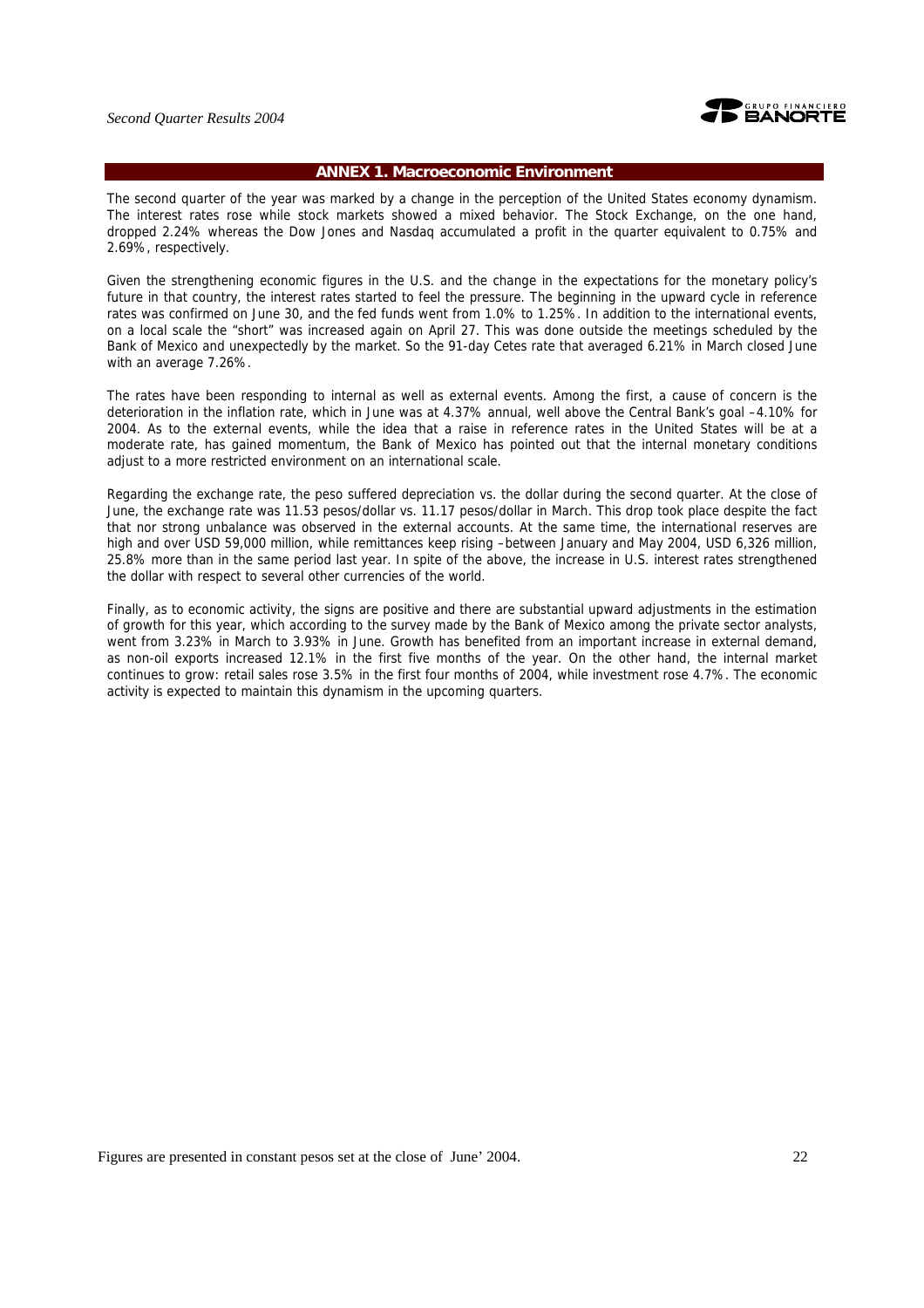

# **ANNEX 2 .-Grupo Financiero- General Information**

# **GFNorte Ownership in Subsidiaries**

|                               | 2004   |
|-------------------------------|--------|
| Banco Mercantil del Norte (1) | 96.11% |
| Banco del Centro              | 99.99% |
| <b>Brokerage House</b>        | 99.99% |
| Pension Funds Afore (2)       | 51.00% |
| Insurance                     | 51.00% |
| Annuities                     | 51.00% |
| Leasing                       | 99.99% |
| Factoring                     | 99.99% |
| Warehousing                   | 99.99% |
| <b>Bonding</b>                | 99.99% |

(1) As a result of merging Banpaís in February, 2000. (2) Subsidiary of Banco del Centro.

# **Holding Company Capital Structure**

| <b>Number of Shares</b>          | <b>SERIE O</b><br>As of June 2004 |
|----------------------------------|-----------------------------------|
| Number of shares issued          | 504.586.887                       |
| - Shares held on Treasury        | 35,000                            |
| $=$ Number of shares outstanding | 504,551,887                       |

# **Banorte Ratings**

| <b>International Ratings</b>                        |         |                |                                   |                  |  |  |
|-----------------------------------------------------|---------|----------------|-----------------------------------|------------------|--|--|
| <b>Rating Agency</b><br>Rated<br><b>Institution</b> |         | Rating         | Category                          | Date             |  |  |
| Moody's                                             | Banorte | Stable         | Outlook                           |                  |  |  |
|                                                     |         | D+             | Modest Financial Strength         |                  |  |  |
|                                                     |         | Baa2           | Foreign long - term bank deposits | <b>July 2004</b> |  |  |
|                                                     |         | $P-2$          | Foreign short- term bank deposits |                  |  |  |
|                                                     |         | $A-3$          | Local long - term bank deposits   |                  |  |  |
|                                                     |         | $P-2$          | Local short- term bank deposits   |                  |  |  |
| <b>Standard &amp; Poors</b>                         | Banorte | Stable         | Outlook                           |                  |  |  |
|                                                     |         | $BB+$          | Long Term foreign issuer credit   |                  |  |  |
|                                                     |         | $BB+$          | Long Term local currency deposits | <b>July 2004</b> |  |  |
|                                                     |         | B              | Short term foreign issuer credit  |                  |  |  |
|                                                     |         | B              | Short tem local issuer credit     |                  |  |  |
| Fitch                                               | Banorte | Stable         | Outlook                           |                  |  |  |
|                                                     |         | BBB-           | Long Term Foreign currency        | <b>July 2003</b> |  |  |
|                                                     |         | BBB-           | Long Term Local currency          |                  |  |  |
|                                                     |         | F <sub>3</sub> | Short Term Local Currency         |                  |  |  |
|                                                     |         | F <sub>3</sub> | Short Term Foreign Currency       |                  |  |  |
|                                                     |         | C/D            | Individual - Foreign Currency     |                  |  |  |
|                                                     |         | 3              | <b>Support Rating</b>             |                  |  |  |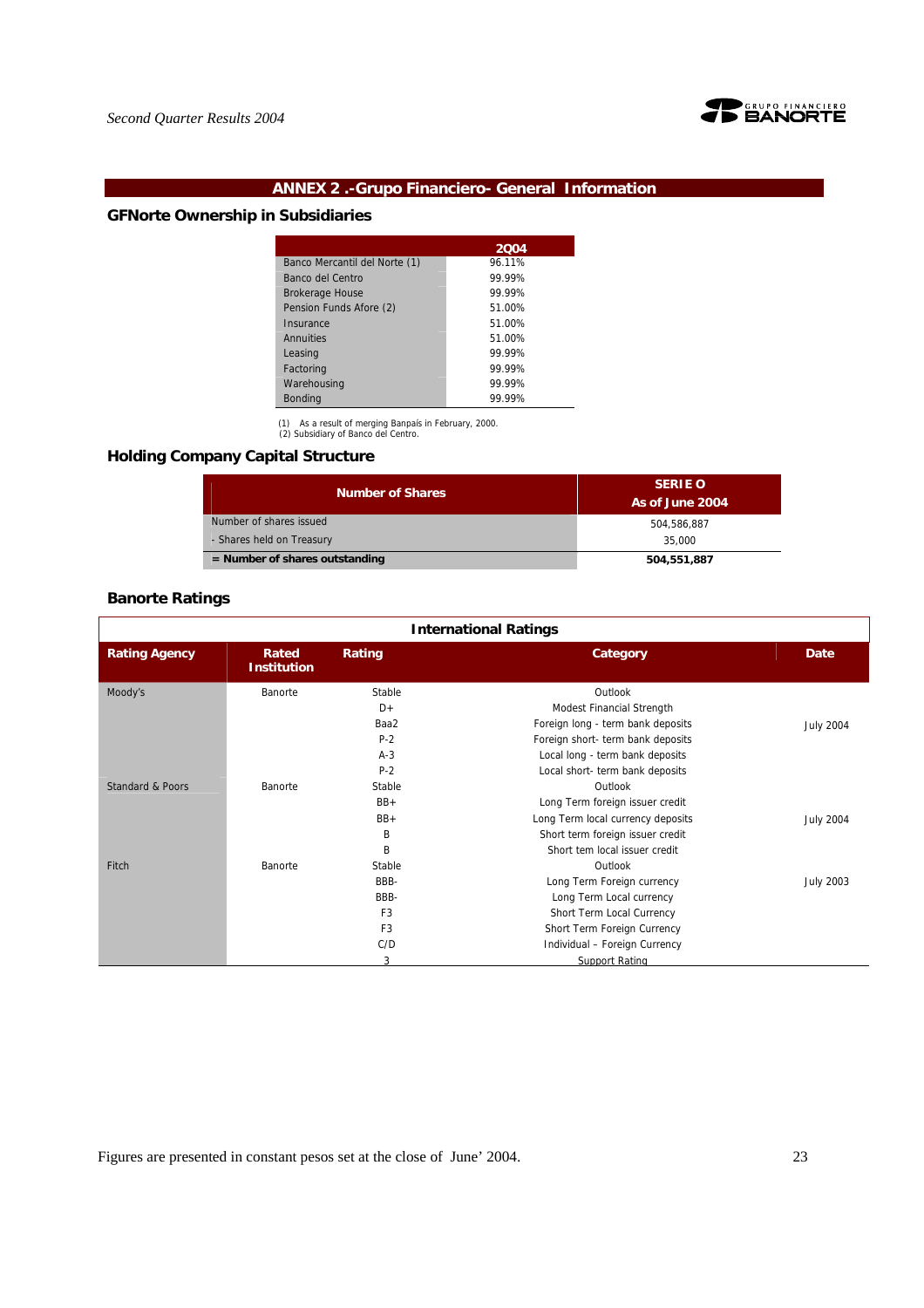

# **Banorte Ratings**

| <b>Domestics Ratings</b>  |                             |                       |                                                  |                  |  |  |
|---------------------------|-----------------------------|-----------------------|--------------------------------------------------|------------------|--|--|
| <b>Rating Agency</b>      | Rated<br><b>Institution</b> | Rating                | Category                                         | Date             |  |  |
| Fitch                     | Banorte                     | $F1 + (mex)$          | Short term counterparty risk                     |                  |  |  |
|                           |                             | AA (mex)              | Long term counterparty risk                      | August 2002      |  |  |
|                           |                             | $F1 + (mex)$          | Short term CD's and Term Deposits                |                  |  |  |
|                           |                             | AA (mex)              | Long term CD's and Term Deposits                 |                  |  |  |
|                           |                             | AA (mex)              | Bonds (1-00)                                     |                  |  |  |
|                           |                             | AA (mex)              | Bonds (2-00)                                     |                  |  |  |
|                           |                             | $AA - (mex)$          | Subordinated Debt (436,000 UDI'S)                |                  |  |  |
| Moody's National Scale    | Banorte                     | Aaa.mx                | Long Term Deposits                               | <b>July 2004</b> |  |  |
|                           |                             | $MX-1$                | ShortTerm Deposits                               |                  |  |  |
|                           | Arrendadora<br>Banorte      | Aa1.mx                | Issue Rating in National Scale                   | <b>July 2004</b> |  |  |
|                           | Arrendadora<br>Banorte      | Aa1.mx                | <b>Issue Rating in National Scale</b>            | <b>July 2004</b> |  |  |
| <b>Other Subsidiaries</b> |                             |                       |                                                  |                  |  |  |
| Fitch                     | Sólida                      | Average<br>High (mex) | <b>Financial Asset Administrator</b>             | June 2002        |  |  |
|                           | Operadora de<br>Fondos      | AA (mex)              | <b>Investment Financial Assets Administrator</b> | February 2004    |  |  |
|                           | Seguros Banorte<br>Generali | AA (mex)              | <b>Insurance Financial Strength</b>              | August 2002      |  |  |

# **No. of Employees & Distribution Network**

| <b>EMPLOYEES</b>            | 2003   | 1004   | 2004   |
|-----------------------------|--------|--------|--------|
| Banking Sector (1)          | 13.009 | 13.510 | 13.710 |
| Other Sectors (2)           | 2,050  | 2,617  | 2,728  |
| <b>Total Group</b>          | 15,059 | 16,127 | 16,438 |
| <b>DISTRIBUTION NETWORK</b> |        |        |        |
| Branches (3)                | 1.059  | 1.026  | 1.029  |
| <b>ATM</b>                  | 2.490  | 2.520  | 2.546  |

(1) Includes Sólida Administradora de Portafolios.

(2) It increase from 2Q03 to 2Q04 mainly due to the reinforcement of the Afore sales force. (\*\*)Includes banking modules and Remote Teller Windows. Excludes 1 branch located in Cayman Island.

# **Group Officers**

| <b>NAME</b>                                       | <b>CURRENT POSITION</b>                            |  |  |  |
|---------------------------------------------------|----------------------------------------------------|--|--|--|
| Luis Peña Kegel                                   | <b>Chief Executive Officer</b>                     |  |  |  |
| Juan Manuel Quiroga Garza                         | Corporate General Director GFNorte                 |  |  |  |
| A. Eduardo Sastre de la Riva                      | Director General of Communications                 |  |  |  |
| Gloria Cecilia Miller Suárez                      | Director General of Marketing                      |  |  |  |
| Rafael del Castillo Torre de Mer                  | Director General of Government Banking             |  |  |  |
| Gerardo Soto Pérez                                | Director General of Human Resources                |  |  |  |
| Gerardo Coindreau Farías                          | Director General of Integral Risk Management       |  |  |  |
| Jorge Eduardo Vega Camargo                        | Dir. General of Controllership and Special Project |  |  |  |
| Sergio García Robles Gil                          | Director General of Planning and Control           |  |  |  |
| Aurora Cervantes Martínez                         | Director General of the Legal Department           |  |  |  |
| Padilla<br>García<br>Miguel<br>Angel<br>Fernández | Director General of Recovery Banking               |  |  |  |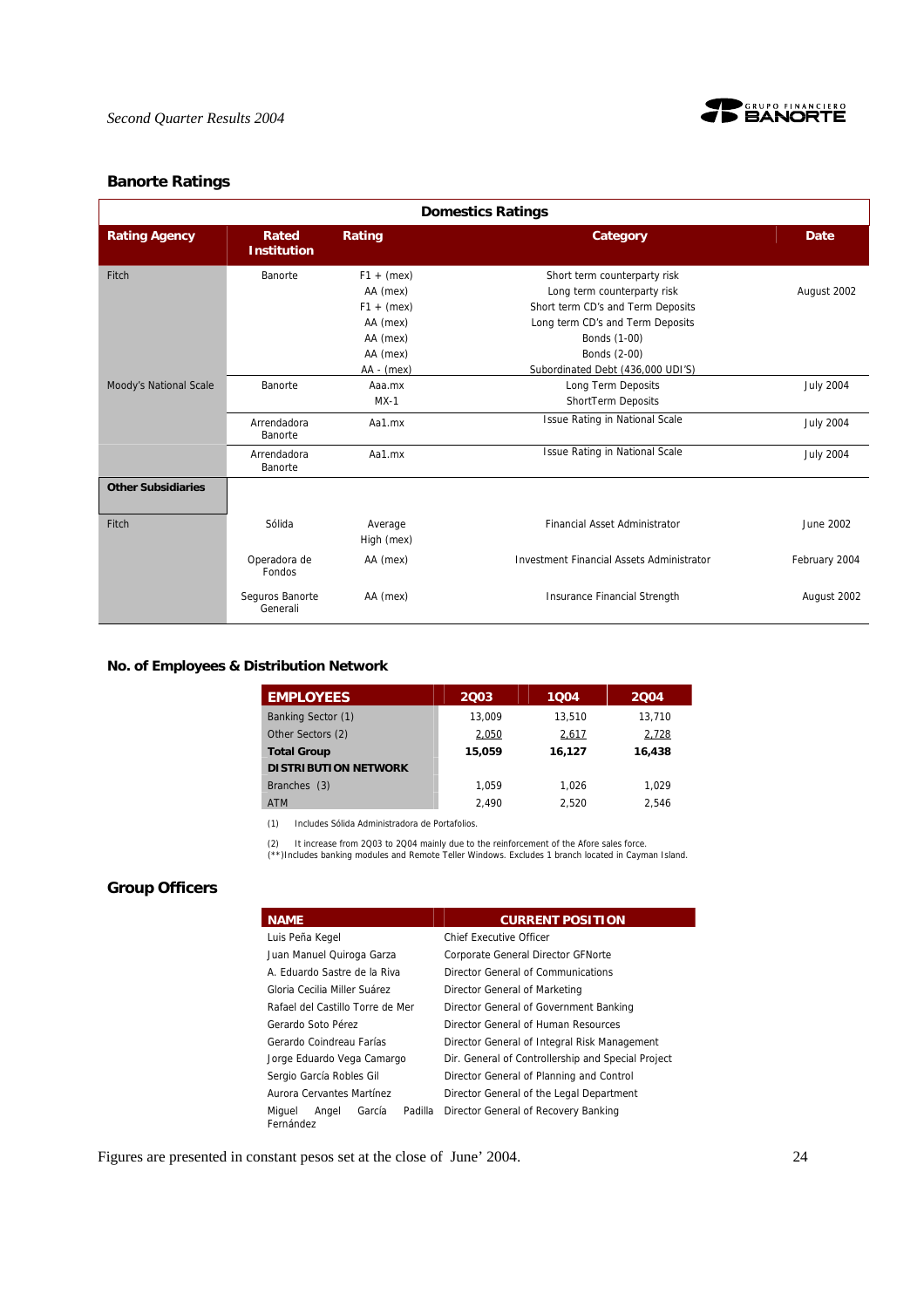

Manuel Fernando Sescosse Varela Director General of Banking Alma Rosa Moreno GFNorte Expense Comptroller

Alejandro Ramos Larios **Director General of Technology and Operations** Enrique Castillón Vega **Dir.** General of the Long Term Savings Sector Federico A. Valenzuela Ochoa Director General of Administrations and Finance Antonio Emilio Ortiz Cobos Dir. General of Corp. Bank. and Intern. Business Enrique Catalán Guzmán Director General of Entrepreneurial Banking Alejandro Valenzuela del Río Director General of Institutional Relations Román Martínez Méndez **Director General of Internal Audit** Eugenio López Macias Director General of Special Projects Mauricio Ortiz Mena<br>
Director General of Private Banking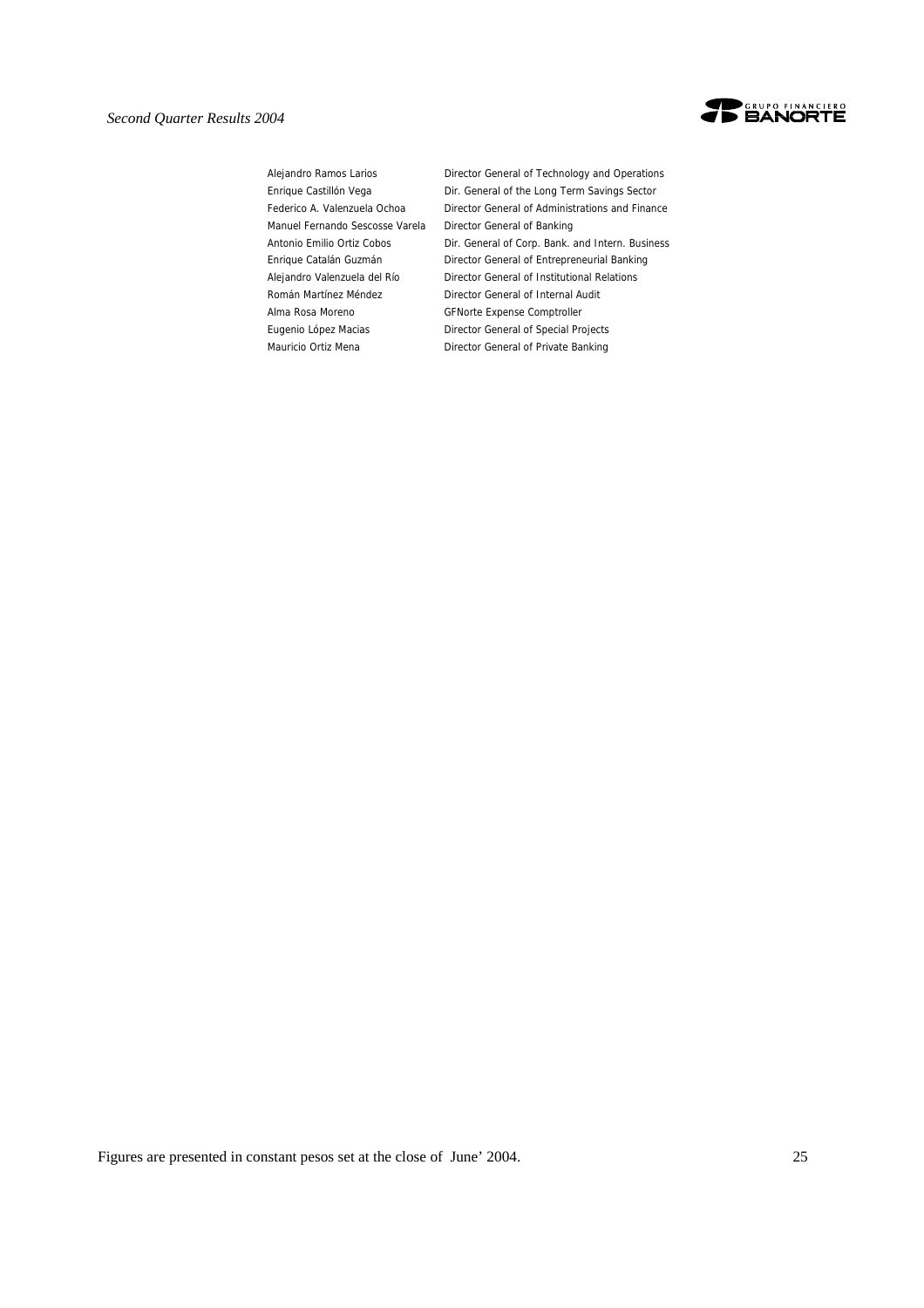

#### **ANNEX 3 .-Accounting Changes and Regulations**

**Cancellation of Bancen Loan Loss Reserve surplus.** Last May 2004, Ps 150 million in Bancen loan reserve surplus were cancelled. This surplus was generated in various mortgage and commercial loans UDIS trusts, for which Bancen acted as the Trustee Institution, as a result of the settled loans recovery and which were not eligible for cancellation given the norms applicable to such trusts.

In October, the 421 trust "Housing, Mortgage Loan and liquidity with a 20-year mortgage guarantee" was cancelled when Bancen was paid the corresponding liability. Therefore the loan portfolio and the loan loss provisions were incorporated to the Banks financial statements.

When including these reserves to Bancen a surplus was generated under the loan classification methodology. The cancellation of these reserves generated a Ps 150 million income for the bank. This sum was registered in the Other Revenues account under the Non Operating Income line in the Income Statement.

The CNByV informed that in accordance with the GAAP criteria, agreed with this cancellation as per circular  $N^{\circ}$  SJIF "A-2" 601-II-34997 dated May 17, 2004.

**New rules for disclosing financial information of banks.-** Last June 30, 2003 the CNByV issued new general rules to disclose the financial information of banks in order to standardize the way this information is presented to the general public. New, more detailed information of Banorte and Bancen can be found in our web site: banorte.com/informacionfinanciera (only in Spanish version).

#### **Terms and Particular Features of the Banorte and Bancrecer Merger Process.**

The Secretaría de Hacienda y Crédito Público authorized the Banorte – Bancrecer merger, in which the latter is the merging company and Banorte is the merged company. The merging party thereby changed its name to "Banco Mercantil del Norte, S.A., Institución de Banca Múltiple, Grupo Financiero Banorte".

This merger is a reorganization or transaction between companies under common control, pursuant to the Generally Accepted Accounting Principles of the United States of America, which were complementarily applied in accordance with the Accounting Criteria for Financial Institutions referred to in Circulars 1448 and 1488, issued by the National Banking and Securities Commission.

Up to February 28, 2002, both Institutions issued separate financial statements. As of March 2002, a single financial statement is drawn up for the merged entity.

For this purpose, Banorte's book balances of assets, liabilities and stockholders' equity were transferred to Bancrecer, thereby proceeding to eliminate the inter-company operations between both Institutions.

There were no changes made to the accounting policies applicable to Financial Institutions as a result of the reorganization in question.

The following table summarizes the merger process, indicating the effect on financial statements as well as detailing the inter-company transactions that were eliminated.

| Millions of nominal<br>pesos | Banorte<br>(before<br>consolidation) | Bancrecer | Total   | Intercompany<br>Operations<br><b>Debit</b> | Intercompany<br>Operations<br>Credit | Balance of the<br>Merged entity |
|------------------------------|--------------------------------------|-----------|---------|--------------------------------------------|--------------------------------------|---------------------------------|
|                              |                                      |           |         |                                            |                                      |                                 |
| ASSETS                       | 106,528                              | 69,681    | 176,209 |                                            | 12,107                               | 164,102                         |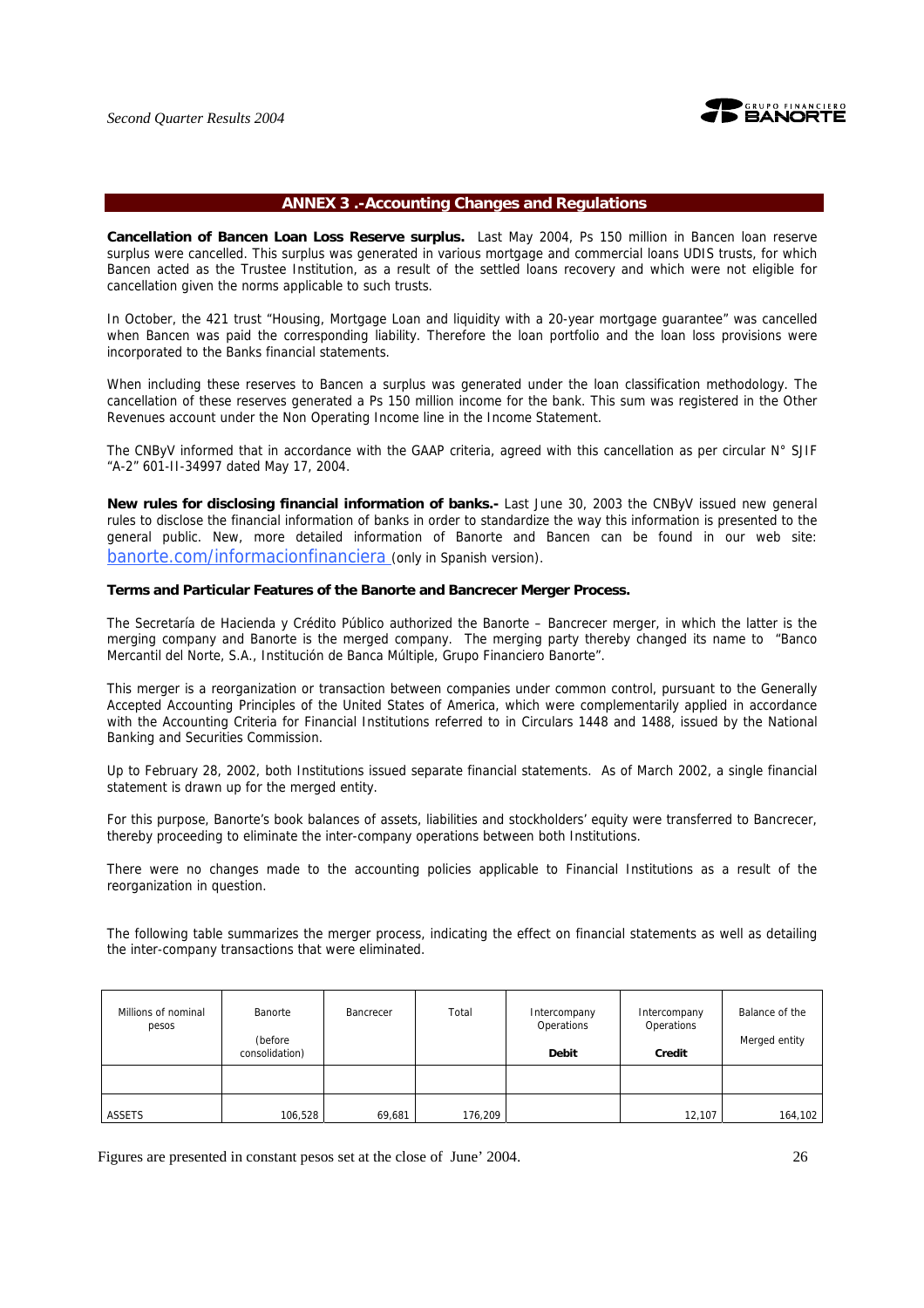

| LIABILITIES             | 99,839 | 67,838 | 167,677 | 10,264 | 157,413 |
|-------------------------|--------|--------|---------|--------|---------|
|                         |        |        |         |        |         |
| STOCKHOLDER'S<br>EQUITY | 6,689  | 1,843  | 8,532   | 1,843  | 6,689   |

As the above table shows, the remaining stockholders' equity is that of Banorte, as it is the Holder of Bancrecer shares. The stockholders' equity of the latter Institution is eliminated against Permanent Investment in shares that Banorte kept in its assets.

The stockholders' equity of the merged company totals Ps 2,273,482,963.00 (Two billion, two hundred seventy-three million, four hundred eighty two thousand, nine hundred and sixty three Mexican pesos 00/100) (nominal pesos) represented by 22,734,829,630 ordinary nominative shares of the "O" series, for a nominal value of Ps 0.10 (ten cents Mexican Currency).

Bancrecer, S.A., as a result of the merger, cancelled the shares it had deposited in the Company Treasury which had not been paid.

The nominal value of each stockholders' equity representative shares was modified from Ps 100.00 (one hundred Mexican pesos 00/100) to Ps 0.10 (ten cents Mexican Currency).

| <b>Interbank Eliminations in Balance lines</b>                                                                   |              |        |  |
|------------------------------------------------------------------------------------------------------------------|--------------|--------|--|
| (Millions of Nominal Pesos)                                                                                      | <b>Debit</b> | Credit |  |
| Stockholder's Equity                                                                                             | 1,843        |        |  |
| Investments in Subsidiaries                                                                                      |              | 1,843  |  |
| Interbank loans                                                                                                  | 10,201       |        |  |
| Cash and due from banks                                                                                          |              | 10,201 |  |
| Deferred Taxes (Liabilities)                                                                                     | 63           |        |  |
| Deferred Taxes (Assets)                                                                                          |              | 63     |  |
| (The last registers were reclassifications only, in accordance to CNBV and accounting criteria for presentation) |              |        |  |

#### **Interbank Eliminations in Income lines**

| <b>Interest Income – Expense</b>       |              |        |
|----------------------------------------|--------------|--------|
| (Millions of Nominal Pesos)            | <b>Debit</b> | Credit |
| Interest Income. - Loans & Securities  | 39.1         |        |
| Interest Expense. - Deposits & funding |              | 39.1   |
| Interest Income. - Repo agreements     | 0.7          |        |
| Interest Expense. - Repo agreements    |              | 0.7    |
| Earnings of Subsidiaries               | 84.6         |        |
| Net Interest Income before Repomo      |              | 645.4  |
| REPOMO - margin                        | 11.1         |        |
| Loan Loss Provisions                   | 11.6         |        |
| Non Interest Income                    |              | 283.8  |
| Non Interest Expense                   | 789.0        |        |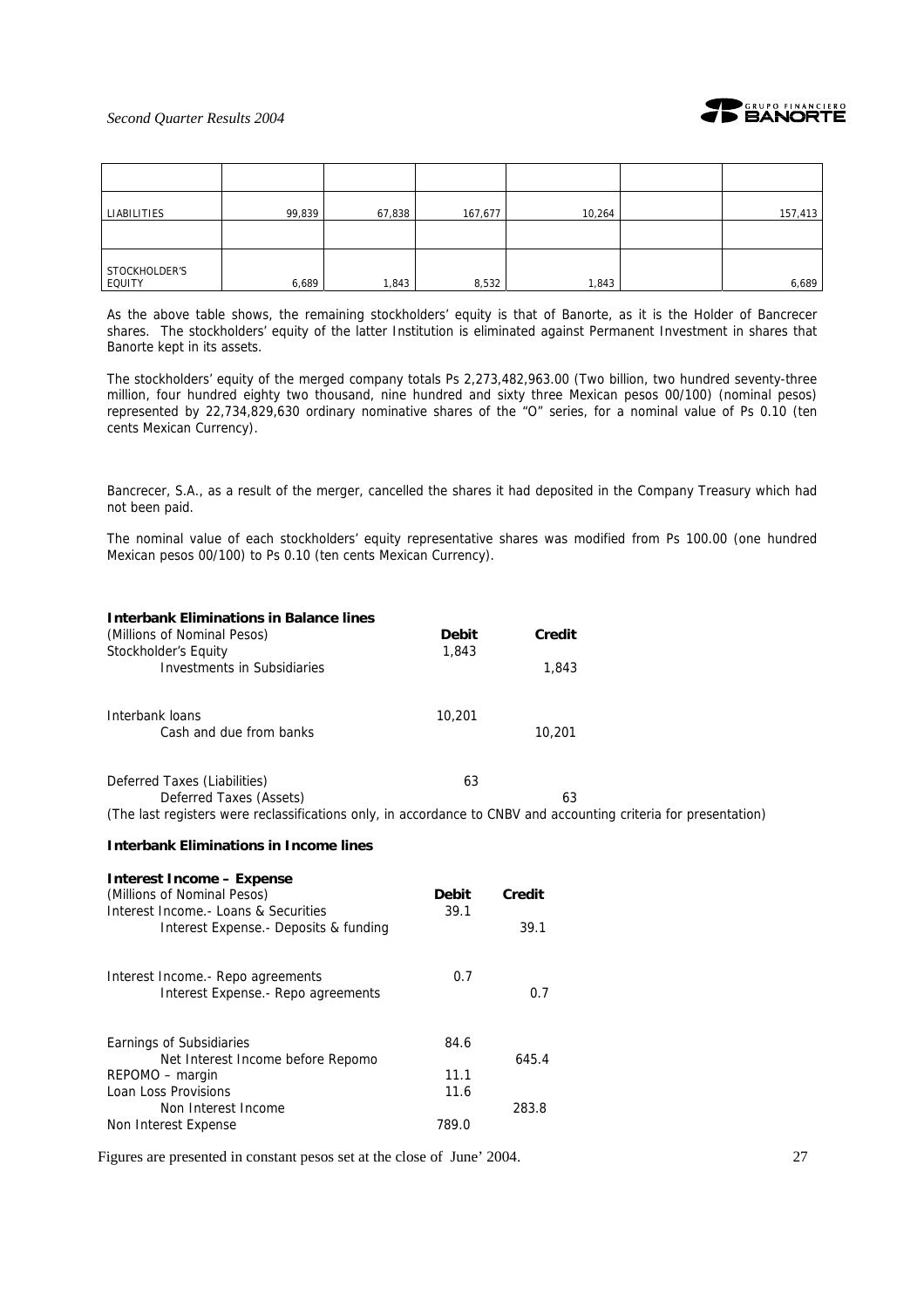

*Second Quarter Results 2004*

| Non Operating Income (Expense)       | 22.9 |               |
|--------------------------------------|------|---------------|
| Tax on Asset                         | 11 R |               |
| Deferred Income Tax & Profit Sharing |      | 1.3           |
| Earnings of Subsidiaries             |      | $0.5^{\circ}$ |

For comparability purposes, Bancrecer's quarterly figures appear consolidated in the corresponding accounts of Banorte's (merged) earnings statements. Therefore, to avoid duplicating figures, the profit that, by means of the participation method Banorte had registered as subsidiaries profit, is eliminated.

#### **Reserves for Integration Expenses.-**

In Official Document number 60-II-105587, dated December 11, 2001, the National Banking and Securities Commission authorized the creation in December 2001 of a Reserve for Integration Expenses against Capital Reserves for a total of Ps 678.0 million. Said provision contemplates the following concepts:

#### **1. Reorganization**

#### **1.1 Restructuring Cost**

The amount to cover the Bancrecer personnel severance pay to those laid off because of the organizational restructuring, product of the integration.

#### **1.2 Outplacement Program**

Fees to pay to specialized external advisors that will help the dismissed personnel to take on new productive activities on their own or to find new jobs.

#### **1.3 Acquittance on loans made out to personnel laid off**

Pursuant to internal policies, the Bank will grant an acquittance on the loans granted to the personnel subject to dismissal, 30% on commercial loans and 20% on mortgage loans.

#### **2. Integration**

#### **2.1 Operative Integration**

The necessary expenses to integrate all the branches into a single operative framework.

#### **2.2 Re-branding**

The necessary expenses to re-brand Bancrecer's branches, these expenses such concepts as indoor and outdoor painting, carpeting, sign make-over, and project coordination. Also included are the expenses needed to uniform signage and image inside the branches.

#### **2.3 Amortization of Installation Expenses due to branch shutdowns**

Installation expenses incurred at the Bancrecer branches that will soon close down according to Banorte's strategic plan.

#### **3. After Retirement obligations (medical service)**

The actuarial study of medical service benefits up to January 1, 2000, showed accumulated debts for retirement benefits for a total of Ps 132.3 million. Banorte does not have the corresponding detailed actuarial calculation; therefore, a conservative adjustment of Ps 80.7 million has been included.

The present actuarial calculation shows a need for Ps 49.8 million, which was reclassified as Obligations After Withdrawal. The surplus was canceled against Commercial Loans.

The amounts of each concept are:

(Millions of pesos)

|                                                   | Inicial<br>Balance | June, 2004<br>changes | June, 2004<br>Balance |
|---------------------------------------------------|--------------------|-----------------------|-----------------------|
| 1. Reorganization                                 | 368.1              | (368.1)               | 0.0                   |
| 2. Integration                                    | 229.2              | (191.1)               | 38.1                  |
| 3. After Retirement obligations (medical service) | 80.7               | (80.7)                | 0.0                   |
| Total                                             | 678.0              | (639.9)               | 38.1                  |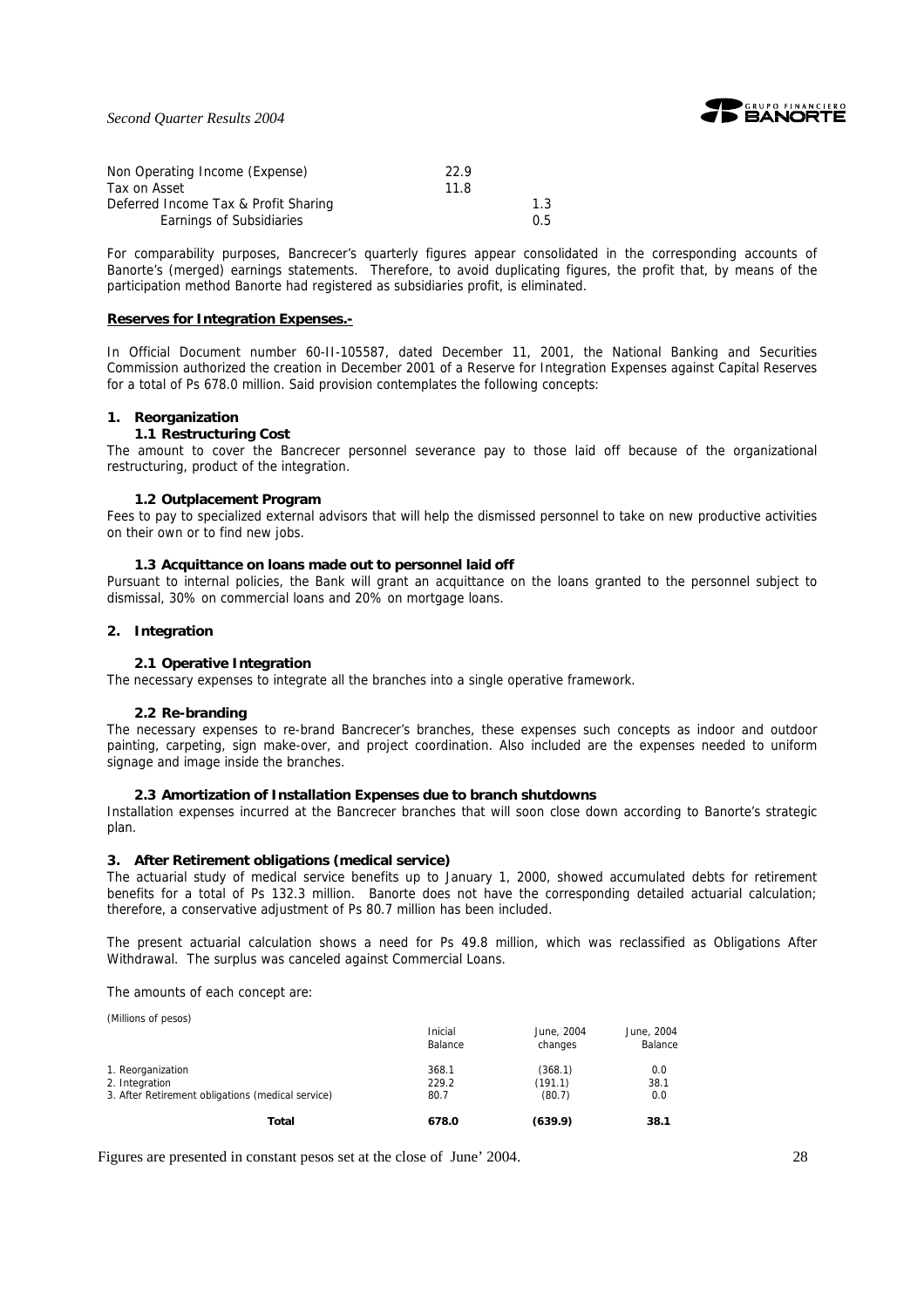

If these reserve had not been constituted by December 2002, the movements in the present business year associated with the Banorte-Bancrecer integration would have been in assets as a goodwill for the same amount as said reserves, as per Bulletin B-8 of the Generally Accepted Accounting Principles, paragraph 22, "Acquisition and sales of subsidiaries."

#### **Deferred Taxes.-**

Taxes are calculated on the fiscal income of the year, applying the fiscal regulation currently in effect. However, due to the temporary differences in acknowledging income and expense for accounting and fiscal purposes, as well as the differences in the book and fiscal balance accounts, Banorte (already merged) has acknowledged a deferred tax in its favor for Ps 835,769, that is made up as follows:

| (Millions of Nominal Pesos)                                                                                                                                                                                            | 2002                                                                 |                                                                                   |  |  |  |  |  |  |  |
|------------------------------------------------------------------------------------------------------------------------------------------------------------------------------------------------------------------------|----------------------------------------------------------------------|-----------------------------------------------------------------------------------|--|--|--|--|--|--|--|
|                                                                                                                                                                                                                        | Temporary                                                            | Deferred                                                                          |  |  |  |  |  |  |  |
| CONCEPT<br>Loan Loss Provisions (not deducted)<br>Tax loss carryforwards<br>Deficit from retirement obligations<br>Tax on assets<br>Excess of fiscal on account value<br>of foreclosed assets                          | <b>Differences</b><br>3,162.8<br><b>Ps</b><br>10.3<br>601.4<br>171.1 | <b>ISR</b><br><u>PTU</u><br>23.1<br>Ps 1,107.0 Ps<br>3.6<br>210.5<br>60.1<br>59.9 |  |  |  |  |  |  |  |
| <b>Total Assets</b>                                                                                                                                                                                                    | 3.945.6<br>Ps.                                                       | 1.381.0<br>83.3<br>Ps.<br>Ps                                                      |  |  |  |  |  |  |  |
|                                                                                                                                                                                                                        | 2002                                                                 |                                                                                   |  |  |  |  |  |  |  |
|                                                                                                                                                                                                                        | Temporary                                                            | Deferred                                                                          |  |  |  |  |  |  |  |
| CONCEPT                                                                                                                                                                                                                | <b>Differences</b>                                                   | <b>ISR</b><br>PTU                                                                 |  |  |  |  |  |  |  |
| Excess of fiscal over account value<br>of fixed assets and expenses,<br>Intangible and Others<br>Accrued interest and inflationary<br>effect on special CETES<br>Value market results<br>UDI trusts payable income tax | 1.560.8<br>Ps                                                        | 546.3<br>42.3<br>39.8                                                             |  |  |  |  |  |  |  |
| <b>Total Liabilities</b>                                                                                                                                                                                               | Ps 1.560.8                                                           | 586.1<br>Ps<br>Ps<br>42.3                                                         |  |  |  |  |  |  |  |
| <b>Accumulated Net Effect</b>                                                                                                                                                                                          | 2.384.8<br>Ps                                                        | 794.8 Ps<br>Ps<br>40.9                                                            |  |  |  |  |  |  |  |
| <b>DEFERRED TAX</b>                                                                                                                                                                                                    |                                                                      | 835.8<br><u>Ps</u>                                                                |  |  |  |  |  |  |  |

As a result of the modifications to the Income Tax Law (ISR), published on January 1, 2002, the ISR rate (35%) will be reduced annually as of 2003 until the nominal rate of 32% is reached in 2005. Consequently, this gradual reduction in Income Tax, in turn, will reduce the assets from deferred taxes in the same years, thereby affecting the year's earnings.

Pursuant to paragraph 28 of Bulletin D-4 of the Generally Accepted Accounting Principles, issued by the Mexican Institute of Public Accountants, the administration has made financial and fiscal projections based on conservative economic condition scenarios. They will enable recovery of the deferred asset tax with future fiscal profit within the normal course of operations of Banorte (already merged). Additionally, as mentioned in item (b) of the aforementioned paragraph, the right to deferred tax generated by Bancrecer's fiscal loss, which totals Ps 1,596,350, will be considered when there is a greater likelihood of having sufficient future taxable profits, as contemplated in the paragraph cited above.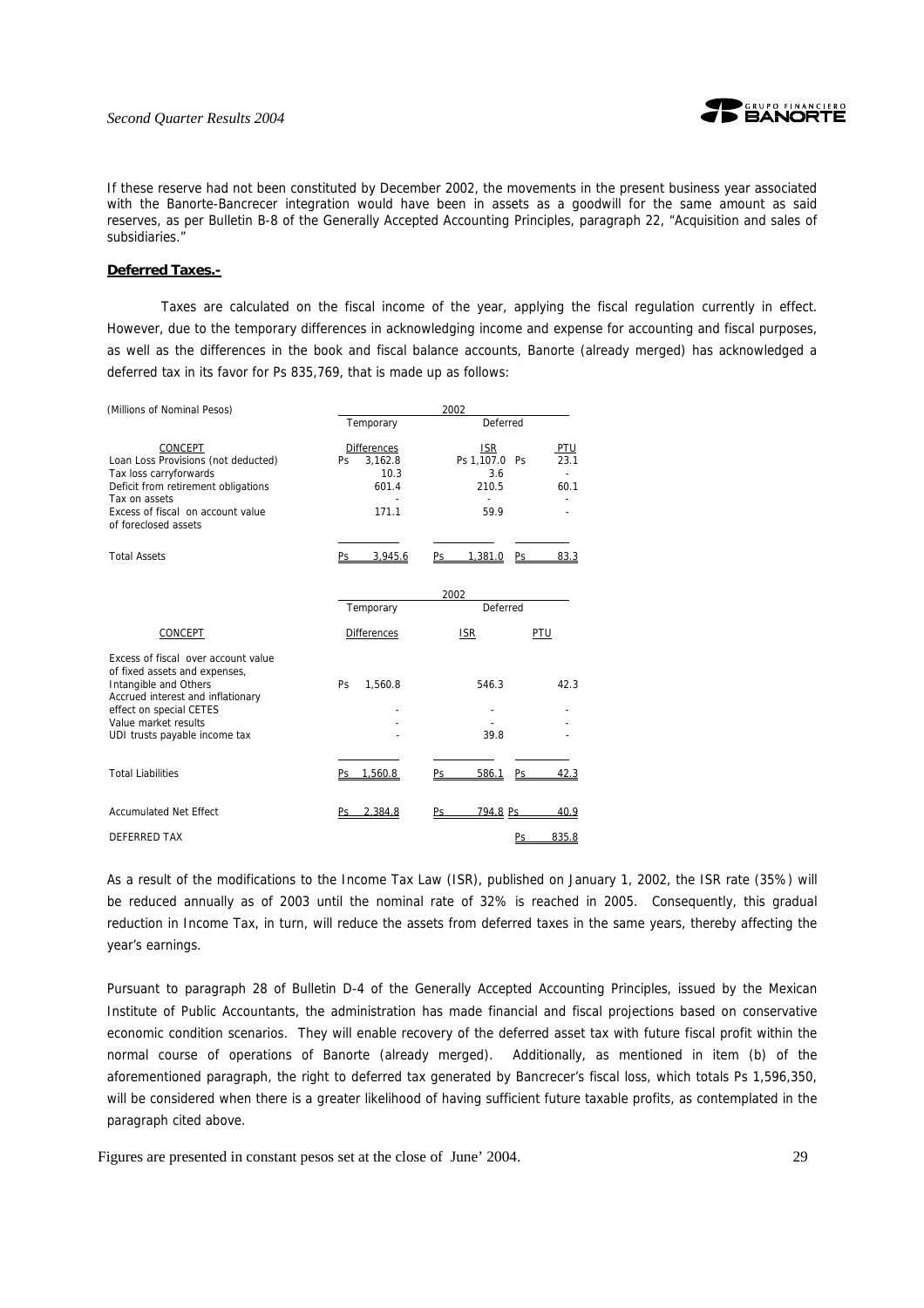#### *Second Quarter Results 2004*



In regard to the updated fiscal accounts balance related to the Stockholder's Equity, based on Bulletin D-4 paragraph 75, it is convenient to highlight that the deferred tax movements of the current year were not created against Capital accounts, and that fiscal accounts (Net Income and Updated Capital Contributions) were calculated according to the current fiscal regulations.

#### **Goodwill.-**

As per Bulletin B-8 of the Generally Accepted Accounting Principles, paragraph 22 "Acquisition and sales of subsidiaries," an Asset Goodwill was created in 2Q02 for the amount of Ps 69.6 million, which mostly consists of:

- Interests shown in assets derived from the Agriculture, Livestock and Fishing Support Programs that were not acknowledged by the Federal Government by 39.6 millions, and
- Integration-associated expenses not covered by the Integration Reserve, as the latter is insufficient according to the new estimate of Ps 19.9 million.

As of March 2004, the Goodwill adds up to Ps 40.9 million.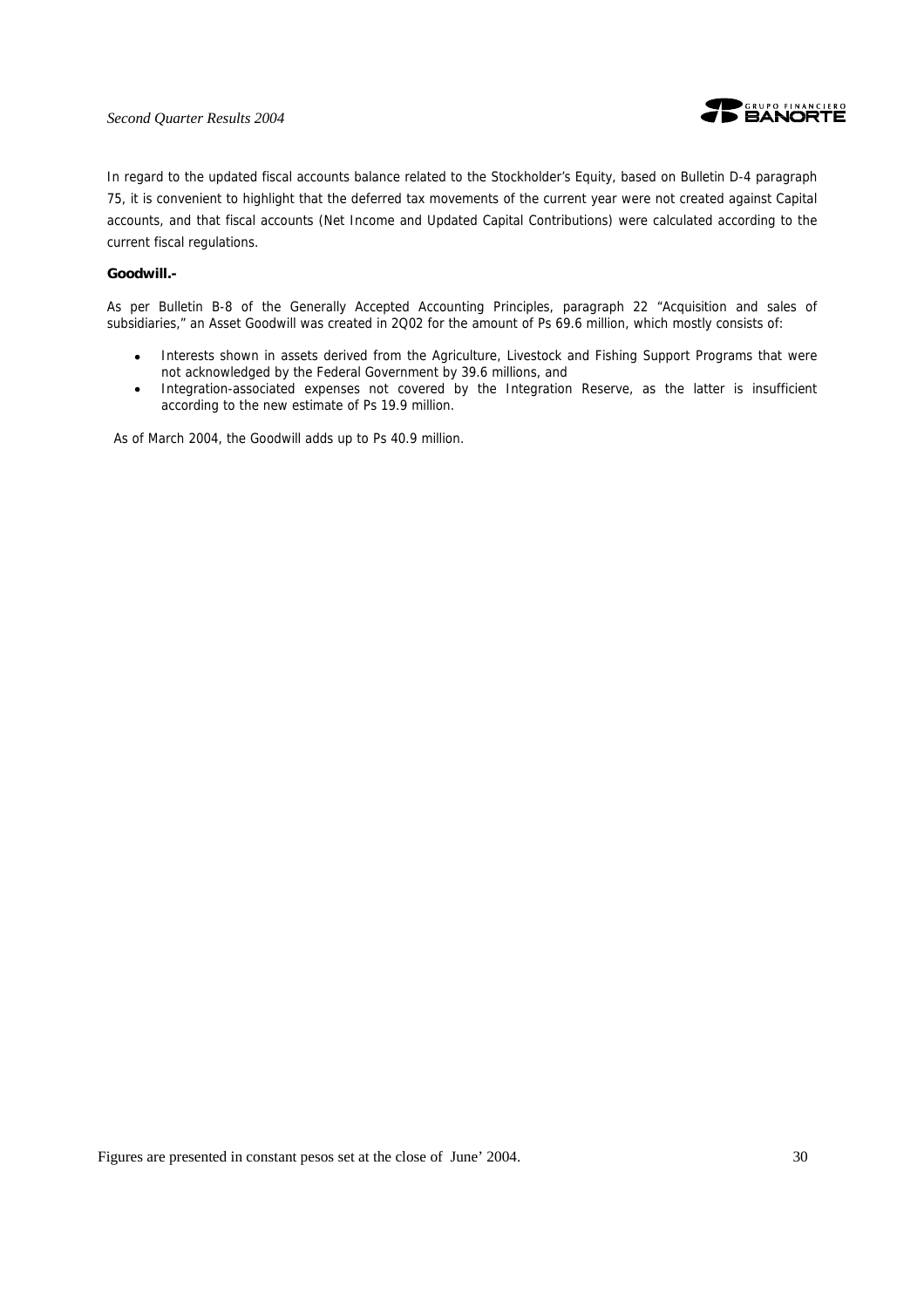

#### **ANNEX 4 .-Loan Portfolio sales to Sólida Administradora de Portafolios**

Last February, Banorte sold Ps 1.9 billion (Ps 1.861 billion in Past-due loans & Ps 64 million in Performing loans) of its own portfolio (including interests) to its subsidiary Sólida Administradora de Portafolios, S.A. de C.V. for Ps 378 million. As the transaction was based on the August 2002 figures, the final figure that affected the February balance was Ps 1.856 billion, considering collecting since August 2002. Along with the past-due portfolio, Ps 1.577 billion in associated loan reserves were cancelled.

As instructed by the CNBV, we show the integration of the loan portfolio sold in 1Q03 by Banorte to its subsidiary Sólida Administradora de Portafolios, S.A. de C.V. The Purpose of this sale was to concentrate the portfolio in this specialized recovery unit as it had been managing the collections of this loans since before. This was a one time operation and is not a recurrent procedure to transfer loans to Sólida.

|                             |                          | Local Currency (2) |        |                          | Foreign Currency (USD)(3) |                          |        | <b>Total</b> |        |
|-----------------------------|--------------------------|--------------------|--------|--------------------------|---------------------------|--------------------------|--------|--------------|--------|
| (Millions of Nominal Pesos) | Aug'02                   | Mar'04             | Jun'04 | Aug'02                   | Mar'04                    | Jun'04                   | Aug'02 | Mar'04       | Jun'04 |
| <b>Performing Loans</b>     |                          |                    |        |                          |                           |                          |        |              |        |
| Commercial                  | 5                        | 5                  | 4      | 5                        |                           |                          | 10     | 5            | 4      |
| Consumer                    | $\overline{\phantom{a}}$ |                    |        |                          |                           |                          |        |              |        |
| Mortgage                    | 54                       | 111                | 110    | ٠                        | $\blacksquare$            |                          | 54     | 111          | 110    |
| Total                       | 59                       | 116                | 114    | 5                        |                           |                          | 64     | 116          | 114    |
|                             |                          |                    |        |                          |                           |                          |        |              |        |
| <b>Non Performing Loans</b> |                          |                    |        |                          |                           |                          |        |              |        |
| Commercial                  | 405                      | 331                | 319    | 293                      | 242                       | 250                      | 698    | 573          | 569    |
| Consumer                    | 81                       | 77                 | 76     | ٠                        |                           |                          | 81     | 77           | 76     |
| Mortgage                    | 1,112                    | 778                | 746    | $\overline{\phantom{a}}$ | $\overline{\phantom{a}}$  | $\overline{\phantom{a}}$ | 1,112  | 778          | 746    |
| Total                       | 1,598                    | 1,186              | 1,141  | 293                      | 242                       | 250                      | 1,891  | 1,428        | 1,391  |
|                             |                          |                    |        |                          |                           |                          |        |              |        |
| <b>TOTAL LOANS</b>          | 1,657                    | 1,302              | 1,255  | 298                      | 242                       | 250                      | 1,955  | 1,544        | 1,505  |
|                             |                          |                    |        |                          |                           |                          |        |              |        |
| Loan Loss Reserves (1)      |                          |                    |        |                          |                           |                          |        |              |        |
| Commercial                  | 383                      | 320                | 309    | 274                      | 222                       | 228                      | 657    | 542          | 537    |
| Consumer                    | 80                       | 76                 | 75     | ٠                        | $\overline{\phantom{a}}$  |                          | 80     | 76           | 75     |
| Mortgage                    | 840                      | 514                | 492    | $\overline{\phantom{a}}$ | $\overline{\phantom{a}}$  |                          | 840    | 514          | 492    |
| Total                       | 1,303                    | 910                | 876    | 274                      | 222                       | 228                      | 1,577  | 1,132        | 1,104  |
|                             |                          |                    |        |                          |                           |                          |        |              |        |

(1) Reserve requirements using the same classification method used for the bank.

(2) Includes UDIS.

(3) The dollar portfolio and reserves are re-expressed in pesos.

(\*) The Reserve surplus as of June'04 was Ps 221 million.

(\*) Banorte has a 99.99% stake in Sólida.

In 2Q04 the Loan portfolio showed changes due to allocations for Ps 5 million, restructuring for Ps 18 million, and Ps 75 million in write-offs and scale-downs. There were write-offs and scale-downs for Ps 20 million in the Loan Reserves. There were transfers from performing loans to past due loans for Ps 17 million and transfers from past due loans to performing loans for Ps 13 million.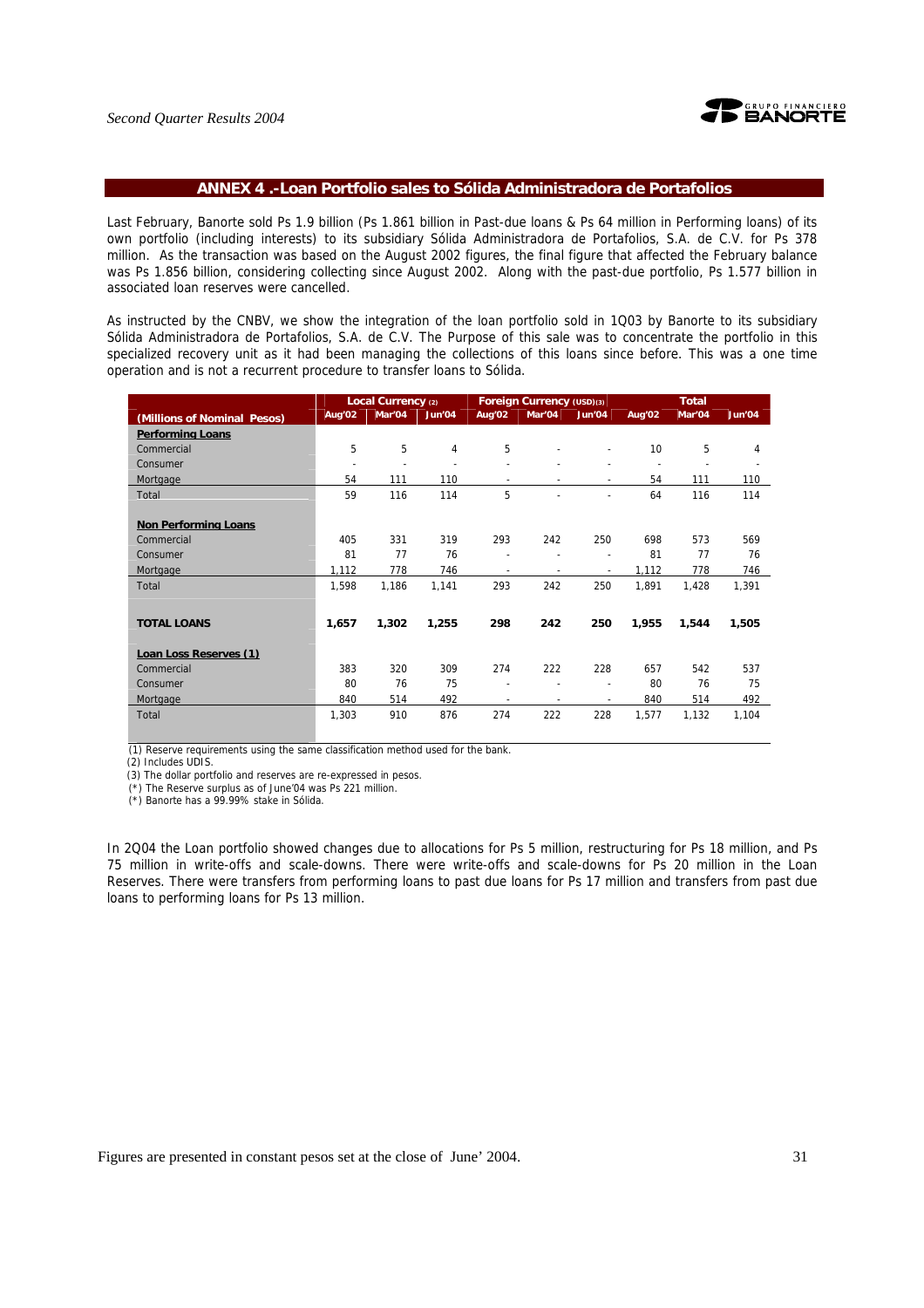

|                                 | Local Currency (1) |         | Foreign Currency (USD)(2) | DAINURTE 3 LUAN FURTI ULTU TINGLUDTING LUANG SULD TU SULTDA<br><b>Total</b><br>Jun'04<br>Mar'04<br>32,944<br>6<br>315<br>3.383 |         |         |
|---------------------------------|--------------------|---------|---------------------------|--------------------------------------------------------------------------------------------------------------------------------|---------|---------|
| (Millions of Nominal Pesos)     | Mar'04             | Jun'04  | Mar'04                    |                                                                                                                                |         | Jun'04  |
| <b>Performing Loans</b>         |                    |         |                           |                                                                                                                                |         |         |
| Commercial                      | 26,886             | 28.991  | 6                         |                                                                                                                                |         | 35.358  |
| <b>Financial Intermediaries</b> | 3.011              | 2.858   | 372                       |                                                                                                                                |         | 3.173   |
| Consumer                        | 9.517              | 10,218  | 5                         | 5                                                                                                                              | 9.522   | 10,223  |
| Mortgage                        | 15,380             | 16.294  |                           |                                                                                                                                | 15,380  | 16,294  |
| <b>Goverment Entities</b>       | 76,591             | 74,261  | 681                       | 702                                                                                                                            | 77,272  | 74,963  |
| Fobaproa / IPAB                 | 6,936              | 7.010   | (202)                     | (210)                                                                                                                          | 6,734   | 6,800   |
| Performing Loans                | 138,321            | 139.632 | 6,914                     | 7.179                                                                                                                          | 145,235 | 146.811 |
|                                 |                    |         |                           |                                                                                                                                |         |         |
| <b>Non Performing Loans</b>     |                    |         |                           |                                                                                                                                |         |         |
| Commercial                      | 1.344              | 940     | 990                       | 608                                                                                                                            | 2,334   | 1,548   |
| Consumer                        | 552                | 497     |                           |                                                                                                                                | 552     | 497     |
| Mortgage                        | 1.827              | 1.865   |                           |                                                                                                                                | 1.827   | 1.865   |
| <b>Goverment Entities</b>       | 8                  | 15      |                           |                                                                                                                                | 8       | 15      |
| Non Performing Loans            | 3.731              | 3.317   | 990                       | 608                                                                                                                            | 4,721   | 3,925   |
|                                 |                    |         |                           |                                                                                                                                |         |         |
| <b>TOTAL LOANS</b>              | 142.052            | 142.949 | 7,904                     | 7,787                                                                                                                          | 149.956 | 150,736 |
|                                 |                    |         |                           |                                                                                                                                |         |         |
| <b>Loan Loss Reserves</b>       | 4.112              | 3.740   | 1,160                     | 780                                                                                                                            | 5,272   | 4,520   |
| Net Loan Portfolio              | 137,940            | 139.209 | 6,744                     | 7,007                                                                                                                          | 144,684 | 146,216 |
| <b>Loan Loss Reserves</b>       |                    |         |                           |                                                                                                                                | 111.67% | 115.16% |
| % Past Due Loans                |                    |         |                           |                                                                                                                                | 3.15%   | 2.60%   |

**BANORTE'S LOAN PORTFOLIO INCLUDING LOANS SOLD TO SÓLIDA** 

(1) Includes UDIS.

(2) The dollar portfolio and reserves are re-expressed in pesos.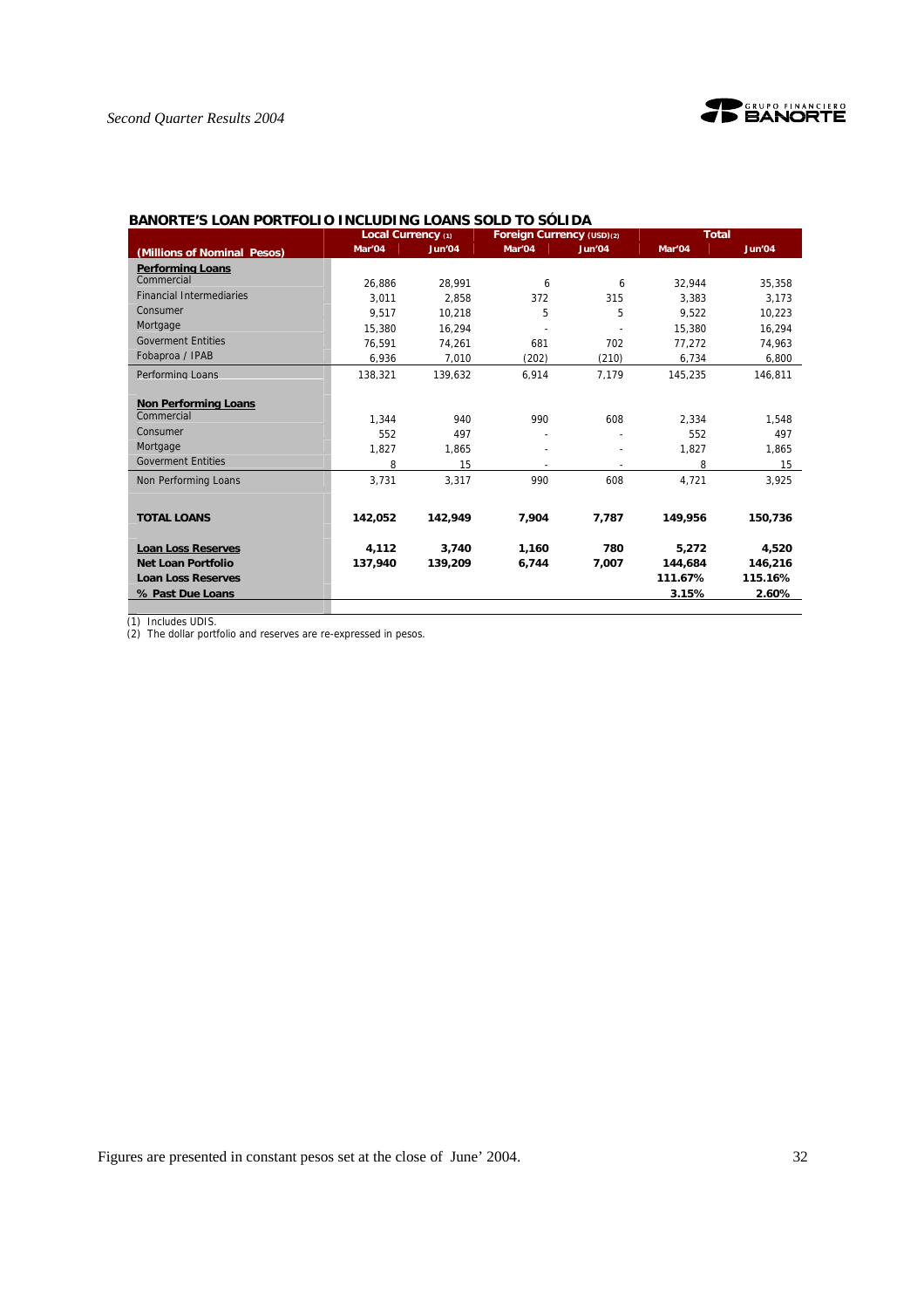

# **ANNEX 5 .- Financial Statements**

|                                      |      |      |                                |                          | HOLDING -Income Statement (Millions of Pesos) |      |      |      |      |             |
|--------------------------------------|------|------|--------------------------------|--------------------------|-----------------------------------------------|------|------|------|------|-------------|
|                                      | 1003 | 2003 | 3Q03                           | 4Q03                     | <b>ACUM</b>                                   | 1004 | 2004 | 3004 | 4004 | <b>ACUM</b> |
| Income from Subsidiaries and         | 535  | 555  | 593                            | 582                      | 2,264                                         | 566  | 572  |      |      | 1,137       |
| <b>Interest Expense</b>              |      |      |                                |                          |                                               |      |      |      |      |             |
| <b>Trading Income</b>                |      |      |                                |                          |                                               |      |      |      |      |             |
| Fees & Tarifs                        |      |      |                                |                          |                                               |      |      |      |      |             |
| <b>REPOMO</b>                        | (1)  |      | (1)                            | (4)                      | (5)                                           | (1)  |      |      |      | (1)         |
| <b>Total Operating Income</b>        | 534  | 555  | 592                            | 579                      | 2,259                                         | 564  | 572  |      |      | 1,136       |
| Operation & Administrative expenses  | 1    |      |                                |                          | 2                                             |      |      |      |      |             |
| <b>Operating Income</b>              | 533  | 554  | 591                            | 578                      | 2.257                                         | 564  | 571  |      |      | 1.135       |
| Non Operating Income                 |      |      |                                |                          |                                               |      |      |      |      |             |
| Non Operating Expense                |      |      |                                |                          |                                               |      |      |      |      |             |
| <b>Non Operating Income</b>          |      |      |                                |                          |                                               |      |      |      |      |             |
| <b>Pre-tax Income</b>                | 533  | 554  | 591                            | 579                      | 2,258                                         | 563  | 571  |      |      | 1,134       |
| Income Tax & Profit Sharing          | 4    | (4)  |                                |                          |                                               |      |      |      |      |             |
| Tax on Assets                        |      |      |                                |                          |                                               | 4    | 4    |      |      |             |
| Deferred Inc. Tax and Profit sharing |      |      |                                |                          |                                               |      |      |      |      |             |
|                                      | 4    | (4)  |                                |                          |                                               | Δ    | 4    |      |      | 7           |
| <b>Net income from Continuos</b>     | 529  | 558  | 591                            | 579                      | 2,258                                         | 559  | 568  |      |      | 1,127       |
| Extraordinary Items, net             |      |      |                                | $\overline{\phantom{a}}$ |                                               |      |      |      |      |             |
| <b>Total Net Income</b>              | 529  | 558  | 591                            | 579                      | 2,258                                         | 559  | 568  |      |      | 1,127       |
|                                      |      |      | <b>HOLDING - BALANCE SHEET</b> |                          | (Millions of Pesos)                           |      |      |      |      |             |

| <b>ASSETS</b>                           | 1003                                                      | 2003         | 3Q03           | 4Q03           | 1004     | 2004           | 3004 | 4Q04 |
|-----------------------------------------|-----------------------------------------------------------|--------------|----------------|----------------|----------|----------------|------|------|
| Cash and due from Banks                 | 10                                                        | 92           | 164            | 88             | 64       | 65             |      |      |
| <b>Financial Instruments:</b>           |                                                           |              |                |                |          |                |      |      |
| Sundry debtors and other assets, net    | 67                                                        | 144          | 4              | 4              | 4        | $\overline{4}$ |      |      |
| Real Estate, Furniture & Equipment, net |                                                           |              | $\overline{a}$ |                |          |                |      |      |
| Investments in subsidiaries             | 12,269                                                    | 12,832       | 13,322         | 13,596         | 13,824   | 14,422         |      |      |
| Deferred taxes                          |                                                           |              |                |                |          |                |      |      |
| Goodwill                                |                                                           |              |                | 43             | 42       | 41             |      |      |
| Other Assets, Deferred charges, intang  | 1                                                         | 1            |                |                | 1        | 1              |      |      |
| <b>TOTAL ASSETS</b>                     | 12,348                                                    | 13,068       | 13,491         | 13,731         | 13,935   | 14,533         |      |      |
| <b>LIABILITIES</b>                      |                                                           |              |                |                |          |                |      |      |
| Due to banks and correspondents         |                                                           | ٠            |                |                |          |                |      |      |
| Income Tax & Profit Sharing             | 3                                                         | 12           | 16             | 21             | 4        | 7              |      |      |
| Other Payable accounts                  |                                                           | $\mathbf{r}$ | $\sim$         | $\mathbf{1}$   |          |                |      |      |
| Other payable accounts                  | 3                                                         | 12           | 16             | 22             | 4        | 7              |      |      |
| Deferred taxes                          | 21                                                        | 45           | $\blacksquare$ | $\blacksquare$ |          |                |      |      |
| <b>TOTAL LIABILITIES</b>                | 24                                                        | 57           | 16             | 22             | 4        | $\overline{7}$ |      |      |
| STOCKHOLDER 'S EQUITY                   |                                                           |              |                |                |          |                |      |      |
| Paid-in Capital                         | 5,408                                                     | 5,420        | 5,425          | 5,425          | 5,425    | 5,425          |      |      |
| Share subscription premiums             | 1,581                                                     | 1,650        | 1,618          | 1,612          | 1,612    | 1,612          |      |      |
| Subordinated Convertible Debentures     |                                                           |              |                |                |          |                |      |      |
| <b>Subscribed Capital</b>               | 6,989                                                     | 7,069        | 7,043          | 7,037          | 7,037    | 7,037          |      |      |
| <b>Capital Reserves</b>                 | 1,114                                                     | 1,344        | 1,344          | 1,343          | 1,343    | 1,454          |      |      |
| <b>Retained Earnings</b>                | 12,170                                                    | 11,982       | 11,982         | 11,618         | 13,612   | 13,517         |      |      |
| Surplus (Deficit) from securities       |                                                           |              |                |                |          |                |      |      |
| Results of foreign operations exchange  |                                                           |              |                |                |          |                |      |      |
| Excess (Insuf.) in capital restatement  | (5, 534)                                                  | (5, 533)     | (5, 532)       | (5, 535)       | (5, 534) | (5, 535)       |      |      |
| Non Mon assets results Fixed Assets     |                                                           |              |                |                |          |                |      |      |
| Non Mon assets results Investm          | (2,945)                                                   | (2,938)      | (3,041)        | (3,012)        | (3,085)  | (3,075)        |      |      |
| Adjustment in the employees pension     |                                                           |              |                |                |          |                |      |      |
| Accumulated Deferred tax effect         |                                                           |              |                |                |          |                |      |      |
| Net Income                              | 529                                                       | 1,087        | 1,679          | 2,258          | 559      | 1,127          |      |      |
| <b>Earned Capital</b>                   | 5,334                                                     | 5,943        | 6,432          | 6,6,72         | 6,894    | 7,488          |      |      |
| Total Stockholder 's Equity             | 12,323                                                    | 13,012       | 13,475         | 13,709         | 13,931   | 14,526         |      |      |
| TOTAL LIABILITIES & STOCKHOLDER 'S      | 12,348                                                    | 13,068       | 13,491         | 13,731         | 13,935   | 14,533         |      |      |
|                                         | <b>MEMORANDUM ACCOUNTS OF HOLDING</b> (Millions of Pesos) |              |                |                |          |                |      |      |
|                                         | 1003                                                      | 2003         | 3003           | 4003           | 1004     | 2004           | 3004 | 4Q04 |
| Client securities held in custody       | 3,621                                                     | 3,611        | 3,584          | 3,524          | 3,466    | 3,666          |      |      |
| Other trust account items               | 116                                                       | 116          | 115            | 113            | 111      | 111            |      |      |
|                                         | 3,737                                                     | 3,727        | 3,699          | 3,637          | 3,577    | 3,777          |      |      |
|                                         |                                                           |              |                |                |          |                |      |      |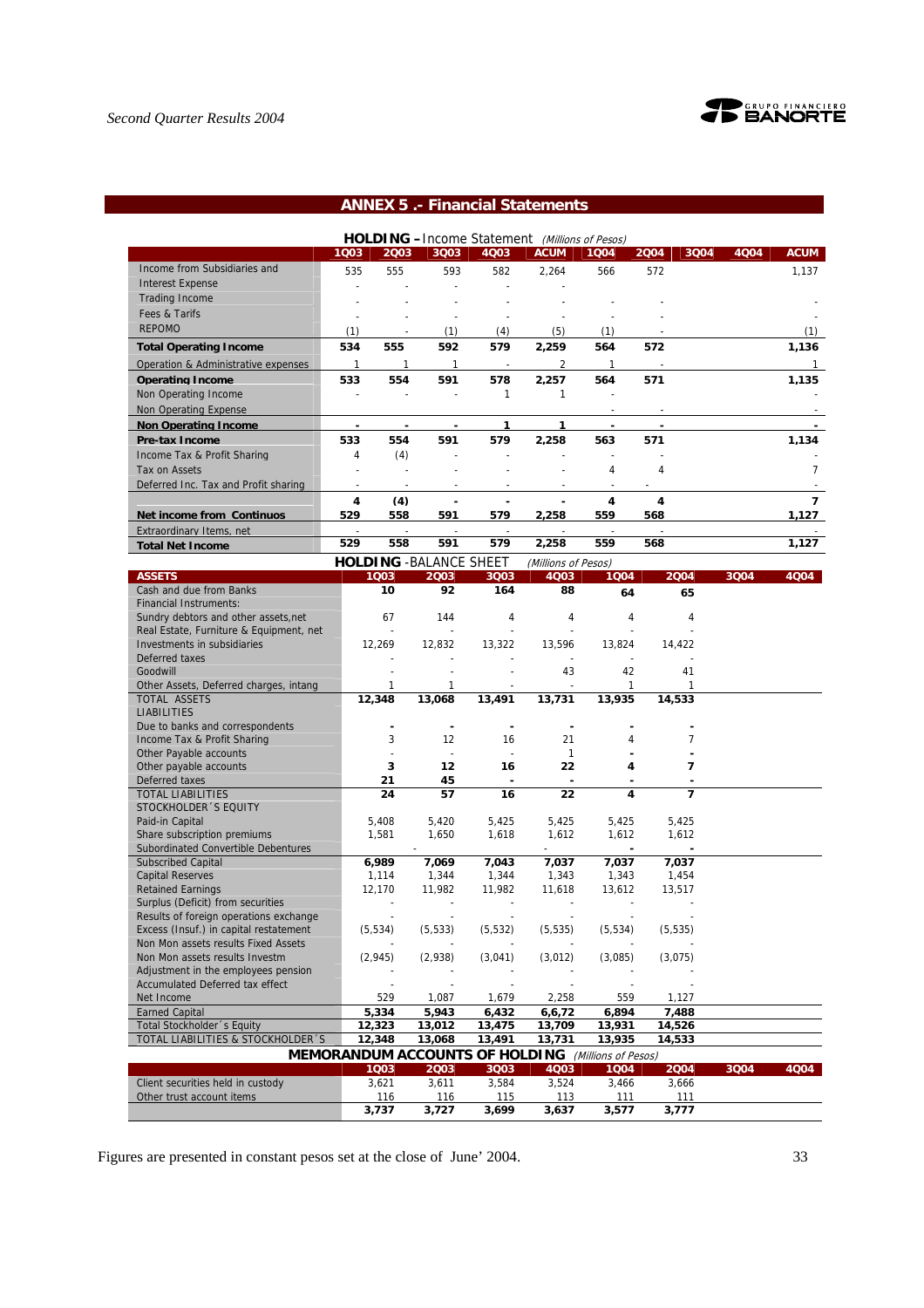

# **GRUPO FINANCIERO BANORTE–CONSOLIDATED INCOME STATEMENT (Millions of Pesos)**

| <b>NET INTEREST INCOME</b>                                       | 1Q03                     | 2003                     | 3Q03           | 4Q03                     | <b>ACUM</b>           | 1004                     | 2004  | 3004 | <b>4004</b> | <b>ACUM</b>  |
|------------------------------------------------------------------|--------------------------|--------------------------|----------------|--------------------------|-----------------------|--------------------------|-------|------|-------------|--------------|
| Interest Income                                                  | 6,905                    | 5,460                    | 4,614          | 5,034                    | 22,013                | 5,161                    | 5,619 |      |             | 10,780       |
| <b>Interest Expense</b>                                          | 4,676                    | 3,481                    | 2,754          | 3,036                    | 13,947                | 3,188                    | 3,525 |      |             | 6,713        |
| Loan Fees                                                        | 194                      | 196                      | 193            | 213                      | 795                   | 159                      | 112   |      |             | 271          |
| <b>Fees Paid</b>                                                 | 10                       | 15                       | 15             | 13                       | 54                    | 20                       | 21    |      |             | 41           |
| Net Interest Income (NII)                                        | 2,412                    | 2,161                    | 2,038          | 2,198                    | 8,808                 | 2,112                    | 2,185 |      |             | 4,297        |
| Repomo-Margin                                                    | 16                       | 13                       | $\overline{7}$ | 21                       | 56                    | 1                        |       |      |             | $\mathbf{1}$ |
| <b>NII after Repomo</b>                                          | 2,427                    | 2,173                    | 2,044          | 2,219                    | 8,865                 | 2,113                    | 2,185 |      |             | 4,298        |
| Loan Loss Provisions                                             | 246                      | 356                      | 169            | (1)                      | 770                   | 119                      | 298   |      |             | 418          |
| <b>Loss Sharing Provisions</b>                                   | 32                       | 14                       | $\overline{c}$ | 6                        | 54                    | 12                       | 19    |      |             | 31           |
| <b>NII after Provisions</b>                                      | 2,149                    | 1,803                    | 1,874          | 2,214                    | 8,041                 | 1,982                    | 1,868 |      |             | 3,850        |
| <b>Fund transfers</b>                                            | 45                       | 45                       | 46             | 45                       | 181                   | 56                       | 46    |      |             | 102          |
| Account management                                               | 154                      | 170                      | 190            | 209                      | 723                   | 189                      | 221   |      |             | 410          |
| Fiduciary                                                        | 47                       | 41                       | 46             | 47                       | 181                   | 43                       | 48    |      |             | 92           |
| Income from Loan Portfolios Acquired                             | 168                      | 125                      | 159            | 268                      | 720                   | 173                      | 146   |      |             | 319          |
| <b>Electronic Banking Services</b>                               | 67                       | 58                       | 61             | 79                       | 265                   | 68                       | 85    |      |             | 152          |
| <b>Credit Card</b>                                               | 154                      | 162                      | 160            | 190                      | 666                   | 275                      | 301   |      |             | 576          |
| Fees from FOBAPROA                                               | 49                       | 34                       | 261            | 142                      | 486                   | 87                       | 96    |      |             | 183          |
| Other fees                                                       | 442                      | 415                      | 535            | 437                      | 1,829                 | 548                      | 422   |      |             | 970          |
| Fees on services,                                                | 1,124                    | 1,052                    | 1,459          | 1,416                    | 5,051                 | 1,439                    | 1,365 |      |             | 2,804        |
| <b>Fund transfers</b>                                            | L,                       | ÷,                       | $\overline{a}$ |                          | ÷,                    | $\overline{\phantom{a}}$ |       |      |             |              |
| Other fees                                                       | 114                      | 126                      | 136            | 138                      | 514                   | 133                      | 126   |      |             | 260          |
| Expenses from Loan Portfolios Acquired                           | 113                      | 75                       | 109            | 18                       | 315                   | 116                      | 97    |      |             | 213          |
| Fees paid,                                                       | 227                      | 200                      | 246            | 156                      | 829                   | 249                      | 224   |      |             | 473          |
| Foreign exchange                                                 | 87                       | 124                      | 104            | 86                       | 401                   | 125                      | 150   |      |             | 275          |
| Securities -Realized gains                                       | 152                      | 366                      | 103            |                          | 620                   | 321                      | (103) |      |             | 217          |
| Securities- Unrealized gains                                     | (4)                      | (38)                     | 59             | (41)                     | (23)                  | 15                       | 41    |      |             | 56           |
| <b>Market-related Income</b>                                     | 235                      | 452                      | 266            | 45                       | 998                   | 460                      | 88    |      |             | 549          |
| <b>Total Non Interest Income</b>                                 | 1,132                    | 1,303                    | 1,480          | 1,304                    | 5,219                 | 1,650                    | 1,230 |      |             | 2,880        |
| <b>Total Operating Income</b><br>Personnel                       | 3,282                    | 3,106                    | 3,354          | 3,519                    | 13,261                | 3,632                    | 3,097 |      |             | 6,729        |
| <b>Professional Fees</b>                                         | 1,124                    | 1,031                    | 1,064          | 1,023                    | 4,242                 | 1,143                    | 1,068 |      |             | 2,211        |
| Administrative and Promotion Expenses                            | 87                       | 119                      | 130            | 105                      | 441                   | 117                      | 120   |      |             | 237          |
| Rents, depreciation and amortization                             | 662                      | 689                      | 781            | 850                      | 2,981                 | 739                      | 723   |      |             | 1,462        |
| Taxes, other than income tax                                     | 364                      | 393                      | 416            | 431                      | 1,604                 | 429                      | 416   |      |             | 845          |
| <b>Contributions to IPAB</b>                                     | 148                      | 163                      | 163            | 206                      | 680                   | 172                      | 161   |      |             | 333          |
| Corporate expenses Recoveries                                    | 185                      | 185<br>$\overline{a}$    | 187<br>L,      | 189                      | 745<br>$\overline{a}$ | 180                      | 182   |      |             | 362          |
| <b>Non-Interest Expense</b>                                      | 2.570                    | 2.579                    | 2.741          | 2.804                    | 10.694                | 2.780                    | 2.670 |      |             | 5.450        |
| <b>Operating Income</b>                                          | 711                      | 528                      | 612            | 715                      | 2,567                 | 852                      | 428   |      |             | 1,280        |
| <b>Other Revenues</b>                                            | 572                      | 360                      | 829            | 631                      | 2,392                 | 436                      | 485   |      |             | 921          |
| Foreign exchange                                                 | ÷,                       | ÷,                       | ÷,             | $\overline{\phantom{a}}$ | ÷,                    |                          |       |      |             |              |
| <b>Recoveries</b>                                                | 22                       | 69                       | 67             | 21                       | 179                   | 22                       | 201   |      |             | 223          |
| Repomo-other revenues                                            | 6                        | 1                        | 4              | 14                       | 24                    | $\overline{7}$           | 1     |      |             | 8            |
| <b>Non Operating Income</b>                                      | 600                      | 430                      | 900            | 666                      | 2,596                 | 465                      | 687   |      |             | 1,152        |
| Other Expense                                                    | (653)                    | (337)                    | (761)          | (621)                    | (2, 372)              | (498)                    | (433) |      |             | (931)        |
| Foreign exchange                                                 | $\overline{\phantom{a}}$ | $\overline{\phantom{a}}$ | (2)            |                          | (2)                   | $\overline{\phantom{a}}$ |       |      |             |              |
| Repomo-other Expenses                                            | (87)                     | (30)                     | (60)           | (164)                    | (340)                 | (140)                    | (9)   |      |             | (148)        |
| <b>Non Operating Expense</b>                                     | (739)                    | (367)                    | (823)          | (785)                    | (2.714)               | (637)                    | (442) |      |             | (1.079)      |
| Non Operating Income (Expense), net                              | (140)                    | 63                       | 77             | (119)                    | (118)                 | (172)                    | 246   |      |             | 73           |
| <b>Pre-tax Income</b>                                            | 572                      | 591                      | 690            | 596                      | 2.449                 | 680                      | 673   |      |             | 1.353        |
| Income Tax                                                       | 67                       | 43                       | 71             | 11                       | 191                   | 74                       | 32    |      |             | 106          |
| Profit sharing                                                   | 25                       | 25                       | 31             | 37                       | 119                   | 73                       | 53    |      |             | 127          |
| Tax on Assets                                                    | 9                        | 11                       | 11             | 8                        | 39                    | 17                       | 16    |      |             | 33           |
| Deferred Inc. Tax and Profit sharing                             | (37)                     | (18)                     | (19)           | (27)                     | (101)                 | (11)                     | 1     |      |             | (9)          |
|                                                                  | 64                       | 61                       | 94             | 30                       | 248                   | 153                      | 103   |      |             | 256          |
| Net Income before subsidiaries                                   | 508                      | 530                      | 596            | 566                      | 2,200                 | 527                      | 570   |      |             | 1,097        |
| Subsidiaries 'net income<br>Net Income from continuos operations | 70                       | 53                       | 47             | 34                       | 204                   | 83                       | 26    |      |             | 109          |
| Extraodinary items, net                                          | 578                      | 583                      | 643            | 600                      | 2,405                 | 610                      | 597   |      |             | 1,206        |
| <b>Minority Interest</b>                                         | 49                       | 1<br>26                  | 52             | 21                       | 1<br>147              | 50                       | 29    |      |             | 79           |
| <b>TOTAL NET INCOME</b>                                          |                          |                          |                |                          |                       |                          |       |      |             |              |
|                                                                  | 529                      | 558                      | 591            | 579                      | 2,258                 | 559                      | 568   |      |             | 1,127        |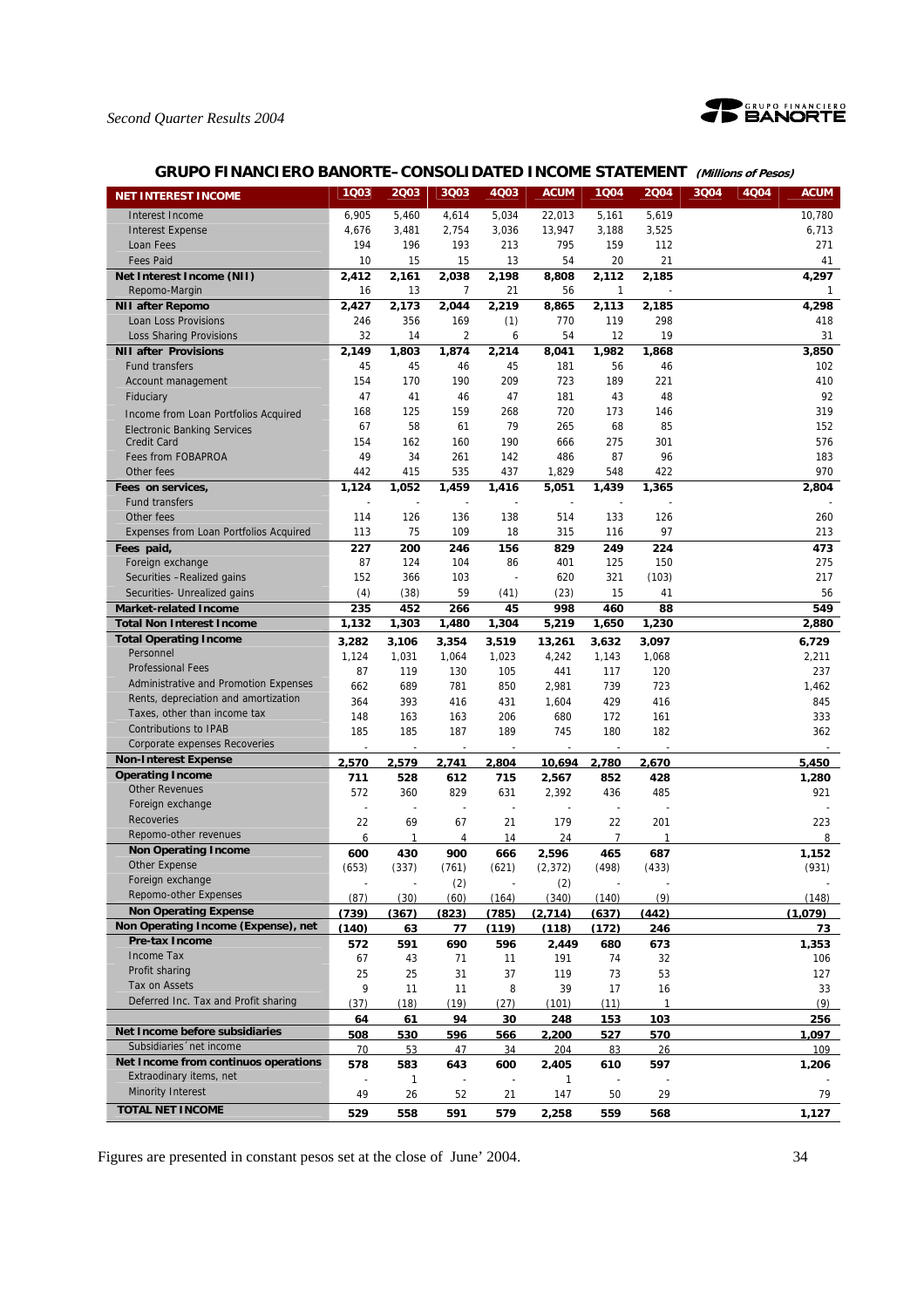

# *Second Quarter Results 2004*

| <b>GRUPO FINANCIERO BANORTE–</b> CONSOLIDATED BALANCE SHEET |                          |                          |                          |                          |                          | (Millions of Pesos) |      |      |
|-------------------------------------------------------------|--------------------------|--------------------------|--------------------------|--------------------------|--------------------------|---------------------|------|------|
| <b>ASSETS</b>                                               | 1Q03                     | 2003                     | 3Q03                     | 4Q03                     | 1004                     | 2004                | 3Q04 | 4Q04 |
| <b>Cash and due from Banks</b>                              | 23,298                   | 26,771                   | 30,904                   | 31,290                   | 30,446                   | 33,591              |      |      |
| Negotiable Instruments                                      | 4,199                    | 4,115                    | 4,252                    | 9,412                    | 5,503                    | 5,970               |      |      |
| Securities held for sale                                    | 1,380                    | 1,380                    | 193                      | 244                      | 596                      | 411                 |      |      |
| Securities held to maturity                                 | 8,788                    | 9,546                    | 10,980                   | 9,534                    | 10,754                   | 10,314              |      |      |
| <b>Financial Instruments:</b>                               | 14,367                   | 15,041                   | 15,425                   | 19,191                   | 16,853                   | 16,695              |      |      |
| Non-assigned securities to pay                              |                          | 1                        | 64                       | $\mathbf{1}$             | $\overline{7}$           | 49                  |      |      |
| Repurchase agreements, net                                  | 165                      | 46                       | 169                      | 52                       | 140                      | 65                  |      |      |
| Operations with collateral                                  |                          |                          |                          |                          |                          |                     |      |      |
| Futures receivable, net                                     |                          |                          |                          |                          |                          |                     |      |      |
| Options and derivatives, net                                | 15                       | $\mathbf{1}$             |                          | 3                        | $\overline{7}$           | 24                  |      |      |
| <b>Repos &amp; Derivatives:</b>                             | 180                      | 47                       | 233                      | 56                       | 153                      | 138                 |      |      |
| Commercial                                                  | 34,428                   | 35,824                   | 36,481                   | 38,836                   | 37,862                   | 39,809              |      |      |
| <b>Financial Intermediaries</b>                             | 2,238                    | 2,289                    | 2,443                    | 2,577                    | 2,335                    | 2,394               |      |      |
| Consumer                                                    | 6,199                    | 7,032                    | 8,009                    | 8,813                    | 9,532                    | 10,224              |      |      |
| Mortgage                                                    | 12,844                   | 13,429                   | 14,146                   | 14,977                   | 15,538                   | 16,430              |      |      |
| <b>Goverment Entities</b>                                   | 89,809                   | 89,502                   | 87,802                   | 79,580                   | 77,361                   | 74,985              |      |      |
| Fobaproa                                                    | 6,883                    | 6,917                    | 6,885                    | 6,804                    | 6,740                    | 6,800               |      |      |
| <b>Fiduciary collection rights</b>                          |                          | $\overline{\phantom{a}}$ | $\overline{\phantom{a}}$ | $\overline{\phantom{a}}$ | $\overline{\phantom{a}}$ |                     |      |      |
| <b>Performing Loans</b>                                     | 152,402                  | 154,994                  | 155,766                  | 151,587                  | 149,368                  | 150,642             |      |      |
| Commercial                                                  | 2.017                    | 2,458                    | 1,970                    | 1,947                    | 1,963                    | 1,168               |      |      |
| <b>Financial Intermediaries</b>                             |                          |                          |                          |                          |                          |                     |      |      |
| Consumer                                                    | 345                      | 355                      | 399                      | 467                      | 485                      | 421                 |      |      |
| Mortgage                                                    | 1,230                    | 1,270                    | 1,200                    | 1,204                    | 1,202                    | 1,264               |      |      |
| <b>Goverment Entities</b>                                   | 8                        | 8                        | 8                        | 8                        | 8                        | 15                  |      |      |
| <b>Past Due Loans</b>                                       | 3,601                    | 4,091                    | 3,577                    | 3,626                    | 3,657                    | 2,869               |      |      |
| <b>Total Loans</b>                                          | 156,003                  | 159,085                  | 159,343                  | 155,213                  | 153,026                  | 153,511             |      |      |
| Preventive Ioan loss reserves                               | 4,561                    | 4,720                    | 4,536                    | 4,393                    | 4,641                    | 3,750               |      |      |
| <b>Net Loan Portfolio</b>                                   | 151,442                  | 154,365                  | 154,807                  | 150,820                  | 148,384                  | 149,761             |      |      |
| <b>Credit Assets Portfolio</b>                              | 1,826                    | 1,741                    | 1,619                    | 2,102                    | 1,953                    | 1,868               |      |      |
| Sundry debtors and other assets, net                        | 2,642                    | 4,025                    | 4,520                    | 2,270                    | 3,314                    | 3,949               |      |      |
| Foreclosed assets, net                                      | 1,218                    | 1,249                    | 1,208                    | 1,143                    | 1,039                    | 1,036               |      |      |
| Real Estate, Furniture & Equipment, net                     | 5,951                    | 5,879                    | 5,770                    | 5,815                    | 5,698                    | 5,551               |      |      |
| Investments in subsidiaries                                 | 1,538                    | 1,574                    | 1,614                    | 1,734                    | 1,785                    | 1,802               |      |      |
| Deferred taxes                                              | 912                      | 890                      | 983                      | 987                      | 984                      | 975                 |      |      |
| Goodwill                                                    |                          |                          |                          |                          |                          |                     |      |      |
| Deferred charges & Intangibles                              | 1,543                    | 1,860                    | 1,494                    | 1,573                    | 1,513                    | 1,438               |      |      |
| UDIS Mortgage loans reserve coverage                        | $\overline{\phantom{a}}$ | $\overline{a}$           | $\blacksquare$           | $\overline{a}$           | $\sim$                   |                     |      |      |
| <b>Other Assets</b>                                         | 15,629                   | 17,220                   | 17,208                   | 15,624                   | 16,286                   | 16,619              |      |      |
| <b>TOTAL ASSETS</b>                                         | 204,917                  | 213,444                  | 218,578                  | 216,981                  | 212,122                  | 216,804             |      |      |

#### **GRUPO FINANCIERO BANORTE–** CONSOLIDATED BALANCE SHEET (Millions of Pesos)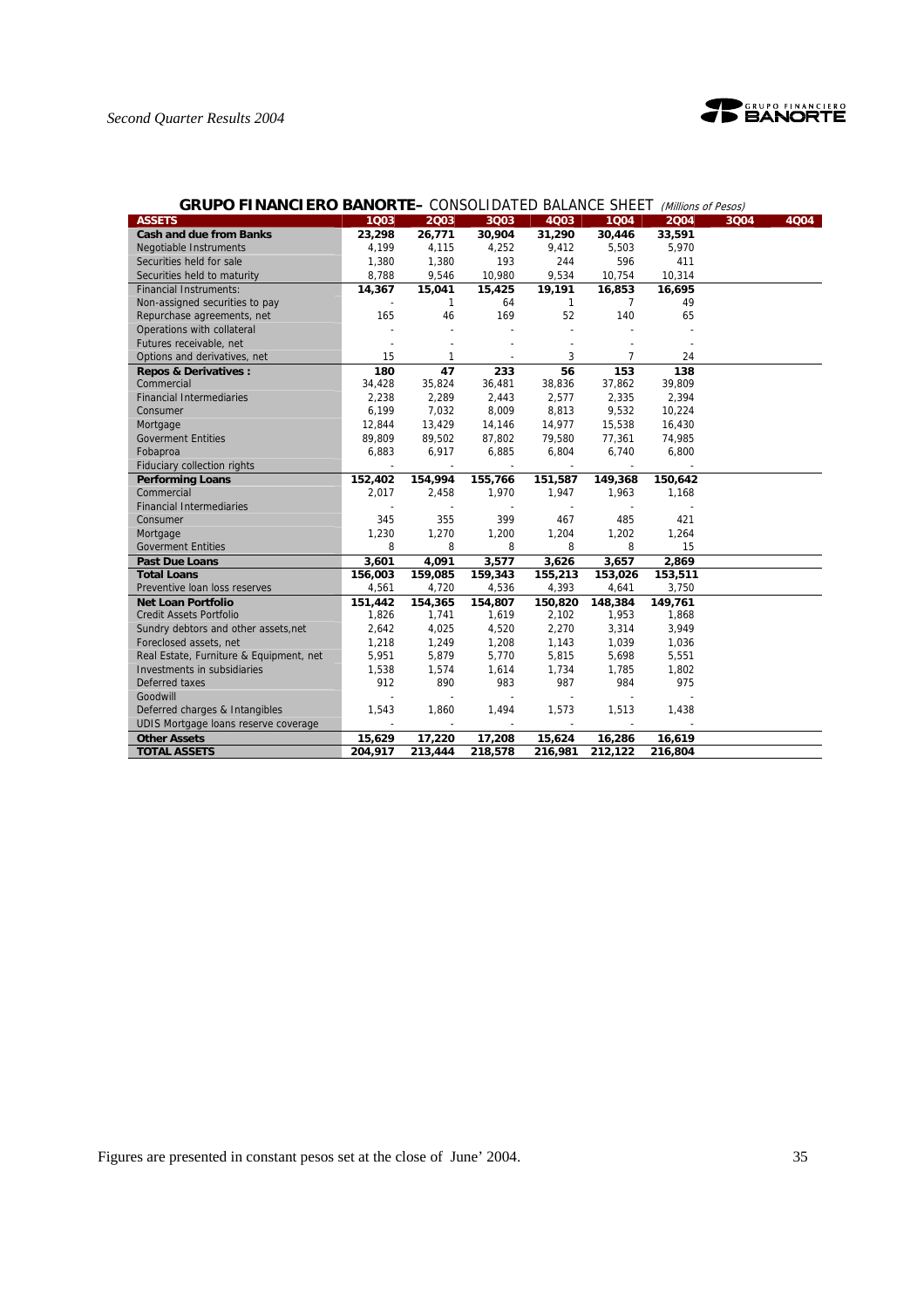

| <b>GRUPO FINANCIERO BANORTE - CONSOLIDATED BALANCE SHEET</b> |          |              |          |              |          |          | (Millions of Pesos) |      |
|--------------------------------------------------------------|----------|--------------|----------|--------------|----------|----------|---------------------|------|
| <b>LIABILITIES</b>                                           | 1003     | 2003         | 3Q03     | 4Q03         | 1004     | 2004     | 3Q04                | 4Q04 |
| <b>Demand Deposits</b>                                       | 54,669   | 57,744       | 59,244   | 67,336       | 62,119   | 63,914   |                     |      |
| <b>Time Deposits</b>                                         | 104,588  | 98,110       | 106,487  | 98,000       | 98,011   | 102,748  |                     |      |
| <b>Bonds</b>                                                 | 1,383    | 275          |          |              |          |          |                     |      |
| <b>Deposits</b>                                              | 160,640  | 156,129      | 165,731  | 165,336      | 160,130  | 166,663  |                     |      |
| Demand                                                       | 5,921    | 13,675       | 4,128    | 4,822        | 5,954    | 3,412    |                     |      |
| Short term                                                   | 4,897    | 9,140        | 12,815   | 13,708       | 8,556    | 11,078   |                     |      |
| Long term                                                    | 12,366   | 11,806       | 11,654   | 11,309       | 11,261   | 10,919   |                     |      |
| Due to banks and correspondents                              | 23,184   | 34,621       | 28,596   | 29.838       | 25,770   | 25,410   |                     |      |
| Non-assigned securities to pay                               |          | $\mathbf{1}$ | 48       | $\mathbf{1}$ | 8        | 28       |                     |      |
| Repurchase agreements, net                                   | 52       | 25           | 126      | 219          | 81       | 38       |                     |      |
| Operations with collateral                                   |          |              |          |              |          |          |                     |      |
| Futures receivable, net                                      |          |              |          |              |          |          |                     |      |
| Options and derivatives, net                                 | 976      | 947          | 1,471    | 12           | 3        | 1        |                     |      |
| <b>Repos &amp; Derivatives:</b>                              | 1,029    | 973          | 1,644    | 232          | 92       | 67       |                     |      |
| Income Tax & Profit Sharing                                  | 257      | 172          | 270      | 271          | 267      | 220      |                     |      |
| Other Payable accounts                                       | 3,706    | 4,811        | 4,936    | 3,842        | 4,794    | 4,214    |                     |      |
| Other payable accounts                                       | 3,964    | 4,983        | 5,205    | 4,113        | 5,061    | 4,434    |                     |      |
| Subordinated non Convertible Debenture                       | 2,817    | 2,717        | 2,831    | 2,780        | 6,141    | 4,670    |                     |      |
| <b>Deferred Taxes</b>                                        |          |              |          |              |          |          |                     |      |
| Deferred credits                                             | 50       | 73           | 110      | 66           | 52       | 60       |                     |      |
| <b>TOTAL LIABILITIES</b>                                     | 191,684  | 199,496      | 204,119  | 202,365      | 197,246  | 201,304  |                     |      |
| <b>STOCKHOLDER 'S EQUITY</b>                                 |          |              |          |              |          |          |                     |      |
| Paid-in Capital                                              | 5,408    | 5,420        | 5,425    | 5,425        | 5,425    | 5,425    |                     |      |
| Share subscription premiums                                  | 1,581    | 1,650        | 1,618    | 1,612        | 1,612    | 1,612    |                     |      |
| Subordinated Convertible Debentures                          |          |              |          |              |          |          |                     |      |
| <b>Subscribed Capital</b>                                    | 6,989    | 7,069        | 7,043    | 7,037        | 7,037    | 7,037    |                     |      |
| <b>Capital Reserves</b>                                      | 1,114    | 1,344        | 1,344    | 1,343        | 1,343    | 1,454    |                     |      |
| <b>Retained Earnings</b>                                     | 12,170   | 11,982       | 11,982   | 11,618       | 13,612   | 13,517   |                     |      |
| Surplus (Deficit) from securities                            |          |              |          |              |          |          |                     |      |
| Results of foreign operations exchange                       |          |              |          |              |          |          |                     |      |
| Excess (Insuf.) in capital restatement                       | (5, 534) | (5, 533)     | (5, 532) | (5, 535)     | (5, 534) | (5, 535) |                     |      |
| Non Mon assets results Fixed Assets                          |          |              |          |              |          |          |                     |      |
| Non Mon assets results Investm                               | (2, 945) | (2,938)      | (3,041)  | (3,012)      | (3,085)  | (3,075)  |                     |      |
| Adjustment in the employees pension                          |          |              |          |              |          |          |                     |      |
| <b>Accumulated Deferred tax effect</b>                       |          |              |          |              |          |          |                     |      |
| Net Income                                                   | 529      | 1,087        | 1,679    | 2,258        | 559      | 1,127    |                     |      |
| <b>Earned Capital</b>                                        | 5,334    | 5,943        | 6,432    | 6,672        | 6,894    | 7,488    |                     |      |
| <b>Minority Holdings</b>                                     | 910      | 936          | 985      | 907          | 945      | 974      |                     |      |
| Total Stockholder 's Equity                                  | 13,233   | 13,948       | 14,459   | 14,616       | 14,876   | 15,500   |                     |      |
| <b>TOTAL LIABILITIES &amp;</b>                               | 204,917  | 213,444      | 218,578  | 216,981      | 212,122  | 216,804  |                     |      |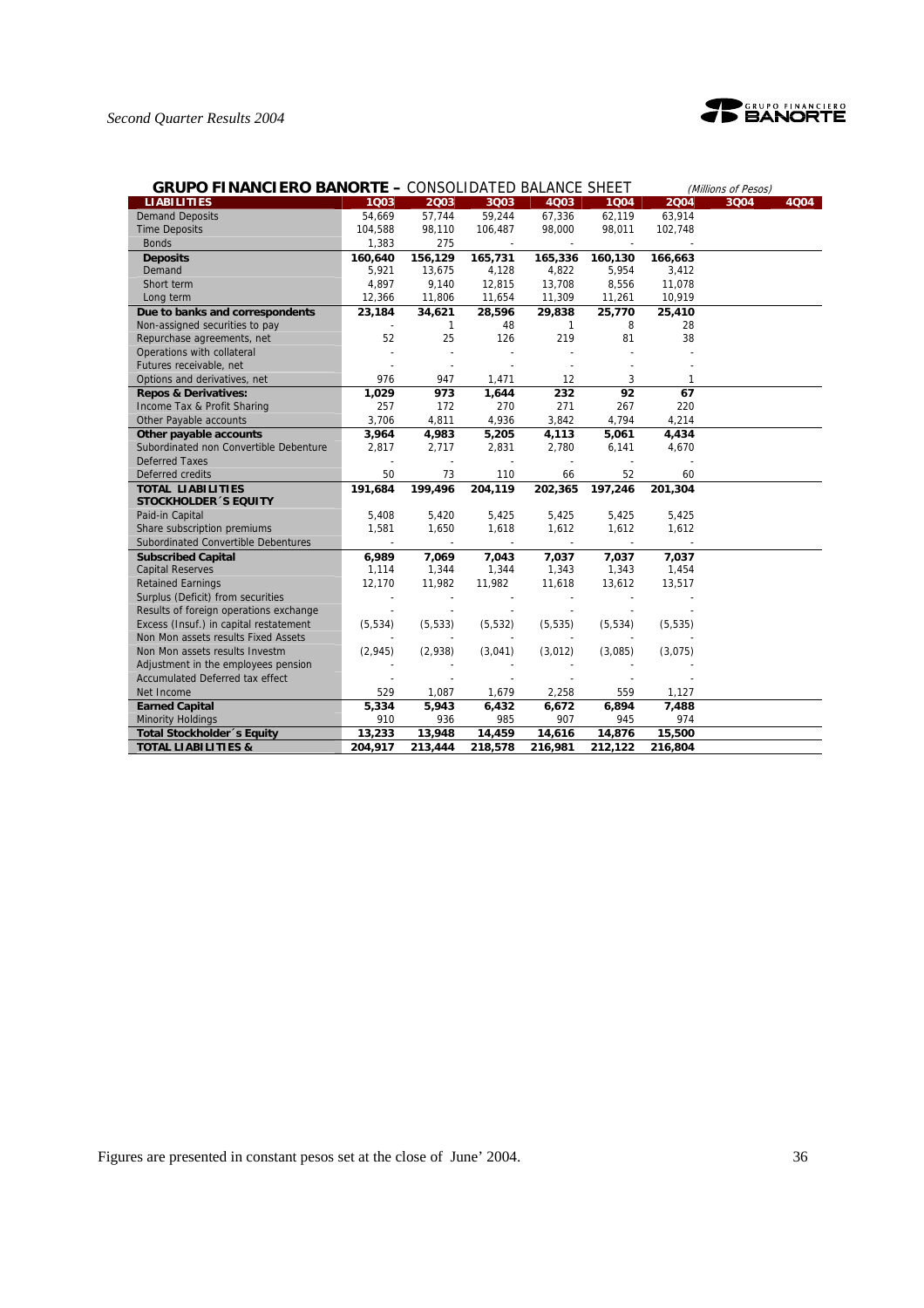# *Second Quarter Results 2004*



# **MEMORANDUM ACCOUNTS OF GRUPO FINANCIERO BANORTE CONSOLIDATED**

| (Millions of Pesos)                         | 1Q03         | 2003           | 3Q03       | 4Q03                     | 1Q04      | 2004       | 3Q04 | 4Q04 |
|---------------------------------------------|--------------|----------------|------------|--------------------------|-----------|------------|------|------|
| ONBEHALF OF THIRD PARTY                     |              |                |            |                          |           |            |      |      |
| Customers' banks                            | 1            | 17             | 7          | 5                        | 25        | 8          |      |      |
| Dividends receivable from customers         |              | ÷,             |            | $\overline{\phantom{a}}$ |           |            |      |      |
| Interest receivable from customers          |              |                |            |                          |           |            |      |      |
| Liquidation of customer transactions        | 14,480       | (23)           | (105)      | (8)                      | (18)      | 104        |      |      |
| <b>Customer loans</b>                       |              |                |            |                          |           |            |      |      |
| Liquidation with foreign currencies of      |              |                |            |                          |           |            |      |      |
| Margin accounts in futures operations       |              |                |            |                          |           |            |      |      |
| Other current accounts                      |              |                |            |                          |           |            |      |      |
| <b>CUSTOMERS CURRENT ACCOUNT</b>            | 14,481       | (7)            | (99)       | (3)                      | 7         | 112        |      |      |
| Client securities held in custody           | 118,592      | 130,499        | 137,356    | 149,784                  | 164,039   | 154,261    |      |      |
| Securities and documents received in        | 1            |                | 1          |                          |           |            |      |      |
| Client securities abroad                    |              |                |            |                          |           |            |      |      |
| <b>CLIENT SECURITIES</b>                    | 118,593      |                | 137,357    | 149,784                  |           |            |      |      |
|                                             | 23.788       | 130,499        |            |                          | 164,039   | 154,261    |      |      |
| Repurchase operations for customers         | $\mathbf{1}$ | 26,121         | 21,476     | 17,628                   | 22,399    | 20,243     |      |      |
| <b>Clients securities loans</b>             |              |                |            |                          |           |            |      |      |
| Purchase of Futures & forward contracts     |              |                |            |                          |           |            |      |      |
| Sale of futures and forward contracts       |              | $\overline{a}$ |            |                          |           |            |      |      |
| Purchasing operations (option price)        | 51           | 45             | 6          | 9                        | 2         | 2          |      |      |
| Sales operations (option price)             |              |                |            |                          |           |            |      |      |
| Purchase of derivative packages             |              |                |            |                          |           |            |      |      |
| Sale of derivative packages                 |              |                |            |                          |           |            |      |      |
| <b>Administration trusts</b>                | 2,401        | 2,559          | 2,176      | 2,426                    | 2,517     | 2,218      |      |      |
| <b>TRANSACTIONS ON BEHALF CLIENT</b>        | 26,239       | 28,726         | 23,658     | 20,063                   | 24,918    | 22,463     |      |      |
| TOTAL ON BEHALF OF THIRD PARTY              | 159,313      | 159,218        | 160,916    | 169,844                  | 188,964   | 176,837    |      |      |
| Signature guarantees granted                |              |                |            | 33                       | 32        | 61         |      |      |
| Issuing of irrevocable letters of credit    | 915          | 978            | 1,044      | 793                      | 1,345     | 1,393      |      |      |
| Property in trust and guardianship          | 83,143       | 84,694         | 85,750     | 83,793                   | 87,406    | 83,805     |      |      |
| Assets held in custody or in administration | 140,695      | 134,894        | 125,157    | 110,926                  | 114,300   | 118,910    |      |      |
| Amounts committed to operations with        | 6,010        | 6,043          | 6,689      | 6,861                    | 7,410     | 7,693      |      |      |
| In Transit drafts                           |              |                |            |                          |           |            |      |      |
| Certificates of Deposit in circulation      | 460          | 589            | 570        | 696                      | 561       | 625        |      |      |
| Secured Credit Cards from the company       |              |                |            |                          |           |            |      |      |
| Securities given to the company in custody  | 103          | 194            | 253        | 233                      | 249       | 266        |      |      |
| Government securities in custody of the     |              | 7              |            | 1                        | 11        | 1          |      |      |
| Securities given to the company on          |              |                |            |                          |           |            |      |      |
| Securities outside the country              |              |                |            |                          |           |            |      |      |
| Liquidations with foreign currencies abroad |              |                |            |                          |           |            |      |      |
| Debits to the contingency fund              |              |                |            |                          |           |            |      |      |
| Other contingent obligations                | 16,711       | 16,954         | 16,871     | 18,045                   | 15,266    | 12,634     |      |      |
| Banking transactions on behalf of third-    | 49,859       | 50,146         | 50,456     | 55,827                   | 52,910    | 62,179     |      |      |
| Investments in funds for the retirem saving | 233          | 244            | 252        | 252                      |           |            |      |      |
| Integration of the credit portfolio         |              |                |            |                          |           |            |      |      |
| Amounts contracted in derivative            | 6,586        | 6,866          | 7,784      | 10,604                   | 10,373    | 17,229     |      |      |
| Other trust account items                   | 432,918      | 411,624        | 287,301    | 283,506                  |           |            |      |      |
| OWN ACCOUNT OPERATIONS                      | 737,634      | 713,593        | 582,128    | 571,569                  | 289,863   | 304,797    |      |      |
| Repurchase agreements                       |              |                |            |                          |           |            |      |      |
| Securities to be received                   | 147,144      | 155,704        | 153,846    | 89,027                   | 118,694   | 102,430    |      |      |
| (Less) Securities to be delivered           | (146, 964)   | (155, 702)     | (153, 679) | (89, 221)                | (118,607) | (102, 407) |      |      |
| <b>REPURCHASE TRANSACTIONS-</b>             | 179          | 1              | 167        | (194)                    | 86        | 23         |      |      |
| Securities to be received                   | 79,749       | 84,204         | 86,298     | 18,905                   | 54,204    | 35,242     |      |      |
| (Less) securities to be delivered           | (79, 816)    | (84, 184)      | (86, 421)  | (18, 878)                | (54, 232) | (35, 238)  |      |      |
| <b>REPURCHASE TRANSACTIONS- SOLD</b>        | (67)         | 19             | (124)      | 27                       | (28)      | 3          |      |      |
| TOTAL ON OWN ACCOUNT                        | 737,746      | 713,614        | 582,171    | 571,402                  | 289,921   | 304,824    |      |      |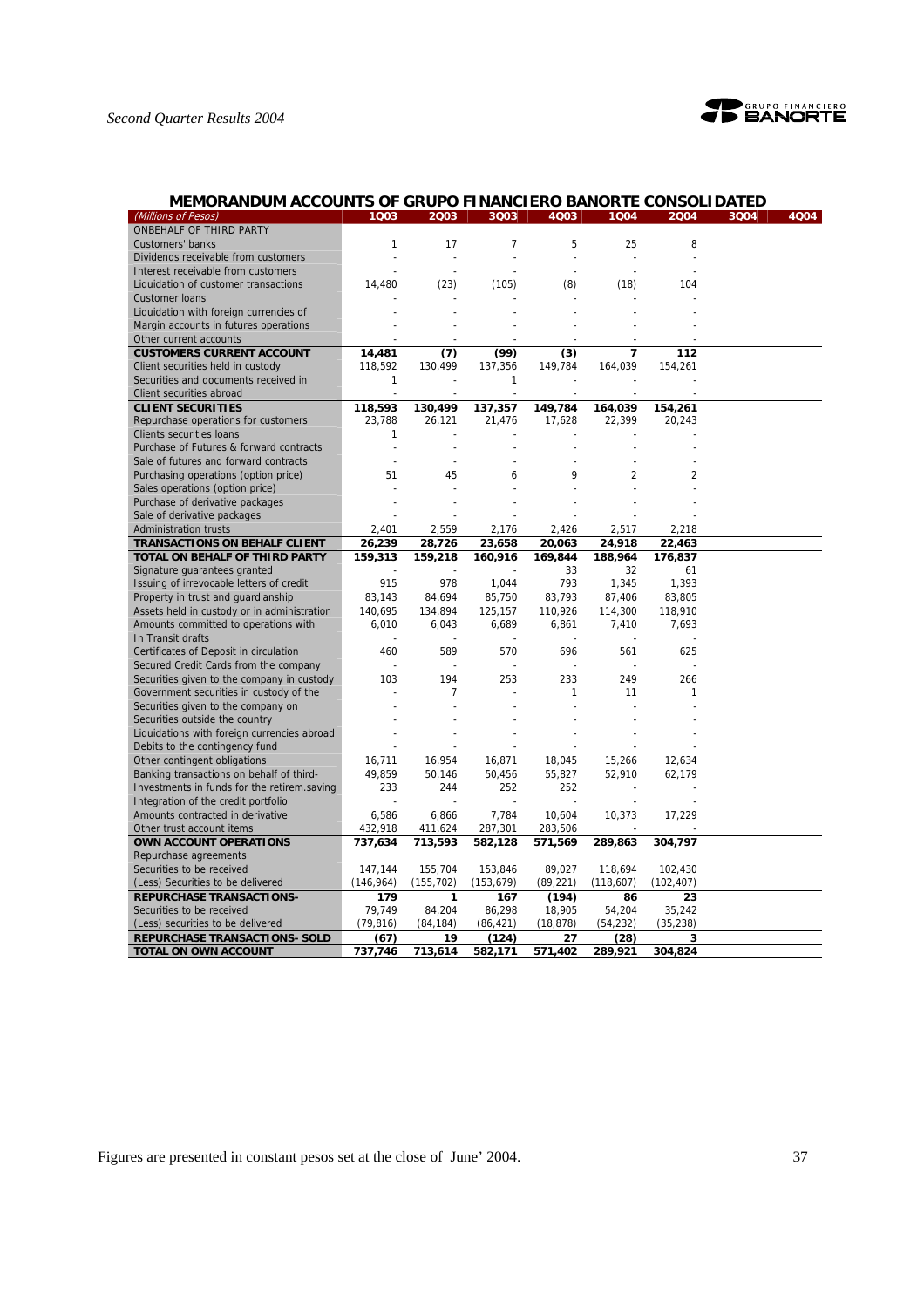

# **GRUPO FINANCIERO BANORTE CONSOLIDATED STATEMENT OF CASH FLOW**

JANUARY 1, 2004 –JUNE 30,2004

(Millions of Pesos)

| <b>CASH FLOW FROM OPERATING ACTIVITIES:</b>                                                                            |                |
|------------------------------------------------------------------------------------------------------------------------|----------------|
| <b>Net Income</b>                                                                                                      | 1,127          |
| Adjustments to Reconcile Net Income to Net Cash by Operating Activities                                                |                |
| Mark to Market Valuation Results                                                                                       | (56)           |
| Provisions for loan losses                                                                                             | 449            |
| Depreciation and amortization                                                                                          | 505            |
| <b>Defferred Taxes</b>                                                                                                 | (9)            |
| Provisions for Obligations                                                                                             | 474            |
| <b>Minoritary Interest</b>                                                                                             | 79             |
| Undistribuated Earnings of Subsidiaries                                                                                | (109)          |
|                                                                                                                        | 1,332          |
| <b>Cash Flows From Investing Activities:</b>                                                                           |                |
| <b>Banks Deposits</b>                                                                                                  | 1,329          |
| Decrease (Increase) loan portfolio                                                                                     | 609            |
| Decrease (Increase) credit assets portfolio                                                                            | 234            |
| Decrease (Increase) treasury operations                                                                                | 2,552          |
| Decrease (Increase) financial instruments                                                                              | (247)          |
| Loans from banks and other entities                                                                                    | (4, 428)       |
| Decrease (Increase) Deferred taxes                                                                                     | 22<br>(1, 831) |
| Decrease (Increase) in accounts receivable and payable<br>Charge off for sale of loans (CNBV circular No 601-II-34966) | (250)          |
| Creation of provisions for non performing loans in Arrendadora Banorte, S.A. de C.V.                                   | (11)           |
| Net Resources provided by operations                                                                                   | (2,021)        |
| <b>Financial Activities:</b><br>Subordinated Debentures Issue and Interest                                             | 1,890          |
| Dividends Declared                                                                                                     |                |
| Issuance of stock                                                                                                      |                |
| Merge of Seguros Generali México, S.A. de C.V.                                                                         | 16             |
| Net Resources provided by Investing activities                                                                         | 1,906          |
| <b>CASH FLOW FROM FINANCING ACTIVITIES:</b>                                                                            |                |
| <b>Fixed Assets increase</b>                                                                                           | 20             |
| Proceeds from issuance of common stock                                                                                 | (34)           |
| Decrease (Increase) Deferred charges or credits                                                                        | (132)          |
| Decrease (Increase) Foreclosed assets                                                                                  | 107            |
| Charge offs of reposessed assets of Arrendadora Banorte, S.A. de C.V.                                                  |                |
| Net Cash provided by financing activities                                                                              | (4)<br>(43)    |
| Decrease (increase) in cash and due from banks                                                                         | 2,301          |
| Cash and due from banks at the beginning of the year                                                                   | 31,290         |
|                                                                                                                        |                |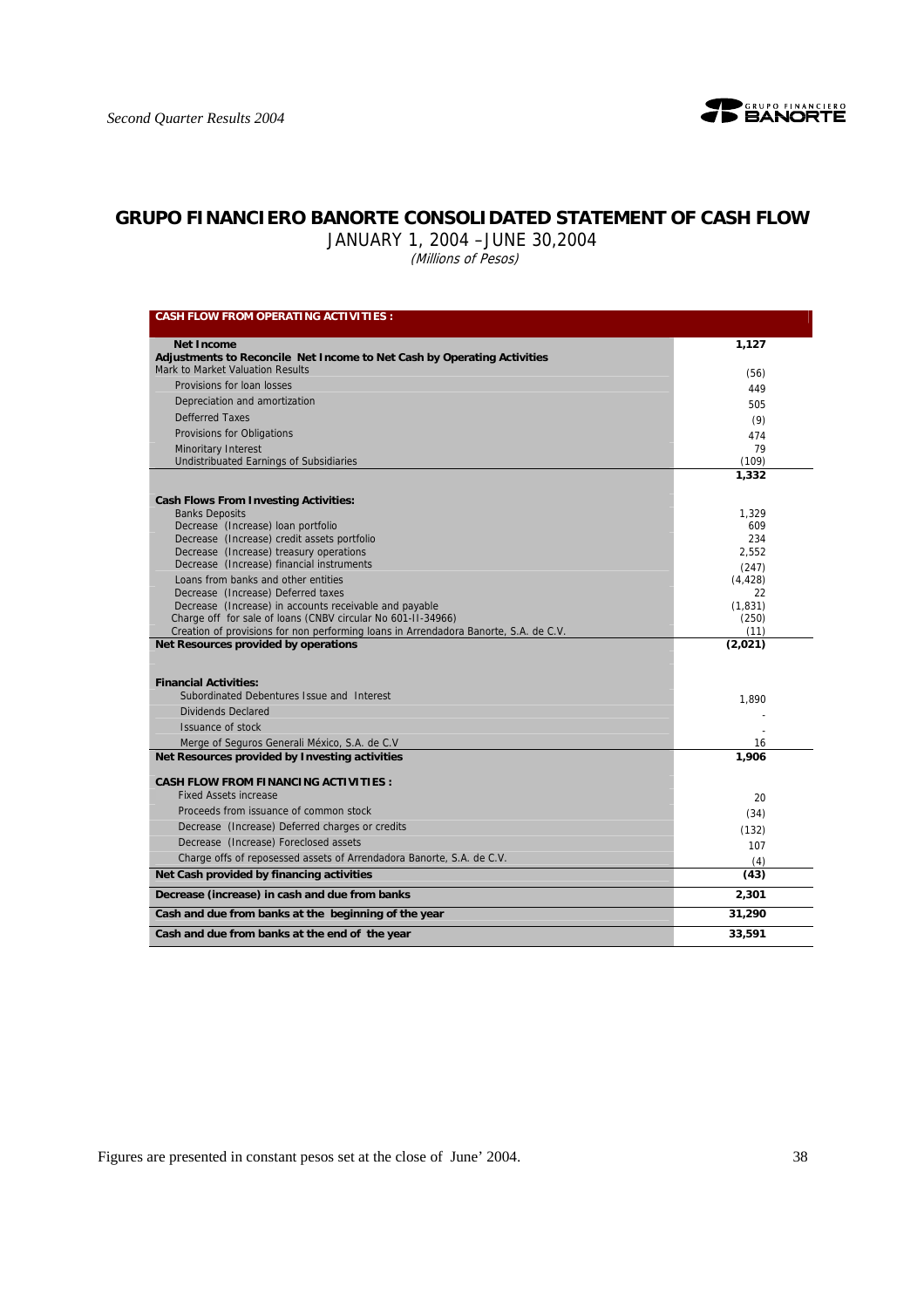

# **GRUPO FINANCIERO BANORTE CONSOLIDATED STATEMENTS OF CHANGES IN STOCKHOLDERS´ EQUITY JANUARY 1, 2004- JUNE 30, 2004.**

(Millions of Pesos)

|                                |                                          | <b>CONTRIBUATED CAPITAL</b>       |                   |
|--------------------------------|------------------------------------------|-----------------------------------|-------------------|
|                                | <b>Fixed Paid-in Capital</b><br>Variable | Paid-in Capital<br>Premium, Bonds | & oth. Securities |
| Balance as of December 31,2002 | 3,234                                    | 2,191                             | 1,612             |
| <b>Stock Changes</b>           |                                          |                                   |                   |
| Issuance of stock              |                                          |                                   |                   |
| <b>Profits Capitalization</b>  |                                          |                                   |                   |
| <b>Provisions Created</b>      |                                          |                                   |                   |
| <b>Total</b>                   |                                          | -                                 |                   |
|                                |                                          |                                   |                   |
| <b>Total Income</b>            |                                          |                                   |                   |
| Total Income:                  |                                          |                                   |                   |
| Net Income                     |                                          |                                   |                   |
| Results of assets holdings     |                                          |                                   |                   |
| <b>Minority Interest</b>       |                                          |                                   |                   |
| <b>Total</b>                   |                                          |                                   |                   |
| Balance as of June 30,2004     | 3,234                                    | 2.191                             | 1.612             |

|                                                          |                          |                       |                                                      | <b>EARNED CAPITAL</b>                                 |                                     |                                |                                                             |
|----------------------------------------------------------|--------------------------|-----------------------|------------------------------------------------------|-------------------------------------------------------|-------------------------------------|--------------------------------|-------------------------------------------------------------|
|                                                          | Capital<br>Reserve<br>S. | Retained<br>earnings  | <b>Excess if</b><br>Insuf.<br>Capital<br>Restatement | Non Monetary<br><b>Assets Results</b><br>(Investment) | <b>Net</b><br>Income<br>of the year | Minorit<br>ary<br>Intere<br>st | <b>Total</b><br><b>Stockholder</b><br>s <sup>2</sup> Equity |
| Balance as of December 31,2003                           | 1,343                    | 11,618                | (5, 535)                                             | (3,012)                                               | 2,258                               | 907                            | 14,616                                                      |
| <b>Stock Changes</b>                                     |                          |                       |                                                      |                                                       |                                     |                                |                                                             |
| Issuance of stock                                        |                          |                       |                                                      |                                                       |                                     |                                |                                                             |
| Profits Capitalization                                   |                          | 2,258                 |                                                      |                                                       | (2, 258)                            |                                |                                                             |
| <b>Provisions Created</b>                                | 111                      | (111)                 |                                                      |                                                       |                                     |                                |                                                             |
| <b>Dividends Declared</b>                                |                          |                       |                                                      |                                                       |                                     |                                |                                                             |
| <b>Total</b>                                             | 111                      | 2,147                 |                                                      |                                                       | (2, 258)                            |                                |                                                             |
|                                                          |                          |                       |                                                      |                                                       |                                     |                                |                                                             |
| <b>Total Income</b>                                      |                          |                       |                                                      |                                                       |                                     |                                |                                                             |
| <b>Total Income:</b>                                     |                          |                       |                                                      |                                                       |                                     |                                |                                                             |
| Net Income                                               |                          |                       |                                                      |                                                       | 1,127                               |                                | 1,127                                                       |
| Results of assets holdings                               |                          |                       |                                                      | (63)                                                  |                                     |                                | (63)                                                        |
| Charge off for sale of loans (CNBV circular No 601- II-  |                          | (250)                 |                                                      |                                                       |                                     |                                | (250)                                                       |
| 34966)                                                   |                          |                       |                                                      |                                                       |                                     |                                |                                                             |
| Charge offs of reposessed assets and provisioning of non |                          | (15)                  |                                                      |                                                       |                                     |                                | (15)                                                        |
| performing Ioan of Arrendadora Banorte S.A. de C.V.      |                          |                       |                                                      |                                                       |                                     |                                |                                                             |
| Merge of Seguros Banorte Generali México, S.A. de C.V.   |                          | 16                    |                                                      |                                                       |                                     |                                | 16                                                          |
| <b>Total</b>                                             |                          | (248)                 |                                                      | (63)                                                  | 1,127                               | ÷                              | 816                                                         |
| Minority Interest                                        |                          | $\tilde{\phantom{a}}$ | ٠                                                    |                                                       | $\overline{\phantom{a}}$            | 67                             | 67                                                          |
| Balance as of June 30,2004                               | 1,454                    | 13,517                | (5, 535)                                             | (3,075)                                               | 1,127                               | 974                            | 15,500                                                      |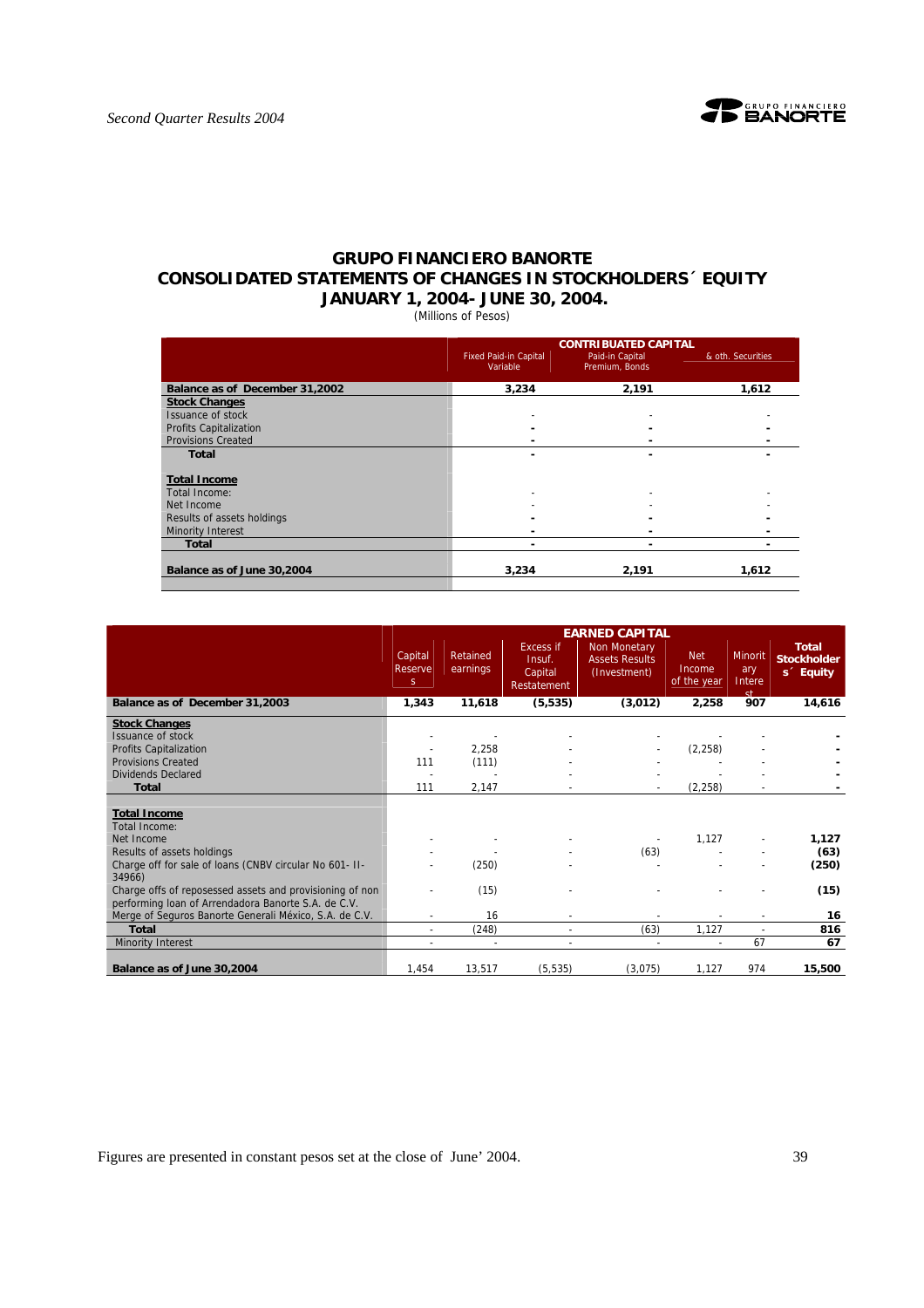

# **BANKING SECTOR- INCOME STATEMENT (\*) (Millions of Pesos)**

| <b>NET INTEREST INCOME</b>             | 1Q03  | 2003                     | 3Q03                     | 4Q03                     | <b>ACUM</b>              | 1Q04  | 2004  | 3Q04<br>4Q04 | <b>ACUM</b> |
|----------------------------------------|-------|--------------------------|--------------------------|--------------------------|--------------------------|-------|-------|--------------|-------------|
| Interest Income                        | 6,765 | 5,313                    | 4,415                    | 4,801                    | 21,294                   | 4,950 | 5,415 |              | 10,365      |
| <b>Interest Expense</b>                | 4,631 | 3,437                    | 2,668                    | 2,931                    | 13,667                   | 3,077 | 3,416 |              | 6,493       |
| Loan Fees                              | 194   | 196                      | 193                      | 213                      | 795                      | 159   | 112   |              | 271         |
| <b>Fees Paid</b>                       | 10    | 15                       | 15                       | 13                       | 54                       | 20    | 21    |              | 41          |
| Net Interest Income (NII)              | 2,317 | 2,057                    | 1,924                    | 2,069                    | 8,368                    | 2,012 | 2,090 |              | 4,102       |
| Repomo-Margin                          | 25    | 13                       | 12                       | 28                       | 78                       | 4     | 2     |              | 5           |
| <b>NII after Repomo</b>                | 2,342 | 2,070                    | 1,936                    | 2,097                    | 8,446                    | 2,016 | 2,092 |              | 4,108       |
| Loan Loss Provisions                   | 244   | 351                      | 162                      | (11)                     | 746                      | 106   | 280   |              | 386         |
| <b>Loss Sharing Provisions</b>         | 32    | 14                       | 2                        | 6                        | 54                       | 12    | 19    |              | 31          |
| <b>NII after Provisions</b>            | 2,066 | 1,705                    | 1,773                    | 2,102                    | 7,646                    | 1,898 | 1,793 |              | 3,691       |
| <b>Fund transfers</b>                  | 45    | 45                       | 46                       | 45                       | 181                      | 56    | 46    |              | 102         |
| Account management                     | 154   | 170                      | 190                      | 209                      | 723                      | 189   | 221   |              | 410         |
| Fiduciary                              | 47    | 41                       | 46                       | 47                       | 181                      | 43    | 48    |              | 92          |
| Income from Loan Portfolios Acquired   | 168   | 125                      | 159                      | 268                      | 720                      | 173   | 146   |              | 319         |
| Electronic Banking Services            | 67    | 58                       | 61                       | 79                       | 265                      | 68    | 85    |              | 152         |
| <b>Credit Card</b>                     | 154   | 162                      | 160                      | 190                      | 666                      | 275   | 301   |              | 576         |
| Fees from FOBAPROA                     | 49    | 34                       | 261                      | 142                      | 486                      | 87    | 96    |              | 183         |
| Other fees                             | 126   | 156                      | 153                      | 156                      | 591                      | 152   | 124   |              | 276         |
| Fees on services,                      | 809   | 792                      | 1,077                    | 1,135                    | 3,813                    | 1,042 | 1,068 |              | 2,110       |
| <b>Fund transfers</b>                  |       |                          |                          |                          |                          |       |       |              |             |
| Other fees                             | 106   | 120                      | 126                      | 133                      | 484                      | 126   | 121   |              | 247         |
| Expenses from Loan Portfolios Acquired | 113   | 75                       | 109                      | 18                       | 315                      | 116   | 97    |              | 213         |
| Fees paid.                             | 219   | 195                      | 235                      | 150                      | 799                      | 241   | 219   |              | 460         |
| Foreign exchange                       | 87    | 124                      | 104                      | 86                       | 401                      | 125   | 150   |              | 275         |
| Securities -Realized gains             | 124   | 318                      | 72                       | (38)                     | 476                      | 272   | (129) |              | 143         |
| Securities- Unrealized gains           | (3)   | (38)                     | 53                       | (36)                     | (25)                     | 14    | 42    |              | 56          |
| <b>Market-related Income</b>           | 207   | 404                      | 229                      | 12                       | 852                      | 410   | 63    |              | 473         |
| <b>Total Non Interest Income</b>       | 798   | 1,001                    | 1,070                    | 997                      | 3,866                    | 1,211 | 912   |              | 2,124       |
| <b>Total Operating Income</b>          | 2,864 | 2,706                    | 2.843                    | 3,099                    | 11,512                   | 3,109 | 2,705 |              | 5,814       |
| Personnel                              | 1,033 | 935                      | 964                      | 930                      | 3,862                    | 1.033 | 974   |              | 2,007       |
| <b>Professional Fees</b>               | 86    | 116                      | 127                      | 100                      | 429                      | 115   | 118   |              | 232         |
| Administrative and Promotion Expenses  | 534   | 566                      | 633                      | 688                      | 2,421                    | 598   | 581   |              | 1,179       |
| Rents, depreciation and amortization   | 318   | 345                      | 369                      | 383                      | 1,416                    | 375   | 361   |              | 736         |
| Taxes, other than income tax           | 144   | 165                      | 156                      | 191                      | 656                      | 153   | 142   |              | 295         |
| <b>Contributions to IPAB</b>           | 185   | 185                      | 187                      | 189                      | 745                      | 180   | 182   |              | 362         |
| Corporate expenses Recoveries          |       |                          |                          |                          |                          |       |       |              |             |
| <b>Non-Interest Expense</b>            | 2,301 | 2,311                    | 2,437                    | 2,480                    | 9,529                    | 2,453 | 2,358 |              | 4,811       |
| <b>Operating Income</b>                | 562   | 395                      | 406                      | 619                      | 1,983                    | 656   | 347   |              | 1,003       |
| <b>Other Revenues</b>                  | 94    | 71                       | 129                      | 123                      | 417                      | 65    | 148   |              | 214         |
| Foreign exchange                       | ÷     |                          |                          |                          |                          |       |       |              |             |
| Recoveries                             | 9     | 68                       | 67                       | 17                       | 160                      | 21    | 199   |              | 220         |
| Repomo-other revenues                  | 5     | $\mathbf{1}$             | 3                        | 11                       | 21                       | 7     | 1     |              | 8           |
| <b>Non Operating Income</b>            | 108   | 140                      | 200                      | 151                      | 598                      | 94    | 348   |              | 442         |
| <b>Other Expense</b>                   | (155) | (30)                     | (54)                     | (95)                     | (333)                    | (114) | (77)  |              | (191)       |
| Foreign exchange                       |       |                          | (2)                      |                          | (2)                      |       |       |              |             |
| Repomo-other Expenses                  | (87)  | (28)                     | (59)                     | (140)                    | (314)                    | (123) | (8)   |              | (131)       |
| <b>Non Operating Expense</b>           | (241) | (58)                     | (115)                    | (235)                    | (649)                    | (237) | (84)  |              | (322)       |
| Non Operating Income (Expense), net    | (133) | 82                       | 85                       | (84)                     | (51)                     | (144) | 264   |              | 120         |
| <b>Pre-tax Income</b>                  | 429   | 477                      | 491                      | 535                      | 1,932                    | 512   | 611   |              | 1,123       |
| Income Tax                             | 8     | 9                        | 8                        | 13                       | 38                       | 5     | 6     |              | 11          |
| Profit sharing                         | 25    | 25                       | 30                       | 38                       | 118                      | 73    | 53    |              | 126         |
| Tax on Assets                          | 9     | 11                       | 11                       | 8                        | 39                       | 13    | 12    |              | 26          |
| Deferred Inc. Tax and Profit sharing   | (24)  | (22)                     | (21)                     | (29)                     | (96)                     | 2     | 14    |              | 16          |
|                                        | 18    | 24                       | 28                       | 30                       | 99                       | 94    | 85    |              | 179         |
| Net Income before subsidiaries         | 412   | 453                      | 462                      | 505                      | 1,833                    | 418   | 526   |              | 944         |
| Subsidiaries 'net income               | 52    | 9                        | 50                       | 37                       | 149                      | 72    | 23    |              | 95          |
| Net Income from continuos operations   | 464   | 462                      | 513                      | 543                      | 1,981                    | 490   | 549   |              | 1,039       |
| Extraodinary items, net                |       | 1                        |                          |                          | 1                        |       |       |              |             |
| <b>Minority Interest</b>               | ÷,    | $\overline{\phantom{a}}$ | $\overline{\phantom{a}}$ | $\overline{\phantom{a}}$ | $\overline{\phantom{a}}$ |       |       |              |             |
| <b>TOTAL NET INCOME</b>                | 464   | 463                      | 513                      | 542                      | 1,982                    | 490   | 549   |              | 1,039       |

(\*)Afore is included in the Subsidiaries' net income.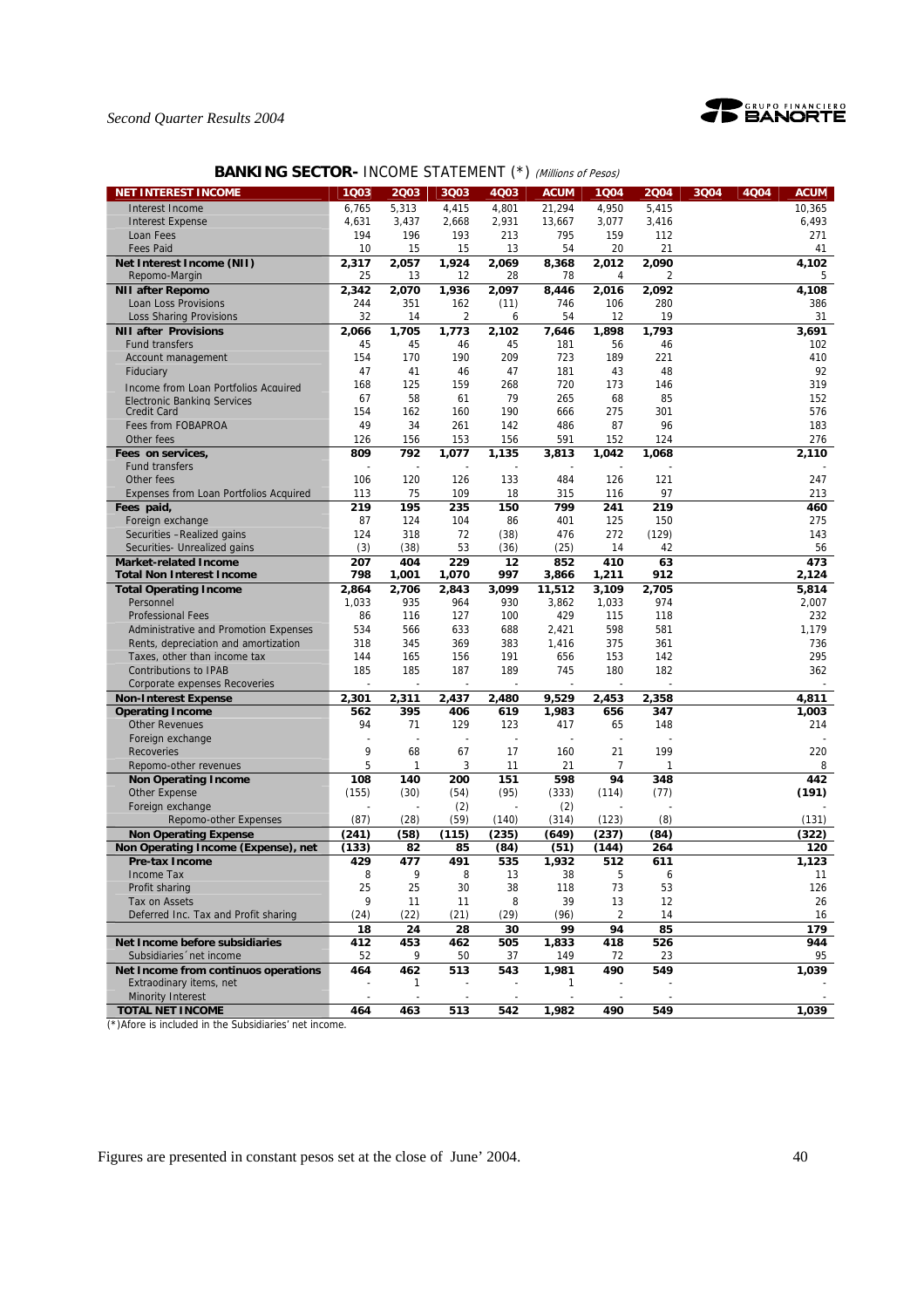

| <b>ASSETS</b>                           | 1Q03    | 2003                     | 3Q03                     | 4Q03                     | 1004                     | 2004    | 3Q04 | 4Q04 |
|-----------------------------------------|---------|--------------------------|--------------------------|--------------------------|--------------------------|---------|------|------|
| <b>Cash and due from Banks</b>          | 22,922  | 26,330                   | 30,289                   | 30,827                   | 30,000                   | 33,089  |      |      |
| <b>Negotiable Instruments</b>           | 4,006   | 3,912                    | 3,997                    | 9,176                    | 5,240                    | 5,699   |      |      |
| Securities held for sale                | 1,380   | 1,380                    | 193                      | 244                      | 596                      | 411     |      |      |
| Securities held to maturity             | 8,788   | 9,546                    | 10,980                   | 9,534                    | 10,754                   | 10,314  |      |      |
| <b>Financial Instruments:</b>           | 14,175  | 14,837                   | 15,170                   | 18,955                   | 16,590                   | 16,424  |      |      |
| Non-assigned securities to pay          |         |                          | 12                       | $\mathbf{1}$             | 7                        | 49      |      |      |
| Repurchase agreements, net              | 131     | 29                       | 145                      | 31                       | 115                      | 52      |      |      |
| Operations with collateral              |         |                          |                          |                          |                          |         |      |      |
| Futures receivable, net                 |         |                          |                          |                          |                          |         |      |      |
| Options and derivatives, net            | 15      |                          |                          | 3                        | $\overline{7}$           | 24      |      |      |
| <b>Repos &amp; Derivatives:</b>         | 146     | 29                       | 157                      | $\overline{35}$          | 128                      | 125     |      |      |
| Commercial                              | 30,795  | 32,061                   | 32,477                   | 34,549                   | 33,437                   | 35,660  |      |      |
| <b>Financial Intermediaries</b>         | 3,718   | 3,450                    | 3,772                    | 3,409                    | 3,024                    | 3,173   |      |      |
| Consumer                                | 5,952   | 6,971                    | 8,005                    | 8,809                    | 9,530                    | 10,223  |      |      |
| Mortgage                                | 12,844  | 13,429                   | 14,146                   | 14,977                   | 15,538                   | 16,430  |      |      |
| <b>Goverment Entities</b>               | 89,808  | 89,501                   | 87,802                   | 79,580                   | 77,357                   | 74,981  |      |      |
| Fobaproa                                | 6.883   | 6,917                    | 6,885                    | 6,804                    | 6,740                    | 6,800   |      |      |
| <b>Fiduciary collection rights</b>      |         | $\overline{\phantom{a}}$ | $\overline{\phantom{a}}$ | $\overline{\phantom{a}}$ | $\overline{\phantom{a}}$ |         |      |      |
| <b>Performing Loans</b>                 | 150,000 | 152,329                  | 153,087                  | 148,128                  | 145,626                  | 147,266 |      |      |
| Commercial                              | 1,993   | 2,425                    | 1,936                    | 1,910                    | 1,920                    | 1,130   |      |      |
| <b>Financial Intermediaries</b>         |         |                          |                          |                          |                          |         |      |      |
| Consumer                                | 336     | 345                      | 390                      | 458                      | 476                      | 421     |      |      |
| Mortgage                                | 1,230   | 1,270                    | 1,200                    | 1,204                    | 1,202                    | 1,264   |      |      |
| <b>Goverment Entities</b>               | 8       | 8                        | 8                        | 8                        | 8                        | 15      |      |      |
| <b>Past Due Loans</b>                   | 3,567   | 4,048                    | 3,534                    | 3,580                    | 3,606                    | 2,831   |      |      |
| <b>Total Loans</b>                      | 153,568 | 156,378                  | 156,621                  | 151,708                  | 149,232                  | 150,097 |      |      |
| Preventive Ioan loss reserves           | 4,536   | 4,694                    | 4,508                    | 4,358                    | 4,585                    | 3,694   |      |      |
| <b>Net Loan Portfolio</b>               | 149,032 | 151,683                  | 152,113                  | 147,349                  | 144,646                  | 146,403 |      |      |
| <b>Credit Assets Portfolio</b>          | 1,826   | 1,741                    | 1,619                    | 2,102                    | 1,953                    | 1,868   |      |      |
| Sundry debtors and other assets, net    | 2,360   | 3,638                    | 4,276                    | 2,024                    | 3,059                    | 3,718   |      |      |
| Foreclosed assets, net                  | 1,212   | 1,244                    | 1,204                    | 1,139                    | 1,039                    | 1,036   |      |      |
| Real Estate, Furniture & Equipment, net | 5,576   | 5,492                    | 5,372                    | 5,214                    | 5,088                    | 4,955   |      |      |
| Investments in subsidiaries             | 1,481   | 1,475                    | 1,523                    | 1,504                    | 1,507                    | 1,508   |      |      |
| Deferred taxes                          | 1,029   | 1,034                    | 1,076                    | 1,084                    | 1,065                    | 1,043   |      |      |
| Deferred charges & Intangibles          | 809     | 785                      | 726                      | 822                      | 809                      | 759     |      |      |
| UDIS Mortgage loans reserve coverage    |         |                          |                          |                          |                          |         |      |      |
| <b>Other Assets</b>                     | 14,293  | 15,409                   | 15,796                   | 13,889                   | 14,519                   | 14,887  |      |      |
| <b>TOTAL ASSETS</b>                     | 200.567 | 208,288                  | 213,525                  | 211,056                  | 205,885                  | 210,927 |      |      |

# **BANKING SECTOR -BALANCE SHEET** (\*)(Millions of Pesos)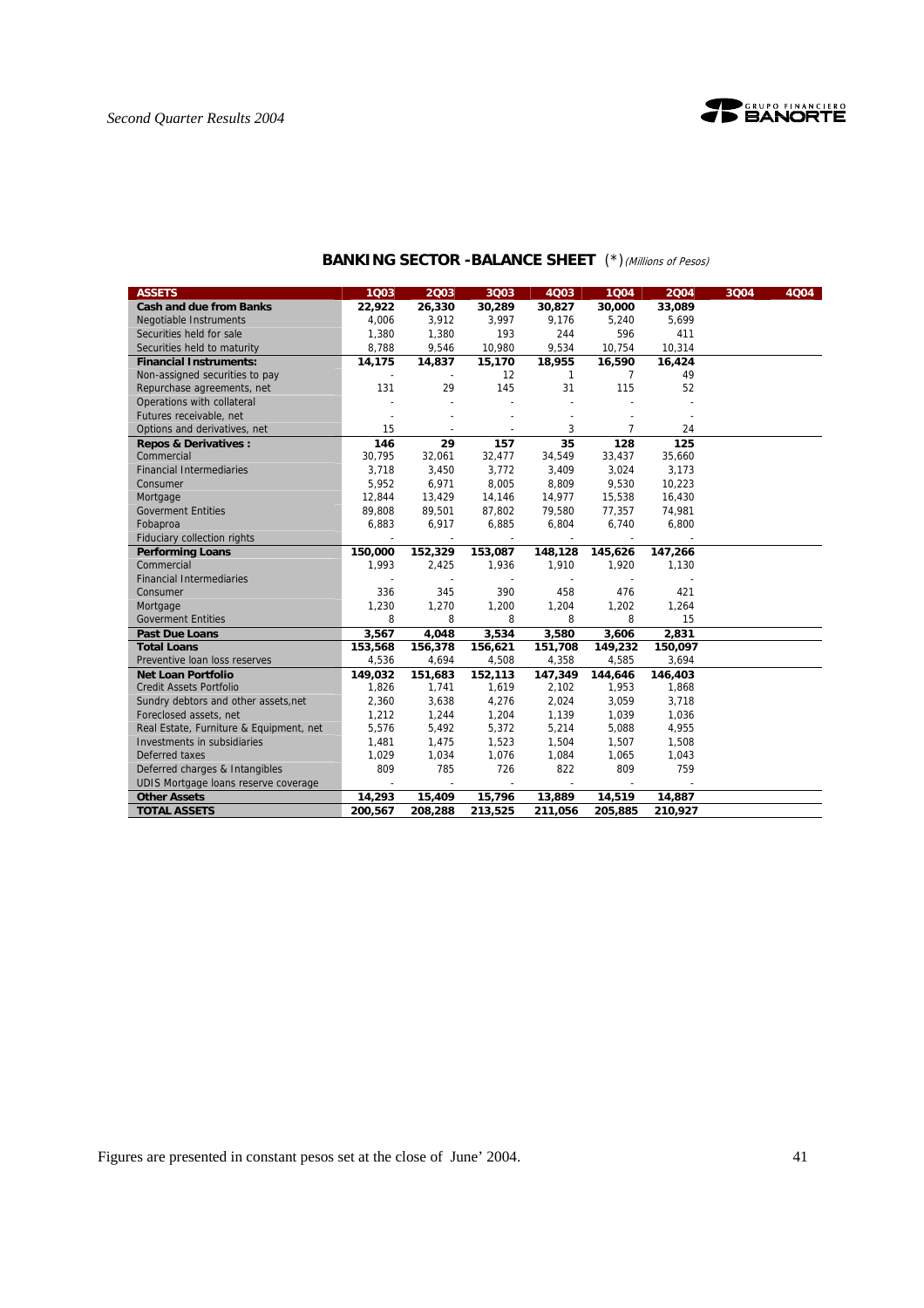



| <b>BANKING SECTOR-BALANCE SHEET</b><br>(*) (Millions of Pesos) |                |                |                          |              |          |              |      |      |  |  |
|----------------------------------------------------------------|----------------|----------------|--------------------------|--------------|----------|--------------|------|------|--|--|
| <b>LIABILITIES</b>                                             | 1003           | 2003           | 3003                     | 4Q03         | 1Q04     | 2004         | 3004 | 4004 |  |  |
| <b>Demand Deposits</b>                                         | 54.693         | 57,804         | 59,289                   | 67,370       | 62,168   | 63,977       |      |      |  |  |
| <b>Time Deposits</b>                                           | 104,598        | 98,202         | 106,651                  | 98,087       | 98,075   | 102,813      |      |      |  |  |
| <b>Bonds</b>                                                   | 1,383          | 275            |                          |              |          |              |      |      |  |  |
| <b>Deposits</b>                                                | 160,673        | 156,281        | 165,940                  | 165,457      | 160,242  | 166,790      |      |      |  |  |
| Demand                                                         | 5,921          | 13,675         | 4,128                    | 4,822        | 5,954    | 3,412        |      |      |  |  |
| Short term                                                     | 2,849          | 6,432          | 10,623                   | 10,839       | 5,437    | 8,517        |      |      |  |  |
| Long term                                                      | 11,959         | 11,463         | 11,149                   | 10,482       | 10,447   | 9,985        |      |      |  |  |
| Due to banks and correspondents                                | 20,730         | 31,569         | 25,899                   | 26,142       | 21,838   | 21,914       |      |      |  |  |
| Non-assigned securities to pay                                 |                |                |                          | $\mathbf{1}$ | 8        | 28           |      |      |  |  |
| Repurchase agreements, net                                     | 58             | 12             | 107                      | 201          | 61       | 29           |      |      |  |  |
| Operations with collateral                                     |                |                |                          |              |          |              |      |      |  |  |
| Futures receivable, net                                        |                | $\overline{a}$ |                          |              |          |              |      |      |  |  |
| Options and derivatives, net                                   | 976            | 947            | 1,471                    | 12           | 3        |              |      |      |  |  |
| <b>Repos &amp; Derivatives:</b>                                | 1,034          | 959            | 1,578                    | 215          | 73       | 57           |      |      |  |  |
| Income Tax & Profit Sharing                                    | 178            | 66             | 94                       | 135          | 201      | 135          |      |      |  |  |
| Other Payable accounts                                         | 3,559          | 4,628          | 4,669                    | 3,653        | 4,568    | 3,975        |      |      |  |  |
| Other payable accounts                                         | 3,736          | 4,694          | 4,763                    | 3,788        | 4,769    | 4,110        |      |      |  |  |
| Subordinated non Convertible Debenture                         | 2,817          | 2,717          | 2,831                    | 2,780        | 6,141    | 4,670        |      |      |  |  |
| <b>Deferred Taxes</b>                                          |                |                |                          |              |          |              |      |      |  |  |
| Deferred credits                                               | 62             | 80             | 114                      | 82           | 64       | 69           |      |      |  |  |
| <b>TOTAL LIABILITIES</b>                                       | 189,052        | 196,300        | 201,125                  | 198,463      | 193,126  | 197,609      |      |      |  |  |
| STOCKHOLDER 'S EQUITY                                          |                |                |                          |              |          |              |      |      |  |  |
| Paid-in Capital                                                | 5,757          | 5,757          | 5,757                    | 5,757        | 5,757    | 5,757        |      |      |  |  |
| Share subscription premiums                                    | 1,000          | 1,000          | 1,000                    | 1,000        | 1,000    | 1,000        |      |      |  |  |
| Subordinated Convertible Debentures                            |                |                | $\overline{\phantom{a}}$ |              |          |              |      |      |  |  |
| <b>Subscribed Capital</b>                                      | 6,757          | 6,757          | 6,757                    | 6,757        | 6,757    | 6,757        |      |      |  |  |
| <b>Capital Reserves</b>                                        | 2,539          | 2,735          | 2,735                    | 2,735        | 2,735    | 2,930        |      |      |  |  |
| <b>Retained Earnings</b>                                       | 4,384          | 4,188          | 4,188                    | 3,812        | 5,534    | 5,339        |      |      |  |  |
| Surplus (Deficit) from securities                              | 215            | 229            | 147                      | 132          | 143      | 171          |      |      |  |  |
| Results of foreign operations exchange                         | $\blacksquare$ |                | $\overline{\phantom{a}}$ |              |          |              |      |      |  |  |
| Excess (Insuf.) in capital restatement                         | (2, 411)       | (2, 409)       | (2, 409)                 | (2, 414)     | (2, 414) | (2, 414)     |      |      |  |  |
| Non Mon assets results Fixed Assets                            | 12             | 12             | 12                       | 12           | 12       | 12           |      |      |  |  |
| Non Mon assets results Investm                                 | (164)          | (169)          | (188)                    | (143)        | (218)    | (235)        |      |      |  |  |
| Adjustment in the employees pension                            |                |                |                          |              |          |              |      |      |  |  |
| <b>Accumulated Deferred tax effect</b>                         | (282)          | (282)          | (282)                    | (282)        | (282)    | (282)        |      |      |  |  |
| Net Income                                                     | 464            | 926            | 1,439                    | 1,982        | 490      | 1,039        |      |      |  |  |
| <b>Earned Capital</b>                                          | 4.757          | 5,230          | 5,642                    | 5,834        | 6,000    | 6,560        |      |      |  |  |
| <b>Minority Holdings</b>                                       |                |                | 1                        | $\mathbf{1}$ | 1        | $\mathbf{1}$ |      |      |  |  |
| <b>Total Stockholder</b> 's Equity                             | 11.514         | 11,988         | 12,400                   | 12,592       | 12,758   | 13,318       |      |      |  |  |
| <b>TOTAL LIABILITIES &amp;</b>                                 | 200,567        | 208,288        | 213,525                  | 211,056      | 205,885  | 210,927      |      |      |  |  |

# **MEMORANDUM ACCOUNTS OF BANKING SECTOR** (Millions of Pesos)

|                                             | 1Q03      | 2Q03       | 3Q03       | 4Q03      | 1Q04      | 2004      | 3004 | 4Q04 |
|---------------------------------------------|-----------|------------|------------|-----------|-----------|-----------|------|------|
| Signature guarantees granted                |           |            |            | 33        | 32        | 61        |      |      |
| Other contingent obligations                | 16,711    | 16,954     | 16,871     | 18,045    | 15,266    | 12,634    |      |      |
| Irrevocable lines of credit                 | 915       | 978        | 1,044      | 793       | 1,345     | 1,393     |      |      |
| Assets held in trust and mandate            | 83.143    | 84.694     | 85.750     | 83.793    | 87,406    | 83.805    |      |      |
| Assets held in custody or in administration | 133,935   | 128,240    | 118,647    | 107,402   | 110.834   | 115,244   |      |      |
| Investment banking transactions for third   | 49,859    | 50,146     | 50,456     | 55,827    | 52,910    | 62,179    |      |      |
| Engaged amounts in fobaproa operations      | 6,010     | 6,403      | 6,689      | 6,861     | 7,410     | 7,693     |      |      |
| Investment of retirement saving funds       | 233       | 244        | 252        | 252       |           |           |      |      |
| Integration of loan portfolio               |           |            |            |           |           |           |      |      |
| Received amounts in derivative instruments  | 6,586     | 6,866      | 7,784      | 10,604    | 10,373    | 17.229    |      |      |
| Fobaproa trusts                             |           |            |            |           |           |           |      |      |
| Securities to be received                   | 122.195   | 129.542    | 132,350    | 71.088    | 96.261    | 80.180    |      |      |
| (Less) payable for reversal                 | (122,064) | (129, 552) | (132, 205) | (71, 269) | (96, 193) | (80, 161) |      |      |
| Receivables for reversal                    | 54.843    | 61,630     | 68,493     | 6,843     | 35,927    | 17,461    |      |      |
| (Less) securities to be delivered           | (54,901)  | (61, 603)  | (68, 599)  | (6, 832)  | (35, 941) | (17, 458) |      |      |
| Other control accounts                      | 416,828   | 396,284    | 274,178    | 273,540   |           |           |      |      |
|                                             | 714.293   | 690.826    | 561,710    | 556,980   | 285.629   | 300.261   |      |      |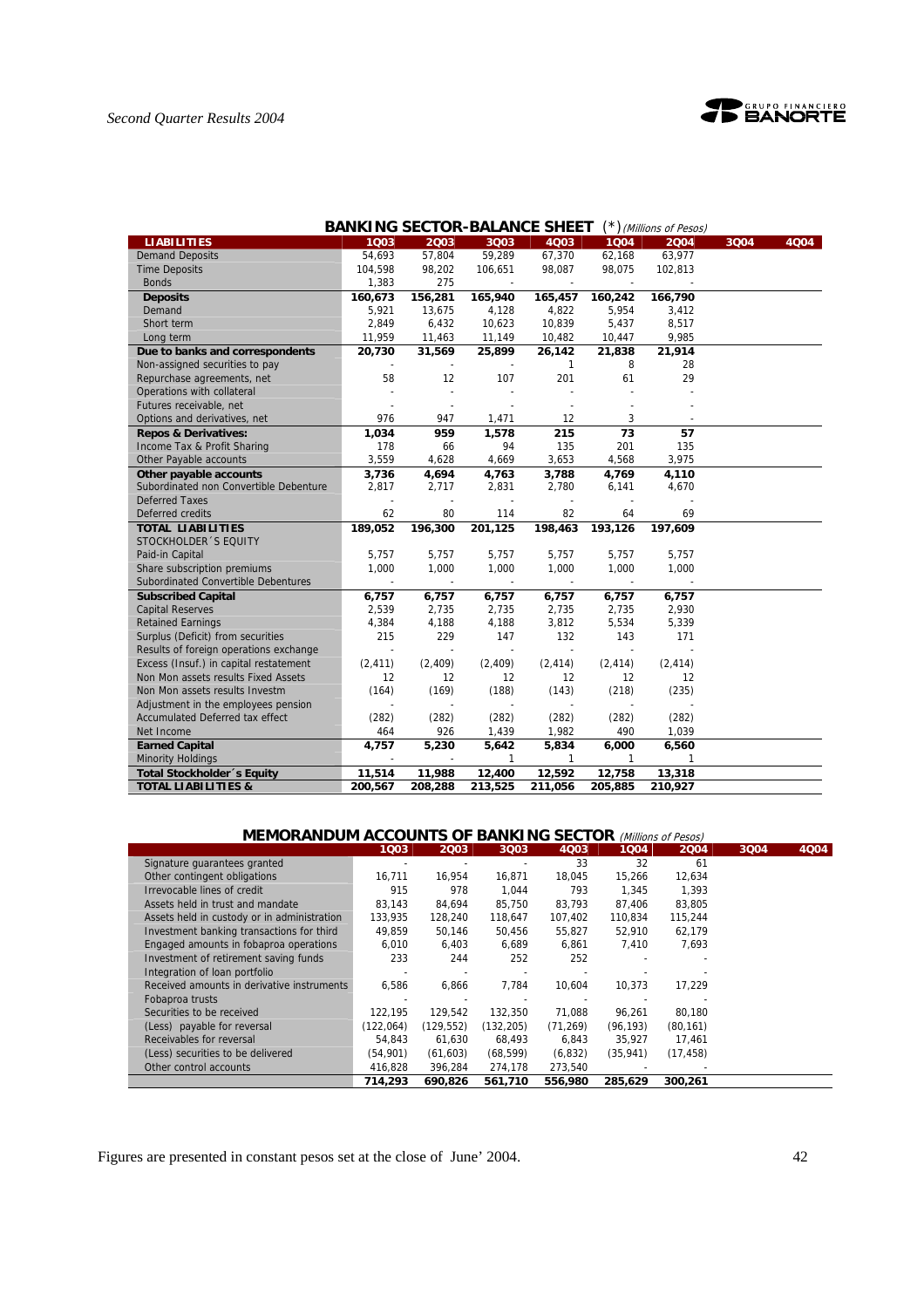

| NET INTEREST INCOME                                          | 1Q03                     | 2Q03                     | 3Q03                     | 4Q03       | <b>ACUM</b>  | 1Q04                     | 2004       | 4Q04<br>3Q04 | <b>ACUM</b>  |
|--------------------------------------------------------------|--------------------------|--------------------------|--------------------------|------------|--------------|--------------------------|------------|--------------|--------------|
| Interest Income                                              | 6,083                    | 4,870                    | 4,034                    | 4,663      | 19,650       | 4,923                    | 5,358      |              | 10,281       |
| <b>Interest Expense</b>                                      | 3,960                    | 3,004                    | 2,332                    | 2,799      | 12,095       | 3,075                    | 3,378      |              | 6,453        |
| Loan Fees                                                    | 194                      | 196                      | 193                      | 213        | 795          | 159                      | 112        |              | 271          |
| <b>Fees Paid</b>                                             | 10                       | 15                       | 15                       | 13         | 54           | 20                       | 21         |              | 41           |
| Net Interest Income (NII)                                    | 2,307                    | 2,047                    | 1,879                    | 2,064      | 8,296        | 1,987                    | 2,071      |              | 4,058        |
| Repomo-Margin                                                | 25                       | 13                       | 17                       | 44         | 99           | 10                       | 2          |              | 12           |
| <b>NII after Repomo</b>                                      | 2,332                    | 2,060                    | 1,895                    | 2,108      | 8,395        | 1,997                    | 2,072      |              | 4,069        |
| Loan Loss Provisions                                         | 235                      | 346                      | 158                      | (7)        | 732          | 104                      | 280        |              | 384          |
| <b>Loss Sharing Provisions</b>                               | 32                       | 14                       | 2                        | 6          | 54           | 12                       | 19         |              | 31           |
| <b>NII after Provisions</b>                                  | 2,065                    | 1,700                    | 1,735                    | 2,109      | 7,610        | 1,881                    | 1,773      |              | 3,654        |
| <b>Fund transfers</b>                                        | 45                       | 45                       | 46                       | 45         | 181          | 56                       | 46         |              | 102          |
| Account management                                           | 154                      | 170                      | 190                      | 209        | 723          | 189                      | 221        |              | 410          |
| Fiduciary                                                    | 42                       | 36                       | 40                       | 41         | 159          | 38                       | 44         |              | 81           |
| Income from Loan Portfolios Acquired                         | $\overline{a}$           | ÷,                       | $\overline{\phantom{a}}$ |            |              | ÷,                       |            |              |              |
| <b>Electronic Banking Services</b>                           | 67                       | 58                       | 61                       | 79         | 265          | 68                       | 85         |              | 152          |
| <b>Credit Card</b>                                           | 154                      | 162                      | 160                      | 190        | 666          | 275                      | 301        |              | 576          |
| Fees from FOBAPROA                                           | 47                       | 33                       | 226                      | 130        | 436          | 73                       | 84         |              | 157          |
| Other fees                                                   | 126                      | 156                      | 153                      | 156        | 591          | 152                      | 124        |              | 276          |
| Fees on services,                                            | 634                      | 660                      | 876                      | 850        | 3,021        | 850                      | 905        |              | 1,755        |
| <b>Fund transfers</b>                                        |                          |                          |                          |            |              |                          |            |              |              |
| Other fees                                                   | 99                       | 116                      | 121                      | 128        | 465          | 122                      | 119        |              | 241          |
| Expenses from Loan Portfolios Acquired                       |                          |                          |                          |            |              | $\overline{a}$           |            |              |              |
| Fees paid,                                                   | 99                       | 116                      | 121                      | 128        | 465          | 122                      | 119        |              | 241          |
| Foreign exchange                                             | 87                       | 124                      | 104                      | 86         | 401          | 125                      | 150        |              | 275          |
| Securities - Realized gains                                  | (11)                     | 3                        | 66                       | (78)       | (20)         | 203                      | 26         |              | 229          |
| Securities- Unrealized gains                                 | (3)                      | (6)                      | 14                       | (39)       | (34)         | 6                        | 42         |              | 48           |
| <b>Market-related Income</b>                                 | 73                       | 121                      | 184                      | (32)       | 346          | 334                      | 218        |              | 552          |
| <b>Total Non Interest Income</b>                             | 608                      | 666                      | 939                      | 690        | 2,902        | 1,062                    | 1,004      |              | 2,066        |
| <b>Total Operating Income</b>                                | 2,673                    | 2.366                    | 2,674                    | 2,799      | 10,512       | 2,942                    | 2,777      |              | 5,720        |
| Personnel                                                    | 1,033                    | 935                      | 964                      | 930        | 3,862        | 1,033                    | 974        |              | 2,007        |
| <b>Professional Fees</b>                                     | 78                       | 92                       | 118                      | 90         | 378          | 104                      | 113        |              | 217          |
| Administrative and Promotion Expenses                        | 545                      | 569                      | 633                      | 687        | 2,434        | 598                      | 612        |              | 1,211        |
| Rents, depreciation and amortization                         | 318                      | 345                      | 369                      | 383        | 1,416        | 375                      | 361        |              | 736          |
|                                                              | 140                      | 158                      | 155                      | 188        | 641          | 149                      | 140        |              | 289          |
| Taxes, other than income tax<br><b>Contributions to IPAB</b> | 183                      | 183                      | 185                      | 189        | 740          | 179                      | 181        |              | 360          |
|                                                              | (27)                     | (18)                     |                          |            | (59)         | (8)                      | (41)       |              | (49)         |
| Corporate expenses Recoveries                                |                          |                          | (7)                      | (7)        |              |                          |            |              |              |
| <b>Non-Interest Expense</b>                                  | 2,270<br>402             | 2,264<br>102             | 2,419                    | 2,459      | 9,412        | 2,431<br>512             | 2,340      |              | 4,771<br>949 |
| <b>Operating Income</b><br><b>Other Revenues</b>             | 94                       | 70                       | 255<br>129               | 340<br>123 | 1,100<br>417 | 65                       | 437<br>147 |              | 212          |
|                                                              | $\overline{\phantom{a}}$ | $\overline{\phantom{a}}$ | $\sim$                   | ÷,         |              | $\overline{\phantom{a}}$ |            |              |              |
| Foreign exchange<br><b>Recoveries</b>                        | 8                        | 67                       | 25                       | 12         | 112          | 19                       | 49         |              | 68           |
|                                                              | 5                        | 1                        |                          |            |              | 7                        |            |              | 8            |
| Repomo-other revenues                                        |                          |                          | 3                        | 11         | 21           |                          |            |              |              |
| <b>Non Operating Income</b>                                  | 107                      | 139                      | 157                      | 146        | 549          | 91                       | 197        |              | 288<br>(190) |
| Other Expense                                                | (132)                    | (30)                     | (53)                     | (95)       | (310)        | (114)                    | (75)       |              |              |
| Foreign exchange                                             |                          |                          | (2)                      |            | (2)          |                          |            |              |              |
| <b>Repomo-other Expenses</b>                                 | (65)                     | (23)                     | (46)                     | (116)      | (251)        | (88)                     | (5)        |              | (94)         |
| <b>Non Operating Expense</b>                                 | (198)                    | (53)                     | (102)                    | (211)      | (563)        | (202)                    | (81)       |              | (283)        |
| Non Operating Income (Expense), net                          | (91)                     | 86                       | 56                       | (65)       | (14)         | (111)                    | 116        |              | 5            |
| Pre-tax Income                                               | 311                      | 188                      | 311                      | 276        | 1,086        | 401                      | 553        |              | 954          |
| Income tax                                                   | 8                        | 9                        | 8                        | 13         | 38           | 5                        | 6          |              | 11           |
| Profit sharing                                               | 25                       | 25                       | $30\,$                   | 38         | 118          | 73                       | 53         |              | 126          |
| Tax on Assets                                                | 9                        | 11                       | 11                       | 8          | 39           | 13                       | 12         |              | 26           |
| Deferred Inc. Tax and Profit sharing                         | (24)                     | (22)                     | (22)                     | (27)       | (96)         | $\overline{2}$           | 14         |              | 16           |
|                                                              | 17                       | 23                       | 28                       | 31         | 99           | 94                       | 85         |              | 179          |
| Net income before subsidiaries                               | 294                      | 165                      | 283                      | 244        | 987          | 307                      | 468        |              | 775          |
| Subsidiaries 'net income                                     | 14                       | (13)                     | 8                        | 24         | 34           | 34                       | 11         |              | 45           |
| Net Income from continuos operations                         | 308                      | 152                      | 291                      | 269        | 1,020        | 340                      | 479        |              | 820          |
| Extraodinary items, net                                      |                          | 1                        |                          |            | 1            |                          |            |              |              |
| <b>Minority Interest</b>                                     |                          |                          |                          |            |              |                          |            |              |              |
| <b>TOTAL NET INCOME</b>                                      | 308                      | 153                      | 291                      | 268        | 1,021        | 340                      | 479        |              | 819          |

# **BANCO MERCANTIL DEL NORTE- INCOME STATEMENT (\*)** (Millions of Pesos)

(\*) Consoldiate Subsidiaries.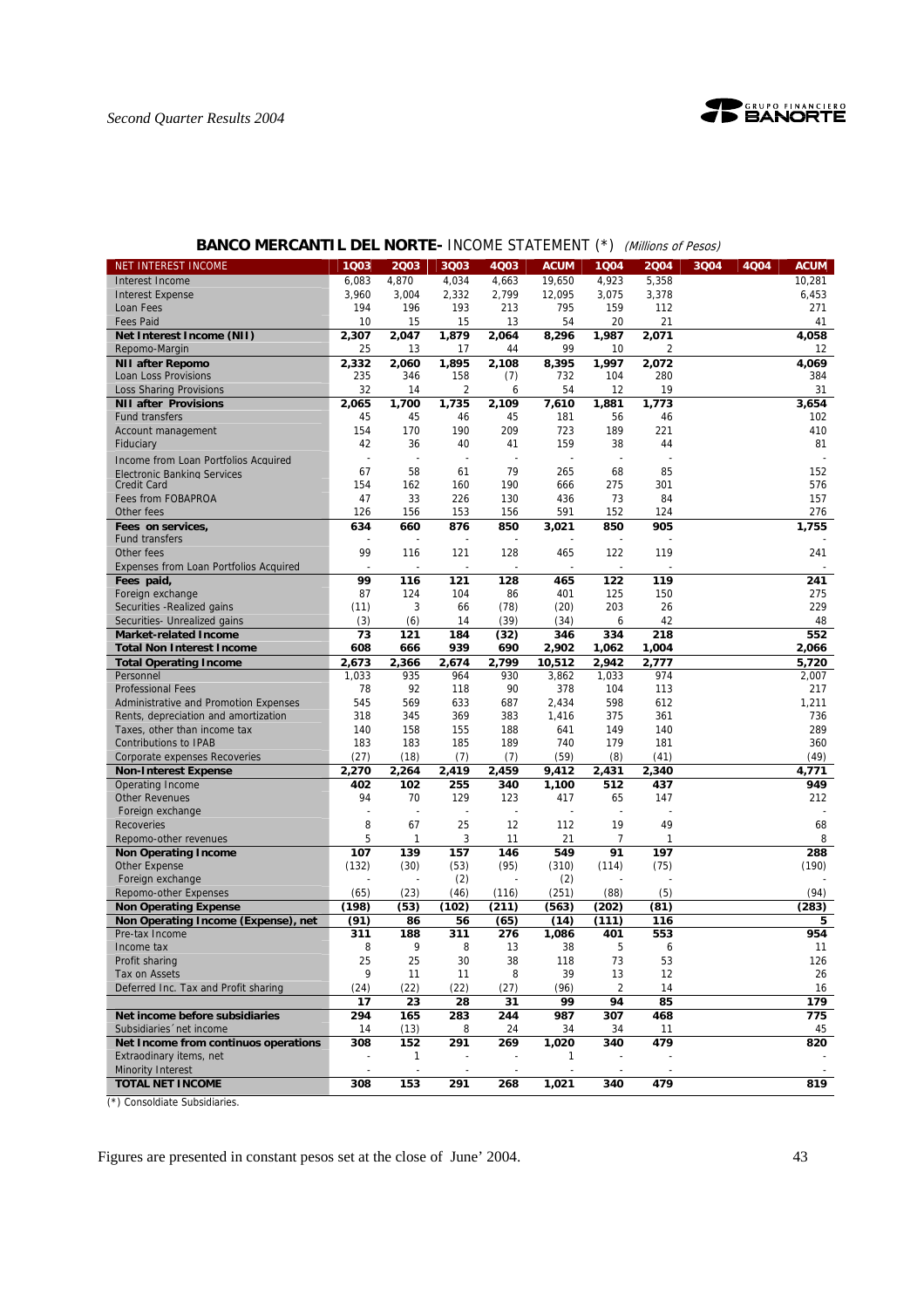



# **BANCO MERCANTIL DEL NORTE-BALANCE SHEET** (\*) (Millions of Pesos)

| <b>ASSETS</b>                           | 1Q03           | 2003           | 3Q03                     | 4003         | 1004    | 2004            | 3Q04 | 4004 |
|-----------------------------------------|----------------|----------------|--------------------------|--------------|---------|-----------------|------|------|
| <b>Cash and due from Banks</b>          | 22,931         | 26,229         | 30,528                   | 31,368       | 30,057  | 33,025          |      |      |
| Negotiable Instruments                  | 4,594          | 4,427          | 4,124                    | 9,009        | 5,251   | 6,046           |      |      |
| Securities held for sale                | 1,380          | 1,380          | 193                      | 244          | 596     | 411             |      |      |
| Securities held to maturity             | 8,446          | 9,218          | 10,652                   | 9,208        | 10,429  | 10,022          |      |      |
| <b>Financial Instruments:</b>           | 14,421         | 15,026         | 14,969                   | 18,461       | 16,276  | 16,478          |      |      |
| Non-assigned securities to pay          |                |                | 11                       | $\mathbf{1}$ | 6       | 46              |      |      |
| Repurchase agreements, net              | 67             | 13             | 58                       | 27           | 99      | 52              |      |      |
| Operations with collateral              |                |                |                          |              |         |                 |      |      |
| Futures receivable, net                 |                |                |                          |              |         |                 |      |      |
| Options and derivatives, net            | 15             |                |                          | 3            | 7       | 24              |      |      |
| <b>Repos &amp; Derivatives:</b>         | 82             | 13             | 69                       | 31           | 111     | 122             |      |      |
| Commercial                              | 30,495         | 31,840         | 32,274                   | 34,407       | 33,331  | 35,354          |      |      |
| <b>Financial Intermediaries</b>         | 3.718          | 3,245          | 3,441                    | 3,409        | 3,024   | 3,173           |      |      |
| Consumer                                | 5,952          | 6,971          | 8,005                    | 8,809        | 9,530   | 10,223          |      |      |
| Mortgage                                | 12,568         | 13,157         | 13,872                   | 14,709       | 15,283  | 16,184          |      |      |
| <b>Goverment Entities</b>               | 89,789         | 89,495         | 87,793                   | 79,568       | 77,342  | 74,963          |      |      |
| Fobaproa                                | 6,883          | 6,917          | 6,886                    | 6,805        | 6,740   | 6,800           |      |      |
| <b>Fiduciary collection rights</b>      |                | $\blacksquare$ | $\overline{\phantom{a}}$ | $\mathbf{r}$ |         |                 |      |      |
| <b>Performing Loans</b>                 | 149,406        | 151,625        | 152,271                  | 147,706      | 145,250 | 146,698         |      |      |
| Commercial                              | 1,810          | 2,249          | 1,760                    | 1.749        | 1,763   | 979             |      |      |
| <b>Financial Intermediaries</b>         |                |                |                          |              |         |                 |      |      |
| Consumer                                | 336            | 345            | 390                      | 457          | 475     | 421             |      |      |
| Mortgage                                | 1,077          | 1,116          | 1,054                    | 1,055        | 1,050   | 1,119           |      |      |
| <b>Goverment Entities</b>               | 8              | 8              | 8                        | 8            | 8       | 15              |      |      |
| <b>Past Due Loans</b>                   | 3,230          | 3,718          | 3,212                    | 3,270        | 3,297   | 2,534           |      |      |
| <b>Total Loans</b>                      | 152,636        | 155,343        | 155,483                  | 150,976      | 148,546 | 149,232         |      |      |
| Preventive Ioan loss reserves           | 4,075          | 4,234          | 4,049                    | 3,914        | 4,144   | 3,416           |      |      |
| <b>Net Loan Portfolio</b>               | 148,561        | 151,109        | 151,434                  | 147,062      | 144,402 | 145,816         |      |      |
| <b>Credit Assets Portfolio</b>          | $\overline{a}$ |                |                          |              | $\sim$  |                 |      |      |
| Sundry debtors and other assets, net    | 2,292          | 3,597          | 4,183                    | 1,821        | 2,865   | 3,532           |      |      |
| Foreclosed assets, net                  | 1,190          | 1,222          | 1,183                    | 1,118        | 1,019   | 1,017           |      |      |
| Real Estate, Furniture & Equipment, net | 5,576          | 5,492          | 5,372                    | 5,214        | 5,088   | 4,955           |      |      |
| Investments in subsidiaries             | 881            | 855            | 860                      | 934          | 898     | 888             |      |      |
| Deferred taxes                          | 1,038          | 1,044          | 1,087                    | 1,084        | 1,065   | 1,043           |      |      |
| Deferred charges & Intangibles          | 807            | 784            | 725                      | 822          | 809     | 759             |      |      |
| UDIS Mortgage loans reserve coverage    |                |                |                          |              |         |                 |      |      |
| <b>Other Assets</b>                     | 11,786         | 12,994         | 13,410                   | 10,994       | 11,743  | 12,194          |      |      |
| <b>TOTAL ASSETS</b>                     | 197,781        | 205,372        | 210,410                  | 207,917      |         | 202,590 207,635 |      |      |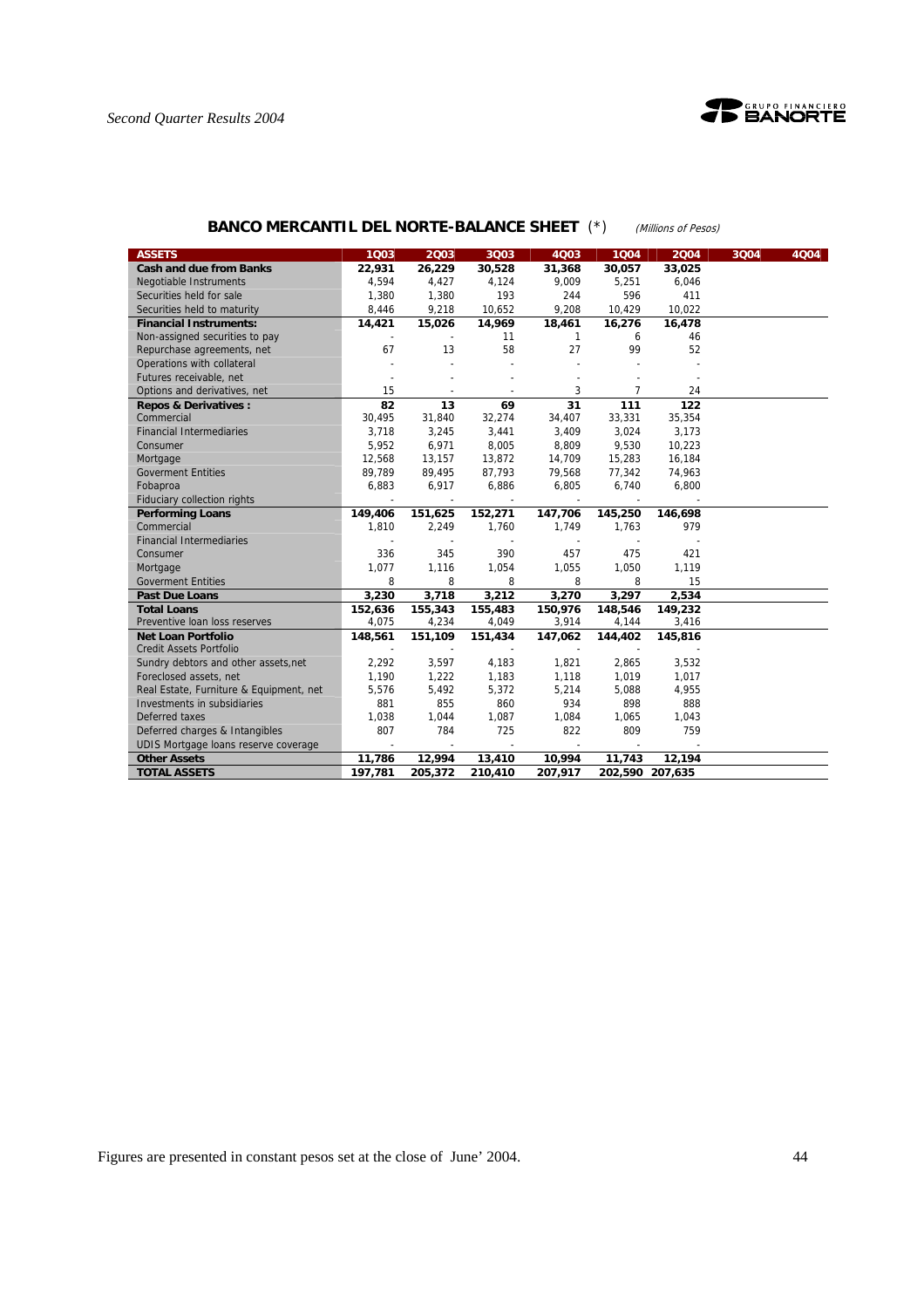| <b>BANCO MERCANTIL DEL NORTE-BALANCE SHEET</b> |          |                          |               |                          | (*)            | (Millions of Pesos) |      |      |
|------------------------------------------------|----------|--------------------------|---------------|--------------------------|----------------|---------------------|------|------|
| <b>LIABILITIES</b>                             | 1003     | 2003                     | 3Q03          | 4Q03                     | 1004           | 2004                | 3Q04 | 4Q04 |
| <b>Demand Deposits</b>                         | 54,929   | 58,180                   | 59,523        | 67,400                   | 62,188         | 64,063              |      |      |
| <b>Time Deposits</b>                           | 104,598  | 98,202                   | 106,651       | 98,087                   | 98,075         | 102,813             |      |      |
| <b>Bonds</b>                                   | 1,383    | 275                      |               |                          |                |                     |      |      |
| <b>Deposits</b>                                | 160,909  | 156,657                  | 166,174       | 165,487                  | 160,262        | 166,875             |      |      |
| Demand                                         | 5,921    | 13,675                   | 4,128         | 4,821                    | 5,953          | 3,411               |      |      |
| Short term                                     | 2,849    | 6,432                    | 10,622        | 10,825                   | 5,425          | 8,506               |      |      |
| Long term                                      | 11,637   | 11,161                   | 11,027        | 10,381                   | 10,350         | 9,890               |      |      |
| Due to banks and correspondents                | 20,408   | 31,268                   | 25,776        | 26,027                   | 21,728         | 21,807              |      |      |
| Non-assigned securities to pay                 |          |                          |               | $\mathbf{1}$             | 6              | 27                  |      |      |
| Repurchase agreements, net                     | 49       |                          | 44            | 198                      | 61             | 29                  |      |      |
| Operations with collateral                     |          |                          |               |                          |                |                     |      |      |
| Futures receivable, net                        |          |                          |               | $\sim$                   |                |                     |      |      |
| Options and derivatives, net                   | 976      | 947                      | 1,471         | 12                       | 3              |                     |      |      |
| <b>Repos &amp; Derivatives:</b>                | 1,025    | 947                      | 1,515         | 211                      | 71             | 56                  |      |      |
| Income Tax & Profit Sharing                    | 178      | 66                       | 94            | 135                      | 201            | 135                 |      |      |
| Other Payable accounts                         | 3.471    | 4,563                    | 4,642         | 3,633                    | 4,542          | 3.953               |      |      |
| Other payable accounts                         | 3,649    | 4,629                    | 4,736         | 3,768                    | 4,744          | 4,088               |      |      |
| Subordinated non Convertible Debenture         | 2,817    | 2,717                    | 2,831         | 2,780                    | 6,141          | 4,670               |      |      |
| <b>Deferred Taxes</b>                          |          | $\overline{a}$           |               | $\overline{a}$           |                |                     |      |      |
| Deferred credits                               | 62       | 80                       | 114           | 82                       | 64             | 68                  |      |      |
| <b>TOTAL LIABILITIES</b>                       | 188,870  | 196,298                  | 201, 146      | 198,354                  | 193,010        | 197,564             |      |      |
| STOCKHOLDER 'S EQUITY                          |          |                          |               |                          |                |                     |      |      |
| Paid-in Capital                                | 4,660    | 4,660                    | 4,660         | 4,660                    | 4,660          | 4,660               |      |      |
| Share subscription premiums                    | 1,000    | 1,000                    | 1,000         | 1,000                    | 1,000          | 1,000               |      |      |
| Subordinated Convertible Debentures            |          | $\overline{a}$           | $\frac{1}{2}$ |                          | $\blacksquare$ | ×,                  |      |      |
| <b>Subscribed Capital</b>                      | 5,660    | 5,660                    | 5,660         | 5,660                    | 5,660          | 5,660               |      |      |
| <b>Capital Reserves</b>                        | 2,367    | 2,521                    | 2,521         | 2,521                    | 2,520          | 2,621               |      |      |
| <b>Retained Earnings</b>                       | 3,136    | 2,983                    | 2,983         | 2,983                    | 3,744          | 3,644               |      |      |
| Surplus (Deficit) from securities              | 228      | 242                      | 160           | 145                      | 156            | 184                 |      |      |
| Results of foreign operations exchange         |          |                          |               |                          |                |                     |      |      |
| Excess (Insuf.) in capital restatement         | (2, 413) | (2, 413)                 | (2, 413)      | (2, 414)                 | (2, 414)       | (2, 414)            |      |      |
| Non Mon assets results Fixed Assets            | 12       | 12                       | 12            | 12                       | 12             | 12                  |      |      |
| Non Mon assets results Investm                 | (105)    | (110)                    | (129)         | (84)                     | (157)          | (174)               |      |      |
| Adjustment in the employees pension            |          |                          |               | $\overline{\phantom{a}}$ |                |                     |      |      |
| <b>Accumulated Deferred tax effect</b>         | (282)    | (282)                    | (282)         | (282)                    | (282)          | (282)               |      |      |
| Net Income                                     | 308      | 461                      | 752           | 1,021                    | 340            | 819                 |      |      |
| <b>Earned Capital</b>                          | 3,251    | 3,413                    | 3,603         | 3,902                    | 3,920          | 4,410               |      |      |
| <b>Minority Holdings</b>                       |          | $\overline{\phantom{a}}$ | $\mathbf{1}$  | $\mathbf{1}$             | $\mathbf{1}$   | $\mathbf{1}$        |      |      |
| <b>Total Stockholder</b> 's Equity             | 8,911    | 9,074                    | 9,264         | 9,563                    | 9,580          | 10,071              |      |      |
| <b>TOTAL LIABILITIES &amp;</b>                 | 197,781  | 205,372                  | 210,410       | 207,917                  | 202,590        | 207,635             |      |      |
| (*) Concoldiate Subcidiaries                   |          |                          |               |                          |                |                     |      |      |

(\*) Consoldiate Subsidiaries.

| <b>MEMORANDUM ACCOUNTS OF BANORTE</b>  |           |           |           |             |           |           |      |      |
|----------------------------------------|-----------|-----------|-----------|-------------|-----------|-----------|------|------|
| (Millions of Pesos)                    | 1003      | 2003      | 3Q03      | <b>4Q03</b> | 1004      | 2004      | 3004 | 4004 |
| Signature quarantees granted           |           |           |           | 33          | 32        | 61        |      |      |
| Other contingent obligations           | 15,034    | 15,303    | 15,317    | 16,517      | 13,910    | 11,327    |      |      |
| Irrevocable lines of credit            | 915       | 978       | 1.044     | 793         | 1.345     | 1.393     |      |      |
| Assets held in trust and mandate       | 58,724    | 57.210    | 57.497    | 55,866      | 57,942    | 55,034    |      |      |
| Assets held in custody or in           | 133.177   | 127,484   | 118.178   | 107,322     | 110,506   | 114,068   |      |      |
| Investment banking transactions for    | 49.859    | 50.146    | 50.456    | 55.827      | 52.910    | 62.179    |      |      |
| Engaged amounts in fobaproa operations | 6.010     | 6.403     | 6.689     | 6.861       | 7.410     | 7.693     |      |      |
| Investment of retirement saving funds  | 233       | 244       | 252       | 252         |           |           |      |      |
| Integration of loan portfolio          |           |           |           |             |           |           |      |      |
| Received amounts in derivative         | 6.586     | 6,866     | 7.784     | 10.604      | 10.373    | 17.229    |      |      |
| Fobaproa trusts                        |           |           |           |             |           |           |      |      |
| Securities to be received              | 47,143    | 50.773    | 54.608    | 70.635      | 81.607    | 76.076    |      |      |
| (Less) payable for reversal            | (47,076)  | (50, 772) | (54, 550) | (70, 813)   | (81, 556) | (76, 057) |      |      |
| Receivables for reversal               | 47.079    | 50.718    | 55.013    | 6.527       | 35.927    | 17.461    |      |      |
| (Less) securities to be delivered      | (47, 128) | (50, 706) | (55,057)  | (6, 520)    | (35, 941) | (17, 458) |      |      |
| Other control accounts                 | 373,321   | 352,926   | 229,528   | 230,162     |           |           |      |      |
|                                        | 643.877   | 617.573   | 486.759   | 484.066     | 254,466   | 269.007   |      |      |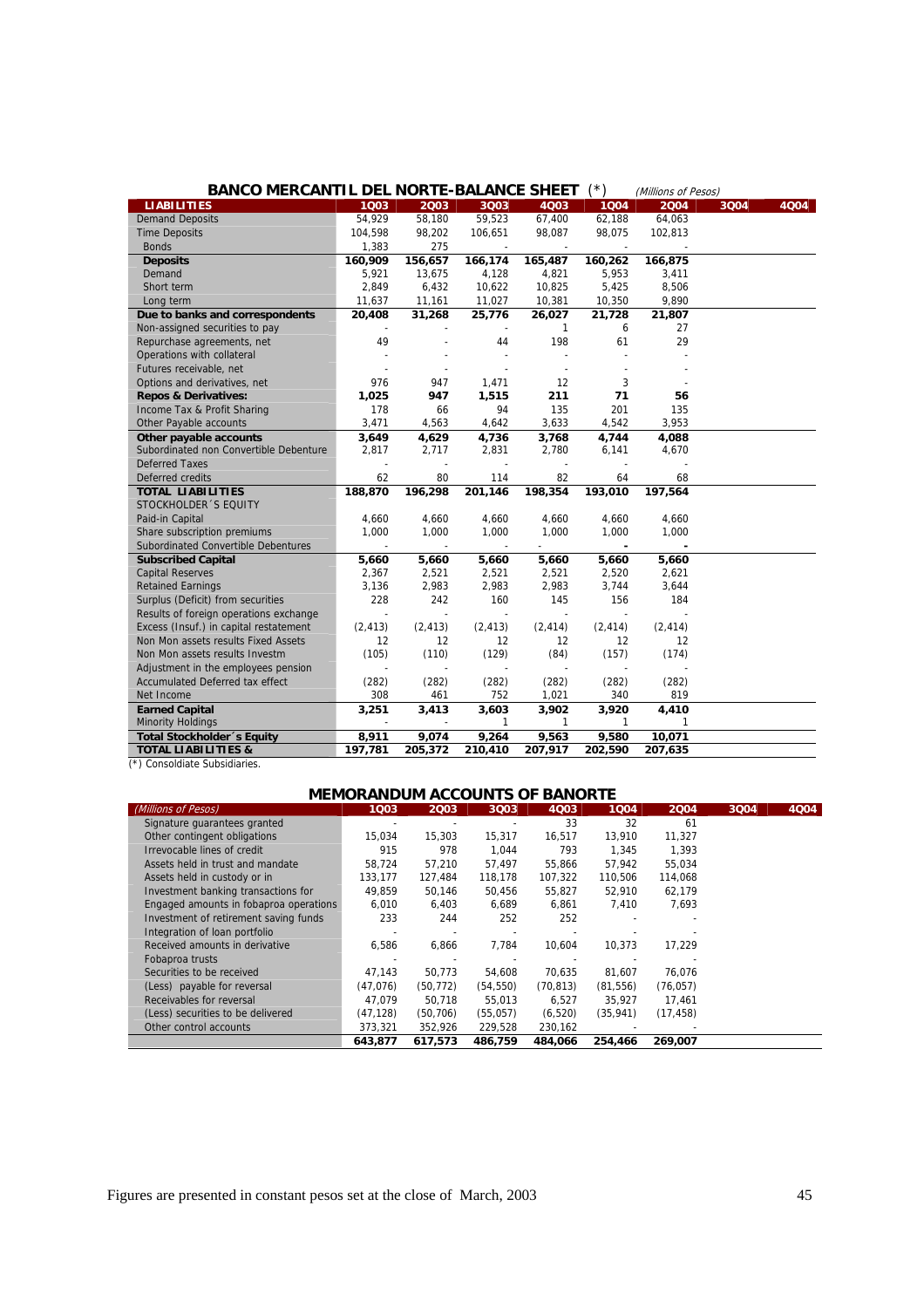

# *Second Quarter Results 2004*

# **BANCO DEL CENTRO (Bancen) - INCOME STATEMENT (\*) (Millions of Pesos)**

| NET INTEREST INCOME                                      | 1Q03           | 2Q03           | 3Q03                     | 4Q03                     | <b>ACUM</b>              | 1Q04                     | 2004  | 3Q04 | 4Q04 | <b>ACUM</b>    |
|----------------------------------------------------------|----------------|----------------|--------------------------|--------------------------|--------------------------|--------------------------|-------|------|------|----------------|
| Interest Income                                          | 2.008          | 1,312          | 1,057                    | 521                      | 4,898                    | 86                       | 121   |      |      | 207            |
| <b>Interest Expense</b>                                  | 1,993          | 1,290          | 1,001                    | 502                      | 4,785                    | 55                       | 93    |      |      | 148            |
| Loan Fees                                                |                |                |                          | $\overline{\phantom{a}}$ |                          |                          |       |      |      |                |
| <b>Fees Paid</b>                                         |                |                |                          |                          |                          |                          |       |      |      |                |
| Net Interest Income (NII)                                | 16             | 22             | 56                       | 20                       | 113                      | 31                       | 28    |      |      | 58             |
| Repomo-Margin                                            | (6)            | (2)            | (9)                      | (34)                     | (51)                     | (17)                     | (1)   |      |      | (18)           |
| <b>NII after Repomo</b>                                  | 10             | 20             | 46                       | (14)                     | 62                       | 13                       | 27    |      |      | 40             |
| Loan Loss Provisions                                     | 9              | 5              | 4                        | (4)                      | 14                       | 2                        |       |      |      | $\overline{2}$ |
| <b>Loss Sharing Provisions</b>                           | ÷,             |                |                          |                          |                          |                          |       |      |      |                |
| <b>NII after Provisions</b>                              | 1              | 14             | 43                       | (10)                     | 47                       | 12                       | 27    |      |      | 39             |
| <b>Fund transfers</b>                                    |                |                |                          |                          |                          |                          |       |      |      |                |
| Account management                                       |                |                |                          |                          |                          |                          |       |      |      |                |
| Fiduciary                                                | 6              | 5              | 6                        | 6                        | 22                       | 5                        | 5     |      |      | 10             |
|                                                          | 168            | 125            | 159                      | 268                      | 720                      | 173                      | 146   |      |      | 319            |
| Income from Loan Portfolios Acquired                     |                |                |                          |                          |                          |                          |       |      |      |                |
| <b>Electronic Banking Services</b><br><b>Credit Card</b> |                |                | $\overline{\phantom{a}}$ |                          |                          |                          |       |      |      |                |
| Fees from FOBAPROA                                       | $\overline{c}$ | $\mathbf{1}$   | 35                       | 11                       | 50                       | 14                       | 11    |      |      | 26             |
| Other fees                                               | 241            | 166            | 270                      | 174                      | 851                      | 266                      | 177   |      |      | 443            |
|                                                          | 416            | 298            | 471                      | 459                      |                          | 458                      | 340   |      |      | 798            |
| Fees on services,<br><b>Fund transfers</b>               |                |                |                          |                          | 1,644                    |                          |       |      |      |                |
| Other fees                                               | 14             | 9              | 13                       | 9                        | 44                       | 10                       | 6     |      |      | 16             |
|                                                          |                |                |                          |                          |                          |                          |       |      |      |                |
| <b>Expenses from Loan Portfolios Acquired</b>            | 113            | 75             | 109                      | 18                       | 315                      | 116                      | 97    |      |      | 213            |
| Fees paid,                                               | 127            | 84             | 122                      | 27                       | 360                      | 126                      | 104   |      |      | 229            |
| Foreign exchange                                         |                |                |                          |                          |                          |                          |       |      |      |                |
| Securities - Realized gains                              | 135            | 315            | 6                        | 40                       | 496                      | 68                       | (155) |      |      | (87)           |
| Securities- Unrealized gains                             | (1)            | (32)           | 39                       | 4                        | 10                       | $\overline{7}$           |       |      |      | 7              |
| <b>Market-related Income</b>                             | 134            | 282            | 45                       | 44                       | 505                      | 76                       | (155) |      |      | (79)           |
| <b>Total Non Interest Income</b>                         | 424            | 496            | 394                      | 476                      | 1,789                    | 408                      | 81    |      |      | 489            |
| <b>Total Operating Income</b>                            | 424            | 510            | 436                      | 466                      | 1,837                    | 420                      | 108   |      |      | 528            |
| Personnel                                                | 1              | $\overline{2}$ | 1                        | 2                        | 6                        | 1                        | 1     |      |      | 3              |
| <b>Professional Fees</b>                                 | 8              | 25             | 10                       | 11                       | 54                       | 11                       | 5     |      |      | 17             |
| Administrative and Promotion Expenses                    | 114            | 102            | 117                      | 109                      | 441                      | 103                      | 108   |      |      | 210            |
| Rents, depreciation and amortization                     | 28             | 28             | 28                       | 30                       | 114                      | 27                       | 27    |      |      | 54             |
| Taxes, other than income tax                             | 5              | 3              | 6                        | 16                       | 30                       | 21                       | 19    |      |      | 40             |
| <b>Contributions to IPAB</b>                             | 2              | $\mathbf{1}$   | 1                        | 1                        | 5                        | $\mathbf{1}$             | 1     |      |      | $\overline{2}$ |
| Corporate expenses Recoveries                            |                |                |                          |                          |                          |                          |       |      |      |                |
| <b>Non-Interest Expense</b>                              | 158            | 161            | 163                      | 168                      | 651                      | 164                      | 161   |      |      | 325            |
| <b>Operating Income</b>                                  | 266            | 350            | 273                      | 298                      | 1,186                    | 256                      | (53)  |      |      | 203            |
| <b>Other Revenues</b>                                    |                |                |                          | $\overline{\phantom{a}}$ |                          |                          | 2     |      |      | 2              |
| Foreign exchange                                         |                |                | $\overline{\phantom{a}}$ | $\overline{\phantom{a}}$ | $\overline{\phantom{a}}$ | $\overline{\phantom{a}}$ |       |      |      |                |
| <b>Recoveries</b>                                        | 1              |                | 42                       | 5                        | 49                       | 2                        | 150   |      |      | 152            |
| Repomo-other revenues                                    |                |                |                          |                          |                          |                          |       |      |      |                |
| <b>Non Operating Income</b>                              | 1              |                | 42                       | 5                        | 49                       | $\overline{\mathbf{c}}$  | 151   |      |      | 154            |
| Other Expense                                            | (22)           | $\overline{a}$ |                          | ÷,                       | (23)                     | ÷                        | (1)   |      |      | (1)            |
| Foreign exchange                                         |                |                |                          |                          |                          |                          |       |      |      |                |
| Repomo-other Expenses                                    | (21)           | (4)            | (13)                     | (24)                     | (63)                     | (35)                     | (2)   |      |      | (37)           |
| <b>Non Operating Expense</b>                             | (44)           | (5)            | (13)                     | (24)                     | (86)                     | (35)                     | (3)   |      |      | (38)           |
| Non Operating Income (Expense), net                      | (42)           | (4)            | 29                       | (20)                     | (37)                     | (33)                     | 148   |      |      | 115            |
| <b>Pre-tax Income</b>                                    | 224            | 345            | 302                      | 278                      | 1,149                    | 224                      | 95    |      |      | 318            |
| Income tax                                               | 49             | 30             | 52                       | (2)                      | 130                      | 54                       | 19    |      |      | 73             |
| Profit sharing                                           |                |                |                          |                          |                          |                          |       |      |      |                |
| Tax on Assets                                            |                |                |                          |                          |                          |                          |       |      |      |                |
| Deferred Inc. Tax and Profit sharing                     | (11)           |                | (6)                      | 1                        | (16)                     | (10)                     | (8)   |      |      | (18)           |
|                                                          | 38             | 30             | 46                       |                          | 114                      | 43                       | 11    |      |      | 54             |
| Net income before subsidiaries                           | 185            | 315            | 256                      | 278                      | 1,035                    | 180                      | 84    |      |      | 264            |
| Subsidiaries 'net income                                 | 7              | 15             | 6                        | 6                        | 34                       | 7                        | (4)   |      |      | 3              |
| Net Income from continuos operations                     | 192            | 330            | 262                      | 284                      | 1,068                    | 187                      | 80    |      |      | 267            |
| Extraodinary items, net                                  |                |                |                          |                          |                          |                          |       |      |      |                |
| <b>Minority Interest</b>                                 | 37             | 20             | 41                       | 10                       | 107                      | 37                       | 10    |      |      | 47             |
| <b>TOTAL NET INCOME</b>                                  | 156            | 310            | 222                      | 274                      | 961                      | 150                      | 70    |      |      | 220            |

(\*) Consolidate Afore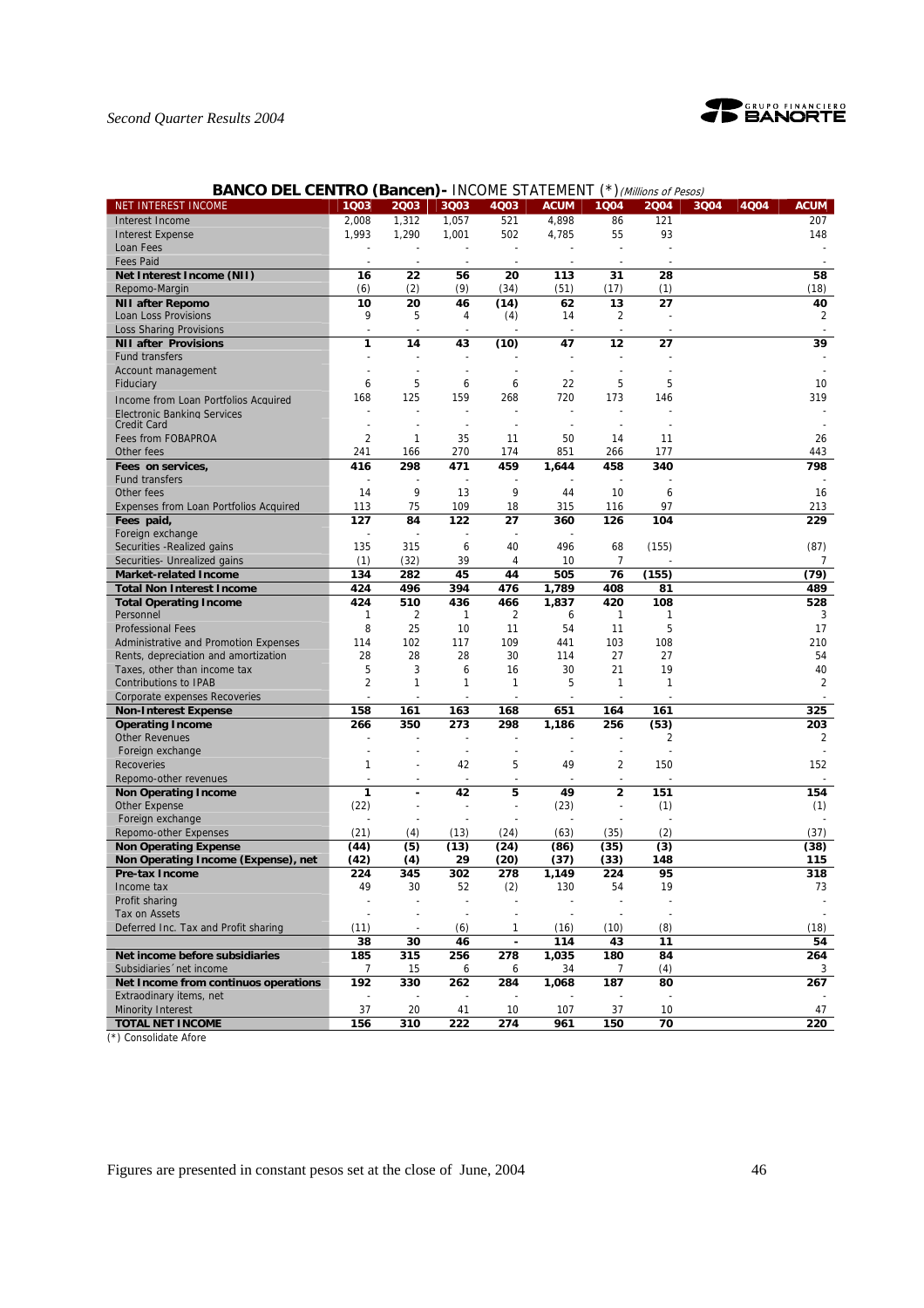

| <b>ASSETS</b>                           | 1Q03           | 2003                     | 3Q03                     | 4Q03                     | 1004                     | 2004                     | 3Q04 | 4Q04 |
|-----------------------------------------|----------------|--------------------------|--------------------------|--------------------------|--------------------------|--------------------------|------|------|
| <b>Cash and due from Banks</b>          | 1,109          | 1,355                    | 920                      | 768                      | 778                      | 960                      |      |      |
| <b>Negotiable Instruments</b>           | 171            | 241                      | 342                      | 248                      | 317                      | 832                      |      |      |
| Securities held for sale                |                |                          | $\blacksquare$           |                          | $\blacksquare$           |                          |      |      |
| Securities held to maturity             | 342            | 327                      | 328                      | 326                      | 325                      | 293                      |      |      |
| <b>Financial Instruments:</b>           | 513            | 568                      | 670                      | 574                      | 642                      | 1,124                    |      |      |
| Valores no asignados por liquidar       | $\sim$         | $\sim$                   | 1                        |                          | 1                        | 3                        |      |      |
| Repurchase agreements, net              | 64             | 16                       | 88                       | 4                        | 16                       | 1                        |      |      |
| Operations with collateral              |                |                          |                          |                          |                          |                          |      |      |
| Futures receivable, net                 |                |                          |                          |                          |                          |                          |      |      |
| Options and derivatives, net            |                |                          | $\overline{a}$           |                          |                          |                          |      |      |
| <b>Repos &amp; Derivatives:</b>         | 64             | 16                       | 88                       | 4                        | 17                       | 3                        |      |      |
| Commercial                              | 299            | 221                      | 203                      | 142                      | 106                      | 305                      |      |      |
| <b>Financial Intermediaries</b>         | $\overline{a}$ | 205                      | 331                      |                          |                          |                          |      |      |
| Consumer                                |                |                          | $\blacksquare$           |                          |                          |                          |      |      |
| Mortgage                                | 277            | 271                      | 273                      | 268                      | 255                      | 245                      |      |      |
| <b>Goverment Entities</b>               | 19             | 6                        | 10                       | 12                       | 16                       | 18                       |      |      |
| Fobaproa                                |                |                          |                          |                          |                          |                          |      |      |
| Fiduciary collection rights             | $\blacksquare$ | $\overline{\phantom{a}}$ | $\overline{\phantom{a}}$ | $\overline{\phantom{a}}$ | $\overline{\phantom{a}}$ | $\overline{\phantom{a}}$ |      |      |
| <b>Performing Loans</b>                 | 595            | 704                      | 817                      | 422                      | 376                      | 569                      |      |      |
| Commercial                              | 183            | 176                      | 175                      | 162                      | 157                      | 151                      |      |      |
| <b>Financial Intermediaries</b>         |                |                          |                          |                          |                          |                          |      |      |
| Consumer                                |                |                          |                          |                          |                          |                          |      |      |
| Mortgage                                | 154            | 154                      | 146                      | 148                      | 152                      | 146                      |      |      |
| <b>Goverment Entities</b>               | $\overline{a}$ | $\blacksquare$           |                          |                          | $\overline{\phantom{a}}$ |                          |      |      |
| <b>Past Due Loans</b>                   | 337            | 331                      | 322                      | 310                      | 310                      | 296                      |      |      |
| <b>Total Loans</b>                      | 932            | 1,035                    | 1,138                    | 732                      | 686                      | 865                      |      |      |
| Preventive Ioan loss reserves           | 461            | 461                      | 459                      | 444                      | 441                      | 278                      |      |      |
| Net Loan Portfolio                      | 470            | 574                      | 679                      | 288                      | 244                      | 587                      |      |      |
| <b>Credit Assets Portfolio</b>          | 1,826          | 1,741                    | 1,619                    | 2,102                    | 1,953                    | 1,868                    |      |      |
| Sundry debtors and other assets, net    | 222            | 193                      | 246                      | 320                      | 300                      | 297                      |      |      |
| Foreclosed assets, net                  | 22             | 22                       | 21                       | 21                       | 19                       | 20                       |      |      |
| Real Estate, Furniture & Equipment, net | 117            | 118                      | 119                      | 120                      | 119                      | 117                      |      |      |
| Investments in subsidiaries             | 309            | 322                      | 326                      | 325                      | 367                      | 362                      |      |      |
| Deferred taxes                          |                | $\overline{a}$           | L.                       |                          |                          |                          |      |      |
| Deferred charges & Intangibles          | 411            | 385                      | 359                      | 332                      | 307                      | 284                      |      |      |
| UDIS Mortgage loans reserve coverage    | $\mathbf{r}$   | $\blacksquare$           | $\mathbf{r}$             | $\mathbf{r}$             | $\sim$                   | $\sim$                   |      |      |
| <b>Other Assets</b>                     | 2,907          | 2,781                    | 2,689                    | 3,219                    | 3,065                    | 2,948                    |      |      |
| <b>TOTAL ASSETS</b>                     | 5,062          | 5,294                    | 5,047                    | 4,853                    | 4,746                    | 5,622                    |      |      |

# **BANCO DEL CENTRO (Bancen)-BALANCE SHEET** (Millions of Pesos)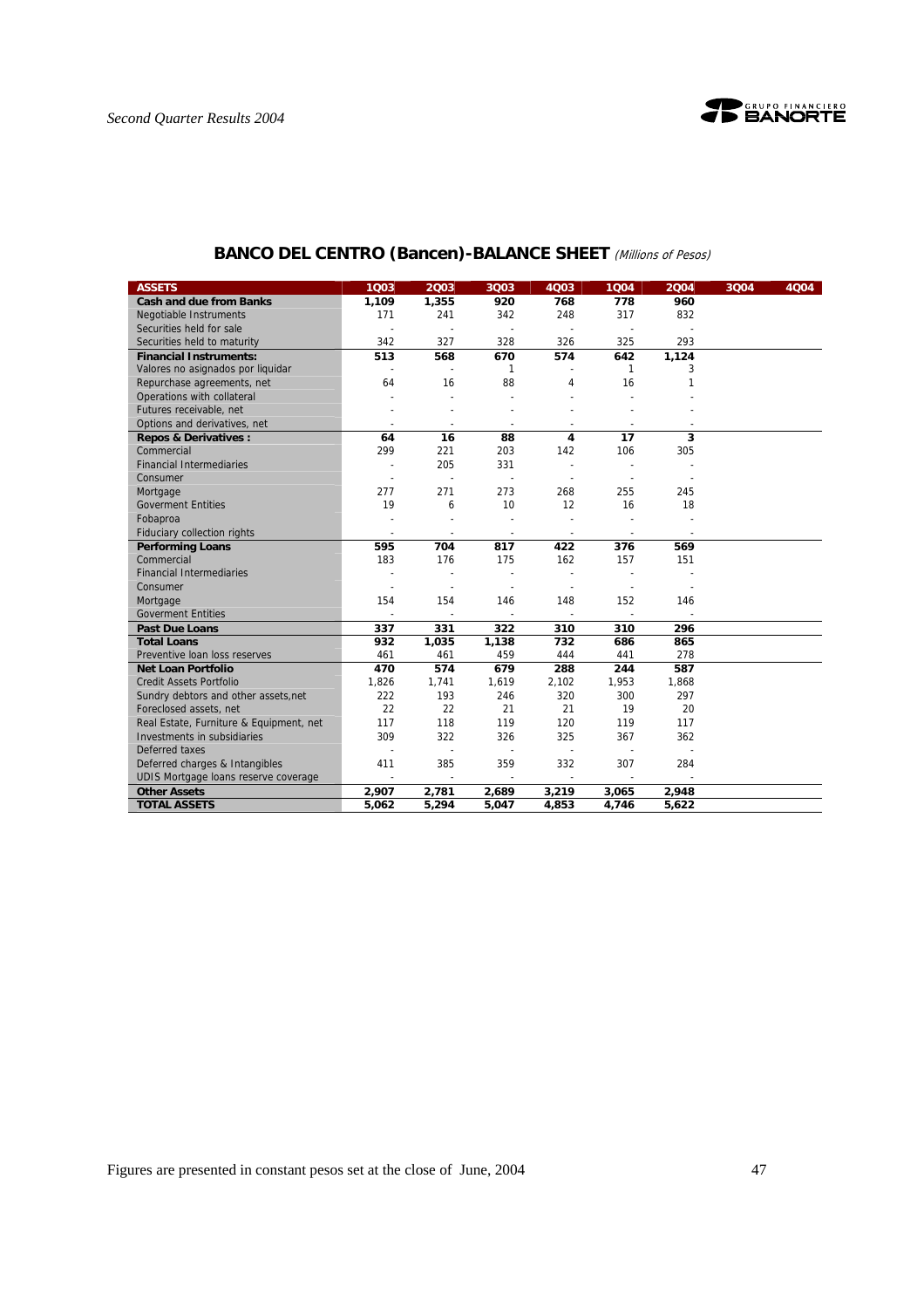

| <b>LIABILITIES</b>                     | 1Q03           | 2003           | 3Q03                     | 4Q03                     | 1Q04           | 2004  | 3Q04 | 4Q04 |
|----------------------------------------|----------------|----------------|--------------------------|--------------------------|----------------|-------|------|------|
| <b>Demand Deposits</b>                 |                |                |                          | $\mathbf{1}$             | $\blacksquare$ |       |      |      |
| <b>Time Deposits</b>                   | 759            | 756            | 469                      | 81                       | 328            | 1,179 |      |      |
| <b>Bonds</b>                           |                |                |                          |                          | L.             |       |      |      |
| <b>Deposits</b>                        | 759            | 756            | 469                      | 81                       | 328            | 1,179 |      |      |
| Demand                                 | 512            | 437            | 318                      | 870                      | 382            | 317   |      |      |
| Short term                             |                |                | 1                        | 13                       | 13             | 11    |      |      |
| Long term                              | 322            | 302            | 122                      | 101                      | 97             | 95    |      |      |
| Due to banks and correspondents        | 834            | 739            | 441                      | 984                      | 492            | 423   |      |      |
| Non-assigned securities to pay         |                |                |                          |                          | 1              | 1     |      |      |
| Repurchase agreements, net             | 9              | 12             | 63                       | 3                        |                |       |      |      |
| Operations with collateral             |                |                |                          |                          |                |       |      |      |
| Futures receivable, net                |                |                |                          |                          |                |       |      |      |
| Options and derivatives, net           | $\sim$         | $\sim$         | $\overline{\phantom{a}}$ | $\overline{\phantom{a}}$ | $\blacksquare$ |       |      |      |
| <b>Repos &amp; Derivatives:</b>        | 9              | 12             | 63                       | 3                        | $\mathbf{1}$   | 1     |      |      |
| Income Tax & Profit Sharing            | 53             | 75             | 131                      | 89                       | 34             | 53    |      |      |
| Other Payable accounts                 | 129            | 102            | 83                       | 35                       | 58             | 60    |      |      |
| Other payable accounts                 | 181            | 177            | 214                      | 123                      | 92             | 113   |      |      |
| Subordinated non Convertible Debenture | J.             |                |                          |                          |                |       |      |      |
| <b>Deferred Taxes</b>                  | 113            | 112            | 100                      | 95                       | 83             | 76    |      |      |
| Deferred credits                       |                |                |                          | 1                        |                | 1     |      |      |
| <b>TOTAL LIABILITIES</b>               | 1,896          | 1,797          | 1,287                    | 1,289                    | 997            | 1,793 |      |      |
| STOCKHOLDER 'S EQUITY                  |                |                |                          |                          |                |       |      |      |
| Paid-in Capital                        | 1,097          | 1,097          | 1,097                    | 1,097                    | 1,097          | 1,097 |      |      |
| Share subscription premiums            |                |                |                          |                          |                |       |      |      |
| Subordinated Convertible Debentures    |                | $\blacksquare$ | $\overline{\phantom{a}}$ | $\overline{\phantom{a}}$ |                |       |      |      |
| <b>Subscribed Capital</b>              | 1,097          | 1,097          | 1,097                    | 1,097                    | 1,097          | 1,097 |      |      |
| <b>Capital Reserves</b>                | 172            | 215            | 215                      | 215                      | 215            | 309   |      |      |
| <b>Retained Earnings</b>               | 1,248          | 1,205          | 1,205                    | 829                      | 1,790          | 1,696 |      |      |
| Surplus (Deficit) from securities      | (13)           | (13)           | (13)                     | (13)                     | (13)           | (13)  |      |      |
| Results of foreign operations exchange |                |                |                          |                          |                |       |      |      |
| Excess (Insuf.) in capital restatement | $\overline{2}$ | 4              | 4                        |                          |                |       |      |      |
| Non Mon assets results Fixed Assets    |                |                |                          |                          |                |       |      |      |
| Non Mon assets results Investm         | (59)           | (59)           | (59)                     | (59)                     | (61)           | (61)  |      |      |
| Adjustment in the employees pension    |                |                |                          |                          |                |       |      |      |
| Accumulated Deferred tax effect        |                |                |                          |                          |                |       |      |      |
| Net Income                             | 156            | 465            | 687                      | 961                      | 150            | 220   |      |      |
| <b>Earned Capital</b>                  | 1,506          | 1,817          | 2,039                    | 1,932                    | 2,081          | 2,150 |      |      |
| <b>Minority Holdings</b>               | 563            | 583            | 624                      | 534                      | 571            | 582   |      |      |
| Total Stockholder 's Equity            | 3,166          | 3,497          | 3,760                    | 3,564                    | 3,749          | 3,829 |      |      |
| <b>TOTAL LIABILITIES &amp;</b>         | 5,062          | 5,294          | 5,047                    | 4,853                    | 4,746          | 5,622 |      |      |

# **BANCO DEL CENTRO (Bancen)-BALANCE SHEET** (Millions of Pesos)

(\*) Consolidate Afore

# **MEMORANDUM ACCOUNTS OF BANCEN**

|                                        | 1003.     | 2003      | 3003                     | 4003   | 1004.     | 2004     | 3004 | 4Q04 |
|----------------------------------------|-----------|-----------|--------------------------|--------|-----------|----------|------|------|
| Signature quarantees granted           |           |           |                          |        |           |          |      |      |
| Other contingent obligations           | 1,677     | 1,651     | 1,554                    | 1,528  | 1,355     | 1,307    |      |      |
| Irrevocable lines of credit            |           |           |                          |        |           |          |      |      |
| Assets held in trust and mandate       | 24,418    | 27,484    | 28,253                   | 27.927 | 29,464    | 28,771   |      |      |
| Assets held in custody or in           | 758       | 756       | 469                      | 80     | 328       | 1.176    |      |      |
| Investment banking transactions for    |           |           |                          |        |           |          |      |      |
| Engaged amounts in fobaproa operations |           |           |                          |        |           |          |      |      |
| Investment of retirement saving funds  |           |           | $\overline{\phantom{a}}$ |        |           |          |      |      |
| Integration of loan portfolio          |           |           | ٠                        |        |           |          |      |      |
| Received amounts in derivative         |           |           |                          |        |           |          |      |      |
| Fobaproa trusts                        |           |           |                          |        |           |          |      |      |
| Securities to be received              | 75.052    | 78.769    | 77.742                   | 453    | 14.654    | 4,105    |      |      |
| (Less) payable for reversal            | (74, 988) | (78, 781) | (77, 655)                | (456)  | (14, 638) | (4, 104) |      |      |
| Receivables for reversal               | 7.765     | 10.912    | 13.479                   | 316    |           |          |      |      |
| (Less) securities to be delivered      | (7, 773)  | (10, 896) | (13, 542)                | (312)  |           |          |      |      |
| Other control accounts                 | 43,508    | 43,358    | 44,651                   | 43,378 |           |          |      |      |
|                                        | 70.417    | 73.253    | 74.951                   | 72.914 | 31.163    | 31,255   |      |      |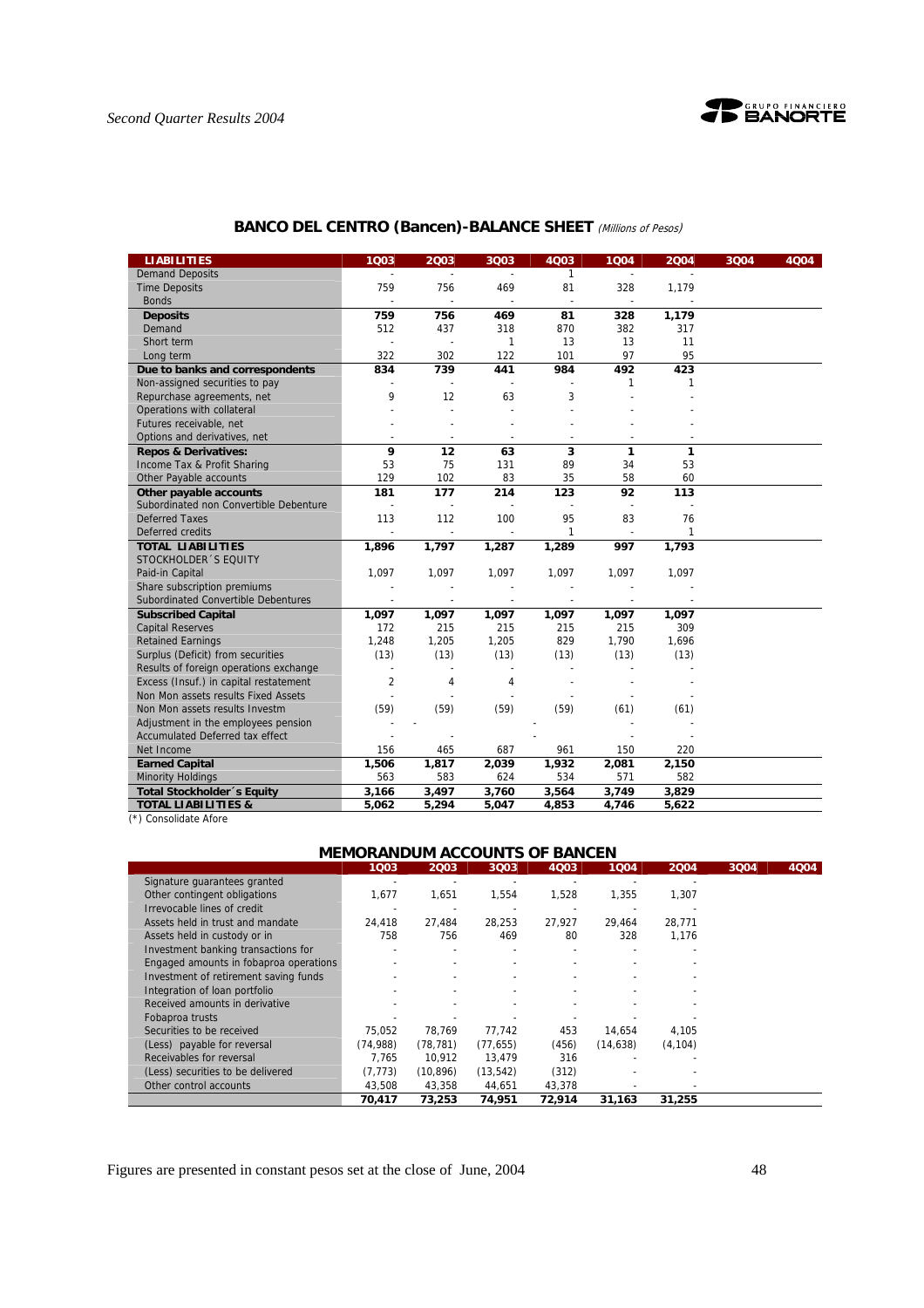

# **Annex 6. Notes to Banking Sector Financial Statements**

### **Financial Instruments and Valuation Effects 2Q04**

|                                                  | <b>BOOK</b>  | <b>MARKET</b> | <b>UNREALIZED GAIN</b> |
|--------------------------------------------------|--------------|---------------|------------------------|
| <b>NEGOTIABLE INSTRUMENTS</b>                    | <b>VALUE</b> | <b>VALUE</b>  | (LOSS)                 |
| <b>Goverment Securities</b>                      | 3,045        | 3,036         | (9)                    |
| <b>Banking Securities</b>                        | 1,562        | 1,560         | (3)                    |
| Private                                          | 289          | 289           |                        |
| <b>Commercial Paper</b>                          | 814          | 814           |                        |
| <b>Total</b>                                     | 5,711        | 5,699         | (12)                   |
| SECURITIES HELD FOR SALE                         |              |               |                        |
| <b>Goverment Securities</b>                      |              |               |                        |
| -Mexican Government Securities (UMS)             | 215          | 215           |                        |
| Bonds public company                             | 58           | 58            |                        |
| Eurobonds                                        | 827          | 139           | (688)                  |
| Swap of Coverage purposes                        |              | (1)           | (1)                    |
| <b>Total</b>                                     | 1,100        | 411           | (689)                  |
| SECURITIES HELD TO MATURITY                      |              |               |                        |
| <b>Special Cetes</b>                             | 3,110        | 3,110         |                        |
| <b>Trust Bonds</b>                               |              |               |                        |
| <b>Fiduciary Rights</b>                          | 36           | 27            | (9)                    |
| <b>Bonds</b>                                     | 216          | 216           |                        |
| Mexican Government Securities (UMS) (US Dollars) | 7,289        | 7,289         |                        |
| Mexican Government Securities (UMS) (Euros)      | 557          | 557           |                        |
| <b>US Clearing Master Trust</b>                  |              |               |                        |
| Swap Private company                             |              |               |                        |
| Swap Public company                              | 1,045        | 1,045         |                        |
| Swap of Coverage purposes                        | (1,930)      | (1,930)       |                        |
| <b>Total</b>                                     | 10,323       | 10,314        | (9)                    |
| <b>TOTAL</b>                                     | 17,314       | 16,424        | (710)                  |

# **Repurchase Agreement Operations 2Q04**

(Millions of Pesos)

| <b>REPURCHASE AGREEMENT DEBTORS</b>   | <b>MARKET VALUE</b><br>(1) | <b>ASSET BALANCE</b>     |
|---------------------------------------|----------------------------|--------------------------|
| <b>Goverment Securities</b>           | 74.838                     | 53                       |
| <b>Banking Securities</b>             | 5,342                      |                          |
| Total                                 | 80,180                     | 52                       |
| <b>REPURCHASE AGREEMENT CREDITORS</b> | <b>MARKET VALUE</b><br>(2) | <b>LIABILITY BALANCE</b> |
| <b>Goverment Securities</b>           | 17.441                     | 30                       |
| <b>Banking Securities</b>             | 49                         | (1)                      |
| Total                                 | 17.491                     | 29                       |

1) RECEIVABLES ON REPURCHASE AGREEMENT 2) PAYABLES ON REPURCHASE AGREEMENT

# **Non-governmental Financial Instruments above by 5% of Net Capital 2Q04**

(Millions of Pesos)

| <b>INDUSTRY</b> | <b>INVESTMENT INSTRUMENT</b> | <b>AMOUNT</b> | % NET<br><b>CAPITAL</b> |
|-----------------|------------------------------|---------------|-------------------------|
| <b>SERFIN</b>   | Term Deposits                | 1.002         | 5.8%                    |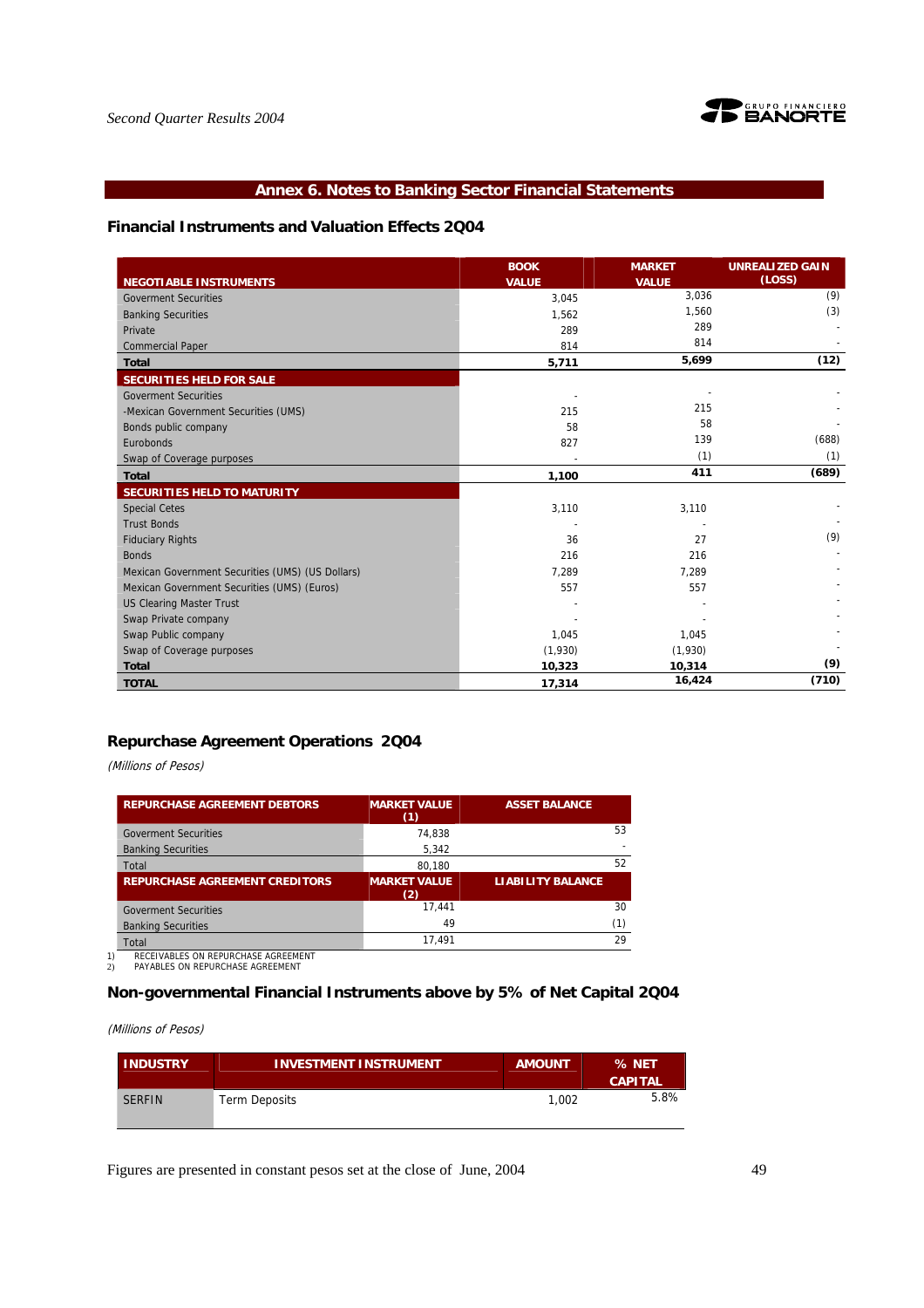



#### **Loan Portfolio**

| (Million of Pesos)              |         | <b>LOCAL CURRENCY(*)</b> |         |        | <b>FOREIGN CURRENCY</b> |                          |         | <b>TOTAL</b> |         |  |
|---------------------------------|---------|--------------------------|---------|--------|-------------------------|--------------------------|---------|--------------|---------|--|
|                                 | 2003    | 1004                     | 2004    | 2003   | 1004                    | 2004                     | 2003    | 1004         | 2004    |  |
| <b>Performing Loans</b>         |         |                          |         |        |                         |                          |         |              |         |  |
| Commercial                      | 23.409  | 27,242                   | 29,293  | 8,653  | 6,196                   | 6,367                    | 32,061  | 33,437       | 35,660  |  |
| <b>Financial Intermediaries</b> | 2,986   | 2,783                    | 2,858   | 464    | 241                     | 315                      | 3,450   | 3,024        | 3,173   |  |
| Consumer                        | 6,964   | 9,525                    | 10,219  | 6      | 5                       | 5                        | 6,971   | 9,530        | 10,223  |  |
| Mortgages                       | 13,429  | 15,538                   | 16,430  |        |                         | ä,                       | 13,429  | 15,538       | 16,430  |  |
| <b>Goverment Entities</b>       | 88,750  | 76,676                   | 74,279  | 751    | 681                     | 702                      | 89,501  | 77,357       | 74,981  |  |
| Fobaproa                        | 7,107   | 6,942                    | 7,010   | (190)  | (202)                   | (210)                    | 6,917   | 6,740        | 6,800   |  |
| <b>Total</b>                    | 142.645 | 138,705                  | 140,088 | 9,685  | 6,920                   | 7,178                    | 152,329 | 145,626      | 147,266 |  |
| <b>Past Due Loans</b>           |         |                          |         |        |                         |                          |         |              |         |  |
| Commercial                      | 1,187   | 1,170                    | 770     | 1,238  | 750                     | 360                      | 2,425   | 1,920        | 1,130   |  |
| <b>Financial Intermediaries</b> |         | $\overline{\phantom{a}}$ |         |        |                         |                          |         |              |         |  |
| Consumer                        | 345     | 475                      | 421     |        | 1                       | $\blacksquare$           | 345     | 476          | 421     |  |
| Mortgages                       | 1,270   | 1,202                    | 1,264   |        |                         | $\overline{\phantom{a}}$ | 1,270   | 1,202        | 1,264   |  |
| <b>Goverment Entities</b>       | 8       | 8                        | 15      |        |                         |                          | 8       | 8            | 15      |  |
| <b>Total</b>                    | 2,810   | 2,855                    | 2,470   | 1,238  | 751                     | 360                      | 4,048   | 3,606        | 2,831   |  |
| <b>Total Propietary Loans</b>   | 145,455 | 141,561                  | 142,558 | 10,923 | 7,671                   | 7,539                    | 156,378 | 149,232      | 150,097 |  |
| % Past Due Loans                | 1.9%    | 2.0%                     | 1.7%    | 11.3%  | 9.8%                    | 4.8%                     | 2.6%    | 2.4%         | 1.9%    |  |
| (*) Includes valued UDIS        |         |                          |         |        |                         |                          |         |              |         |  |

(\*) Includes valued UDIS<br>(1)Excludes Fobaproa-IPAB notes and Ioan to IPAB that are accounted in the Loans to Government Entities line.<br>(2) Includes Fobaproa promissory notes and Ioans to IPAB registered in Government Entit

### **Cost and Balances of FINAPE, FOPIME, Mortgage UDIS and Mortgage FOVI loan portfolios as of 2Q04**

|                     | <b>TOTAL</b>                 |                               |
|---------------------|------------------------------|-------------------------------|
| (Millions of Pesos) | <b>PERIOD</b><br><b>COST</b> | <b>BALANCE</b><br><b>LOAN</b> |
|                     |                              | <b>PORTFOLIO</b>              |
| <b>FINAPE</b>       | 0.9                          | 5.2                           |
| <b>FOPYME</b>       | 24                           | 8.2                           |
| Mortgage UDIS       | 24.4                         | 52.5                          |
| Mortgage FOVI       | 32.1                         | 32.7                          |
|                     | 59.7                         | 98.6                          |

The quarter ending with a balance of Ps 98.6 million pesos in debtors support programs with a cost of the period of Ps 59.7 million. The 99% of this portfolio are concentrated in Banorte.

#### **Past Due Loans Variations as of 2Q04**

| <b>Past Due Loans</b>     |                                              |       |
|---------------------------|----------------------------------------------|-------|
| Balance as of March 31,03 |                                              | 3,603 |
|                           | Performing loans to Past due loans transfers | 541   |
|                           | Renewals                                     | (3)   |
|                           | <b>Cash Collections</b>                      | (131) |
|                           | <b>Discounts</b>                             | (9)   |
|                           | Charge Offs                                  | (938) |
|                           | Foreclosures                                 | (23)  |
|                           | Past due loans to Performing loans transfers |       |
|                           | Exchange Adjustment                          | (229) |
| Balance as of June 30,04  |                                              | 317   |
|                           |                                              | 2,831 |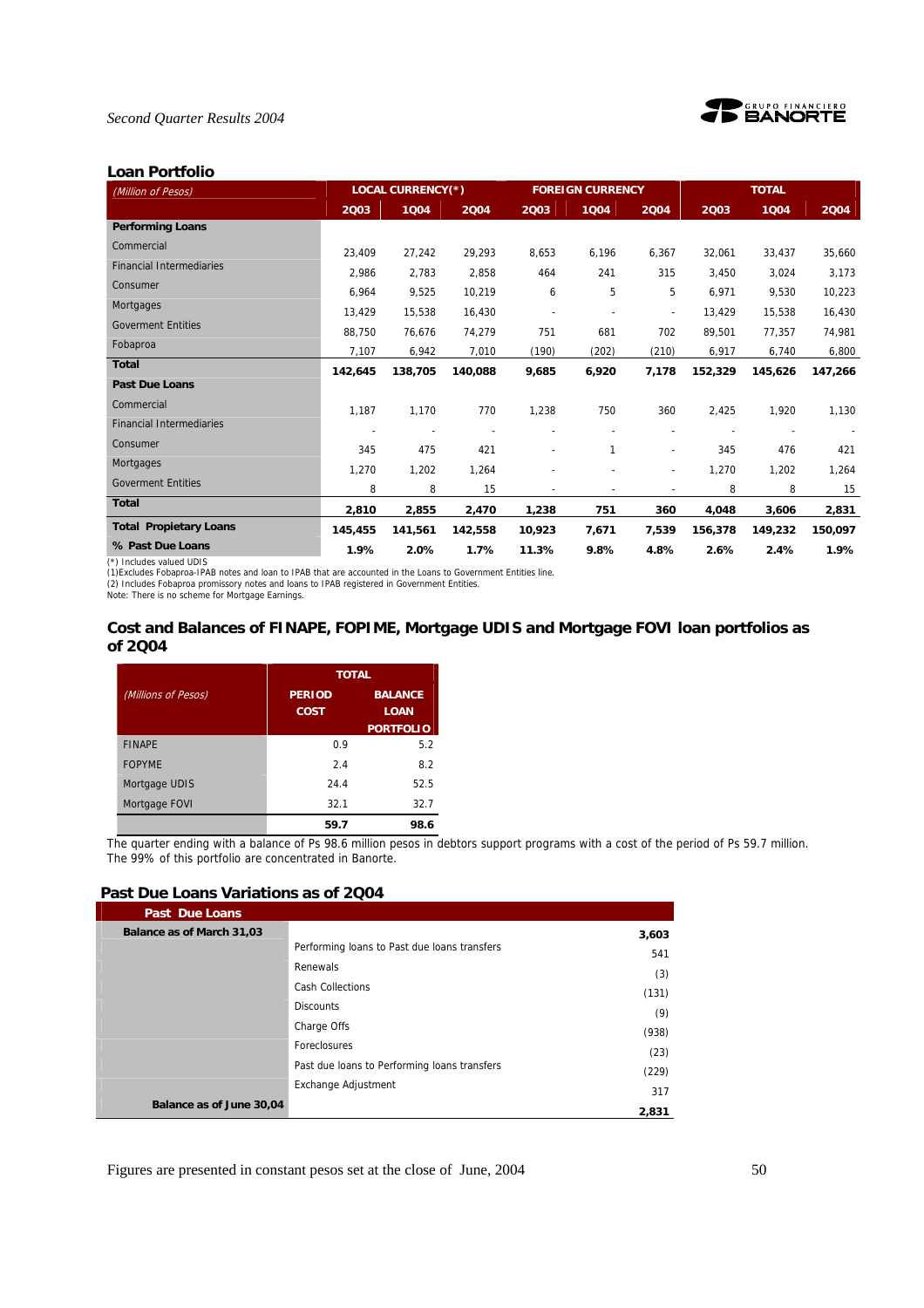

#### **Troubled Portfolio 2Q04**

 The National Banking and Securities Commission (CNByV) accepted the Proposal of the Bankers Association of Mexico (ABM), to consider as a Troubled Portfolio the D and E risk grades of the portfolio classification. The following table shows the troubled portfolio.

| (Millions of Pesos)              | <b>TOTAL</b> |
|----------------------------------|--------------|
| <b>Troubled Portfolio</b>        | 1.700        |
| <b>Total Loans</b>               | 150.097      |
| Troubled Portfolio / Total Loans | 1.1%         |

#### **Fobaproa**

| (Millions of Pesos)           | LOS(1)<br><b>SHARING</b> | <b>REMAINING CONTINGENCIES</b><br>INCENTIVE(1)<br><b>SCHEME</b> |
|-------------------------------|--------------------------|-----------------------------------------------------------------|
| Gross Fobaproa notes balance  | 11,402                   | 6,847(2)                                                        |
| - Cash recoveries             | 3,397                    | 2,181(2)                                                        |
| Repossesed assets             |                          |                                                                 |
| $=$ Balance net of recoveries | 8,005                    | 4,666                                                           |
| Contingency before reserves   | 2.135                    | 353                                                             |
| - Reserves                    | 2,135                    | 353                                                             |
| $=$ Remaining contingencies   |                          |                                                                 |

1) Includes only cash recoveries.

2) Included in Loss Sharing program.

Banorte provisioned Ps 19 million through the Income Statement during the quarter to keep 100% provisioned on the FOBAPROA-IPAB Loss Sharing program and Incentive Scheme. Cash recoveries in the Loss Sharing program represented 29.8% of Banorte's Gross FOBAPROA-IPAB notes balance.

#### **Fobaproa Notes Integration 2Q04**

| (Millions of Pesos)        |                                                                  | <b>BANORTE</b>                                  |                               |                                   |                                 |                                 | <b>BANPAIS</b>           | <b>BANKING</b><br><b>SECTOR</b> |
|----------------------------|------------------------------------------------------------------|-------------------------------------------------|-------------------------------|-----------------------------------|---------------------------------|---------------------------------|--------------------------|---------------------------------|
|                            | <b>LOSS</b><br><b>SHARING</b><br><b>LOCAL</b><br><b>CURRENCY</b> | <b>LOSS</b><br><b>SHARING</b><br><b>DOLLARS</b> | <b>WITHOUT</b><br><b>RISK</b> | <b>INCENTIVE</b><br><b>SCHEME</b> | <b>LOCAL</b><br><b>CURRENCY</b> | <b>LOCAL</b><br><b>CURRENCY</b> | <b>DOLLARS</b>           | <b>TOTAL</b>                    |
| Gross Balance              | 11.265                                                           | 136                                             | 1.459                         | (1)                               |                                 | -                               | ٠                        | 12.680                          |
| - Checking account balance | 3,054                                                            | 346                                             | 172                           | (1)                               | $\overline{\phantom{0}}$        | $\overline{\phantom{0}}$        | ٠                        | 3,572                           |
| - Reserves                 | 2,135                                                            | -                                               |                               | 353                               | ٠                               |                                 | $\overline{\phantom{a}}$ | 2,488                           |
| $=$ Net Balance            | 6.076                                                            | (210)                                           | 1,287                         | (353)                             | ۰                               | -                               |                          | 6,800                           |
| <b>Interest Rate</b>       | CETES 91-1.35                                                    | LIBOR $6M+1$                                    |                               | N.A.                              | N.A.                            |                                 |                          |                                 |
| Maturity                   | 2005                                                             | 2006                                            | 2006                          | 2005/2006                         | N.A.                            | $\overline{\phantom{a}}$        | $\overline{\phantom{a}}$ |                                 |
| Remaining Contingencies    | $-0-$                                                            | -0-                                             | No exist                      | $-0-$                             | No exist                        |                                 |                          |                                 |

1) Ps 6,681y Ps 2,047, Gross Balance and Checking account balance of Incentive Scheme are included in Loss Sharing. N.A.- Not Applicable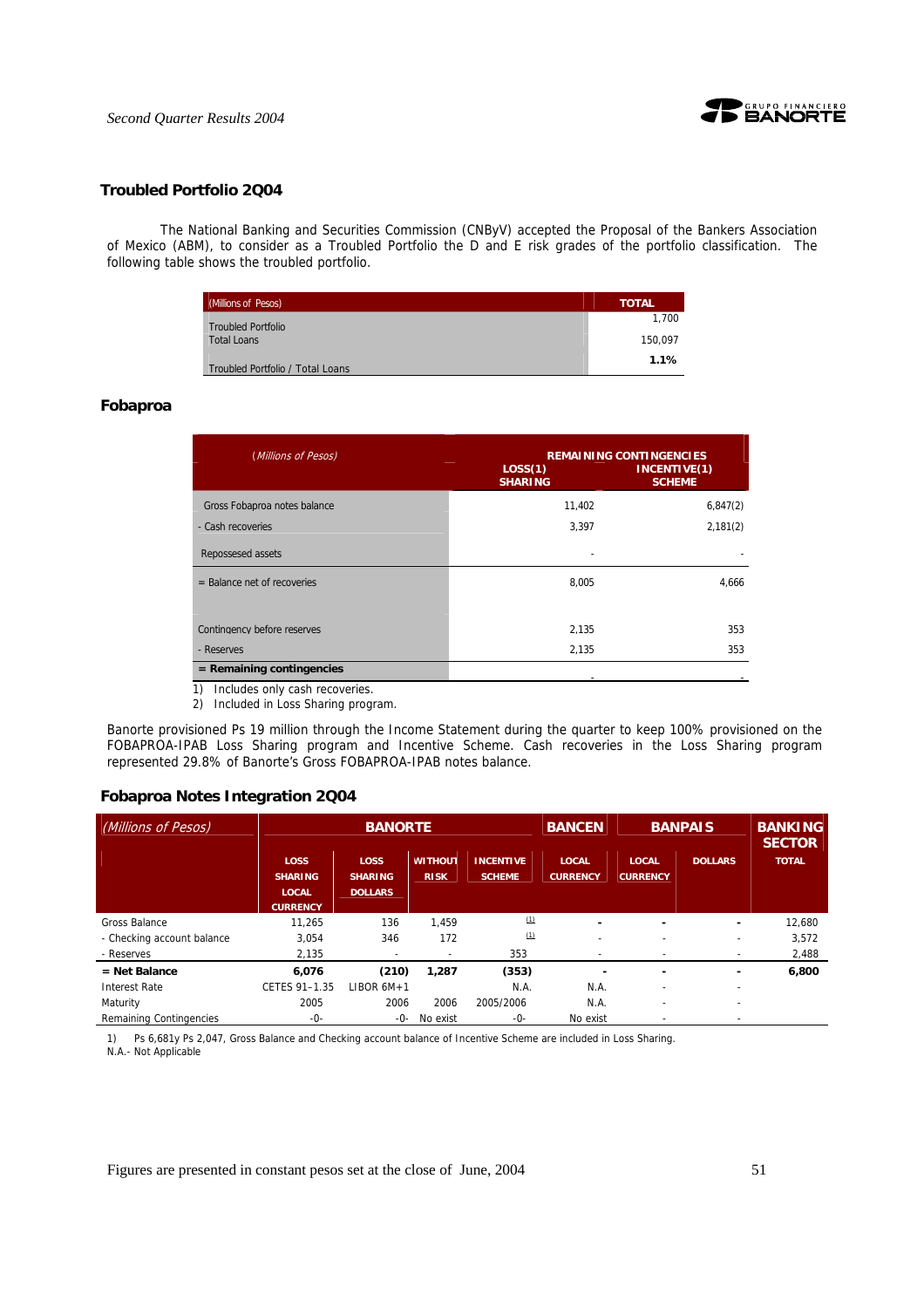

# **ORIGIN OF THE NOTES**

The source of the Fobaproa-IPAB notes is different as each was given for different objectives, according to the following list:

| <b>FOBAPROA NOTES</b> | YEAR      | ORIGIN                    |
|-----------------------|-----------|---------------------------|
| <b>BANORTE</b>        |           |                           |
| LOSS SHARING          | 1995-1996 | Sale of Loans to Fobaproa |
| WITHOUT RISK          | 1996      | Sale of Loans to Fobaproa |
| <b>BANPAIS</b>        | 1996-1997 | Reorganization            |
| SIMPLE<br>CREDIT      | 2000      | Reorganization            |
| <b>BANCRECER</b>      | 1999      | Reorganization            |

# **SIGNIFICANCE IN BANORTE BALANCE**

|                | 1997  | 19981 | 1999      | 2000      | 2001  | 2002  | 2003  | 2004  |
|----------------|-------|-------|-----------|-----------|-------|-------|-------|-------|
| % Total Loans  | 70.9% | 64.6% | 63.5%     | 58.7%     | 55.5% | 55.7% | 50.8% | 48.0% |
| % Total Assets | 60.6% | 53.5% | 7%<br>43. | 7%<br>46. | 44.5% | 43.5% | 36.5% | 34.2% |

# **Deferred Taxes 2Q04**

| (Millions of Pesos)                                                                             |            |            |            |
|-------------------------------------------------------------------------------------------------|------------|------------|------------|
| <b>ASSETS</b>                                                                                   | <b>ISR</b> | <b>PTU</b> | <b>NET</b> |
| Allowance for loan losses (not deducted)                                                        |            |            |            |
| Tax loss carryforwards                                                                          | 403        |            | 403        |
| Deficit from retirement obligations                                                             | 207        | 63         | 269        |
| Non deductible provisions and accumulative income                                               | 66         | 20         | 85         |
| Reserves for BN+BCR integration expenses                                                        | 13         | 4          | 16         |
| <b>Obligations FOBAPROA, Net</b>                                                                | 683        |            | 683        |
| <b>Others</b>                                                                                   |            |            |            |
| <b>Total Assets</b>                                                                             | 1,371      | 86         | 1.457      |
| <b>LIABILITIES</b>                                                                              |            |            |            |
| Accrued interest and inflationary component of Fixed Assets,<br>Foreclosed, Intangible & Others | (366)      | (48)       | (414)      |
| <b>Total liabilities</b>                                                                        | (366)      | (48)       | (414)      |
| <b>Assets (Liabilities) Accumulated Net</b>                                                     | 1.005      | 38         | 1.043      |

# **Long term debt as of 2Q04**

| <b>TYPE OF DEBT</b>                                | <b>CURRE</b><br><b>NCY</b> | <b>DATE</b><br><b>OF</b><br><b>ISSUE</b> | <b>AMOUNT</b><br>(P <sub>S</sub> ) | <b>ORIGINAL</b><br><b>AMOUNT</b><br>(Millons Ps,<br>Dis o UDIS) | <b>TERM</b> | <b>INTEREST</b><br><b>RATE</b> | <b>MATURITY</b> | <b>INTEREST</b><br><b>PAYMENT</b> |
|----------------------------------------------------|----------------------------|------------------------------------------|------------------------------------|-----------------------------------------------------------------|-------------|--------------------------------|-----------------|-----------------------------------|
| <b>BANORTE</b>                                     |                            |                                          |                                    |                                                                 |             |                                |                 |                                   |
| CD's-Banorte U01001                                | <b>UDIS</b>                | 11-Ene-01                                | 309                                | 90                                                              | 10 years    | 8.13%                          | 30-Dic-10       | $E/182$ days                      |
| CD's -Banorte M7001                                | Ps                         | 30-Sep-97                                | 16                                 | 16                                                              | 7 years     | 17.65%                         | 21-Sep-04       | $E/182$ days                      |
| Non Convertible Subordinate Bonds<br>-OBanorte 02D | <b>Ps</b>                  | 28-Nov-02                                | 1.290                              | 1,136                                                           | 10 years    | 8.00%                          | 28-Nov-12       | $E/182$ days                      |
| Certificados - Banorte M7001                       | Ps                         | 27-Ene-03                                | 100                                | 100                                                             | 3 years     | TIIE-0.25%                     | 10-Jul-06       | $E/28$ days                       |
| Step-Up Subordinated Callable<br>Notes Due 2014    | <b>DIS</b>                 | 17-Feb-04                                | 3.458                              | 300                                                             | 10 years    | 5.875 %                        | 17-Feb-14       | $E/180$ days                      |
| CD's 1999-2A                                       | <b>DIS</b>                 | 15-Jul-99                                | 21                                 | 75                                                              | 5 years     | 8.94%                          | 15-Jul-04       | Monthly                           |
| CD's Serie 1999-2B                                 | <b>DIS</b>                 | 15-Jul-99                                | 137                                | 25                                                              | 7 years     | 9.49%                          | 15-Jul-06       | Monthly                           |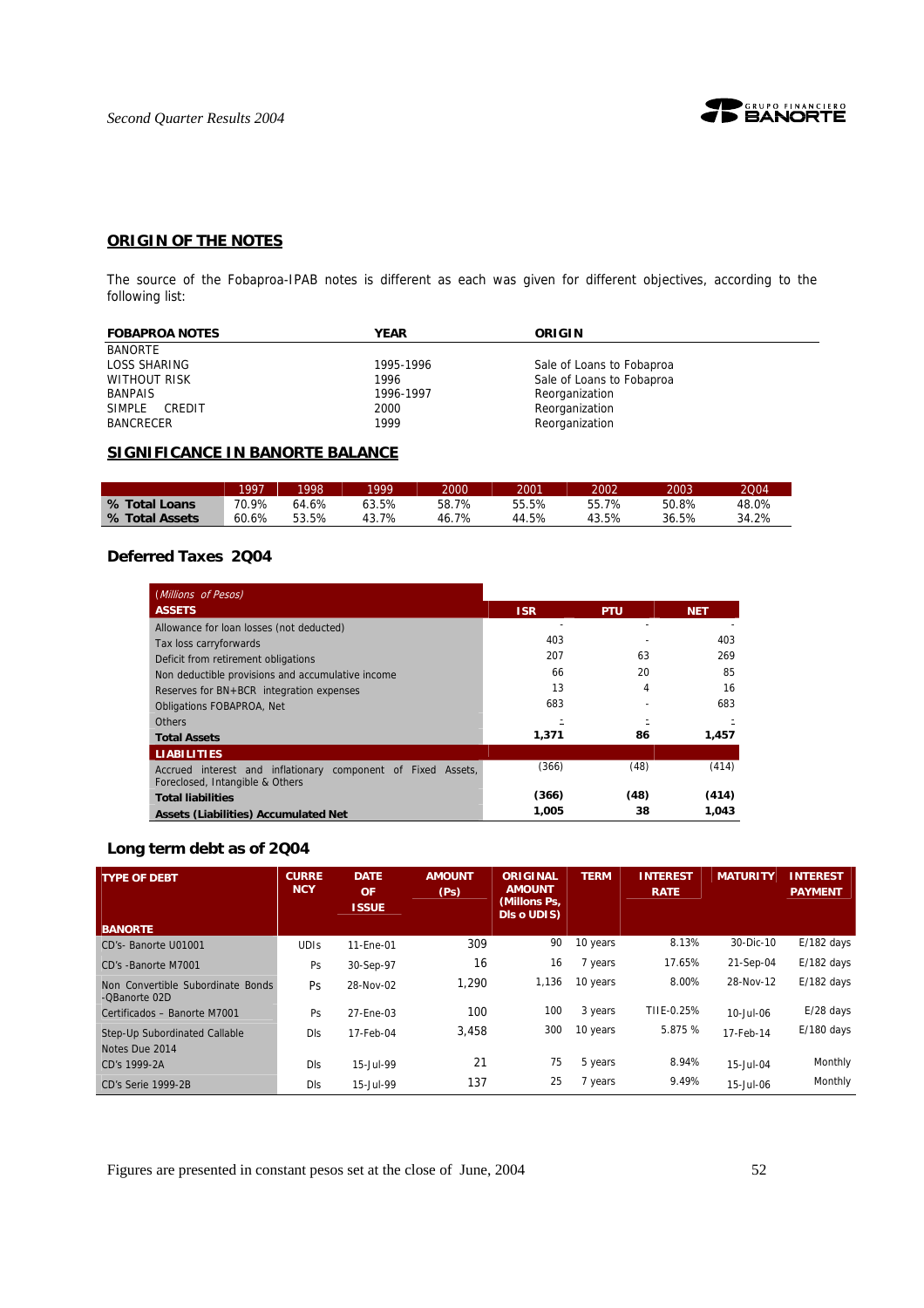

# **Bank and Other entities loans as of 2Q04**

| (Millions of Pesos)                                   | <b>LOCAL</b><br><b>CURRENCY</b> | <b>INTERE</b><br><b>ST RATE</b> | <b>TERM</b><br>(DAYS) | <b>FOREIGN</b><br><b>CURRENCY</b> | <b>INTEREST</b><br><b>RATE</b> | <b>TERM</b><br>(DAYS)    | <b>TOTAL</b> |
|-------------------------------------------------------|---------------------------------|---------------------------------|-----------------------|-----------------------------------|--------------------------------|--------------------------|--------------|
| <b>LOANS FROM LOCAL BANKS</b>                         |                                 |                                 |                       | 431                               | $L+6$                          | 500                      | 431          |
| LOANS FROM FOREIGN BANK CONCERTED FROM<br>THE COUNTRY |                                 |                                 |                       |                                   |                                |                          |              |
| LOANS FROM FOREIGN BANK CONCERTED FROM<br>CAYMAN      |                                 |                                 |                       | 342                               | 2.18                           | 988                      | 352          |
| <b>SECURITIZATION</b>                                 |                                 |                                 |                       | 158                               | 9.41                           | 350                      | 158          |
| LOANS FROM DEVELOPING BANKS                           | 278                             | 11.50                           | 715                   | 539                               | 6.17                           | 691                      | 817          |
| LOANS FROM PUBLIC FUNDS                               | 6.629                           | 6.24                            | 669                   | 304                               | 2.13                           | 416                      | 6.933        |
| <b>LOANS FROM BANKS</b>                               | 7.900                           | 4.69                            | 6                     |                                   | ٠                              | $\overline{\phantom{a}}$ | 7,900        |
| <b>CALL MONEY</b>                                     | 1,351                           | 4.78                            |                       |                                   |                                |                          | 1,351        |
| LOANS FROM FIDUCIARY FUNDS                            | 3.947                           | 6.07                            | 8.464                 |                                   | ٠                              |                          | 3.947        |
| PROVISIONS FOR INTEREST                               | 26                              | N.A.                            | N.A.                  |                                   | $\overline{\phantom{0}}$       | $\overline{\phantom{a}}$ | 26           |
|                                                       | 20,131                          |                                 |                       | 1,784                             |                                |                          | 21,914       |

# **Trading Income 2Q04**

(Millones de Pesos)

| <b>VALUATION EFFECTS</b>                       | <b>NET</b>     |
|------------------------------------------------|----------------|
| <b>Negotiable Instruments</b>                  | (6)            |
| Repurchase                                     | 4              |
| <b>Futures</b>                                 | 9              |
| <b>Foreign Currency Forwards</b>               | 25             |
| Options                                        |                |
| <b>Futures</b>                                 | 3              |
| Securities Ioans                               |                |
| Range                                          | 21             |
| <b>Inflation Adjustment</b>                    |                |
| <b>Total</b>                                   | 56             |
| <b>RESULTS FROM BUYING AND SELLING</b>         |                |
| <b>Negotiable Instruments</b>                  | 125            |
| Securities Held for Sell                       | 15             |
| <b>Inflation Adjustment</b>                    |                |
| <b>Total of Buying and Selling Instruments</b> | 141            |
| <b>FX Spot</b>                                 | 107            |
| <b>FX Forwards</b>                             | $\overline{2}$ |
| <b>FX Futures</b>                              |                |
| <b>FX Futures TIIE</b>                         |                |
| <b>Forwards</b>                                | 1              |
| Trading currencies securitization              | 166            |
| <b>Total of Foreign Exchange</b>               | 275            |
| <b>Inflation Adjustment</b>                    | $\overline{2}$ |
| <b>Total of Buying and Selling</b>             | 418            |
| <b>TOTAL TRADING INCOME</b>                    | 473            |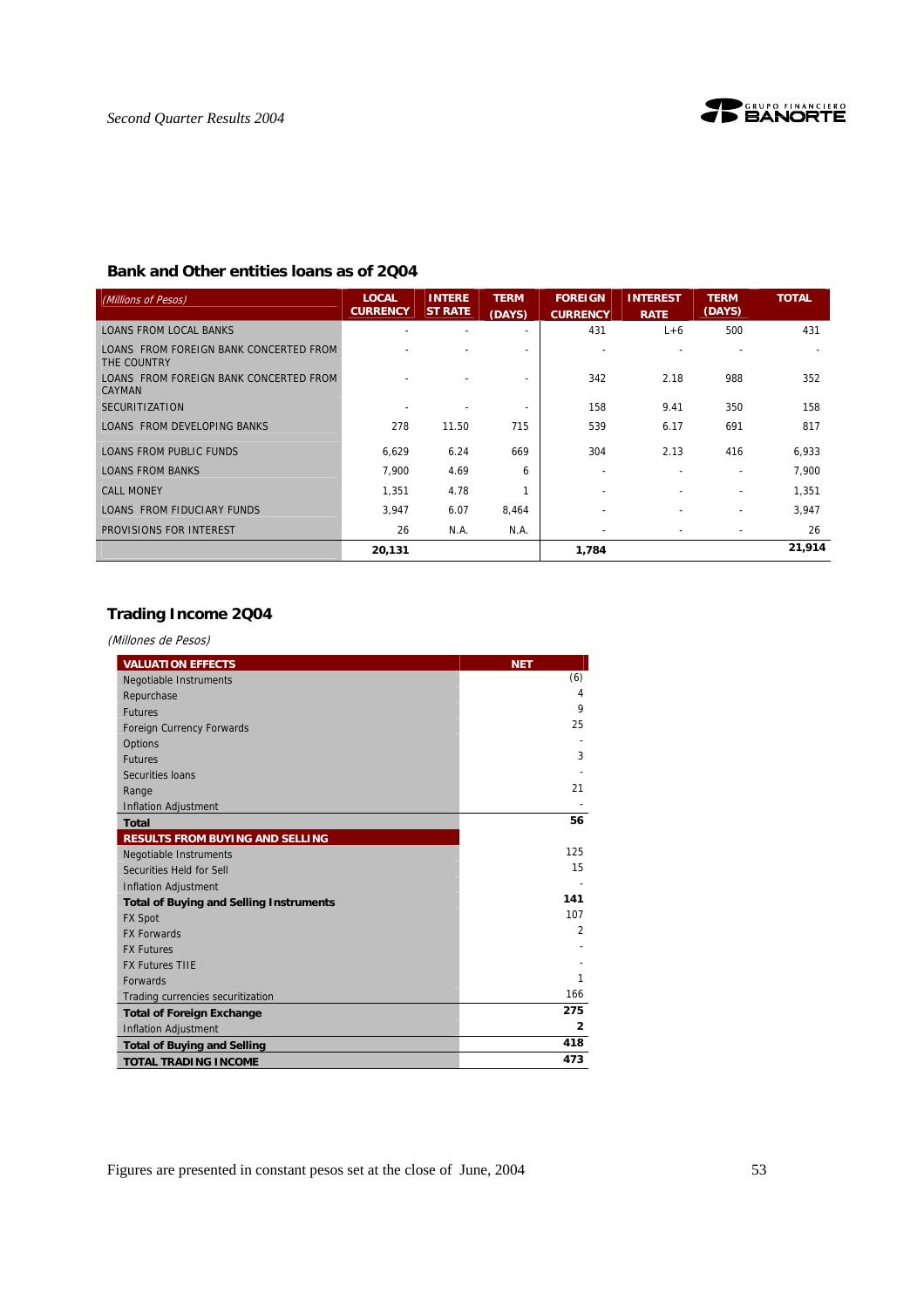

### **US Dollar Assets and Liabilities**

| <b>US Dollar Assets and Liabilities</b> |       |       |
|-----------------------------------------|-------|-------|
| (Millions of Dollars)                   | 1004  | 2004  |
| <b>Assets</b>                           |       |       |
| Cash                                    | 46    | 50    |
| Deposits on Foreign Banks               | 309   | 484   |
| <b>Intergroup Deposits</b>              |       |       |
| <b>USCP</b>                             | 29    | 66    |
| <b>Remittances Securitization Trust</b> | 8     | 5     |
| Investment portfolio                    | 788   | 777   |
| Loan portfolio                          | 795   | 734   |
| Fobaproa - IPAB Notes(1)                | (32)  | (35)  |
| <b>Cross Currency Swaps</b>             | 514   | 316   |
| Foreign Exchange Derivatives            | 86    | 145   |
| <b>Fx Position</b>                      | 77    |       |
| Other assets                            | 17    | 35    |
| <b>Total Assets</b>                     | 2,637 | 2,576 |
| <b>Liabilities</b>                      |       |       |
| <b>Retail Deposits</b>                  | 1,079 | 1.083 |
| Market Issues                           | 21    | 14    |
| Loans from Banks                        | 79    | 68    |
| <b>Intergroup Funding</b>               |       |       |
| <b>Development Banks</b>                | 78    | 73    |
| <b>Cross Currency Swaps</b>             | 806   | 784   |
| Deferred payments                       |       |       |
| <b>Loan Loss Reserves</b>               | 85    | 49    |
| <b>Subordinated Debentures</b>          | 411   | 411   |
| Foreign Exchange Derivatives            | 37    | 46    |
| <b>Fx Position</b>                      |       | 30    |
| Other liabilities                       | 42    | 19    |
| <b>Total Liabilities</b>                | 2,637 | 2,576 |

(1) The balance is net of Fobaproa checking accounts.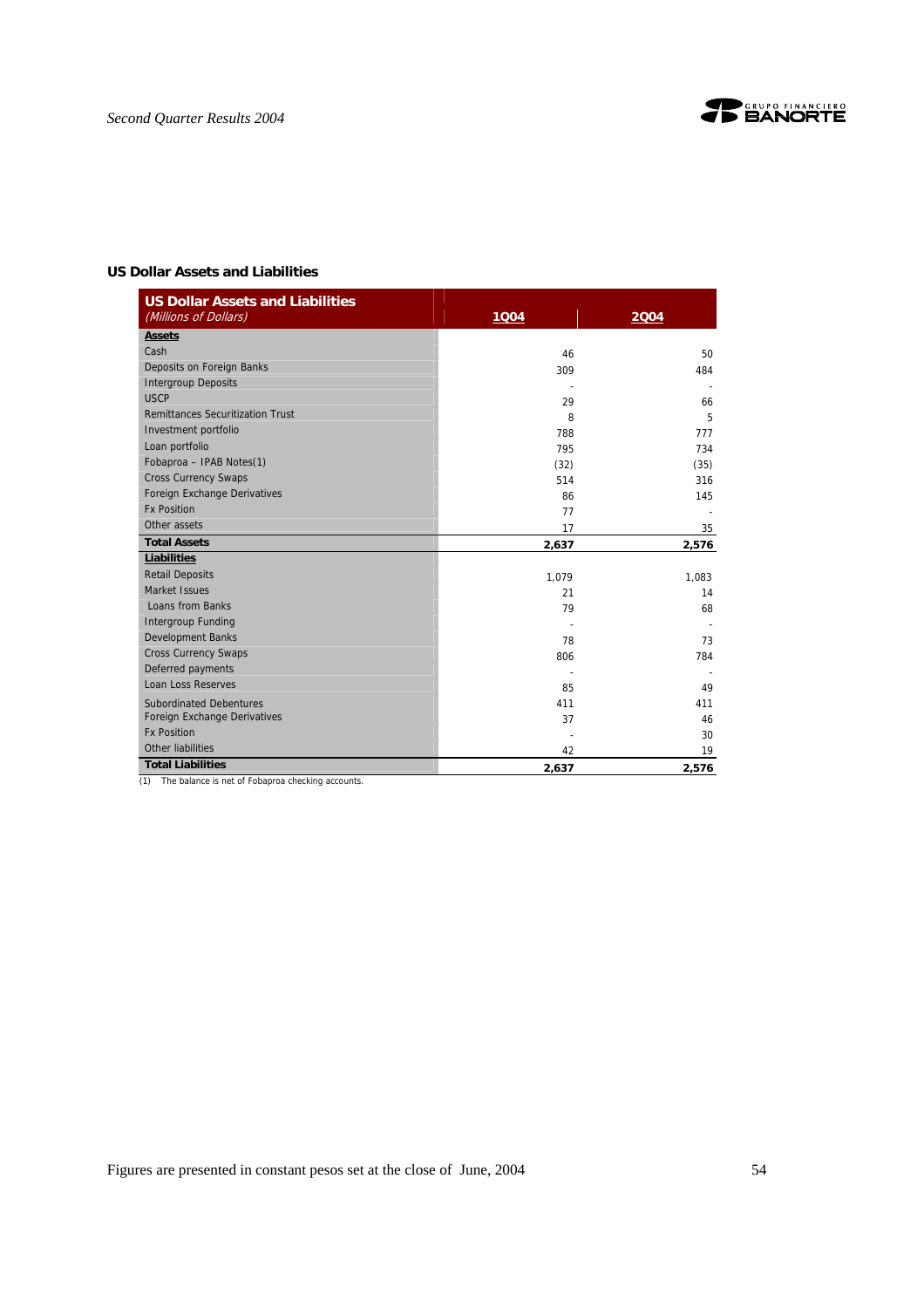

#### **Banco Mercantil del Norte, S.A.**

#### **AD1.- CAPITALIZATION RATIO**

Breakdown of capitalization ratio for credit risk assets as well as assets subject to credit and market risk.

Net Capital to Credit Risk Assets: 16.32% Net Capital to Assets subject to Credit and Market Risk: 12.95%

#### **AD2.- CAPITAL INTEGRATION**

The net capital, divided by the basic and supplementary capital, as well as a brief integration of both broken down with the most important elements that make them up. The following should be incorporated as the minimum concepts relative to capital integration:

**Net Capital: 14,595** 

| <b>Tier 1 Capital</b>                                                                                  | 10,092 | <b>Tier 2 Capital</b>             | 4,502 |
|--------------------------------------------------------------------------------------------------------|--------|-----------------------------------|-------|
| <b>Stockholders Equity</b>                                                                             | 10.070 | <b>Capitalization Instruments</b> | 3.446 |
| Subordinated debt and Capitalization Instruments                                                       | 1.290  | (+)General Preventive Reserves    | 1.056 |
| Deferred for Tier 1                                                                                    | 1,083  |                                   |       |
| (-) Investment in Subordinated debt                                                                    |        |                                   |       |
| (-) Investment in Financial Institutions                                                               | 104    |                                   |       |
| (-) Investment in Non-Financial Institutions                                                           | 522    |                                   |       |
| $\left($ .) Financing granted for the acquisition of shares of the bank<br>or other Group subsidiaries |        |                                   |       |
| (-) Excess on deferred taxes                                                                           | 1.083  |                                   |       |
| (-) Restructuring Charges and others intangibles                                                       | 641    |                                   |       |
| (-) Others Assets                                                                                      |        |                                   |       |
|                                                                                                        |        |                                   |       |

### **AD3.- RISK ASSETS**

Amount of weighted assets with market risk and credit risk.

| Market risk weighted assets: 23,261                               | <b>Weighted Assets</b> | <b>Required</b><br>Capital |
|-------------------------------------------------------------------|------------------------|----------------------------|
| Peso Nominal interest rate operations                             | 18.889                 | 1,511                      |
| Peso or UDI real interest rate operations                         | 99                     |                            |
| Interest rate operations in foreign currency with<br>nominal rate | 4.121                  | 330                        |
| Position in UDIS or with a return indexed to inflation            |                        |                            |
| Positions in foreign currency or indexed to the FX<br>rate        | 151                    | 12                         |
| Positions in share or index to the price of securities            |                        |                            |

| <b>Credit Risk-Weighted Assets: 89,417</b> | <b>Weighted Assets</b> | <b>Required</b><br>Capital |
|--------------------------------------------|------------------------|----------------------------|
| Group 1 (risk weight 0%)                   |                        |                            |
| Others (risk weight 2.5%)                  |                        |                            |
| Others (risk weight 10%)                   | 451                    | 36                         |
| Group 2 (risk weight I 20%)                | 2.213                  | 177                        |
| Others (risk weight 50%)                   | 995                    | 80                         |
| Others (risk weight 75%)                   |                        |                            |
| Group 3 (risk weight 100%)                 | 75.979                 | 6,078                      |
| Others (risk weight 112%)                  |                        |                            |
| Others (risk weight 115%)                  | 9.387                  | 751                        |
| Others (risk weight 150%)                  |                        |                            |
| Others                                     | 392                    | 31                         |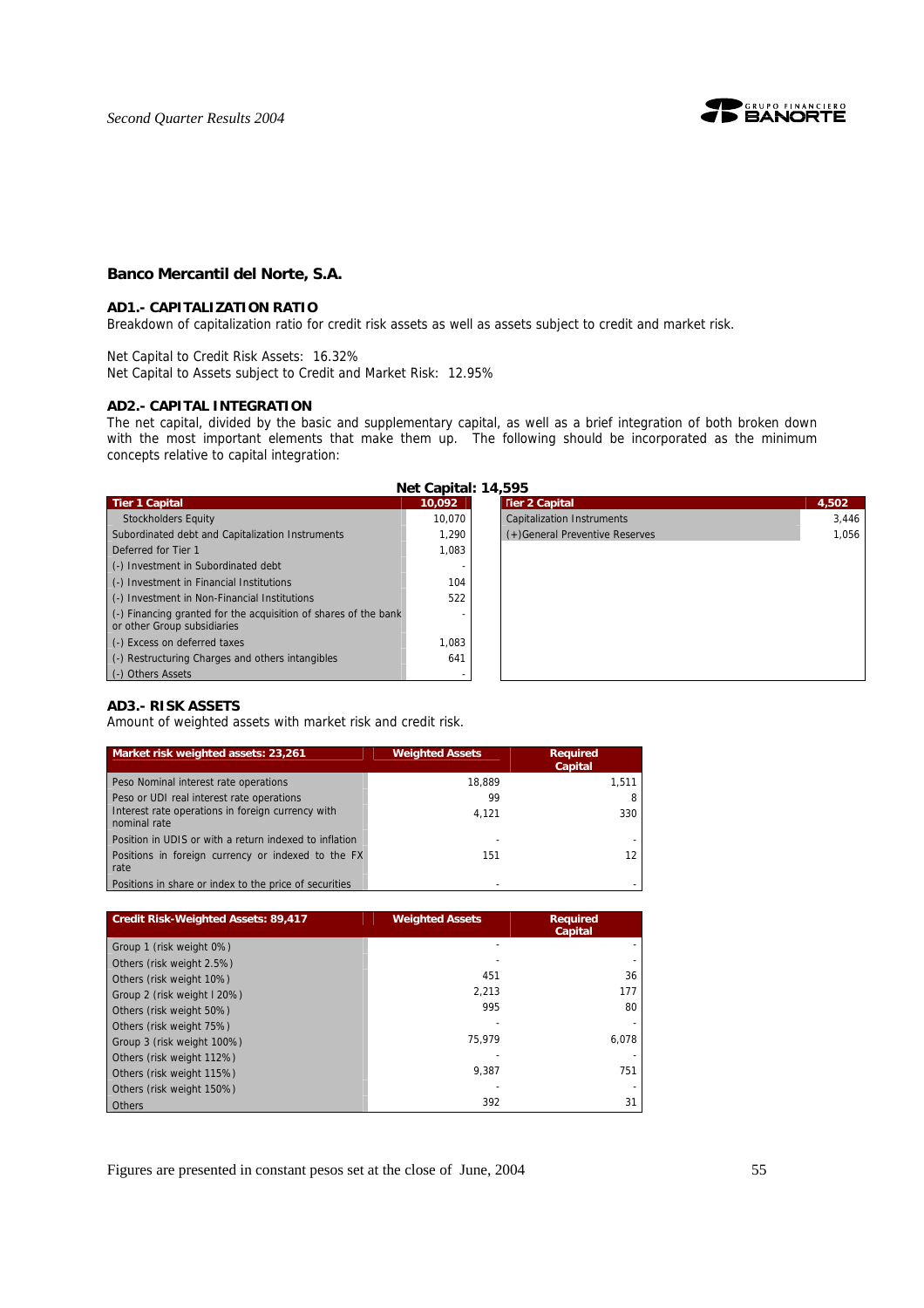

# **Banco del Centro, S.A.**

#### **AD1.- CAPITALIZATION RATIO**

Breakdown of capitalization ratio for credit risk assets as well as assets subject to credit and market risk.

Net Capital to Credit Risk Assets: 70.59% Net Capital to Assets subject to Credit and Market Risk: 41.98%

#### **AD2.- CAPITAL INTEGRATION**

The net capital, divided by the basic and supplementary capital, as well as a brief integration of both broken down with the most important elements that make them up. The following should be incorporated as the minimum concepts relative to capital integration:

**Net Capital: 2,675** 

| <b>Tier 1 Capital</b>                                              | 2.628 | <b>Tier 2 Capital</b>             | 47 |
|--------------------------------------------------------------------|-------|-----------------------------------|----|
| <b>Stockholders Equity</b>                                         | 3.247 | <b>Capitalization Instruments</b> |    |
| Subordinated debt and Capitalization Instruments                   |       | (+)General Preventive Reserves    | 47 |
| Deferred for Tier 1                                                |       |                                   |    |
| (-) Investment in Subordinated debt                                |       |                                   |    |
| (-) Investment in Financial Institutions                           | 620   |                                   |    |
| (-) Investment in Non-Financial Institutions                       |       |                                   |    |
| (-) Financing granted for the acquisition of shares of the bank or |       |                                   |    |
| other Group subsidiaries                                           |       |                                   |    |
| (-) Excess on deferred taxes                                       |       |                                   |    |
| (-) Restructuring Charges and others intangibles                   |       |                                   |    |
| (-) Others Assets                                                  |       |                                   |    |

### **AD3.- RISK ASSETS**

Amount of weighted assets with market risk and credit risk.

| Market risk Weighted Assets: 2,582                                | <b>Weighted Assets</b> | <b>Required</b><br>Capital |
|-------------------------------------------------------------------|------------------------|----------------------------|
| Peso Nominal interest rate operations                             | 2.189                  | 175                        |
| Peso or UDI real interest rate operations                         | 229                    | 18                         |
| Interest rate operations in foreign currency with<br>nominal rate | 6                      |                            |
| Position in UDIS or with a return indexed to inflation            | 2                      |                            |
| Positions in foreign currency or indexed to the FX<br>rate        |                        |                            |
| Positions in share or index to the price of securities            | 156                    |                            |

| <b>Credit Risk-Weighted Assets: 3,790</b> | <b>Weighted Assets</b> | <b>Required</b><br>Capital |  |
|-------------------------------------------|------------------------|----------------------------|--|
| Group 1 (risk weight 0%)                  |                        |                            |  |
| Others (risk weight 2.5%)                 |                        |                            |  |
| Others (risk weight 10%)                  | 50                     | 4                          |  |
| Group 2 (risk weight I 20%)               | 832                    | 67                         |  |
| Others (risk weight 50%)                  |                        |                            |  |
| Others (risk weight 75%)                  |                        |                            |  |
| Group 3 (risk weight 100%)                | 2.840                  | 227                        |  |
| Others (risk weight 112%)                 |                        |                            |  |
| Others (risk weight 115%)                 |                        |                            |  |
| Others (risk weight 150%)                 |                        |                            |  |
| Others                                    | 68                     | 5                          |  |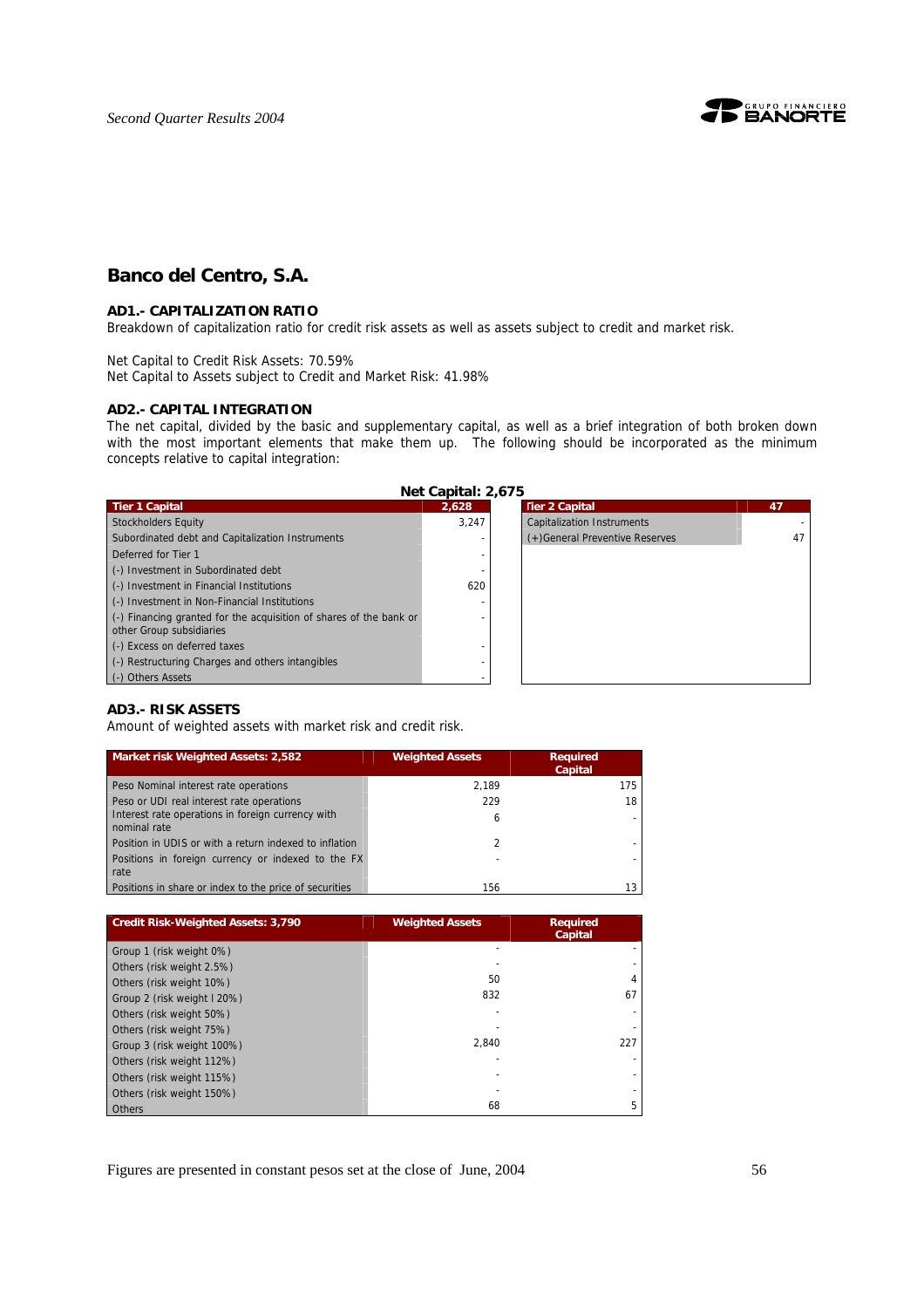

#### **Risk Management**

#### **Market Risk**

The Banking Sector of Grupo Financiero Banorte, S.A. has been apply the non-parametric historical simulation method to estimate the Value at Risk (VaR). This new methodology is used both to calculate the market risk as well as to set and control internal limits, considering a two-tail 99% reliability level, besides being multiplied by a safety factor that depends on the behavior of the main risk factors that affect the appraisal of the Banking Sector's (BANORTE & BANCEN) current portfolios.

This method is applied to all the Banking Sector's portfolios that are exposed to variations in risk factors that can have a direct effect on their valuation (domestic interest rates, foreign interest rates, exchange rates, among others).

The VaR under this method means the potential loss for one day that could affect the loan portfolio valuation at a certain date, with a two-tail 99% reliability level assuming that the 500 immediate historical scenarios repeat in the future, multiplying said result by a safety factor that guarantees coverage of all the unforeseen volatility in the main risk factors that affect such portfolios.

The average Value at Risk (VaR) for the 2Q04 for the Banking Sector's financial instrument portfolios, including bonds, shares, money market transactions, swaps, forwards, futures, and others derived within and out of the balance, is Ps 302million.

The VaR for other periods are as follows:

| Millions of nominal pesos         | 2003   | 3003   | 4Q03   | 1004   | 2004   |
|-----------------------------------|--------|--------|--------|--------|--------|
| Banorte VaR *                     | 126    | 166    | 217    | 258    | 293    |
| Banorte's Net Capital ***         | 10,905 | 11,329 | 11.739 | 15,135 | 14,595 |
| VaR / Banorte's Net Capital       | 1.16%  | 1.47%  | 1.85%  | 1.70%  | 2.01%  |
|                                   |        |        |        |        |        |
| Bancen VaR <sup>*</sup>           | 133    | 105    | 51     | 12     | 27     |
| Bancen's Net Capital ***          | 2.275  | 2.453  | 2.445  | 2.603  | 2.675  |
| VaR / Bancen's Net Capital        | 5.85%  | 4.28%  | 2.09%  | 0.46%  | 1.01%  |
|                                   |        |        |        |        |        |
| Banking Sector's VaR <sup>*</sup> | 163    | 182    | 242    | 259    | 302    |
| Banking Sector Net Capital ****   | 13,180 | 13,782 | 14,184 | 17,738 | 17,270 |
| VaR / Banking Sector Net Capital  | 1.24%  | 1.32%  | 1.71%  | 1.46%  | 1.75%  |

Quarterly Average

\*\*\* Net Capital at the end of the period.

\*\*\*\* Banking Sector Net Capital is the sum of Banorte and Bancen's Net Capital.

The Value at Risk for the Banking Sector (BANORTE & BANCEN) takes into consideration the correlations between all the risk factors that influence portfolio appraisal, which explains the difference in the arithmetic sum of the Value at Risk per Institution.

Additionally, the Value at Risk per risk factor of the instruments portfolio described for the Banking Sector as a whole, was as follows for the second quarter of 2004:

| (Millios of pesos)     |            |
|------------------------|------------|
| <b>RISK FACTOR</b>     | <b>VaR</b> |
| Domestic interest rate | 129        |
| Foreign interest rate  | 230        |
| Exchange rate          | 230        |
| <b>Stock Exchange</b>  |            |
| <b>Eurobonds Price</b> | 229        |
| Total                  | 302        |

The VaR for each of the risk factors presented is determined by simulating 500 historical scenarios of the variables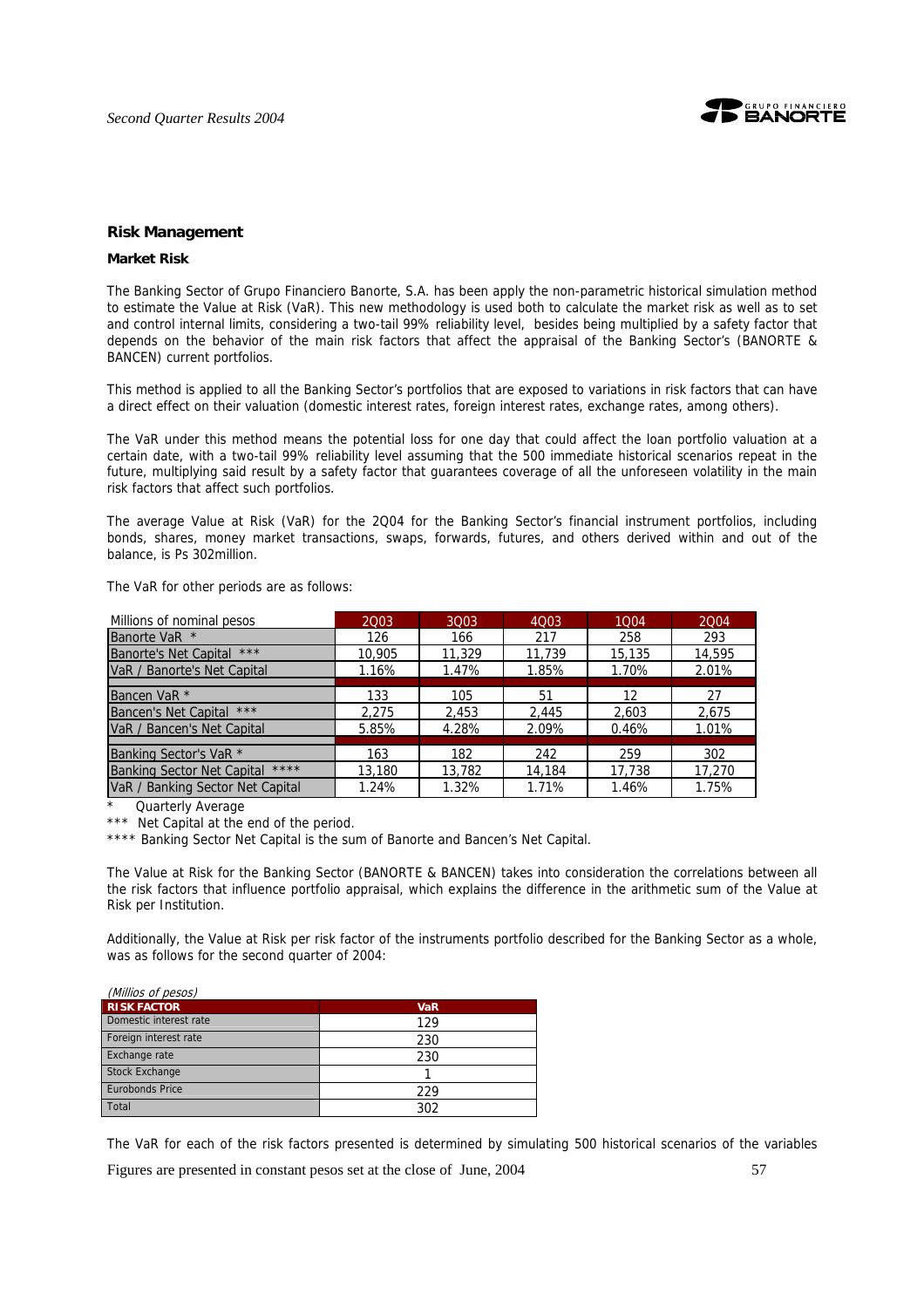

that make up each one of said factors, while keeping the variables that affect the rest of the indicated risk factors constant. The consolidated Value at Risk for the Banking sector takes into consideration the correlations of all the risk factors affecting the portfolio appraisal, which is why the sum of the Value at Risk per Institution does not match.

#### **Credit risk**

Credit risk is the risk of clients failing to meet their payments. Therefore, it is essential to correctly manage such a risk in order to maintain a quality loan portfolio.

The objectives of credit risk management at GFNorte are:

- To develop and carry out credit risk policies that are compatible with the strategic objectives of the institution.
- To support strategic decision-making, maximizing the creation of value for the stockholders and guaranteeing security for our clients.
- To set specific policies and procedures to identify the level of risk of the debtor, using said procedures as a basis for granting loans as well as for their follow-up.
- To calculate the exposure of credit risk in time, considering and evaluating the concentration of exposure by qualifying risk, geographical regions, economic activities, currency and type of product.
- To create diversification strategies of the loan portfolio, setting down its limits.
- To implement a global credit risk management supervising all the operations and aspects related to credit risk.

#### **Individual Credit risk**

Individual risk is identified and measured at GFNorte by Qualifying Credit risk, per Target Markets and pursuant to the Risk Acceptance Criteria.

Regarding the commercial loans credit risk classification, departing 1Q01, this process carried out based on Circular 1480 of the CNBV, using Banorte's Risk Internatl Classification (RIC) in order to calculate debtor rank and circualr 1480 to calculate credit ranking. For small credits, a parametric system is used. Mortgage loans, Consumer loans and Credit Cards are classified using their specific CNBV circulars.

The Target Markets and the Risk Acceptance Criteria are tools that are part of GFNorte's loan strategy which help in determining individual credit risk levels. The Target Markets are activities selected by region and economic activity, backed up by economic and quality studies of the portfolio in which Banorte is interested in placing loans. The Risk Acceptance Criteria are parameters that describe the identified risks per industry, making it possible to identify the risk implied for the bank in granting a loan to a client depending on the economic activity involved. The types of risk considered in the Risk Acceptance Criteria are financial, operation, market, company life cycle, legal and regulatory, loan experience and management quality.

#### **Portfolio Credit risk**

GFNorte has designed a portfolio credit risk method that, besides contemplating the major and latest international practices in identification, measurement, control and follow-up, has been adapted to work within the context of the Mexican Financial System.

This credit risk methodology makes it possible to know the current value of the portfolio loans (of Banco Mercantil del Norte and Banco del Centro), that is, the loan exposure, allowing surveillance of the risk concentration levels per risk qualification, geographical regions, economic activities, currency and type of product in order to know the portfolio's profile and take action to direct it toward a diversification which will maximize profitability with the lowest risk.

Calculating loan exposure implies generating a cash flow of each one of the loans, of both capital and interest to discount it later. This exposure is sensible to changes in the market, thereby facilitating calculations under different economic scenarios.

The method, in addition to contemplating loan exposure, takes into consideration the probability of non-compliance, the recovery level associated to each client and the classification of the debtor based on the Merton model. The probability of non-compliance is the probability that the debtor will not meet his/her debt obligation with the bank according to the originally agreed terms and conditions. The probability of non-compliance is based on the transition matrixes that GFNorte calculates from the migration of the debtor through different risk qualification levels. The recovery ratio is the percentage of total exposure that is estimated to be recovered in the debtor fails to comply. The classification of the debtor, based on the Merton model, associated the debtor's future behavior to loan and market factors on which his "credit health" depends, as determined by statistical techniques.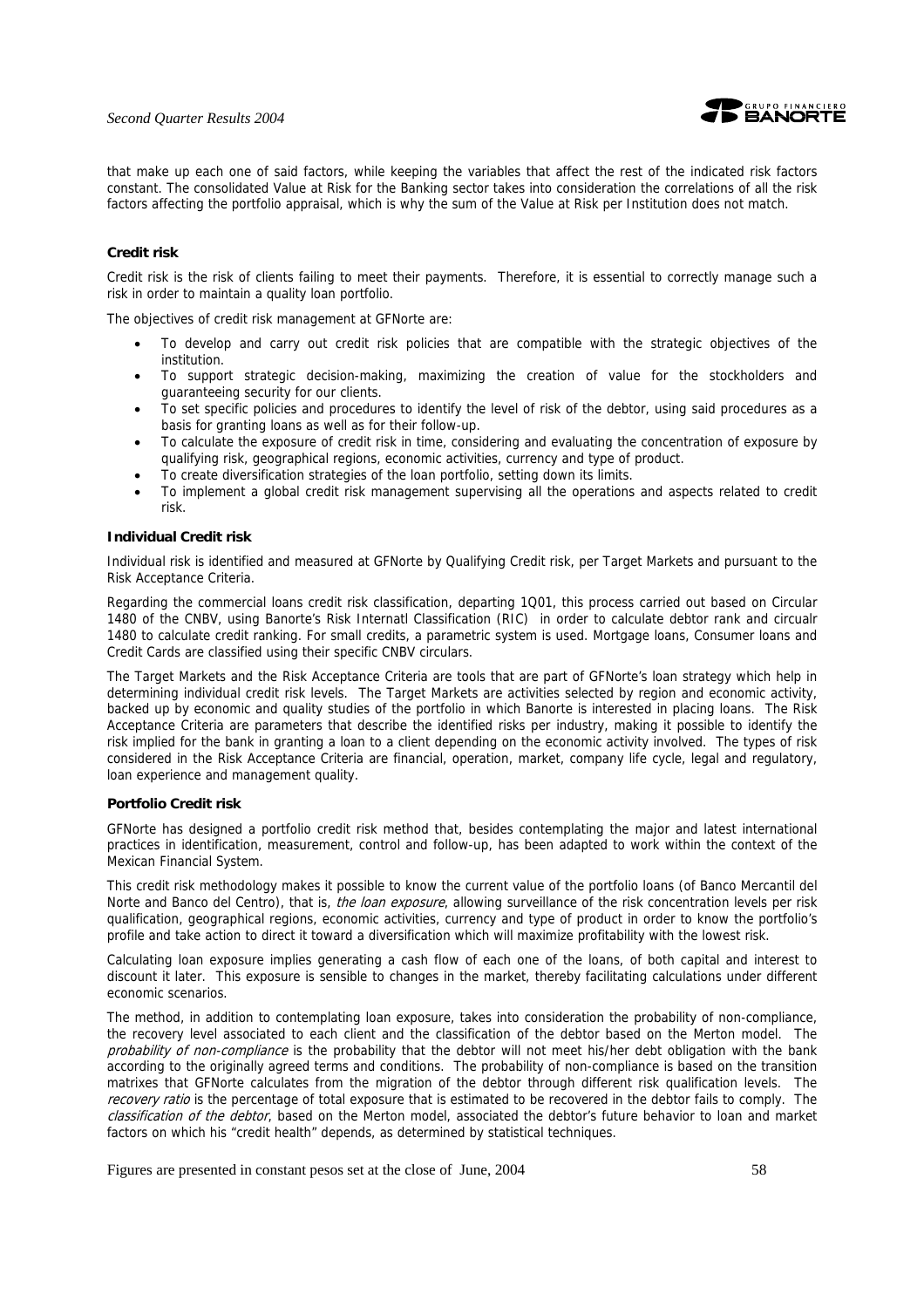

The results are risk measures such as the expected and unexpected loss at a one-year horizon. The expected loss is the credit portfolio's loss distribution average. The unexpected loss is the maximum loss at a specific confidence level (95% in this case) given the loss distribution.

The results obtained are used as a tool for better decision-making in granting loans and in the diversification of the portfolio, according to GFNorte's global strategy. The individual risk identification tools and the portfolio credit risk methodology are periodically checked and updated to allow the application of new techniques that may support or strengthen them. As a result, GFNorte has tools and methods of the highest quality on an international scale to identify, measure, control and follow up credit risks.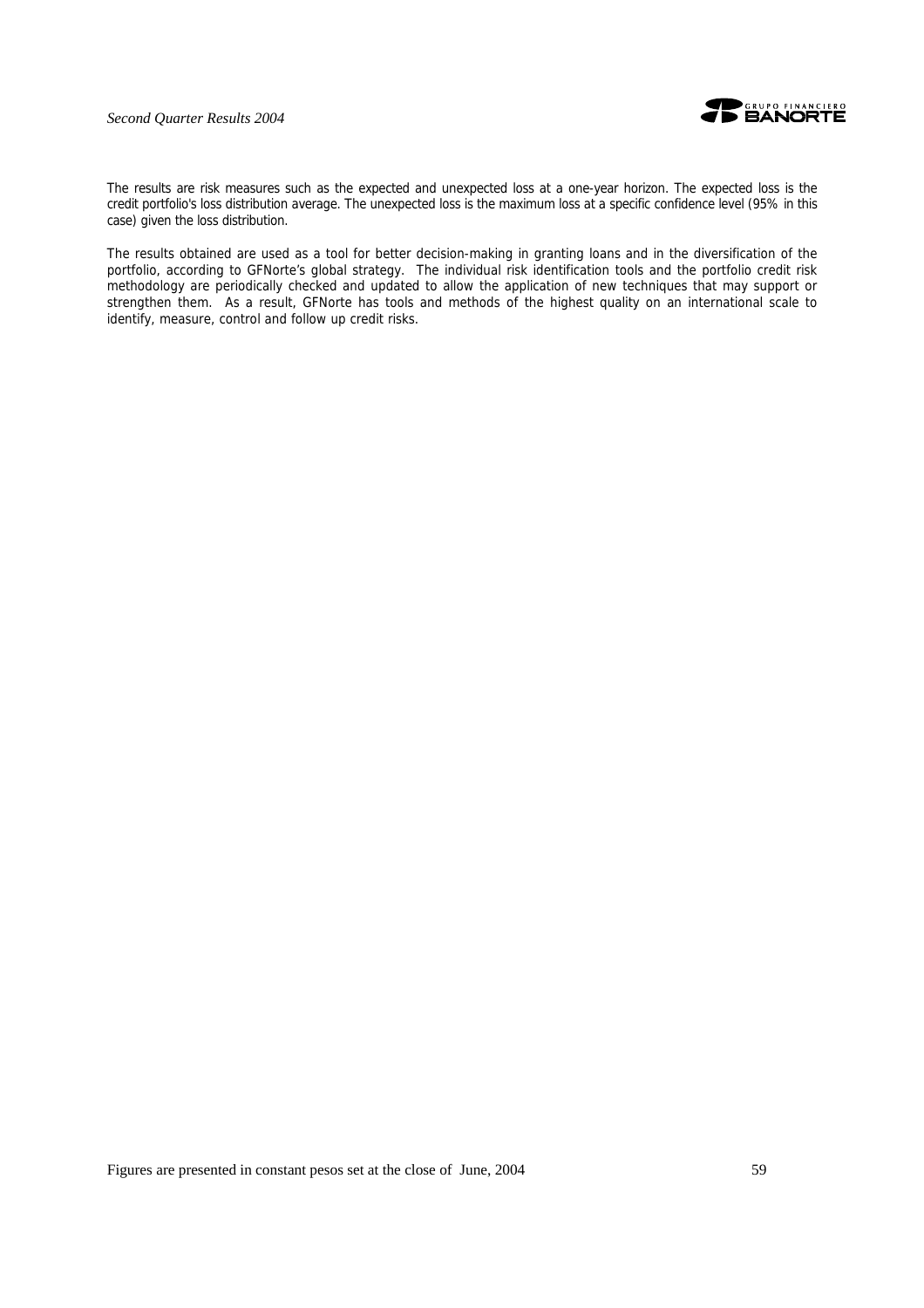

#### **Information by Segments**

With the ultimate goal of improving the understanding of information of the Group and given the importance of the 2 banks (Banorte and Bancen) within the Financial Group, (together representing more than 90% each of the Shares, Deposits, and Profits of the Group), we have included their financial statements and combined indicators proforma together under the "Banking Sector" heading. The Banking Sector is defined as the 2 banks with their respective subsidiaries, except the Afore unit (a subsidiary of Bancen), which is not considered part of this Sector for management reasons (as of the end of 1998). We have also grouped companies corresponding to other Sectors, which are defined in accordance with the orientation of the companies. These Sectors are as follows: The Brokerage Sector which is made up of the Brokerage House; the Long-Term Savings Sector, made up of the Annuities, Insurance and Afore companies, and the Auxiliary Organizations Sector which includes the Leasing, the Brokerage, the Warehousing, and the Bonding companies. For purposes of the Reconciliation Table by Sector, these sectors are all put under the heading "Other Sectors" as they each represent only a very small participation in the group. This segmentation was done on the basis of the International Accounting Normative (NIC 14) and the Statement of Financial and Accounting Standards N° 131 that refers to the rules for presenting financial information by segment.

#### **Proforma Consolidated Data-2Q04**

| (Millions of pesos)                | <b>BANORTE (1)</b> | <b>BANCEN</b> (3) | <b>TOTAL</b> |
|------------------------------------|--------------------|-------------------|--------------|
| <b>Income Statement</b>            |                    |                   |              |
| Net Interest Income                | 2.015.9            | 74.6              | 2,090.4      |
| Non Interest Income                | 1,004.1            | (91.8)            | 912.3        |
| Non Interest Expense               | 2.340.0            | 17.7              | 2.357.7      |
| Other income (expense)             | 115.8              | 148.0             | 263.8        |
| Extraordinary items, net           |                    |                   |              |
| Net Income                         | 424.4              | 124.5             | 548.9        |
| <b>Balance Sheet</b>               |                    |                   |              |
| Assets                             | 206,139            | 4,788             | 210,927      |
| Loans                              | 149,232            | 865               | 150,097      |
| <b>Deposits</b>                    | 166,790            |                   | 166,790      |
| Equity                             | 10,071             | 3,247             | 13,318       |
| Past Due Loans                     | 2,534              | 296               | 2,831        |
| Loan Loss Reserves                 | 3.416              | 278               | 3.694        |
| <b>Ratios</b>                      |                    |                   |              |
| Non Interest Expense/ Total Assets | 1.1%               | 0.4%              | 1.1%         |
| % Past Due Loans                   | 1.7%               | 34.3%             | 1.9%         |
| Reserves / Past Due Loans          | 134.8%             | 93.9%             | 130.5%       |
| % Capitalization (2)               | 13.0%              | 42.0%             | 14.5%        |

1) Includes a 96.11% participation of the Group.

2) Includes Market Risks.Using 2003 rules. 3) Excludes the AFORE.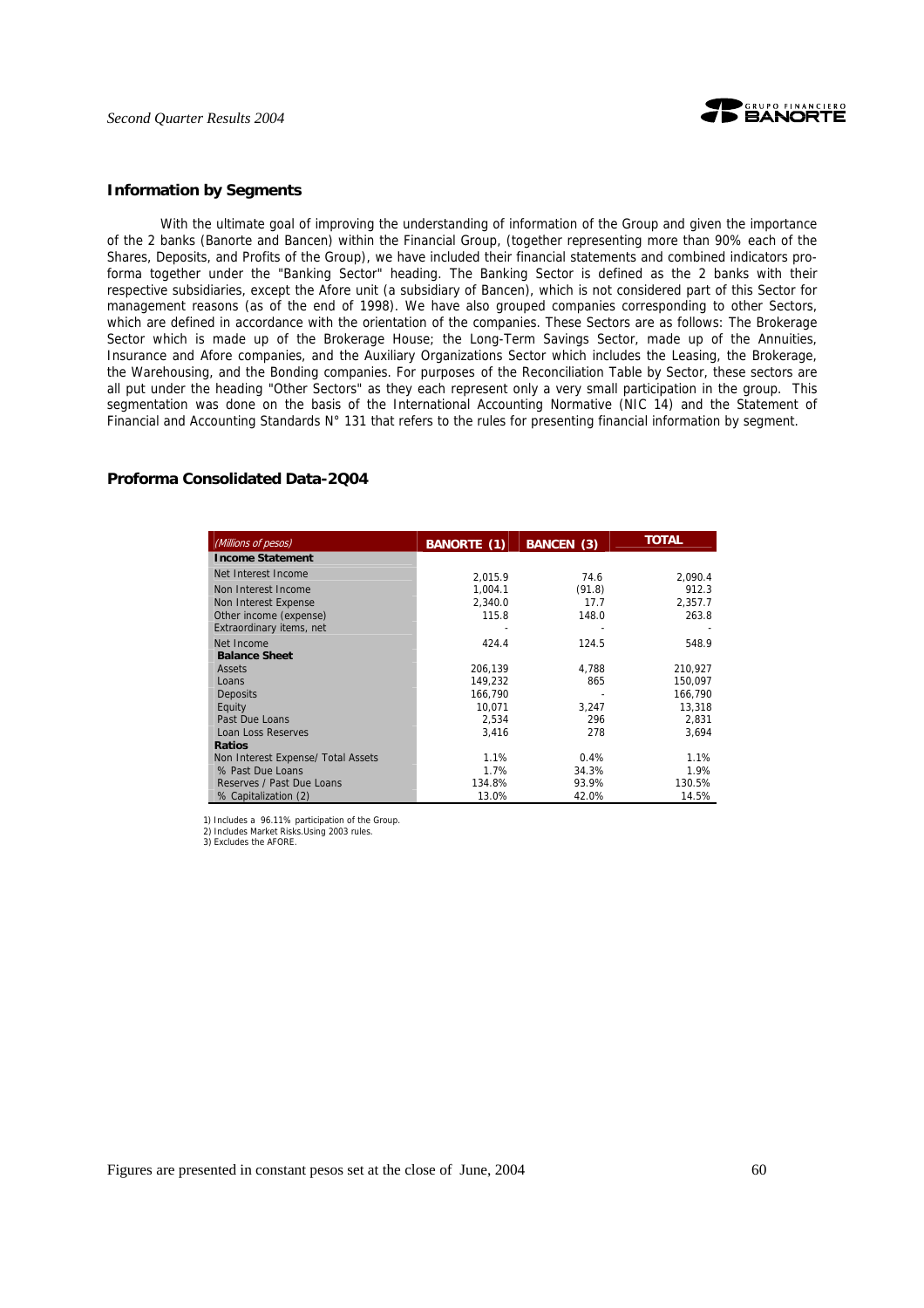

### **Inter-bank Eliminations Summary**

| (Millions of Pesos)                                                                                                                                                                              | <b>BANORTE</b> | <b>BANCEN</b> | <b>INTERBANK</b><br><b>ELIMINATIONS</b> |  |
|--------------------------------------------------------------------------------------------------------------------------------------------------------------------------------------------------|----------------|---------------|-----------------------------------------|--|
| <b>Income Statement</b>                                                                                                                                                                          |                |               |                                         |  |
| Net Interest Income                                                                                                                                                                              | (54.8)         | 54.8          |                                         |  |
| Non Interest Income                                                                                                                                                                              |                |               |                                         |  |
| Non Interest Expense                                                                                                                                                                             |                |               |                                         |  |
| Other Income (expense)                                                                                                                                                                           |                |               |                                         |  |
| Extraordinary items, net                                                                                                                                                                         |                |               |                                         |  |
| <b>Balance Sheet</b>                                                                                                                                                                             |                |               |                                         |  |
| Assets                                                                                                                                                                                           | (1, 496)       | (86)          | (1,581)                                 |  |
| Cash and Due from Banks                                                                                                                                                                          | (317)          | (86)          | (402)                                   |  |
| <b>Financial Instruments</b>                                                                                                                                                                     | (1, 179)       |               | (1, 179)                                |  |
| Loans                                                                                                                                                                                            |                |               |                                         |  |
| <b>Deposits</b>                                                                                                                                                                                  | (86)           | (1, 179)      | (1, 265)                                |  |
| Due to Banks                                                                                                                                                                                     |                | (317)         | (317)                                   |  |
| Equity                                                                                                                                                                                           |                |               |                                         |  |
| Past Due Loans                                                                                                                                                                                   |                |               |                                         |  |
| Loan Loss Reserves                                                                                                                                                                               |                |               |                                         |  |
| <b>Investments in Subsidiaries</b>                                                                                                                                                               |                |               |                                         |  |
| Deferred Taxes, (Liabilities) (*)                                                                                                                                                                |                |               |                                         |  |
| Deferred Taxes, (Assets)(*)<br>$\overline{a}$ , and $\overline{a}$ , and $\overline{a}$ , and $\overline{a}$ , and $\overline{a}$ , and $\overline{a}$ , and $\overline{a}$ , and $\overline{a}$ |                |               |                                         |  |

(\*)Reclassifications, in accordance to CNBV and accounting criteria presentation

The aforementioned table shows the eliminations between the two banks, considered as the "Banking Sector," showing the balance of the same under each heading in the Income Statement and the Balance Sheet. Note, however, that the individual numbers from the pro-forma table of combined indicators cannot be compared directly with those of the individual Financial Statements of each Bank, as one must consider the eliminations contained in this section, and also take into account that the Afore unit is not included under Bancen but is, nevertheless, included in the individual Financial Statements of Bancen.

#### **Reconciliation per Segments Table**

| (Millions of Pesos)      | <b>BANKING</b><br><b>SECTOR</b> | <b>OTHER</b><br><b>SECTORS</b> | <b>WITHOUT</b><br>OT. SECT. | <b>TOTAL</b><br><b>GROUP</b> |
|--------------------------|---------------------------------|--------------------------------|-----------------------------|------------------------------|
| <b>Income Statement</b>  |                                 |                                |                             |                              |
| Net Interest Income      | 2.090.4                         | 102.90                         | (8.7)                       | 2,184.7                      |
| Non Interest Income      | 912.3                           | 317.3                          |                             | 1.229.60                     |
| Non Interest Expense     | 2,357.7                         | 332.7                          | (20.5)                      | 2.669.9                      |
| Other Income (expense)   | 263.8                           | (6.3)                          | (11.9)                      | 245.6                        |
| Extraordinary items, net |                                 |                                |                             |                              |
| <b>Balance Sheet</b>     |                                 |                                |                             |                              |
| <b>Assets</b>            | 210.927                         | 21.512                         | (15,636)                    | 216,804                      |
| Loans                    | 150.097                         | 4.310                          | (895)                       | 153,511                      |
| <b>Deposits</b>          | 166.790                         |                                | (127)                       | 166.663                      |
| Equity                   | 13,318                          | 16.692                         | (14, 511)                   | 15,500                       |
| Past Due Loans           | 2.831                           | 39                             |                             | 2.869                        |
| Loan Loss Reserves       | 3,694                           | 56                             |                             | 3,750                        |

The criteria for distributing income and expenditures between the Subsidiaries of the Group is done on the basis of the relative size and operational volume of each company, depending on the type of primary service it provides. These criteria are applied to the expenses related to the operation of primary areas, these being Accounting, Systems, and Operations, as well as to the expenses for maintaining the corporate structure.